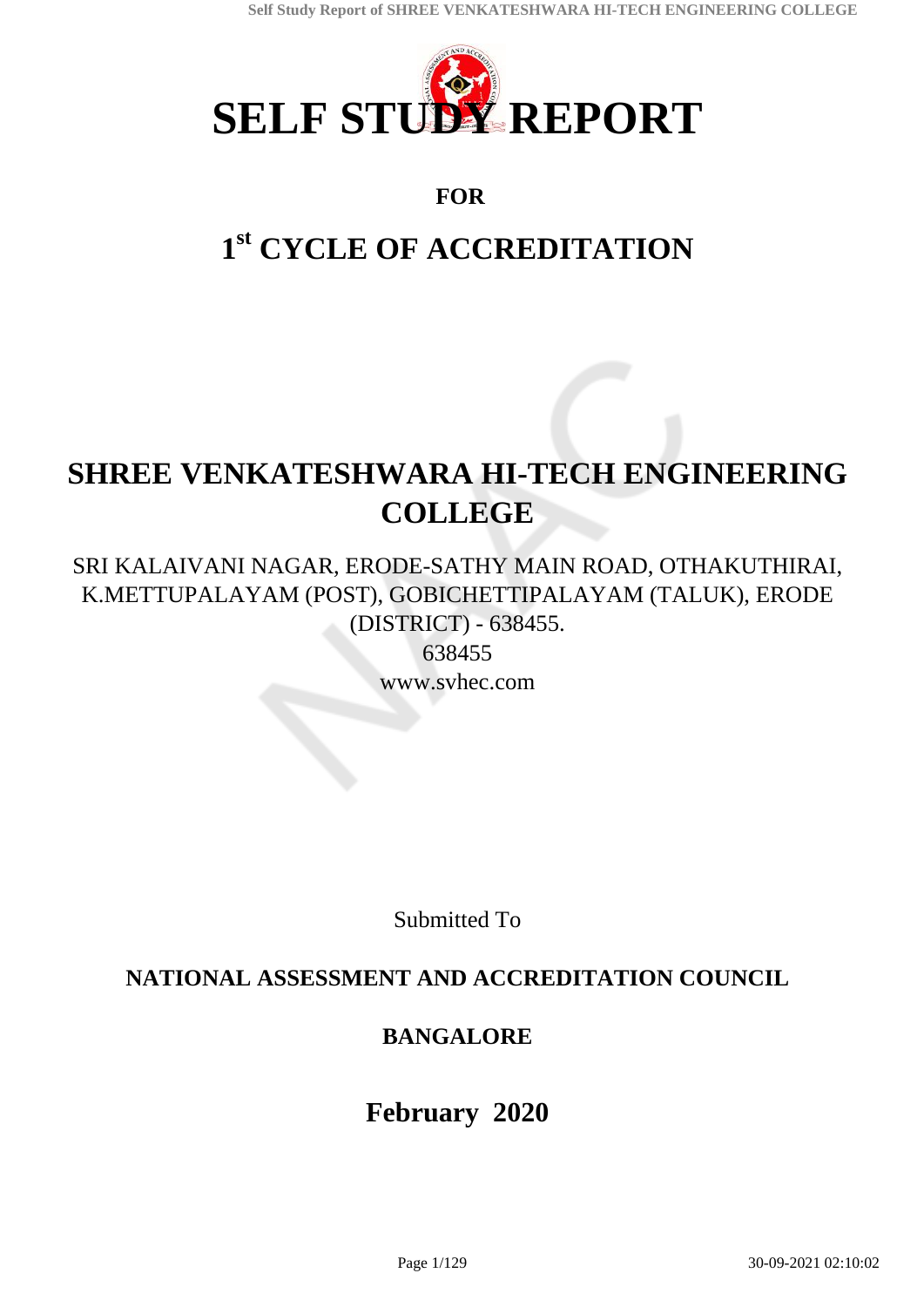# **1. EXECUTIVE SUMMARY**

# **1.1 INTRODUCTION**

Shree Venkateshwara Hi-Tech Engineering College, SVHEC, is an institution for achievers. The College is located in a serene atmosphere at Gobichettipalayam, Erode District in the State of Tamil Nadu, India. It is a private self-financing engineering institute. The college is approved by AICTE and affiliated to the Anna University, Chennai. The College was founded by Shree Venkateshwara Educational and Charitable Trust in the year 2008 with the clear vision that it would pursue excellence in all its activities and with the mission that it would produce competent professionals with social responsibility through quality technical education and innovative teaching. The college also imparts professionalism and critical thinking in students and prepares them for a dynamic engineering career. It equips students to uphold academic excellence and become technically competent. The college offers five under graduate BE courses, five post graduate ME courses and an MBA course.

The college has well qualified, competent and dedicated teachers. All members of the faculty are actively engaged in imparting quality education as well as in their improving own capacity by participating in seminars, conferences of latest topics.

The college aims at sensitizing the students on socio – economic issues with emphasis on gender and human rights as well as environmental issues through extension activities and also by introducing the students to various co –curricular and extra – curricular activities like literary activities, cultural activities, sports and games etc., so that they can become liberal thinkers with democratic ideas.

### **Vision**

To become a premier technical institute by producing value based competent professionals with scientific temper, team spirit and ethical values.

### **Mission**

- To excel as a centre of excellence by providing quality technical education through innovative teaching learning process with state-of- the-art infrastructure and laboratories.
- To produce competent professionals by inculcating employability skills, leadership skills, communication skills with social responsibilities and ethical values.
- To perform quality research that advances science and technology while preparing researchers to find solutions for complex technological / engineering problems related to industry and society.
- To provide holistic learning ambiance that will stimulate students of highest caliber.

# **1.2 Strength, Weakness, Opportunity and Challenges(SWOC)**

**Institutional Strength**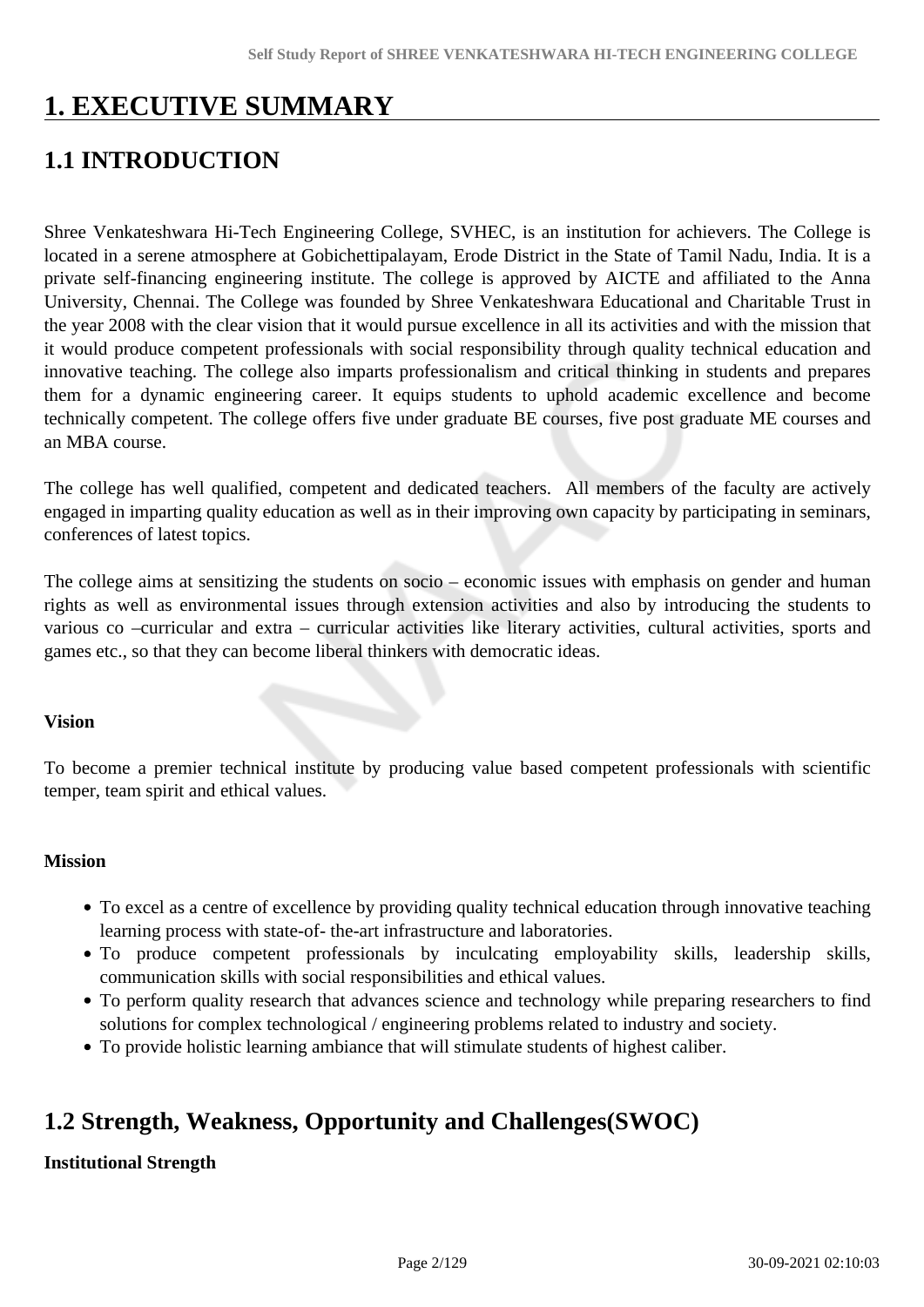- Very attractive location and good visibility.
- Good connectivity by the state high way road.
- Certified with ISO 9001:2015.
- Operates a fleet of buses for the benefit of both students and staff.
- Well planned buildings with adequate floor space in excess of norms for classrooms, Labs and common areas.
- All the buildings are well ventilated, illuminated and are accommodated with staff rooms and boys and girls common rooms.
- Well furnished seminar halls and an auditorium.
- Signed MOUs with reputed industries.
- Well established placement centre that provides training for students from I to IV year to ensure their overall development.
- Good academic environment with good discipline and no fear of ragging or any other disruptive behaviors.
- Well equipped library, well supportive to the student and faculty and provides access to e-journals, NPTEL sources and other e-learning resources.
- Faculty is encouraged to participate in various academic activities.
- Student chapters of professional clubs are very active.
- Practice of conducting Project exhibition helps students to exhibit their talents and sound knowledge. Students also participate in seminars, workshops and guest lectures.
- Beginning everyday with meditation and prayer in the morning.
- Good canteen facility that supports the catering needs of students and staff.
- Good hostel facility for both boys and girls within the campus.
- The NSS wing is vibrant and sensitizes students to social responsibility as well as Swatch Bharath Abhiyan.
- The dedicated management is committed to provide quality education to students of rural areas.

### **Institutional Weakness**

- The admission figures are reducing year after year with the advent of new engineering colleges and autonomous institution nearby.
- TNEA low rank students seek admissions.
- It is very difficult to retain teaching faculty since the college is located in a rural area.
- Industry institute interactions and consultancy opportunities are limited since it is in rural area.
- Majority of students admitted are from regional medium and hence they lack in English proficiency.
- Industry Supported Research and Testing Laboratories need to be increased.
- Utilizing Alumni for the overall development of the college needs to be improved.
- The research infrastructure has to be developed and more funded projects need to be obtained.
- Being a Self-Financing Institution, the institute gets no funds from Government.
- Economically weak students are unable to cope with the expenses for training and other certification programmes.
- Sports infrastructure needs improvement

### **Institutional Opportunity**

### **The institute can,**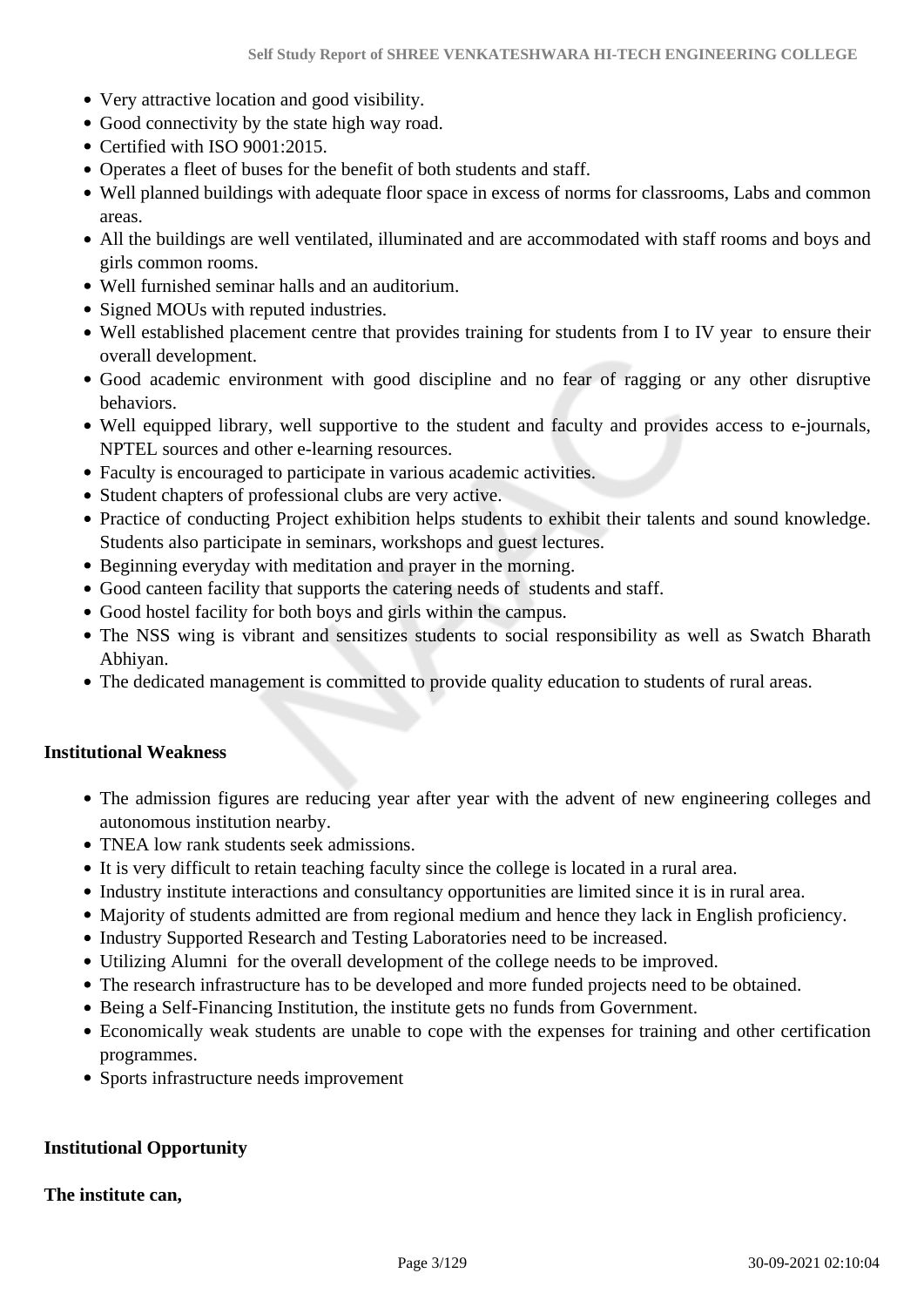- Become a centre of excellence in technical education.
- Become a centre for research; consultancy and appropriate technology, since a good number of faculty members are pursuing Ph.D.
- Encourage Interdisciplinary research among students & faculty.
- Create a good opportunity to apply and get accredited from NAAC and NBA to become Autonomous.
- Strive for improving both quality and quantity of admissions.
- Concentrate on branding and creating an image as one of the good institutes in the vicinity
- Enhance the existing ICT facility.
- Encourage faculty to write a number of project proposals and submit to the funding agencies.
- Motivate students & faculty to publish their research papers in impact journals.
- Embark on more green energy initiatives for sustainable development.
- Empower all the faculty members to undertake consultancy and testing activities.
- Educate students to do industrial projects and prepare for TANCET, GATE, BEC and aptitude examinations.
- Introduce curriculum beyond syllabus to help students to improve their employability skills and get placed in Multi National Companies.
- Sign more Memorandum of Understandings (MoUs) with core industries.

### **Institutional Challenge**

- Combat with the falling admissions.
- Strive for improving the student quality.
- Put efforts in enhancing and transforming the student internships to placements.
- Enhance students skills through additional measures as per the continuous changing requirements of the industry.
- Faculty migration.

# **1.3 CRITERIA WISE SUMMARY**

### **Curricular Aspects**

Our institution follows the Curriculum and Syllabi prescribed by the Anna University (Affiliated Colleges). Steps that are followed by the institution to ensure content delivery are as follows:

- Pre-planned preparation of lesson plans, Time Table and Academic Calendar
- Choice Based Credit System introduced in 5 UG programs and 6 PG programs from the academic year 2018-19.
- Conducting periodical meetings like Hods meeting, staff meeting, class committee meetings etc.
- Course delivery as per lesson plan and completion of syllabus monitored by HOD.
- Encouraging the faculty to keep themselves updated by offering refresher courses, faculty development programmes and workshops.
- Mentor system 15-20 students are assigned to each faculty as mentor to support in academic and personal empowerment.
- Digital library with e-books & e-journals available for both students and faculty.
- Inviting suggestions and feedback from students and faculty.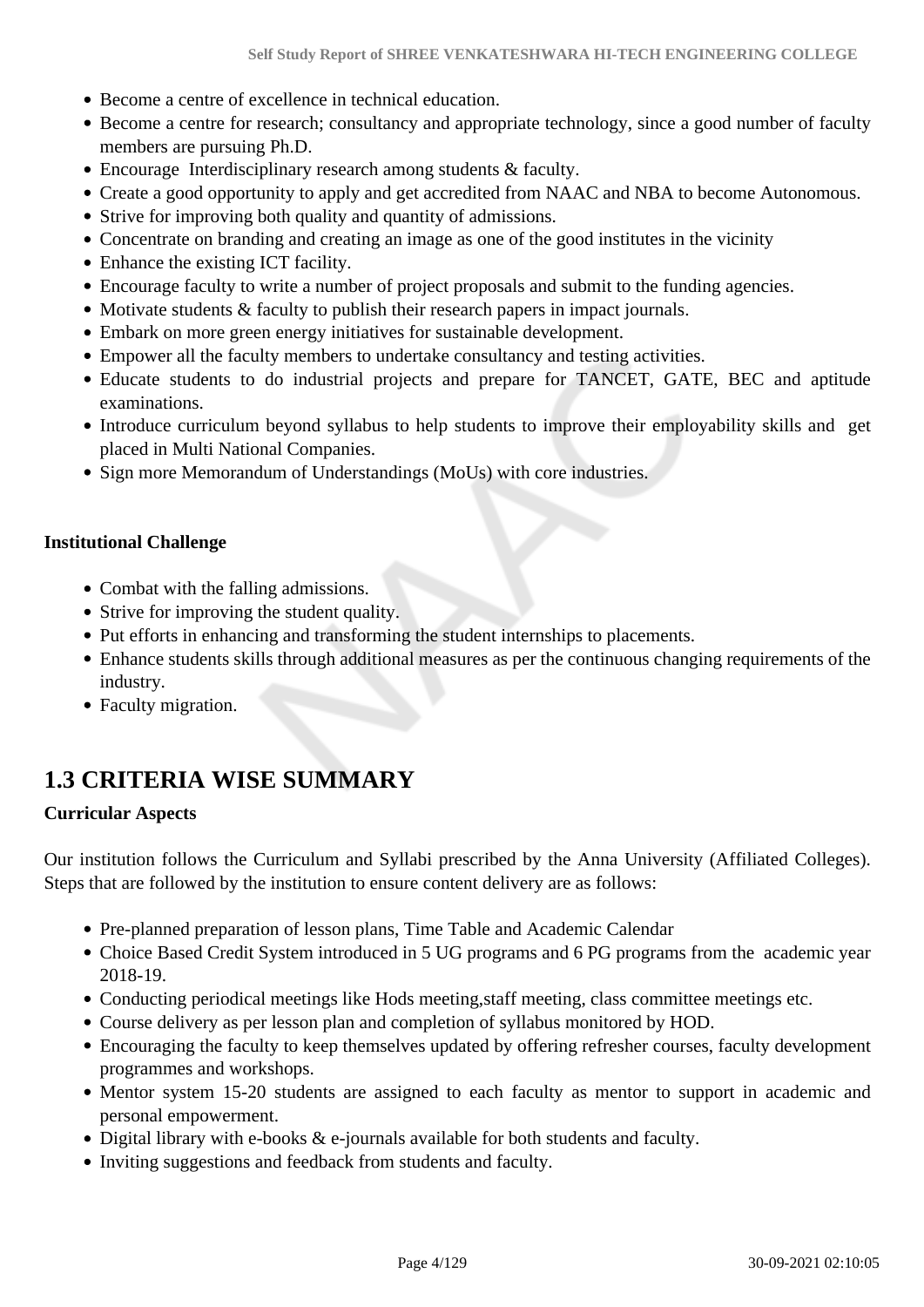### **Teaching-learning and Evaluation**

The institute is a part of single window process conducted by the government of Tamilnadu. The reservations are strictly followed as per the admission procedures and norms of Anna University, Chennai. The students are admitted from different categories and from different states. As the College is located in a rural area, students come from the neighboring villages. The institute has well defined system to identify and respond to the learning needs of students. They are categorized as slow learners and advanced learners, in order to bridge the gap between existing skills and required competencies. Appropriate teaching methods such as lecture with ICT, case studies, assignments, industrial visits, guest lecturers etc. are adopted for the benefits of students. Extra remedial classes are organized for slow learners. The Evaluation reforms brought out by the Anna University are followed strictly by the institute. The college has a transparent, time-bound and efficient mechanism to deal with examination related grievances. Students' feedback on teaching and learning are collected periodically to improve the teaching methodology of respective faculty members.

#### **Research, Innovations and Extension**

Shree Venkateshwara Hi-Tech Engineering College is committed to provide long term research in the emerging areas of engineering and technology. Students and faculty carry out many research projects in the thrust areas of engineering. The outcome of research is to develop new services or products, or improving existing services or products. The institution also provides incentives to teachers and students for their commendable projects.

The institute is provided with state-of-the-art laboratories, specialized equipment, adequate infrastructure, including campus-wide networking and high-speed internet access.

Shree Venkateshwara Hi-Tech Engineering College started the "Incubation Centre" for nurturing and overseeing innovation and entrepreneurship. The aim is to encourage entrepreneurship among locals with the college serving as focal point. It is a platform for nurturing, encouraging and developing innovation and entrepreneurial skills among students, research scholars, alumni, as well as students of the region

The main objectives are:

- To Create jobs,wealth and business aligning with national priorities.
- To promote new technology/knowledge/innovation based startups.
- To provide a platform for speedy commercialization of technologies developed by the host institution or by any academic/technical/R&D institution.
- To build a vibrant startup ecosystem, by establishing a network between academia, financial institution, industries and other institutions.

### **Extension activities**

Shree Venkateshwara Hi-Tech Engineering College is actively involved in the extension activities of the neighborhood community development by conducting various social welfare activities regularly. The NSS Unit, YRC, RRC and other clubs of our College are vibrant in community development activities.

The college NSS unit organizes many programmes along with non government organizations in and outside the college for the benefit of the nearby community. This helps the institution to get their perceptions about overall performance and quality of the institution.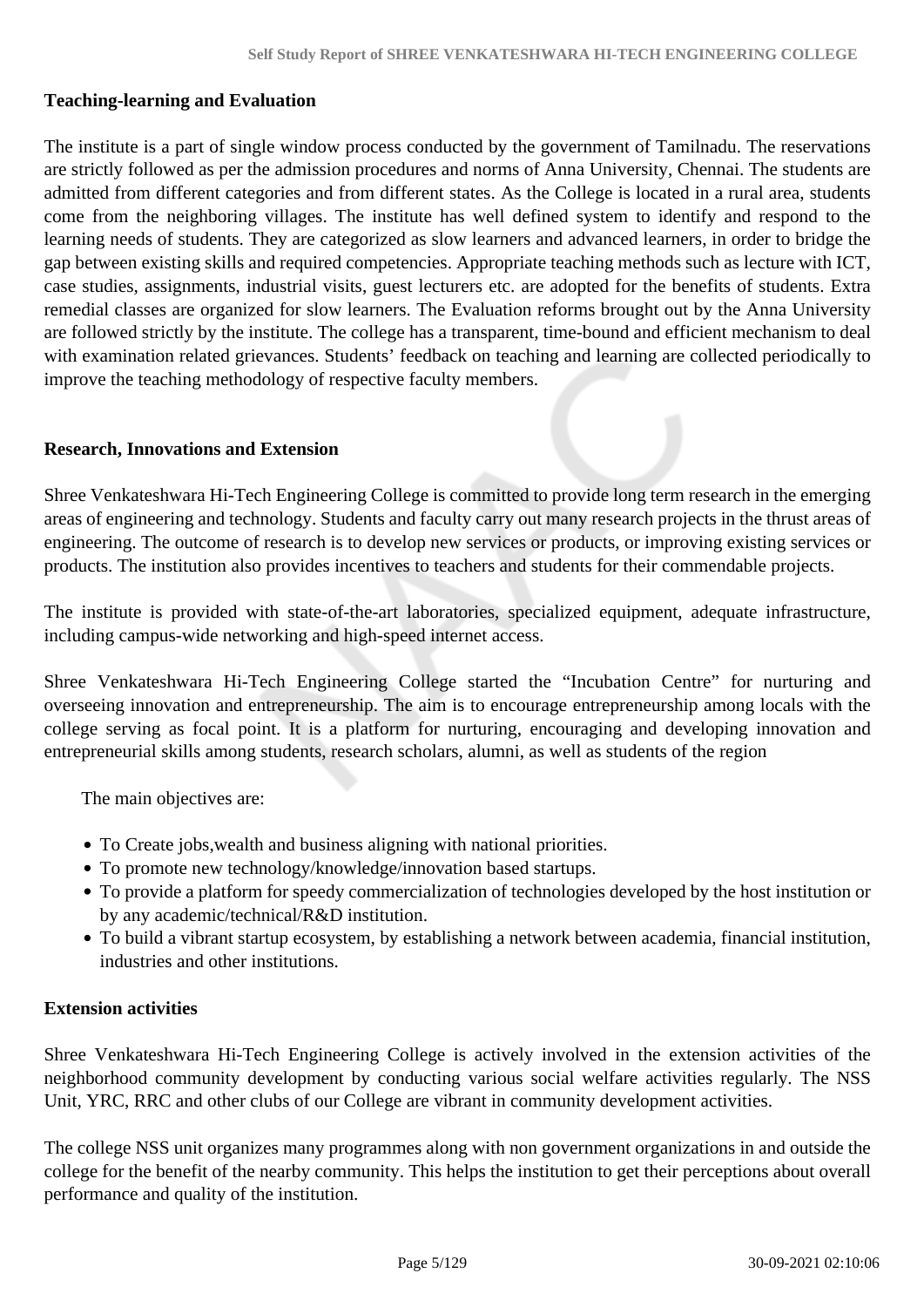Every student is encouraged to become a member of NSS/Clubs for participation in extension activities.

#### **Infrastructure and Learning Resources**

- The management very firmly believes that good teaching learning process requires ideal conditions. So, the institute has made it a policy that no compromise should be made in establishing infrastructural facilities and accordingly developed the infrastructure available is in line with the norms laid down by AICTE and Anna University.
- The physical facilities comprise of ICT classrooms, laboratories, Auditorium, Seminar Halls and Conference hall, Placement cell, sufficient space for outdoor & indoor sports activities, related academic and administrative rooms.
- The computer facility in the campus are connected by LAN and Internet connection is distributed across the college through Wi-Fi network with Wi-Fi access point installed at different places to cover the wireless range.
- The Library is equipped with excellent collection of books, journals, e- book ,e- journals and non-book materials in science, engineering, technology, humanities, management and general for the welfare of the students. The library possesses books related to competitive exams.
	- Maintains separate collections of reference books, standards, bound volumes of journals, technical reports, theses, video cassettes and compact discs. The library is using Campesi LIB OPAC (Online Public Access Catalogue).
	- The users can search with Online Catalogue by author's name, title, subject and keywords available. A modern digital library network with high speed internet access is also housed in the premises.
- The college has established systems and procedures for maintaining both physical and academic supporting facilities with a team.
- Electrical section takes care of Installation of new electrical appliances, electrical maintenance, power consumption and energy monitoring, generator maintenance and energy conservation.

### **Student Support and Progression**

• The institute trust provides scholarships for the meritorious as well as economically weak background students. The institute provides excellent additional skill sets like Competitive exams, Career guidance and training classes, Soft Skills, Remedial coaching classes, Language Laboratories, Bridge courses, Hardware training,Incubation centre ,Yoga, Personal Counseling etc. beyond the academics. Counseling facilities are also provided to the students for their academic weakness. The percentage of student passing has optimistic trends and majority of the students are placed in reputed core industries with good salary. The institute conducts employability and enrichment programme for professional development and aptitude development. It motivates students to pursue higher education. Significant number of students participate in sports and extracurricular activities. Students take earnest interest on visiting industries. An effective and motivating alumni association works vibrantly with fullest of interest in helping the institution to reach greater heights.

### **Governance, Leadership and Management**

The mission and the vision of the College are achieved through good governance, able leadership and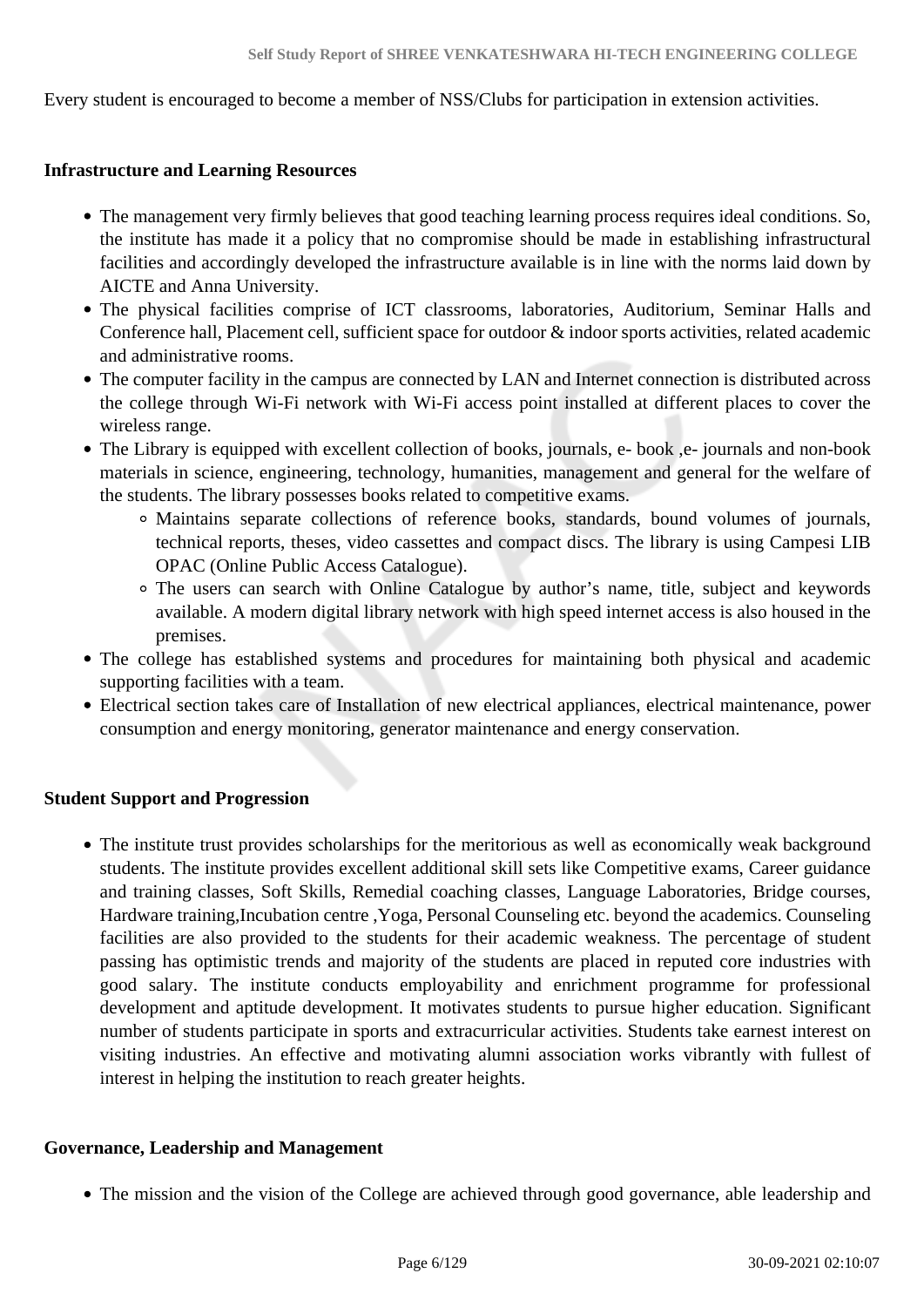effective management.

- The college promotes a culture of decentralization and participative management through various academic and administrative committees.
- The Principal helps in governing and managing the college through IQAC and other college committees.
- Governing Council (GC) of the college meets twice in a year to discuss and come to a consensus on the administrative and academic functions of the college.
- The Principal of the institution, heads of the department and administrative setup. HoDs plan the Annual Budget of respective departments.
- The Institution has a well defined Academic Committee headed by Principal, Academic Coordinator etc., with participation of some external experts to execute approved resolution of the governing body and its requirements for the satisfaction of stakeholders. The committee meets twice in a year. IQAC is formulated as per the norms and all quality relevant activities are assessed and monitored semester wise through Academic Audit conducted by the Auditors of IQAC.
- Various committees, councils, clubs, associations and cells are constituted and they function with defined goals and responsibilities.
- Various committees headed by senior faculty members are formed by the Principal. These committees help in decentralizing work and ensure collective responsibility among faculty.
- Welfare measures are provided for both teaching and non-teaching faculty members for their academic excellence and professional development.
- A well-defined system for faculty appraisal is followed in our institution.
- External and internal financial audits are conducted periodically and appropriate strategies are developed based on the audit report.

# **Institutional Values and Best Practices**

# **Some of the best practices followed at our Institution to improve values and qualities are listed below.**

- Shree Venkateshwara Hi-Tech Engineering College gives equal opportunity for employees. It gives priorities to women in all its activities.
- The institute keen on providing safety and security for girl students and women employees. The college also has a separate common room for boys and girls.
- A dedicated 'Centre for Women Welfare, Safety and Progress' is constituted in the campus to take care of women welfare.
- As a part of education, the institute always focuses more on safety facilities like CCTV, fire extinguisher etc.
- Environmental issue is given immense importance in the college. Carbon neutrality is taken care of by maintaining good green cover inside the campus. Plantation is done in and around the campus. College provides bus facility and has pedestrian friendly roads. The college works towards plastic free campus and paperless office.
- For better utilization of natural resources, Rain water harvesting system is constructed.
- The institute takes initiatives and serves as a focal point to conduct various socially relevant programs for the benefit of the local community.
- The institute has a code of conduct book for staff and administrators. The HR Policy explaining service rules, leave policy and procedures of administration consists of the code of conduct for staff. The code of conduct for students is made available in the college calendar.
- The institute follows a set of procedures for maintaining transparency in all its financial, academic and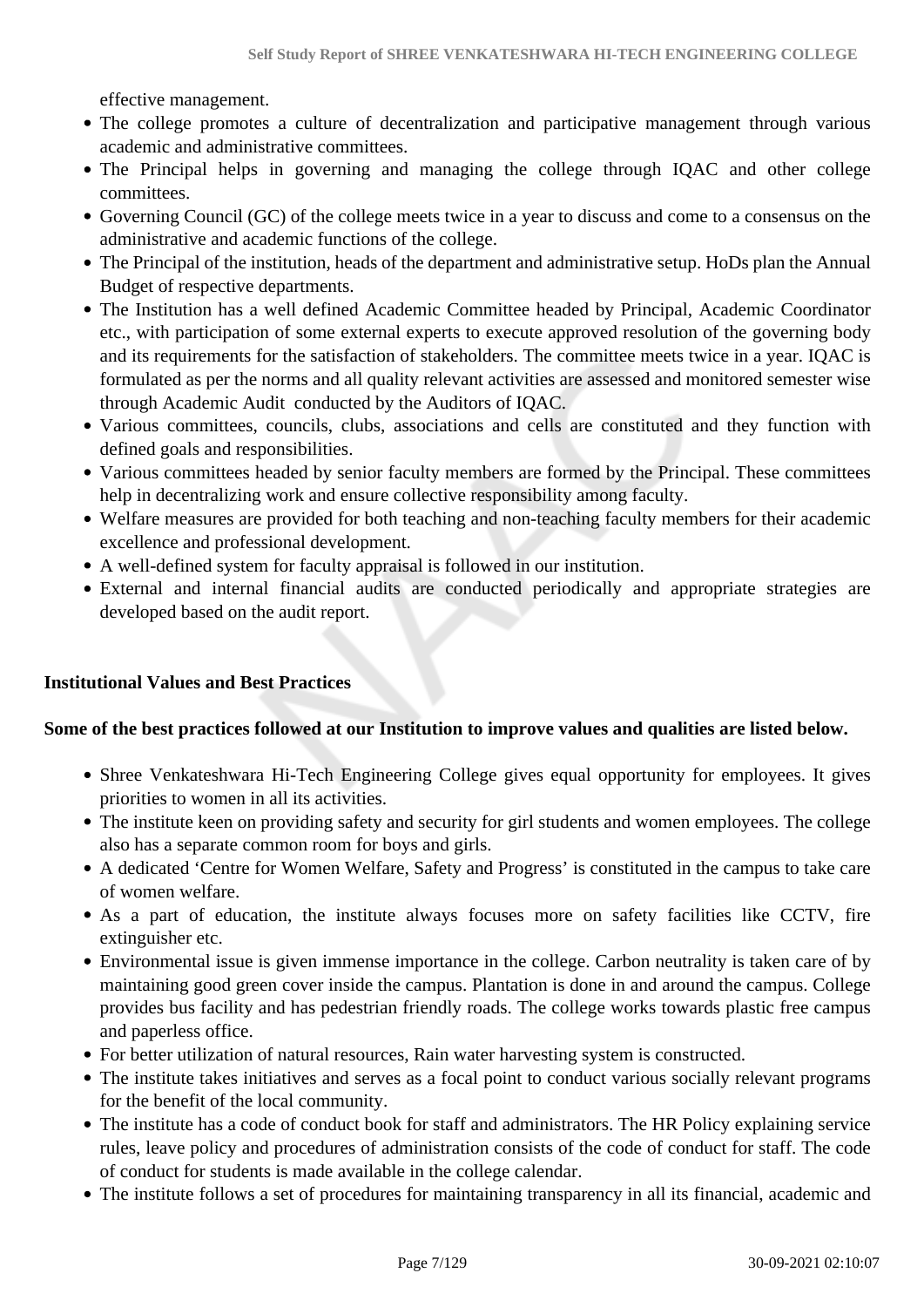administrative activities.

The Institution follows best practices such as mentoring system, placement training etc.,

Page 8/129 30-09-2021 02:10:07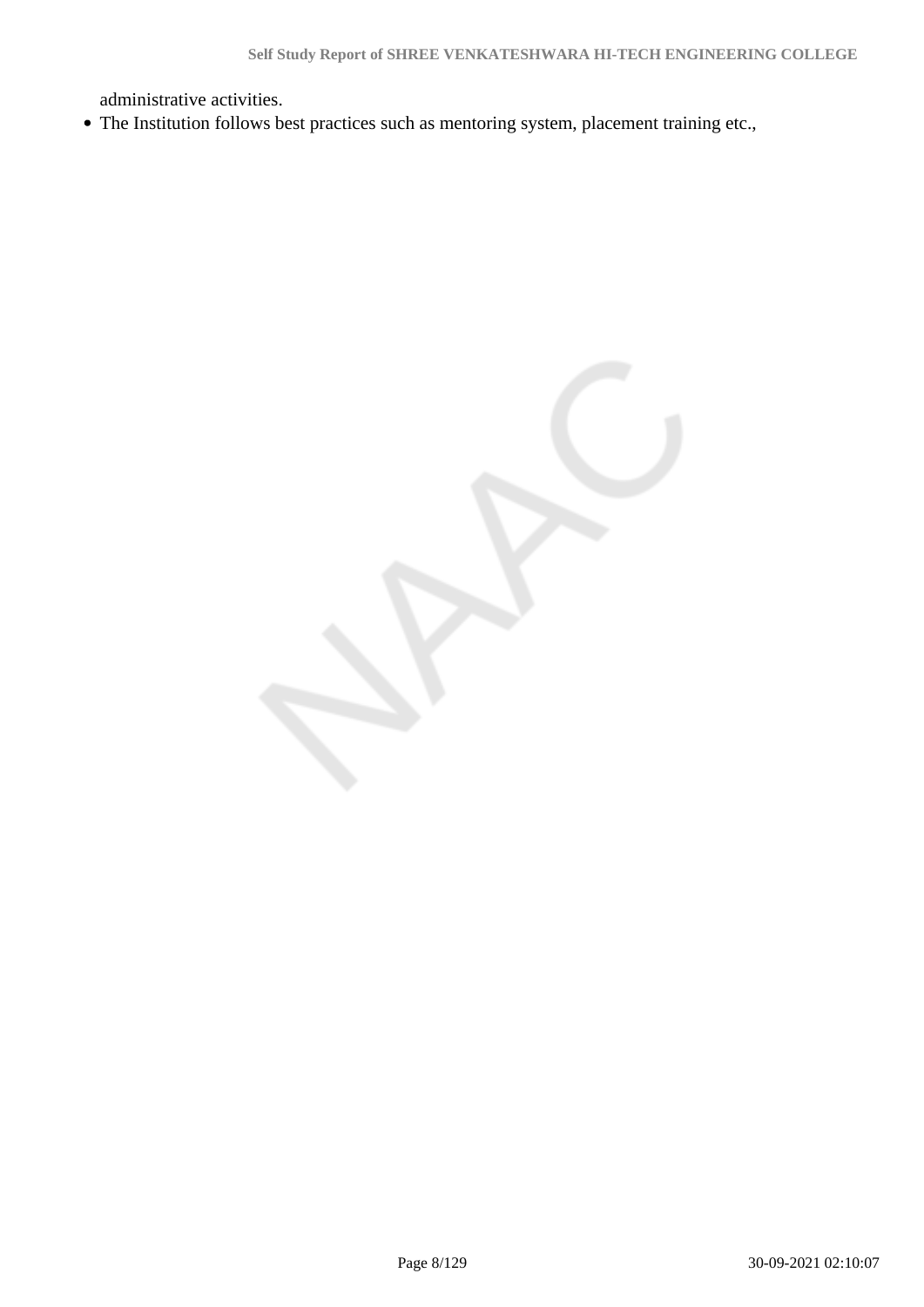# **2. PROFILE**

# **2.1 BASIC INFORMATION**

| <b>Name and Address of the College</b> |                                                                                                                                                 |
|----------------------------------------|-------------------------------------------------------------------------------------------------------------------------------------------------|
| Name                                   | SHREE VENKATESHWARA HI-TECH<br><b>ENGINEERING COLLEGE</b>                                                                                       |
| Address                                | Sri Kalaivani Nagar, Erode-Sathy Main Road,<br>Othakuthirai, K.Mettupalayam (Post),<br>Gobichettipalayam (Taluk), Erode (District) -<br>638455. |
| City                                   | <b>ERODE</b>                                                                                                                                    |
| <b>State</b>                           | Tamil Nadu                                                                                                                                      |
| Pin                                    | 638455                                                                                                                                          |
| Website                                | www.syhec.com                                                                                                                                   |
|                                        |                                                                                                                                                 |

| <b>Contacts for Communication</b> |             |                                          |               |             |                                |  |  |  |
|-----------------------------------|-------------|------------------------------------------|---------------|-------------|--------------------------------|--|--|--|
| <b>Designation</b>                | <b>Name</b> | <b>Telephone with</b><br><b>STD Code</b> | <b>Mobile</b> | Fax         | Email                          |  |  |  |
| Principal                         | P.thangavel | 04285-266199                             | 9715997777    | 04285-26613 | principal $312@$ gma<br>il.com |  |  |  |
| IQAC / CIQA<br>coordinator        | S.prakasam  | 04285-266188                             | 9865066242    |             | sphodmech@gmail<br>.com        |  |  |  |

| <b>Status of the Institution</b> |                                   |
|----------------------------------|-----------------------------------|
| <b>Institution Status</b>        | <b>Private and Self Financing</b> |

| Type of Institution |                |
|---------------------|----------------|
| By Gender           | Co-education   |
| By Shift            | Regular<br>Day |

| Recognized Minority institution            |    |
|--------------------------------------------|----|
| If it is a recognized minroity institution | No |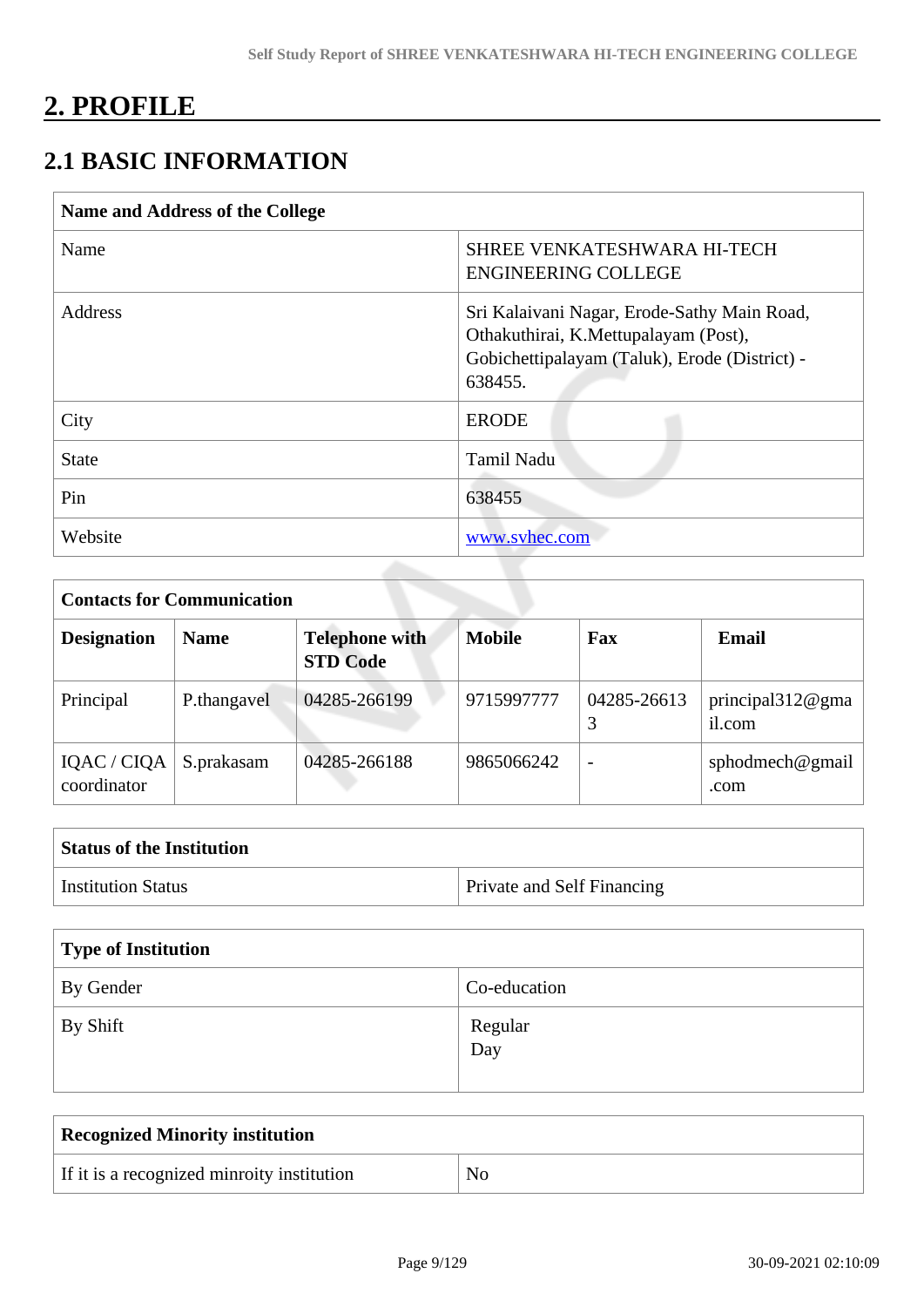|                                                           | <b>Establishment Details</b>                                                     |                 |                                                                                                                                                                       |        |                      |                                                                                                     |  |
|-----------------------------------------------------------|----------------------------------------------------------------------------------|-----------------|-----------------------------------------------------------------------------------------------------------------------------------------------------------------------|--------|----------------------|-----------------------------------------------------------------------------------------------------|--|
| Date of establishment of the college                      |                                                                                  |                 | 01-01-2008                                                                                                                                                            |        |                      |                                                                                                     |  |
| college)                                                  |                                                                                  |                 |                                                                                                                                                                       |        |                      | University to which the college is affiliated/ or which governs the college (if it is a constituent |  |
| <b>State</b>                                              |                                                                                  |                 | <b>University name</b>                                                                                                                                                |        | <b>Document</b>      |                                                                                                     |  |
| <b>Tamil Nadu</b>                                         |                                                                                  | Anna University |                                                                                                                                                                       |        | <b>View Document</b> |                                                                                                     |  |
| <b>Details of UGC recognition</b>                         |                                                                                  |                 |                                                                                                                                                                       |        |                      |                                                                                                     |  |
| <b>Under Section</b><br><b>Date</b>                       |                                                                                  |                 |                                                                                                                                                                       |        |                      | <b>View Document</b>                                                                                |  |
| 2f of UGC                                                 |                                                                                  | 04-02-2014      |                                                                                                                                                                       |        | <b>View Document</b> |                                                                                                     |  |
| 12B of UGC                                                |                                                                                  |                 |                                                                                                                                                                       |        |                      |                                                                                                     |  |
|                                                           |                                                                                  |                 |                                                                                                                                                                       |        |                      |                                                                                                     |  |
| <b>Statutory</b><br><b>Regulatory</b><br><b>Authority</b> | <b>Recognition/App</b><br>roval details Inst<br>itution/Departme<br>nt programme |                 | Details of recognition/approval by stationary/regulatory bodies like<br>AICTE, NCTE, MCI, DCI, PCI, RCI etc(other than UGC)<br>Day, Month and<br>year(dd-mm-<br>yyyy) | months | <b>Validity in</b>   | <b>Remarks</b>                                                                                      |  |
| <b>AICTE</b>                                              | <b>View Document</b>                                                             |                 | 10-04-2019                                                                                                                                                            | 12     |                      |                                                                                                     |  |

| <b>Recognitions</b>                                                                  |    |
|--------------------------------------------------------------------------------------|----|
| Is the College recognized by UGC as a College<br>with Potential for Excellence(CPE)? | No |
| Is the College recognized for its performance by<br>any other governmental agency?   | No |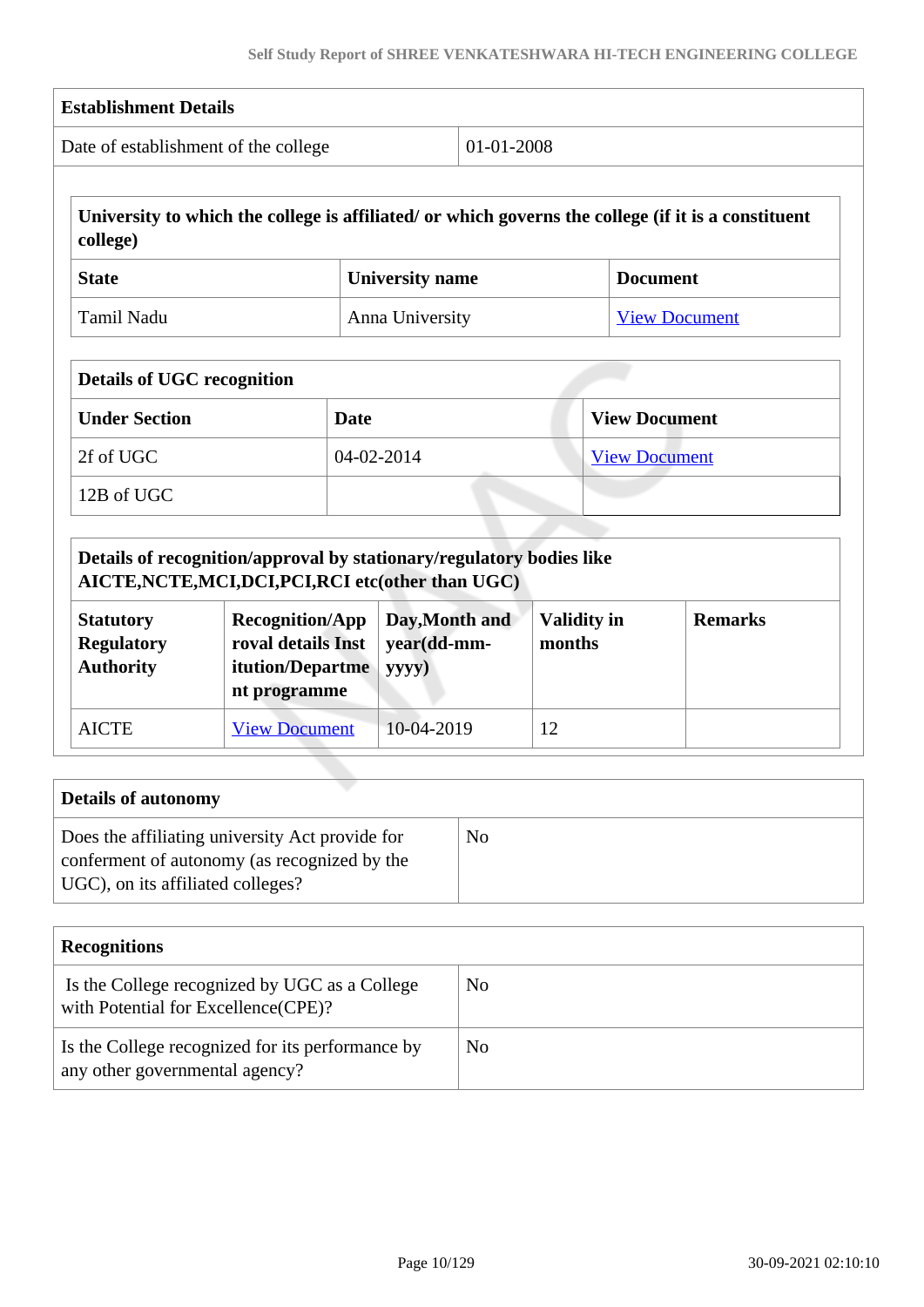| <b>Campus Type</b>  | <b>Address</b>                                                                                                                                         | Location* | <b>Campus Area</b><br>in Acres | <b>Built up Area in</b><br>sq.mts. |
|---------------------|--------------------------------------------------------------------------------------------------------------------------------------------------------|-----------|--------------------------------|------------------------------------|
| Main campus<br>area | Sri Kalaivani Nagar, Erode-<br>Sathy Main Road,<br>Othakuthirai,<br>K.Mettupalayam (Post),<br>Gobichettipalayam (Taluk),<br>Erode (District) - 638455. | Rural     | 10.41                          | 29213.91                           |

# **2.2 ACADEMIC INFORMATION**

| Details of Programmes Offered by the College (Give Data for Current Academic year) |                                                            |                                     |                                             |                                        |                                      |                                             |  |
|------------------------------------------------------------------------------------|------------------------------------------------------------|-------------------------------------|---------------------------------------------|----------------------------------------|--------------------------------------|---------------------------------------------|--|
| Programme<br><b>Level</b>                                                          | <b>Name of Pr</b><br>ogramme/C<br>ourse                    | <b>Duration</b> in<br><b>Months</b> | <b>Entry</b><br>Qualificatio<br>$\mathbf n$ | <b>Medium of</b><br><b>Instruction</b> | <b>Sanctioned</b><br><b>Strength</b> | No.of<br><b>Students</b><br><b>Admitted</b> |  |
| <b>UG</b>                                                                          | BE, Mechani<br>cal<br>Engineering                          | 48                                  | <b>HSC</b><br><b>DIPLOMA</b>                | English                                | 120                                  | 41                                          |  |
| <b>UG</b>                                                                          | BE,Compute<br>r Science<br>And<br>Engineering              | 48                                  | <b>HSC</b><br><b>DIPLOMA</b>                | English                                | 60                                   | 31                                          |  |
| <b>UG</b>                                                                          | <b>BE, Civil</b><br>Engineering                            | 48                                  | <b>HSC</b><br><b>DIPLOMA</b>                | English                                | 60                                   | 13                                          |  |
| <b>UG</b>                                                                          | <b>BE, Electrical</b><br>And<br>Electronics<br>Engineering | 48                                  | <b>HSC</b><br><b>DIPLOMA</b>                | English                                | 60                                   | 38                                          |  |
| <b>UG</b>                                                                          | BE, Electroni<br>cs And Com<br>munication<br>Engineering   | 48                                  | <b>HSC</b><br><b>DIPLOMA</b>                | English                                | 60                                   | 20                                          |  |
| PG                                                                                 | ME, Mechani<br>cal<br>Engineering                          | 24                                  | <b>BE</b>                                   | English                                | 24                                   | 8                                           |  |
| PG                                                                                 | ME, Comput<br>er Science<br>And<br>Engineering             | 24                                  | <b>BE</b>                                   | English                                | 24                                   | $\overline{2}$                              |  |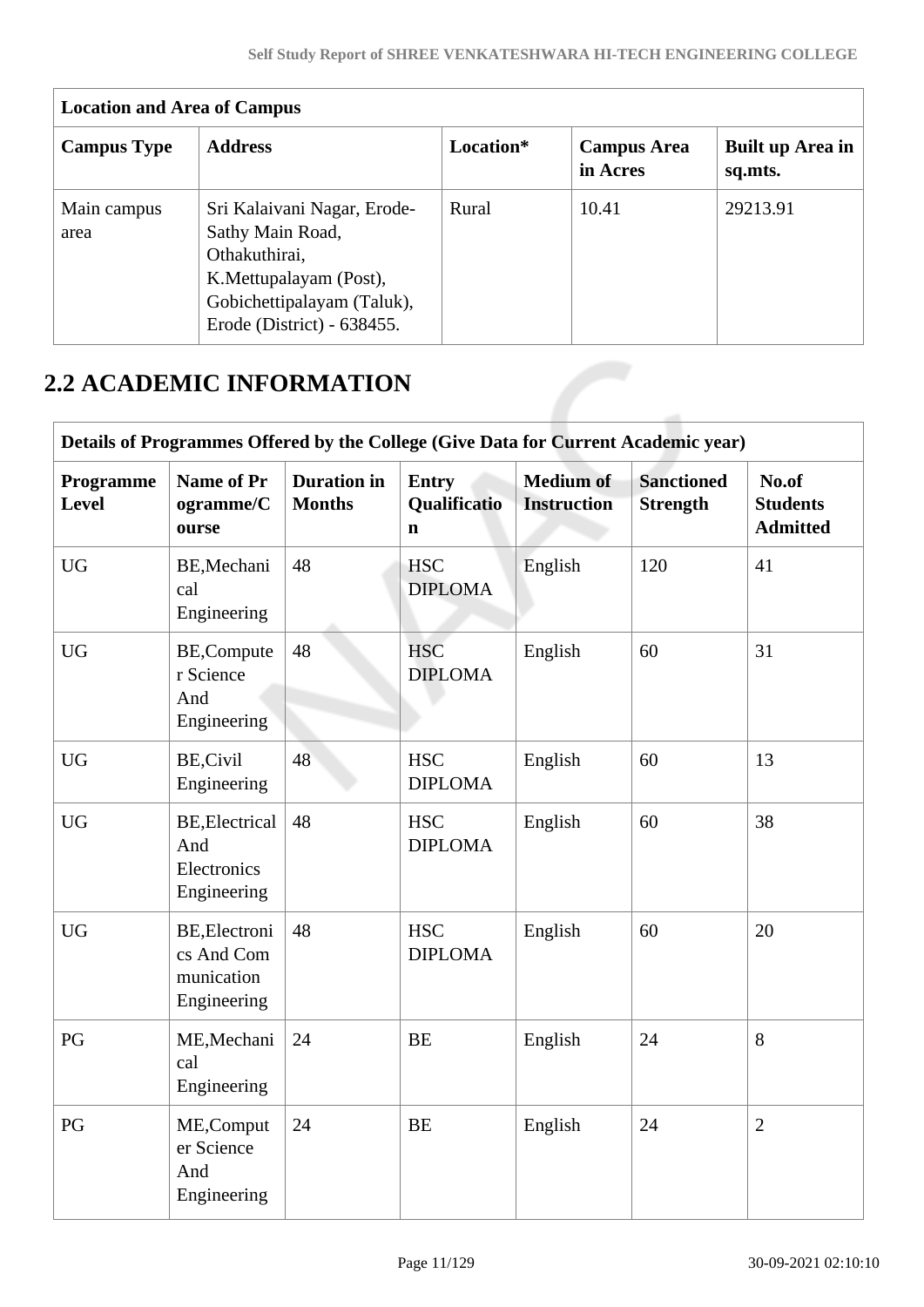| PG | ME, Civil<br>Engineering                                    | 24 | <b>BE</b>                      | English | 24 | 12             |
|----|-------------------------------------------------------------|----|--------------------------------|---------|----|----------------|
| PG | ME, Electrica<br>1 And<br>Electronics<br>Engineering        | 24 | <b>BE</b>                      | English | 24 | $\overline{0}$ |
| PG | ME, Electron<br>ics And Com<br>munication<br>Engineering    | 24 | BE                             | English | 18 | $\bf{I}$       |
| PG | MBA, Master<br>Of Business<br>Administrati<br><sub>on</sub> | 24 | <b>ANY UG</b><br><b>DEGREE</b> | English | 60 | 27             |

# **Position Details of Faculty & Staff in the College**

| <b>Teaching Faculty</b>                                                             |                  |                |                |                            |                |              |                            |                  |                  |                  |                |                  |
|-------------------------------------------------------------------------------------|------------------|----------------|----------------|----------------------------|----------------|--------------|----------------------------|------------------|------------------|------------------|----------------|------------------|
|                                                                                     | <b>Professor</b> |                |                | <b>Associate Professor</b> |                |              | <b>Assistant Professor</b> |                  |                  |                  |                |                  |
|                                                                                     | Male             | Female         | Others         | Total                      | Male           | Female       | Others                     | Total            | Male             | Female           | Others         | Total            |
| Sanctioned by the<br>UGC /University<br><b>State</b><br>Government                  |                  |                |                | $\theta$                   |                |              |                            | $\overline{0}$   |                  |                  |                | $\Omega$         |
| Recruited                                                                           | $\overline{0}$   | $\overline{0}$ | $\overline{0}$ | $\boldsymbol{0}$           | $\overline{0}$ | $\mathbf{0}$ | $\overline{0}$             | $\boldsymbol{0}$ | $\boldsymbol{0}$ | $\boldsymbol{0}$ | $\overline{0}$ | $\boldsymbol{0}$ |
| Yet to Recruit                                                                      |                  |                |                | $\overline{0}$             |                |              |                            | $\boldsymbol{0}$ |                  |                  |                | $\overline{0}$   |
| Sanctioned by the<br>Management/Soci<br>ety or Other<br>Authorized<br><b>Bodies</b> |                  |                |                | 6                          |                |              |                            | 5                |                  |                  |                | 101              |
| Recruited                                                                           | 5                | $\mathbf{1}$   | $\overline{0}$ | 6                          | $\overline{4}$ | $\mathbf{1}$ | $\overline{0}$             | 5                | 73               | 28               | $\overline{0}$ | 101              |
| Yet to Recruit                                                                      |                  |                |                | $\boldsymbol{0}$           |                |              |                            | $\theta$         |                  |                  |                | $\overline{0}$   |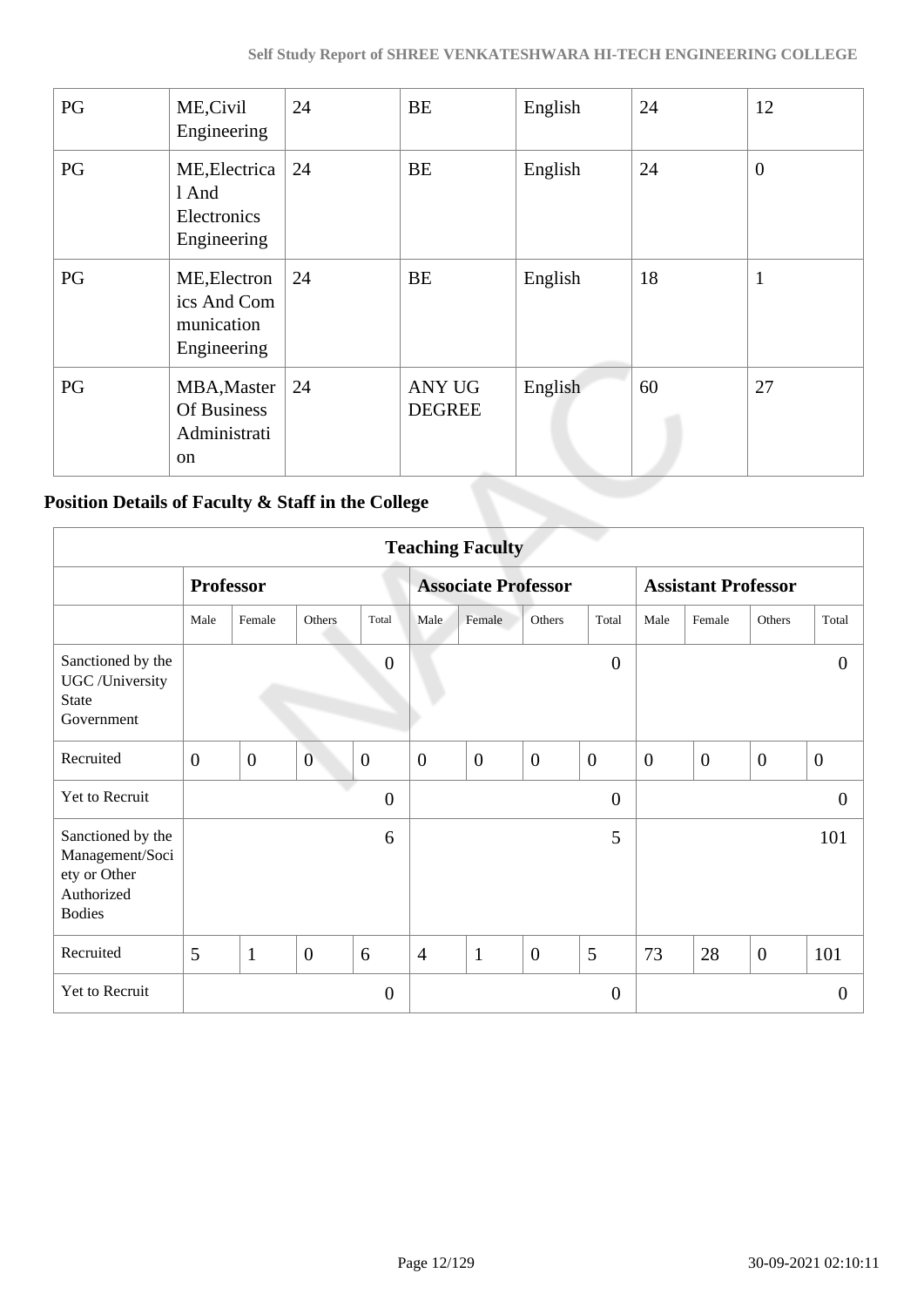| <b>Non-Teaching Staff</b>                                                       |                |                |                |                |  |  |
|---------------------------------------------------------------------------------|----------------|----------------|----------------|----------------|--|--|
|                                                                                 | <b>Male</b>    | Female         | <b>Others</b>  | <b>Total</b>   |  |  |
| Sanctioned by the<br><b>UGC</b> / University State<br>Government                |                |                |                | $\overline{0}$ |  |  |
| Recruited                                                                       | $\overline{0}$ | $\overline{0}$ | $\overline{0}$ | $\overline{0}$ |  |  |
| Yet to Recruit                                                                  |                |                |                | $\overline{0}$ |  |  |
| Sanctioned by the<br>Management/Society<br>or Other Authorized<br><b>Bodies</b> |                |                |                | 20             |  |  |
| Recruited                                                                       | 16             | $\overline{4}$ | $\overline{0}$ | 20             |  |  |
| Yet to Recruit                                                                  |                |                |                | $\overline{0}$ |  |  |

|                                                                                 | <b>Technical Staff</b> |                |                |                |  |  |  |  |  |
|---------------------------------------------------------------------------------|------------------------|----------------|----------------|----------------|--|--|--|--|--|
|                                                                                 | <b>Male</b>            | Female         | <b>Others</b>  | <b>Total</b>   |  |  |  |  |  |
| Sanctioned by the<br><b>UGC</b> / University State<br>Government                |                        |                |                | $\theta$       |  |  |  |  |  |
| Recruited                                                                       | $\overline{0}$         | $\overline{0}$ | $\overline{0}$ | $\theta$       |  |  |  |  |  |
| Yet to Recruit                                                                  |                        |                |                | $\overline{0}$ |  |  |  |  |  |
| Sanctioned by the<br>Management/Society<br>or Other Authorized<br><b>Bodies</b> |                        |                |                | 19             |  |  |  |  |  |
| Recruited                                                                       | 19                     | $\overline{0}$ | $\theta$       | 19             |  |  |  |  |  |
| Yet to Recruit                                                                  |                        |                |                | $\overline{0}$ |  |  |  |  |  |

# **Qualification Details of the Teaching Staff**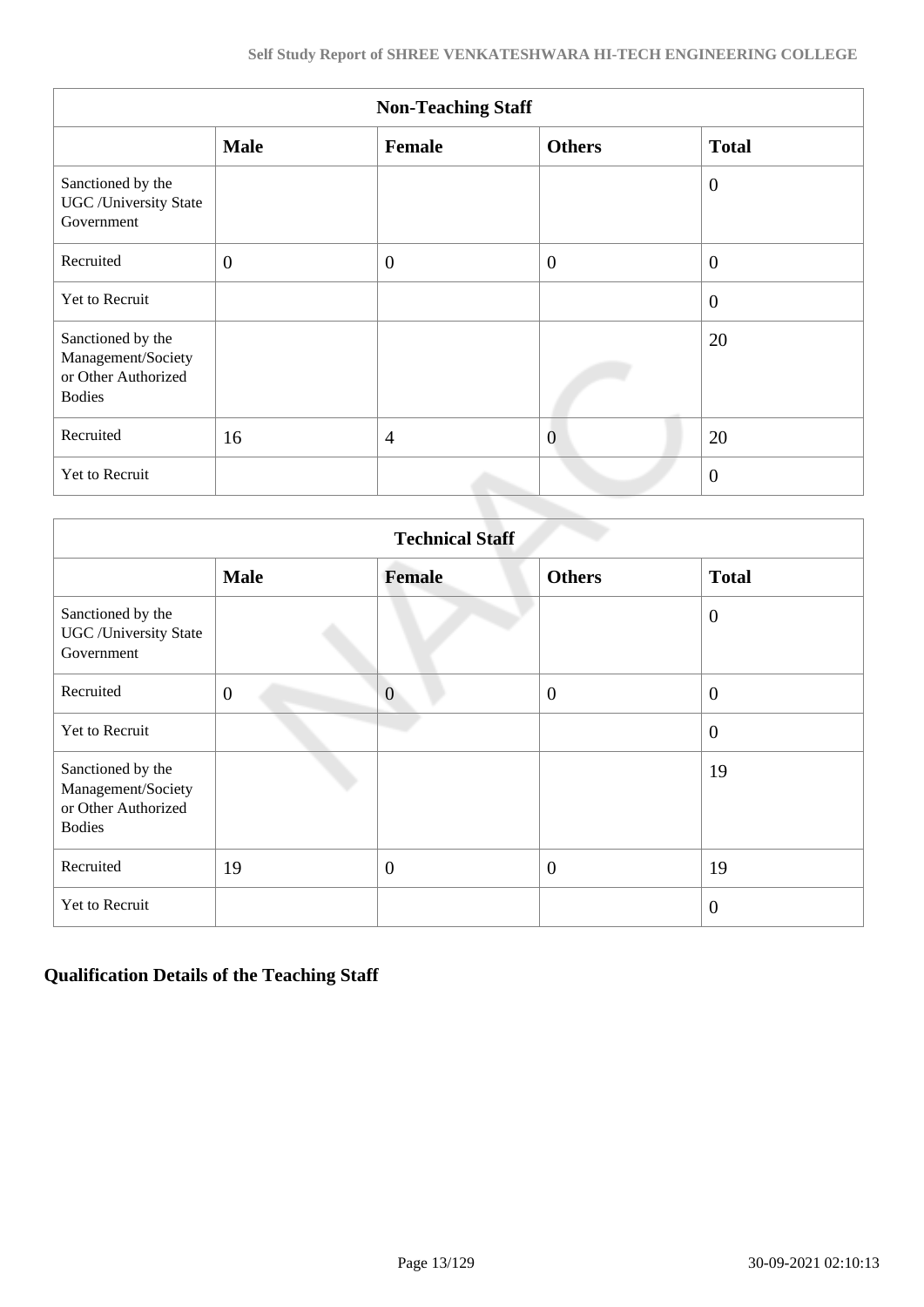| <b>Permanent Teachers</b>           |                  |                |                  |                |                            |                |                            |                |                |                |
|-------------------------------------|------------------|----------------|------------------|----------------|----------------------------|----------------|----------------------------|----------------|----------------|----------------|
| <b>Highest</b><br>Qualificatio<br>n | <b>Professor</b> |                |                  |                | <b>Associate Professor</b> |                | <b>Assistant Professor</b> |                |                |                |
|                                     | Male             | Female         | Others           | Male           | Female                     | Others         | Male                       | Female         | Others         | Total          |
| D.sc/D.Litt.                        | $\theta$         | $\overline{0}$ | $\boldsymbol{0}$ | $\theta$       | $\overline{0}$             | $\overline{0}$ | $\overline{0}$             | $\overline{0}$ | $\overline{0}$ | $\overline{0}$ |
| Ph.D.                               | 5                | $\mathbf{1}$   | $\overline{0}$   | $\mathbf{1}$   | $\mathbf{1}$               | $\overline{0}$ | $\overline{0}$             | $\overline{0}$ | $\theta$       | 8              |
| M.Phil.                             | $\overline{0}$   | $\overline{0}$ | $\overline{0}$   | $\overline{2}$ | $\overline{0}$             | $\overline{0}$ | 6                          | 6              | $\overline{0}$ | 14             |
| PG                                  | $\theta$         | $\theta$       | $\theta$         | $\mathbf{1}$   | $\boldsymbol{0}$           | $\theta$       | 67                         | 22             | $\overline{0}$ | 90             |

|                                               | <b>Temporary Teachers</b> |                |                  |                |                            |                |                |                            |                  |                |
|-----------------------------------------------|---------------------------|----------------|------------------|----------------|----------------------------|----------------|----------------|----------------------------|------------------|----------------|
| <b>Highest</b><br>Qualificatio<br>$\mathbf n$ | <b>Professor</b>          |                |                  |                | <b>Associate Professor</b> |                |                | <b>Assistant Professor</b> |                  |                |
|                                               | Male                      | Female         | Others           | Male           | Female                     | Others         | Male           | Female                     | Others           | Total          |
| D.sc/D.Litt.                                  | $\overline{0}$            | $\overline{0}$ | $\overline{0}$   | $\overline{0}$ | $\overline{0}$             | $\overline{0}$ | $\overline{0}$ | $\overline{0}$             | $\overline{0}$   | $\theta$       |
| Ph.D.                                         | $\mathbf{0}$              | $\overline{0}$ | $\boldsymbol{0}$ | $\overline{0}$ | $\overline{0}$             | $\overline{0}$ | $\overline{0}$ | $\overline{0}$             | $\overline{0}$   | $\theta$       |
| M.Phil.                                       | $\overline{0}$            | $\overline{0}$ | $\overline{0}$   | $\overline{0}$ | $\overline{0}$             | $\overline{0}$ | $\overline{0}$ | $\overline{0}$             | $\overline{0}$   | $\overline{0}$ |
| PG                                            | $\mathbf{0}$              | $\mathbf{0}$   | $\overline{0}$   | $\overline{0}$ | $\overline{0}$             | $\mathbf{0}$   | $\overline{0}$ | $\overline{0}$             | $\boldsymbol{0}$ | $\theta$       |

|                                     | <b>Part Time Teachers</b> |                  |                |                            |                  |                            |                |                |                |                |
|-------------------------------------|---------------------------|------------------|----------------|----------------------------|------------------|----------------------------|----------------|----------------|----------------|----------------|
| <b>Highest</b><br>Qualificatio<br>n | <b>Professor</b>          |                  |                | <b>Associate Professor</b> |                  | <b>Assistant Professor</b> |                |                |                |                |
|                                     | Male                      | Female           | Others         | Male                       | Female           | Others                     | Male           | Female         | Others         | Total          |
| D.sc/D.Litt.                        | $\overline{0}$            | $\overline{0}$   | $\overline{0}$ | $\overline{0}$             | $\overline{0}$   | $\overline{0}$             | $\overline{0}$ | $\overline{0}$ | $\theta$       | $\overline{0}$ |
| Ph.D.                               | $\overline{0}$            | $\overline{0}$   | $\overline{0}$ | $\overline{0}$             | $\overline{0}$   | $\theta$                   | $\overline{0}$ | $\theta$       | $\theta$       | $\overline{0}$ |
| M.Phil.                             | $\theta$                  | $\boldsymbol{0}$ | $\overline{0}$ | $\overline{0}$             | $\boldsymbol{0}$ | $\overline{0}$             | $\overline{0}$ | $\overline{0}$ | $\overline{0}$ | $\overline{0}$ |
| PG                                  | $\overline{0}$            | $\overline{0}$   | $\overline{0}$ | $\overline{0}$             | $\overline{0}$   | $\theta$                   | $\overline{0}$ | $\theta$       | $\theta$       | $\overline{0}$ |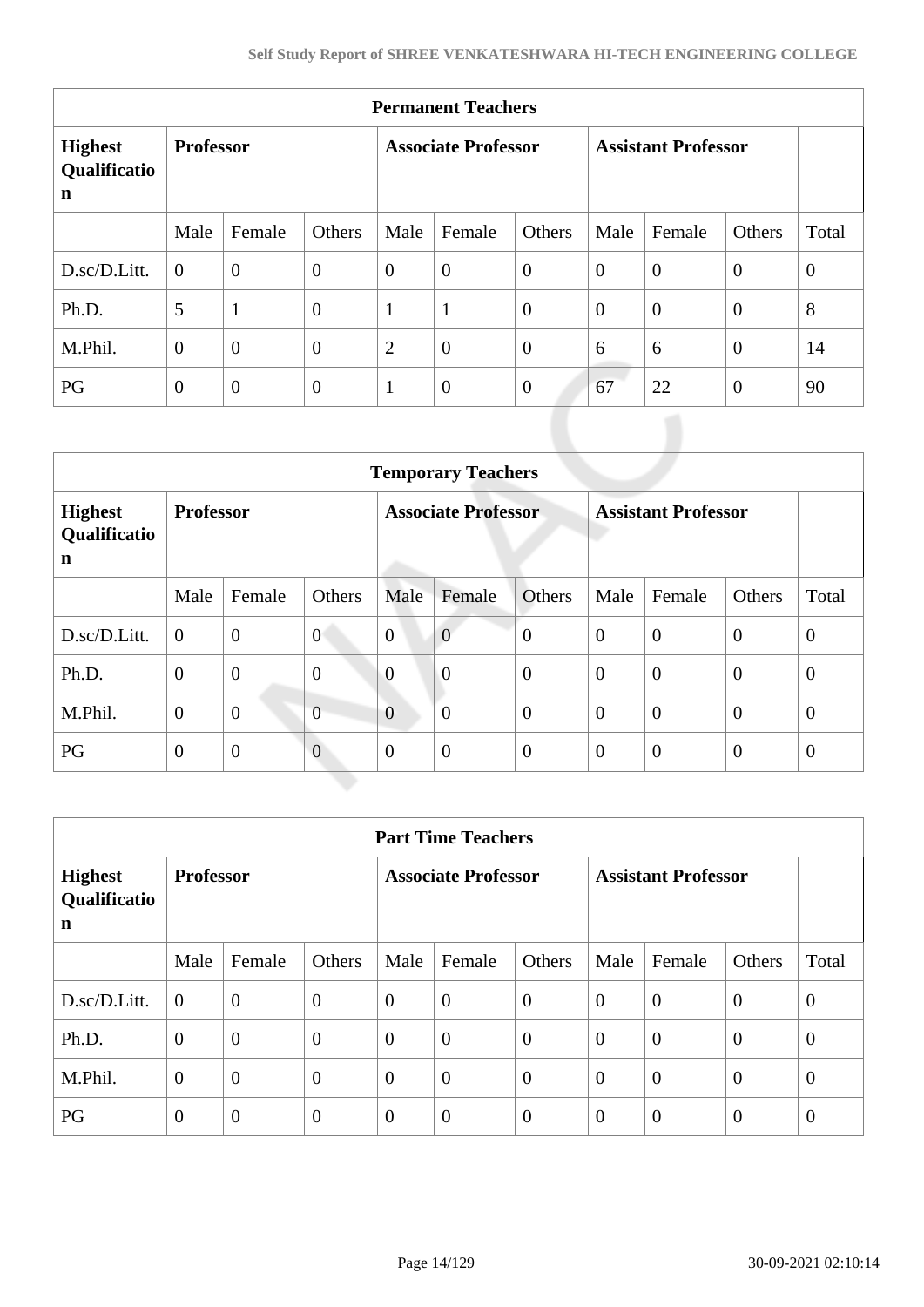| <b>Details of Visting/Guest Faculties</b> |             |               |               |              |  |  |  |
|-------------------------------------------|-------------|---------------|---------------|--------------|--|--|--|
| <b>Number of Visiting/Guest Faculty</b>   | <b>Male</b> | <b>Female</b> | <b>Others</b> | <b>Total</b> |  |  |  |
| engaged with the college?                 |             |               |               |              |  |  |  |

# **Provide the Following Details of Students Enrolled in the College During the Current Academic Year**

| Programme |        | <b>From the State</b><br><b>Where College</b><br>is Located | <b>From Other</b><br><b>States of India</b> | <b>NRI Students</b> | Foreign<br><b>Students</b> | <b>Total</b>   |
|-----------|--------|-------------------------------------------------------------|---------------------------------------------|---------------------|----------------------------|----------------|
| <b>UG</b> | Male   | 101                                                         | $\overline{0}$                              | $\Omega$            | $\theta$                   | 101            |
|           | Female | 42                                                          | $\overline{0}$                              | $\theta$            | $\theta$                   | 42             |
|           | Others | $\overline{0}$                                              | $\overline{0}$                              | $\theta$            | $\overline{0}$             | $\overline{0}$ |
| PG        | Male   | 11                                                          | 19                                          | $\overline{0}$      | $\overline{0}$             | 30             |
|           | Female | 10                                                          | 10                                          | $\theta$            | $\theta$                   | 20             |
|           | Others | $\theta$                                                    | $\overline{0}$                              | $\Omega$            | $\theta$                   | $\overline{0}$ |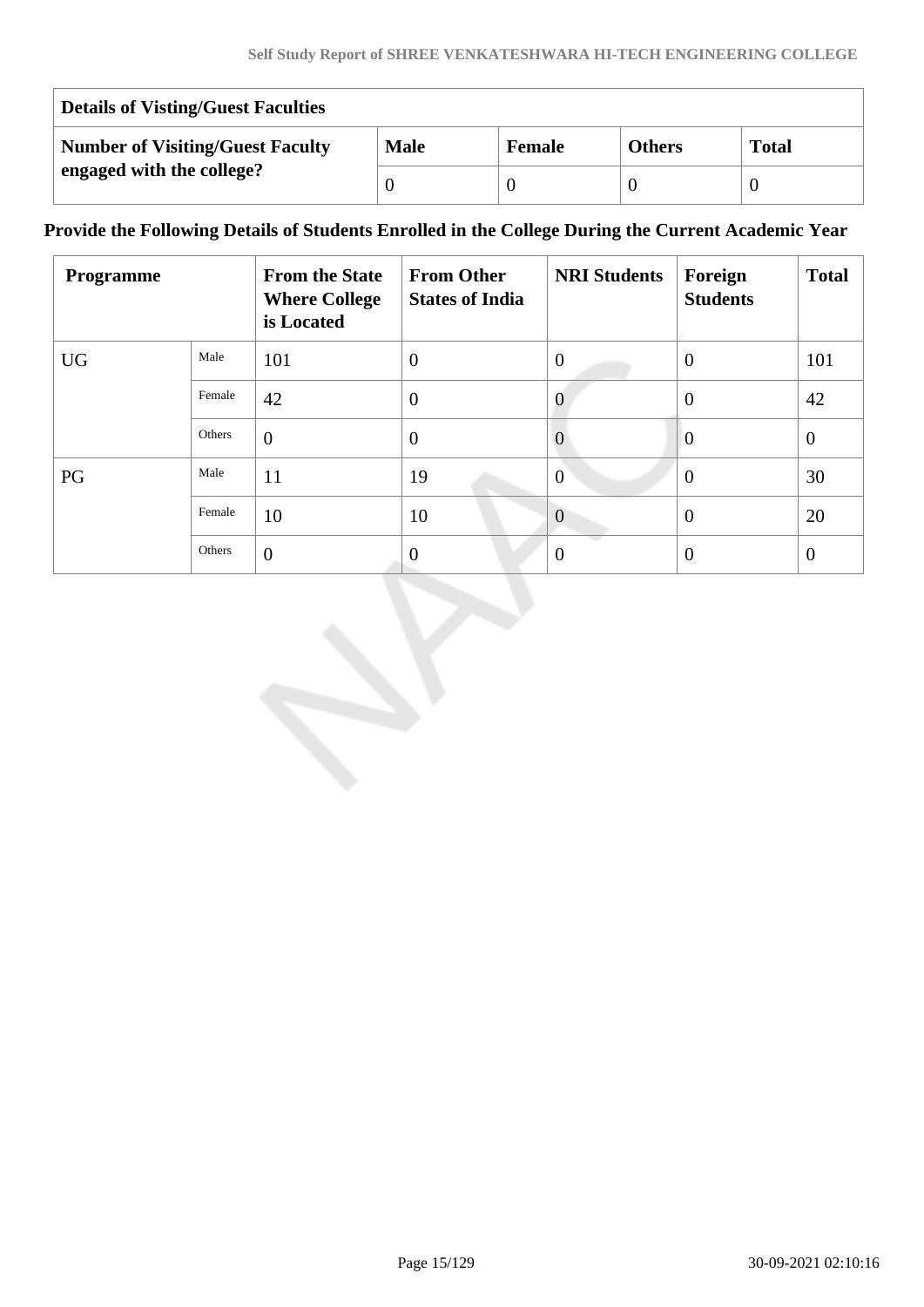| Programme  |        | Year 1           | Year 2           | Year 3           | Year 4           |
|------------|--------|------------------|------------------|------------------|------------------|
| ${\rm SC}$ | Male   | 32               | 74               | 74               | 56               |
|            | Female | 17               | 63               | $77\,$           | 53               |
|            | Others | $\overline{0}$   | $\boldsymbol{0}$ | $\boldsymbol{0}$ | $\mathbf{0}$     |
| <b>ST</b>  | Male   | $\boldsymbol{0}$ | $\boldsymbol{0}$ | $\mathbf{0}$     | $\overline{2}$   |
|            | Female | $\overline{0}$   | $\mathbf{1}$     | $\overline{0}$   | $\mathbf{1}$     |
|            | Others | $\overline{0}$   | $\boldsymbol{0}$ | $\overline{0}$   | $\mathbf{0}$     |
| OBC        | Male   | 78               | 73               | 61               | 103              |
|            | Female | 35               | 39               | 44               | 54               |
|            | Others | $\boldsymbol{0}$ | $\overline{0}$   | $\boldsymbol{0}$ | $\mathbf{0}$     |
| General    | Male   | 21               | 28               | 44               | 97               |
|            | Female | 10               | 11               | $\overline{7}$   | 9                |
|            | Others | $\boldsymbol{0}$ | $\overline{0}$   | $\boldsymbol{0}$ | $\boldsymbol{0}$ |
| Others     | Male   | $\overline{0}$   | $\mathbf{0}$     | $\overline{0}$   | $\overline{0}$   |
|            | Female | $\overline{0}$   | $\boldsymbol{0}$ | $\boldsymbol{0}$ | $\mathbf{0}$     |
|            | Others | $\overline{0}$   | $\boldsymbol{0}$ | $\mathbf{0}$     | $\boldsymbol{0}$ |
| Total      |        | 193              | 289              | 307              | 375              |

**Provide the Following Details of Students admitted to the College During the last four Academic Years**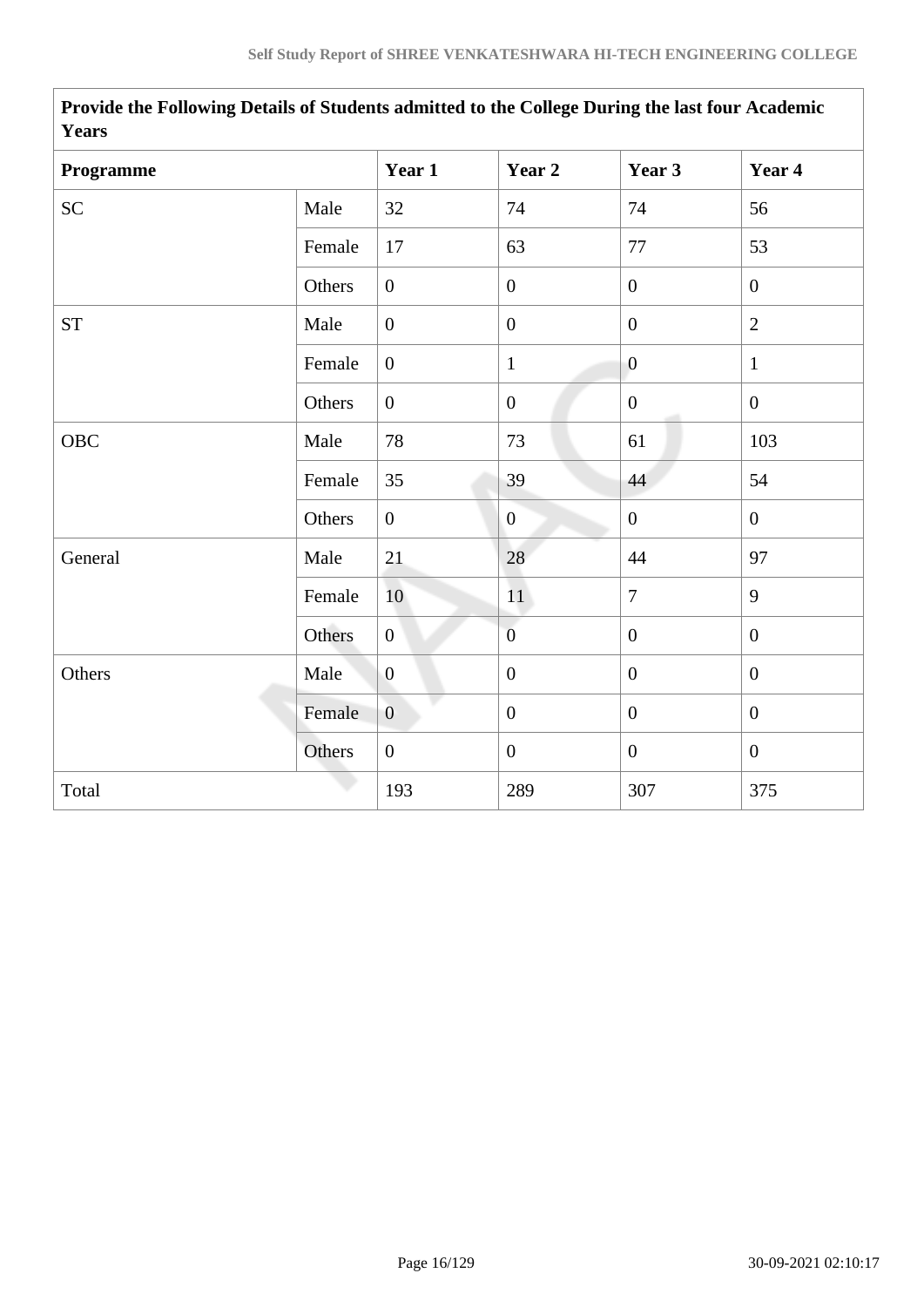# **Extended Profile**

# **1 Program**

# **1.1**

**Number of courses offered by the institution across all programs during the last five years**

| <b>Response:</b> $804$ File Description | Document             |
|-----------------------------------------|----------------------|
| Institutional Data in Prescribed Format | <b>View Document</b> |

# **1.2**

### **Number of programs offered year-wise for last five years**

| 2018-19      | 2017-18      | 2016-17 | 2015-16      | 2014-15         |
|--------------|--------------|---------|--------------|-----------------|
| $\mathbf{r}$ | $\mathbf{r}$ | 11      | $\mathbf{r}$ | -<br>. <u>.</u> |

# **2 Students**

# **2.1**

# **Number of students year-wise during the last five years**

| 2018-19                                 | 2017-18 | 2016-17 |                      | 2015-16 | 2014-15 |  |
|-----------------------------------------|---------|---------|----------------------|---------|---------|--|
| 1273                                    | 1403    | 1590    |                      | 1794    | 1888    |  |
| <b>File Description</b>                 |         |         | Document             |         |         |  |
| Institutional Data in Prescribed Format |         |         | <b>View Document</b> |         |         |  |

### **2.2**

# **Number of seats earmarked for reserved category as per GOI/State Govt rule year-wise during the last five years**

| 2018-19                                 | 2017-18 | 2016-17 |                      | 2015-16 | 2014-15 |  |
|-----------------------------------------|---------|---------|----------------------|---------|---------|--|
| 421                                     | 462     | 667     |                      | 675     | 709     |  |
| <b>File Description</b>                 |         |         | Document             |         |         |  |
| Institutional data in prescribed format |         |         | <b>View Document</b> |         |         |  |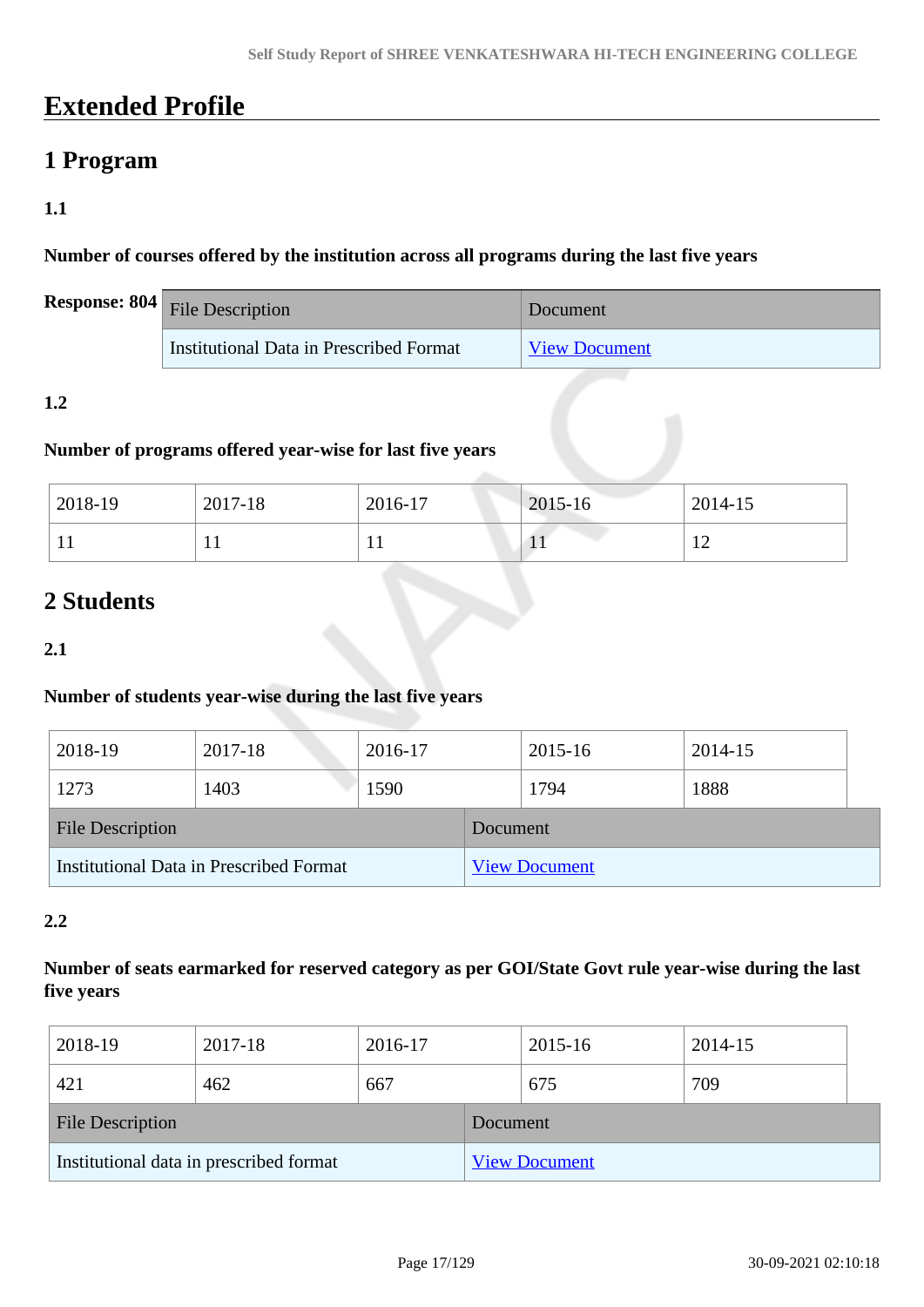# **2.3**

# **Number of outgoing / final year students year-wise during the last five years**

| 2018-19                                 | 2017-18 | 2016-17 |                      | 2015-16 |  | 2014-15 |  |
|-----------------------------------------|---------|---------|----------------------|---------|--|---------|--|
| 366                                     | 511     | 461     |                      | 541     |  | 483     |  |
| <b>File Description</b>                 |         |         | Document             |         |  |         |  |
| Institutional Data in Prescribed Format |         |         | <b>View Document</b> |         |  |         |  |

# **3 Teachers**

# **3.1**

# **Number of full time teachers year-wise during the last five years**

| 2018-19                                 | 2017-18 | 2016-17 |          | $2015 - 16$          | 2014-15 |
|-----------------------------------------|---------|---------|----------|----------------------|---------|
| 128                                     | 203     | 226     |          | 209                  | 196     |
| <b>File Description</b>                 |         |         | Document |                      |         |
| Institutional Data in Prescribed Format |         |         |          | <b>View Document</b> |         |

# **3.2**

# **Number of sanctioned posts year-wise during the last five years**

| 2018-19                                 | 2017-18 | 2016-17 |          | 2015-16              |     | 2014-15 |  |
|-----------------------------------------|---------|---------|----------|----------------------|-----|---------|--|
| 128                                     | 203     | 226     |          | 209                  | 196 |         |  |
| <b>File Description</b>                 |         |         | Document |                      |     |         |  |
| Institutional data in prescribed format |         |         |          | <b>View Document</b> |     |         |  |

# **4 Institution**

**4.1**

# **Total number of classrooms and seminar halls**

**Response: 44**

**4.2**

**Total Expenditure excluding salary year-wise during the last five years ( INR in Lakhs)**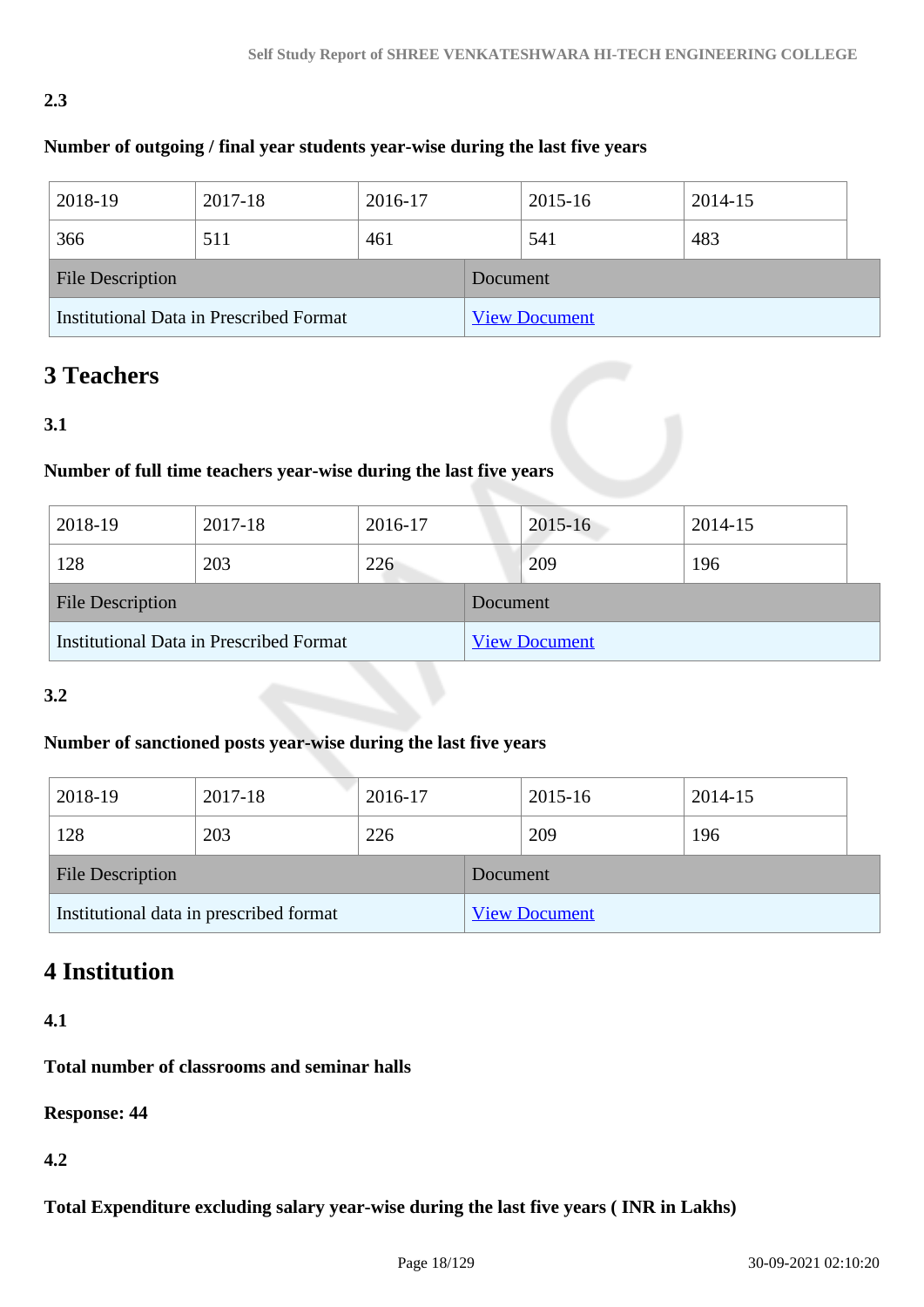| 2018-19   | 2017-18   | 2016-17   | 2015-16   | 2014-15   |
|-----------|-----------|-----------|-----------|-----------|
| 453.47848 | 445.99644 | 583.97061 | 654.43410 | 652.73963 |

**4.3**

# **Number of computers**

**Response: 380**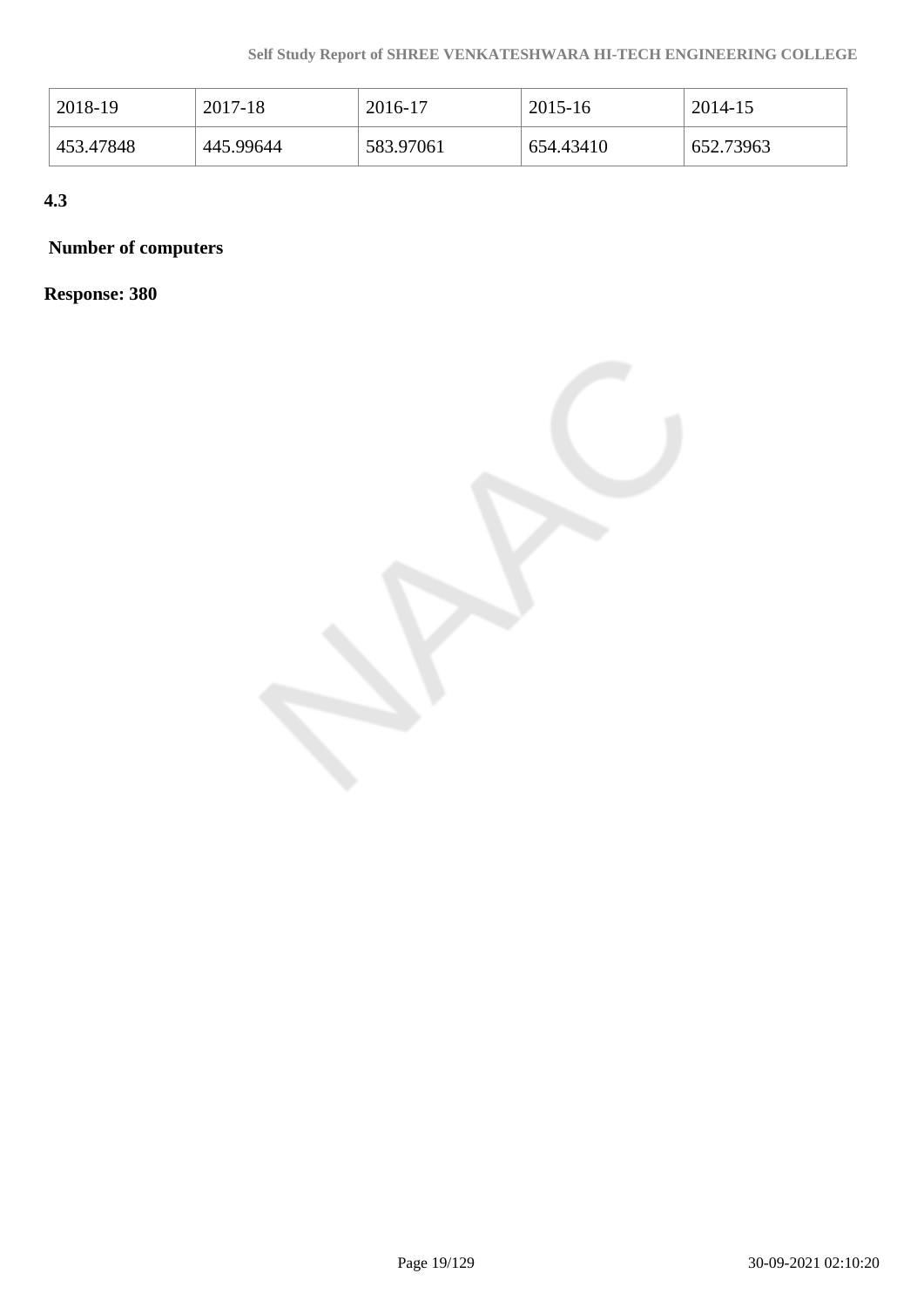# **4. Quality Indicator Framework(QIF)**

# **Criterion 1 - Curricular Aspects**

# **1.1 Curricular Planning and Implementation**

 **1.1.1 The institution ensures effective curriculum delivery through a well planned and documented process** 

# **Response:**

Shree Venkateshwara Hi Tech Engineering College is affiliated to Anna University, Chennai and follows the curriculum and syllabi prescribed by the University. The institution has devised various strategies to ensure outcome based learning, for strengthening the teaching learning process. They are as follows:

- The institution develops academic calendar based on Anna University academic schedule.
- Department academic schedule is prepared in alignment with the Institution calendar and it includes department activities such as guest lectures, seminars, workshops, symposiums, conferences, activities of various clubs, industrial visit/training, value added courses etc.
- Subject/course allocation based on faculty preference, competence / experience and university syllabus is done through a formal staff meeting chaired by HoD, well before the beginning of the semester.
- Institution practices outcome based education (OBE) while planning and delivering the content. The faculty members prepare the course plan based on the academic calendar to complete the syllabus as per the frame work.
- Course plan is prepared with well defined course objectives and outcomes, subject notes, learning materials like NPTELs, Usage of ICT tools and manuals for conducting laboratory experiments.
- Before the commencement of academic classes, department meeting is conducted in the presence of HoD and faculty members to ensure the availability of academic documents related to the respective subjects and laboratories for effective curriculum delivery.
- Course files are prepared by all faculty members which include Institute and Department Vision, Mission, PEOs, POs, PSOs and COs, CO-PO(s), CO-PSO(s) Mapping & Attainment, Syllabus, Course Plan, Portions covered and Internal Assessment details etc.,
- Various Innovative Teaching and Learning methodologies are adopted by the faculty members to create the best learning environment for students.
- Class committee meetings are conducted for every semester before the internal assessment to ensure effective teaching and learning process.
- Remedial coaching classes are conducted academically for slow learners to prepare them for University Examination.
- Continuous assessment for laboratory work is done on the basis of viva-voce questions and practical performance of the students.
- Visits to industries are done periodically for enhancing students practical knowledge.
- Guest lecturers (industrialists/academicians) are arranged to deliver content beyond the syllabus for knowledge enhancement. Value added courses are organized for bridging the gap between Industry and Academia.
- Students are encouraged to participate in workshops, seminars and technical symposiums.
- Well-equipped digital library with access to e-journals, NPTEL are provided for both students and faculty.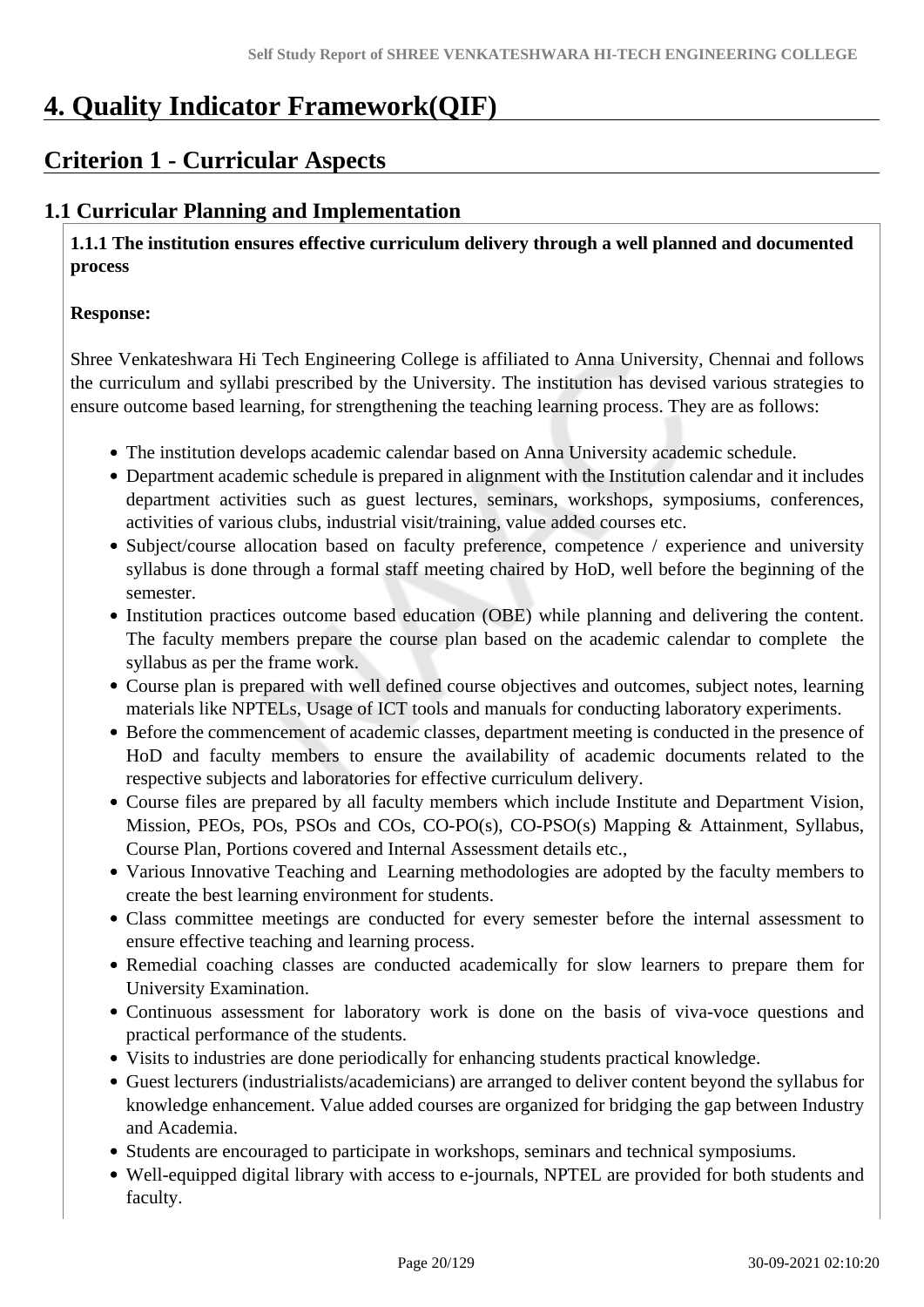- Institution always encourages and supports the faculty members to attend FDP/workshops to enhance their knowledge on current technologies.
- Effective Mentoring system is followed to enhance students academic performance and personality development.
- Academic feedback is taken from students twice in a semester on the basis of various parameters to improve teaching learning process. Feedback is communicated to the faculty concerned for necessary corrective measures.

| <b>File Description</b>         | <b>Document</b>      |
|---------------------------------|----------------------|
| Link for Additional Information | <b>View Document</b> |

#### **1.1.2 Number of certificate/diploma program introduced during the last five years**

#### **Response:** 67

#### 1.1.2.1 **Number of certificate/diploma programs introduced year-wise during the last five years**

| 2018-19 | 2017-18 | 2016-17               | 2015-16 | 2014-15              |
|---------|---------|-----------------------|---------|----------------------|
| 14      | 14      | 1 <sub>2</sub><br>1 J | . L.J   | 1 <sub>2</sub><br>IJ |

| <b>File Description</b>                              | <b>Document</b>      |
|------------------------------------------------------|----------------------|
| Minutes of relevant Academic Council/BOS<br>meetings | <b>View Document</b> |
| Details of the certificate/Diploma programs          | <b>View Document</b> |

### **1.1.3 Percentage of participation of full time teachers in various bodies of the Universities/ Autonomous Colleges/ Other Colleges, such as BoS and Academic Council during the last five years**

#### **Response:** 0

1.1.3.1 Number of teachers participating in various bodies of the Institution, such as BoS and Academic Council year-wise during the last five years

| $ 2018-19 $ | 2017-18 | 2016-17 | $2015 - 16$ | 2014-15 |
|-------------|---------|---------|-------------|---------|
|             |         |         | υ           | ν       |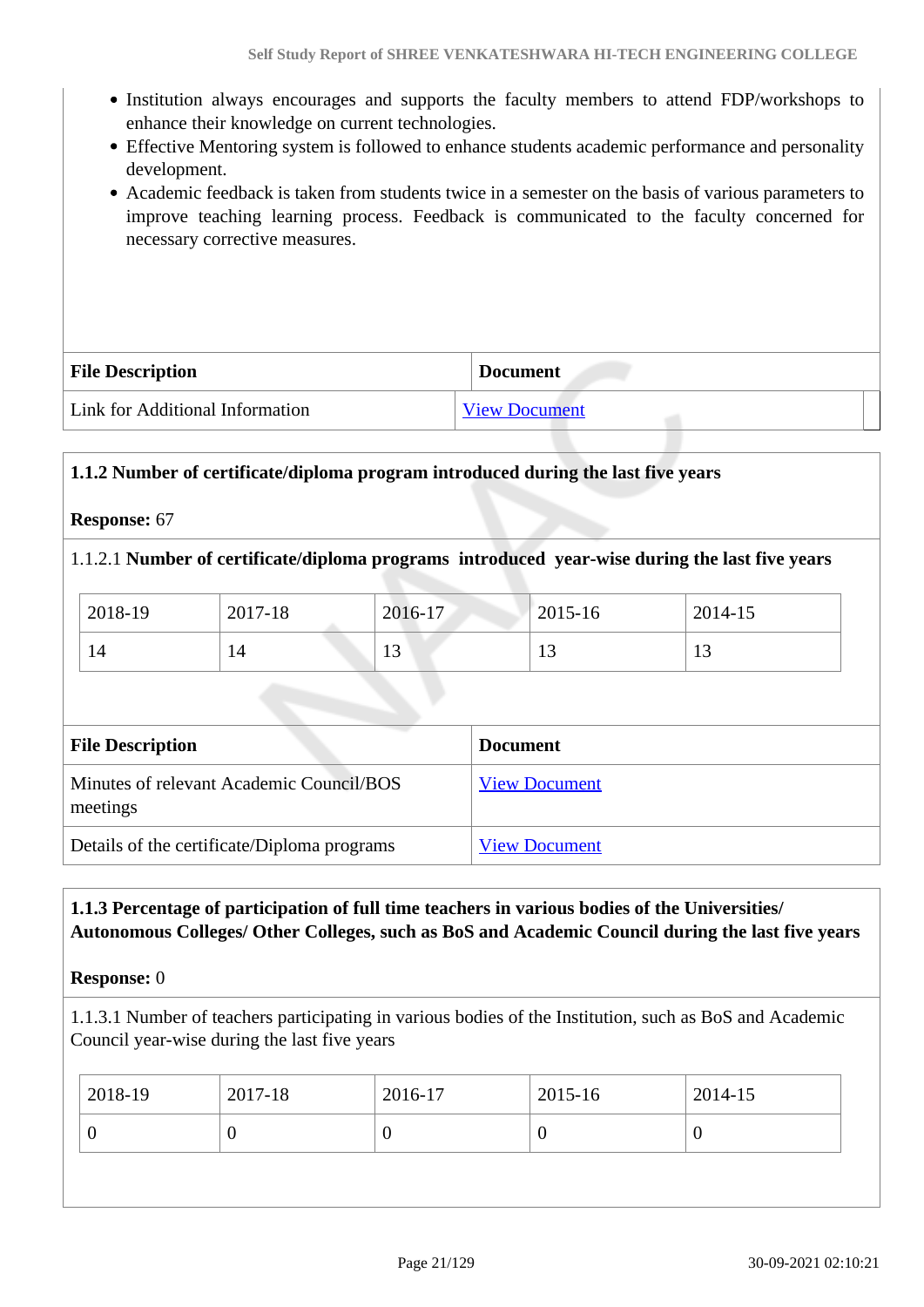| <b>File Description</b>                                                       | <b>Document</b> |
|-------------------------------------------------------------------------------|-----------------|
| Details of participation of teachers in various bodies   <u>View Document</u> |                 |

# **1.2 Academic Flexibility**

 **1.2.1 Percentage of new Courses introduced out of the total number of courses across all Programs offered during last five years**

**Response:** 36.44

1.2.1.1 How many new courses are introduced within the last five years

Response: 293

| <b>File Description</b>                               | <b>Document</b>      |
|-------------------------------------------------------|----------------------|
| Minutes of relevant Academic Council/BOS<br>meetings. | <b>View Document</b> |
| Details of the new courses introduced                 | <b>View Document</b> |
| Any additional information                            | <b>View Document</b> |

# **1.2.2 Percentage of programs in which Choice Based Credit System (CBCS)/Elective course system has been implemented**

**Response:** 100

1.2.2.1 Number of programmes in which CBCS/ Elective course system implemented.

Response: 11

| <b>File Description</b>                               | <b>Document</b>      |
|-------------------------------------------------------|----------------------|
| Name of the programs in which CBCS is<br>implemented  | <b>View Document</b> |
| Minutes of relevant Academic Council/BOS<br>meetings. | <b>View Document</b> |
| Any additional information                            | <b>View Document</b> |

# **1.2.3 Average percentage of students enrolled in subject related Certificate/ Diploma programs/Addon programs as against the total number of students during the last five years**

**Response:** 70.4

1.2.3.1 Number of students enrolled in subject related Certificate or Diploma or Add-on programs yearwise during the last five years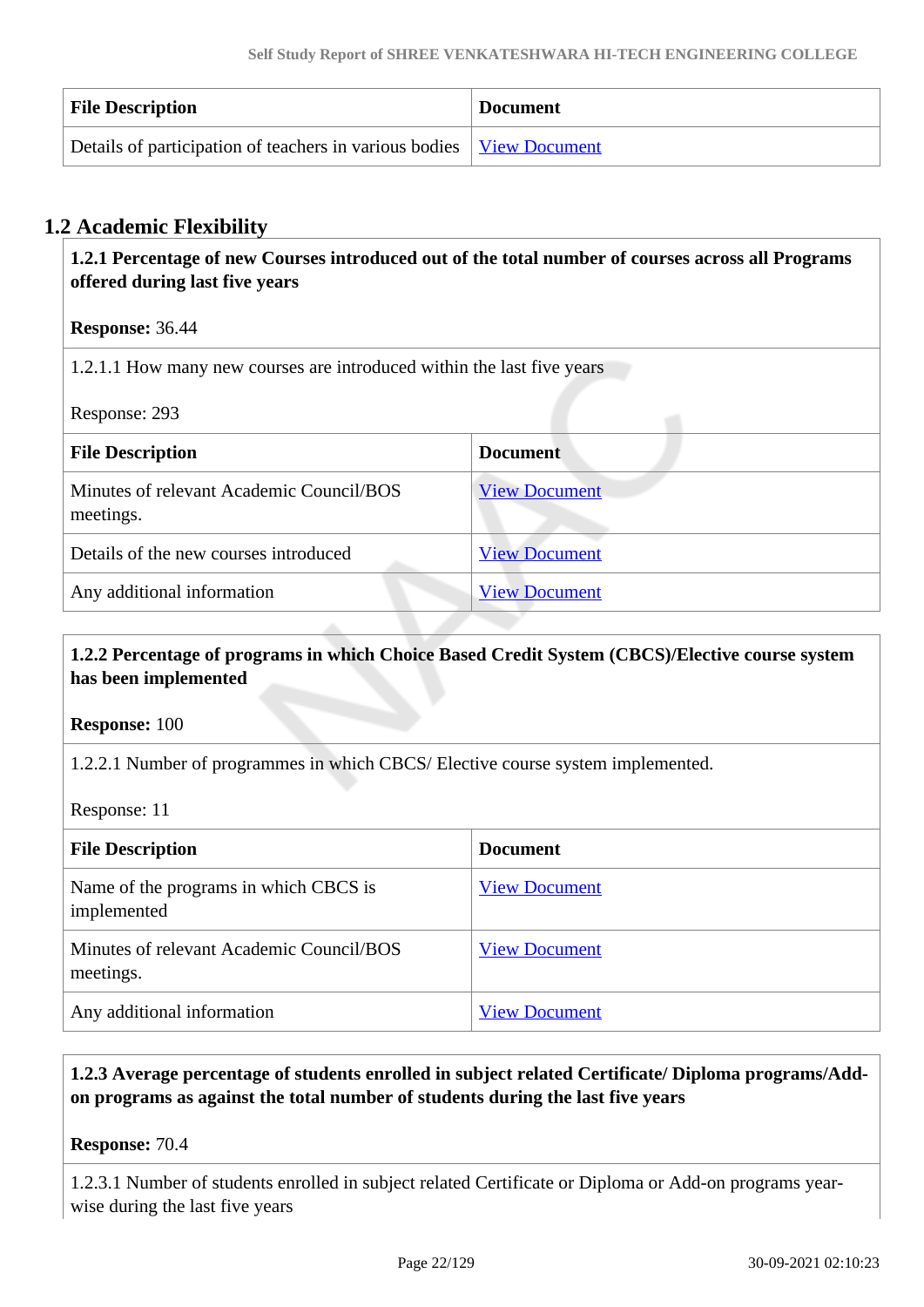| 2018-19                 | 2017-18 | 2016-17 |                 | $2015 - 16$ | 2014-15 |  |
|-------------------------|---------|---------|-----------------|-------------|---------|--|
| 1023                    | 1002    | 930     |                 | 1245        | 1366    |  |
|                         |         |         |                 |             |         |  |
|                         |         |         |                 |             |         |  |
| <b>File Description</b> |         |         | <b>Document</b> |             |         |  |

# **1.3 Curriculum Enrichment**

 **1.3.1 Institution integrates cross- cutting issues relevant to Gender, Environment and Sustainability, Human Values and Professional Ethics into the Curriculum**

### **Response:**

Being an affiliated college, Shree Venkateshwara Hi-Tech Engineering College meticulously follows the curriculum prescribed by Anna university, Chennai. The university integrates cross-cutting issues relevant to Gender, Environment and Sustainability, Human Values and Professional Ethics into the curriculum.

# **Gender Equality:**

- Gender equality and equal opportunity for women is necessary for an institution.
- Every activity provides equal opportunity for the development of the girl students and the female faculty.
- The Women Empowerment Cell is constituted by female faculty members.
- The cell interacts with girl students at regular intervals to identify any sort of issues existing.
- Women development seminars are conducted, with lady police officers, doctors, and lawyers as chief guests. These guests deliver special lectures with interactive sessions on gender equality.
- The Grievance Redressal Cell is established to ensure transparency in admissions and with a paramount objective of preventing unfair practices. It is a mechanism to provide redressal to grievances of innocent and aggrieved students.
- The Internal Complaints Committee is framed for prevention of sexual harassment of women and girls at campus.
- The institute creates awareness about the Kavalan app to extend help to girl students and the female faculty.

### **Environment and Sustainability:**

- Environmental Science course is offered to all branches of Engineering in 2013 and 2017 regulations.
- The course focuses on Environment, Ecosystems and Bio-diversity. It addresses on control of environmental pollution and conservation of natural resources. NSS students, along with other college students, participate in tree plantation and Swatch Bharat programs.
- The course gives awareness to students about the importance of preserving the environment and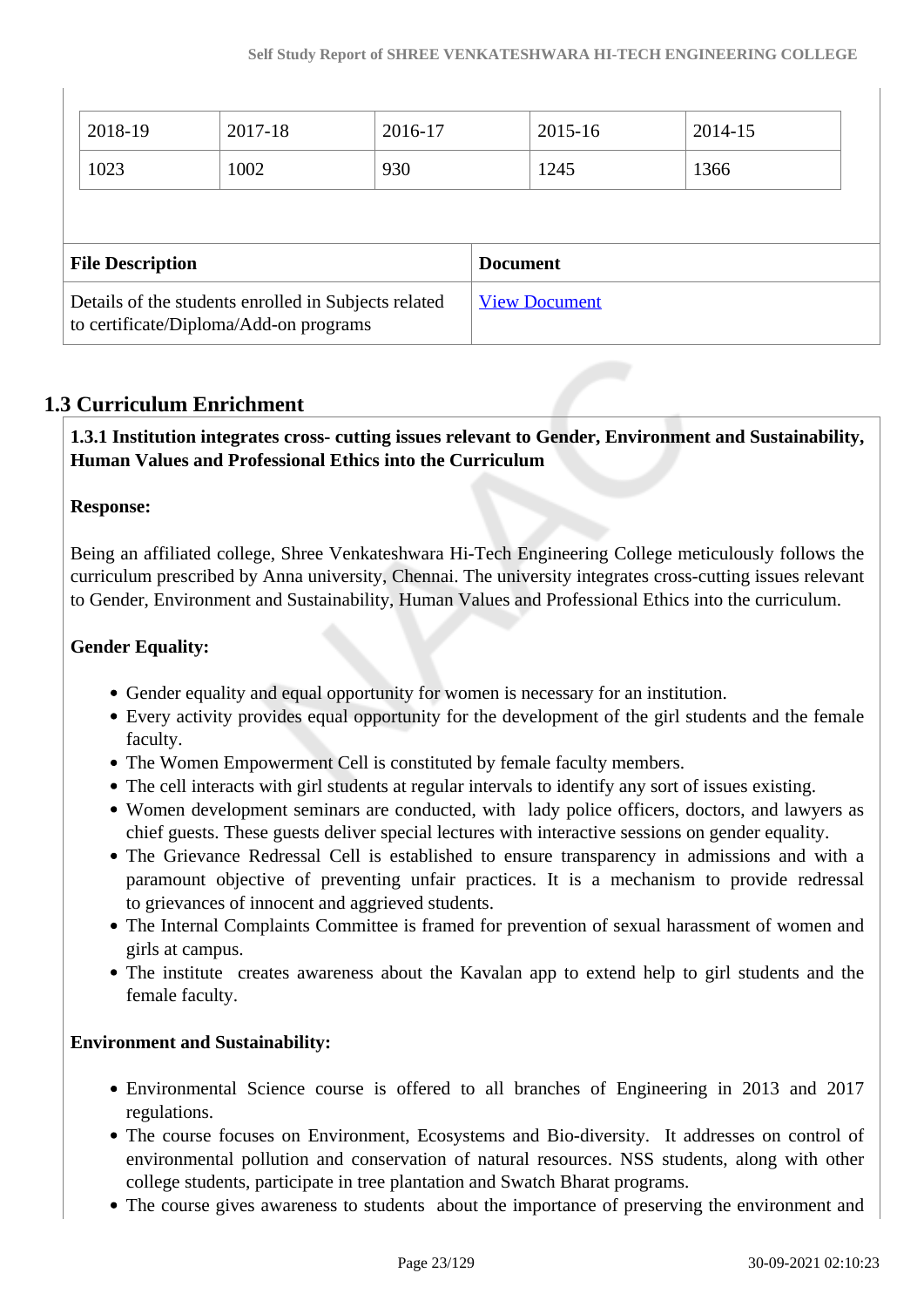prevent the plastic waste from entering the environment.

- The Institution has implemented Rainwater harvesting for collection and storage of rainwater to reuse on site, rather than allowing it to run off.
- The institution also celebrates days of environment and sustainability importance like Global Warming Day, World Ozone day etc.,

#### **Human Values:**

- Human values help us to live in harmony with the world.
- Human Values such as Personal Dignity, Esteem, Gratitude, Ethical values, Honesty, Inspiring Conduct in personal life, Obedience, Simplicity, Zestful attitude besides Self-development, Women Empowerment, Legal Rights, Child Rights, Self-direction, Sacrifice, are taught to the students.
- Awareness is created on Human Rights and students are motivated to make proper use of basic rights.
- Anti- Ragging Committee effectively controls ragging which is a violation of fundamental human values and rights.
- Voters Day as part of human rights is celebrated inside the campus .
- Awareness is created on human values, human rights and intellectual property rights.

#### **Professional ethics:**

- Professional ethics are taught to the students to instil good values among them.
- Teachers put their best efforts to groom students and make them as responsible citizens.They conduct Entrepreneurship Development programmes, Life Skills, Internships and project works to foster professional ethics among the students.
- Days of national importance like Independence day, Teachers day, Yoga Day are celebrated in order to inculcate nation's value in the students.

| <b>File Description</b>         | <b>Document</b>      |
|---------------------------------|----------------------|
| Link for Additional Information | <b>View Document</b> |

# **1.3.2 Number of value added courses imparting transferable and life skills offered during the last five years**

#### **Response:** 52

1.3.2.1 Number of value-added courses imparting transferable and life skills offered during the last five years

#### Response: 52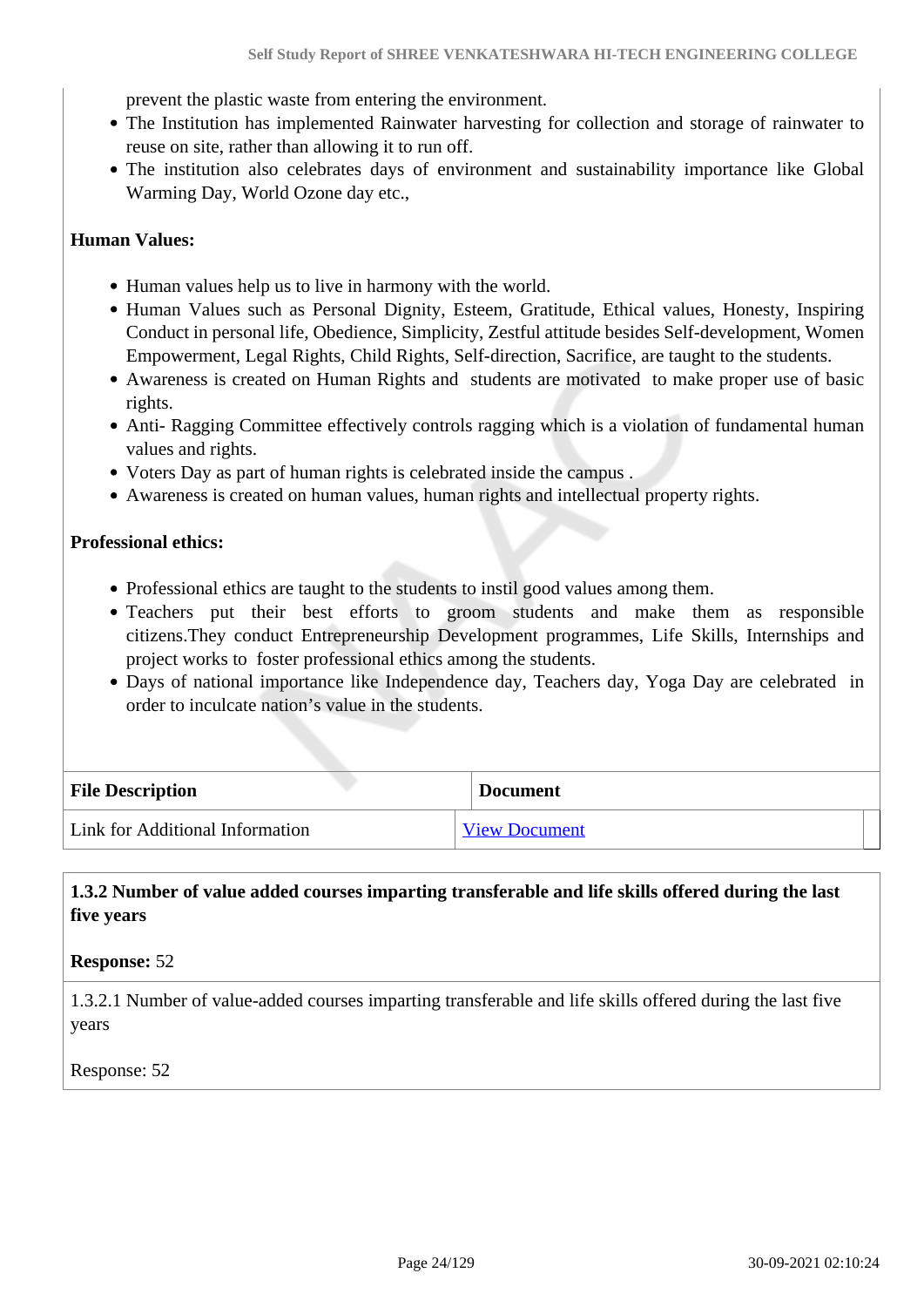| <b>File Description</b>                                                      | <b>Document</b>      |
|------------------------------------------------------------------------------|----------------------|
| Details of the value-added courses imparting<br>transferable and life skills | <b>View Document</b> |
| Brochure or any other document relating to value<br>added courses.           | <b>View Document</b> |
| Any additional information                                                   | <b>View Document</b> |

| 1.3.3 Percentage of students undertaking field projects / internships |                      |  |  |
|-----------------------------------------------------------------------|----------------------|--|--|
| <b>Response: 30.64</b>                                                |                      |  |  |
| 1.3.3.1 Number of students undertaking field projects or internships  |                      |  |  |
|                                                                       |                      |  |  |
| Response: 390                                                         |                      |  |  |
| <b>File Description</b>                                               | <b>Document</b>      |  |  |
| List of students enrolled                                             | <b>View Document</b> |  |  |
| Institutional data in prescribed format                               | <b>View Document</b> |  |  |
| Any additional information                                            | <b>View Document</b> |  |  |

# **1.4 Feedback System**

 **1.4.1 Structured feedback received from 1) Students, 2)Teachers, 3)Employers, 4)Alumni and 5)Parents for design and review of syllabus-Semester wise/ year-wise** 

**Response:** A.Any 4 of the above

| <b>File Description</b>                                                                                                                           | <b>Document</b>      |
|---------------------------------------------------------------------------------------------------------------------------------------------------|----------------------|
| Any additional information                                                                                                                        | <b>View Document</b> |
| Action taken report of the Institution on feedback<br>report as stated in the minutes of the Governing<br>Council, Syndicate, Board of Management | <b>View Document</b> |
| URL for stakeholder feedback report                                                                                                               | <b>View Document</b> |

### **1.4.2 Feedback processes of the institution may be classified as follows:**

**Response:** A. Feedback collected, analysed and action taken and feedback available on website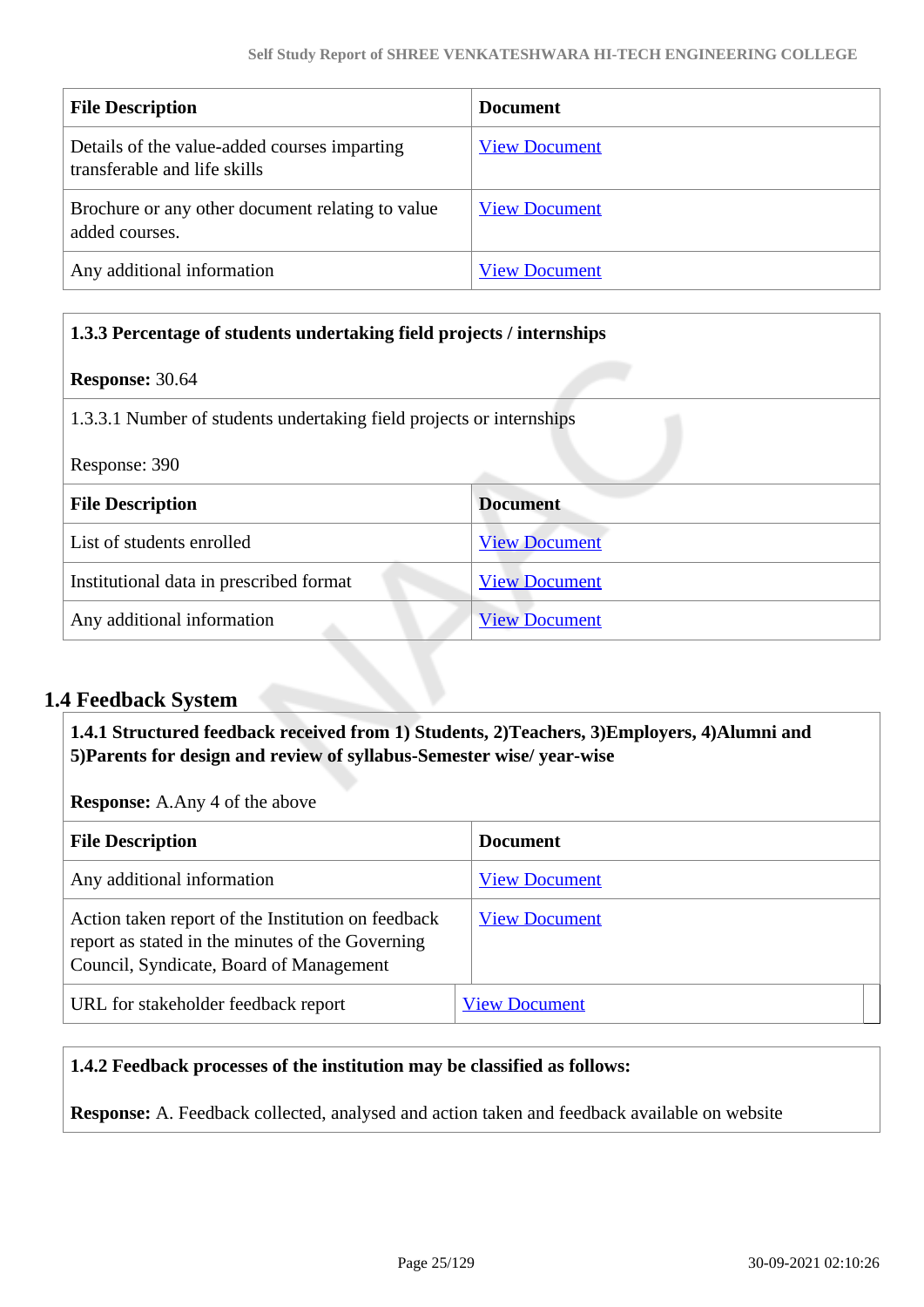| <b>File Description</b>    | <b>Document</b>      |
|----------------------------|----------------------|
| Any additional information | <b>View Document</b> |
| URL for feedback report    | <b>View Document</b> |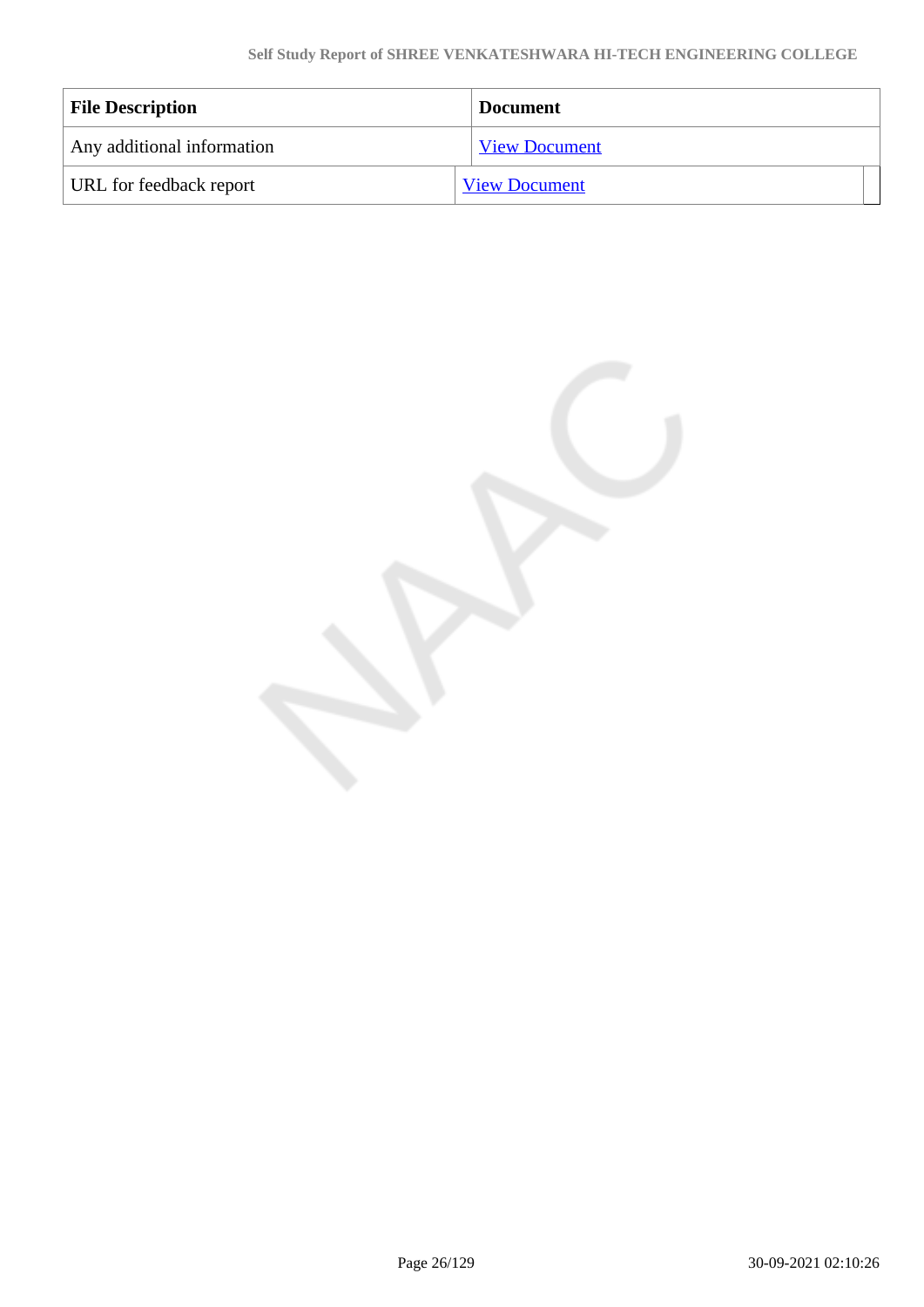# **Criterion 2 - Teaching-learning and Evaluation**

# **2.1 Student Enrollment and Profile**

**2.1.1 Average percentage of students from other States and Countries during the last five years**

### **Response:** 6.74

2.1.1.1 Number of students from other states and countries year-wise during the last five years

| 2018-19 | 2017-18 | 2016-17 | 2015-16 | 2014-15     |
|---------|---------|---------|---------|-------------|
| 67      | 68      | 108     | 154     | 55<br>1 J J |

| <b>File Description</b>                       | <b>Document</b>      |
|-----------------------------------------------|----------------------|
| List of students (other states and countries) | <b>View Document</b> |
| Institutional data in prescribed format       | <b>View Document</b> |
| Any additional information                    | <b>View Document</b> |

# **2.1.2 Average Enrollment percentage (Average of last five years)**

### **Response:** 53.7

2.1.2.1 Number of students admitted year-wise during the last five years

| 2018-19 | 2017-18 | 2016-17    | 2015-16 | 2014-15 |
|---------|---------|------------|---------|---------|
| 289     | 307     | 275<br>ں ر | 382     | 591     |

### 2.1.2.2 Number of sanctioned seats year-wise during the last five years

| 2018-19 | 2017-18 | 2016-17 | 2015-16 | 2014-15 |
|---------|---------|---------|---------|---------|
| 534     | 534     | 834     | 834     | 894     |

| <b>File Description</b>                 | <b>Document</b>      |
|-----------------------------------------|----------------------|
| Institutional data in prescribed format | <b>View Document</b> |
| Any additional information              | <b>View Document</b> |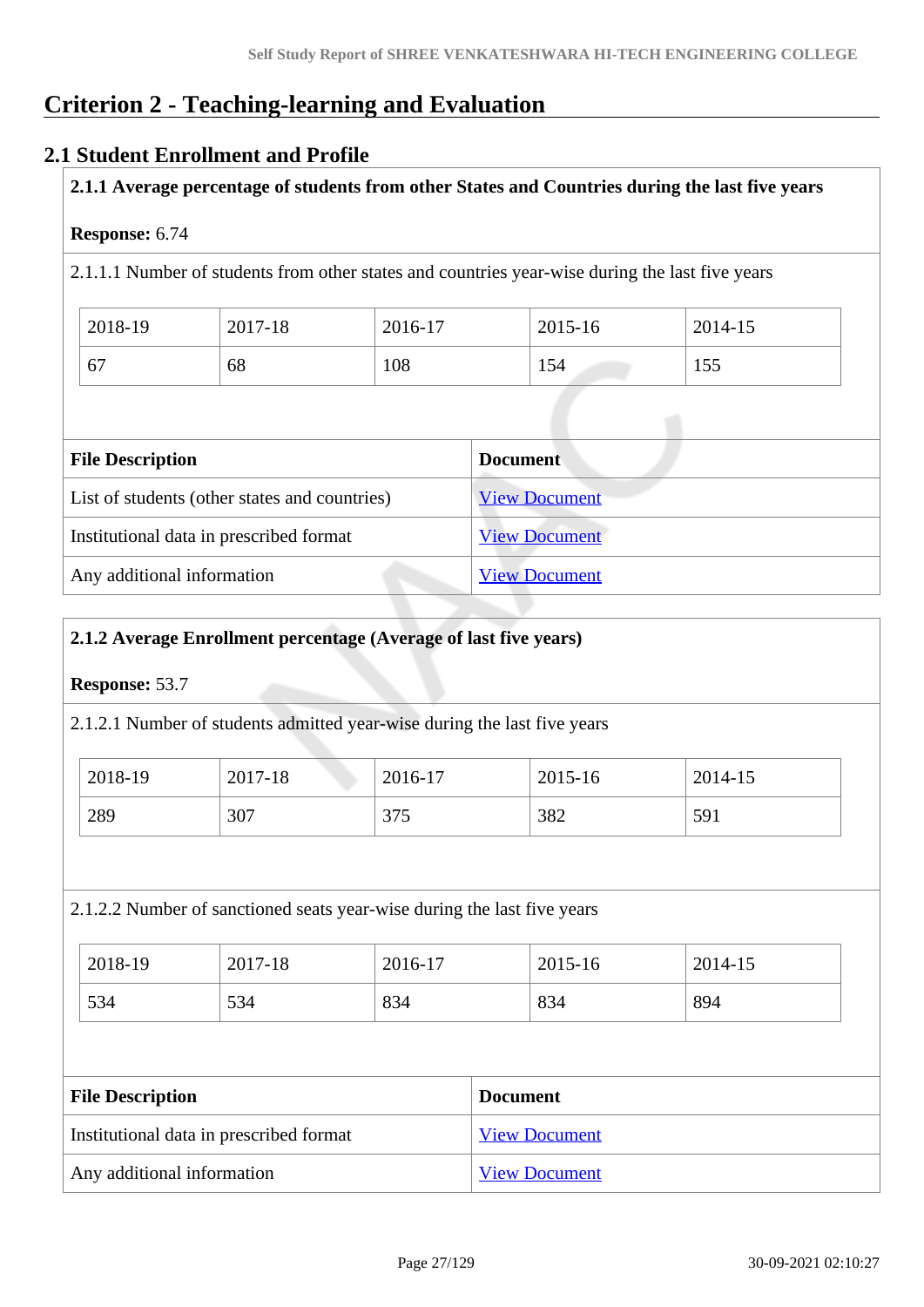# **2.1.3 Average percentage of seats filled against seats reserved for various categories as per applicable reservation policy during the last five years**

# **Response:** 41.54

2.1.3.1 Number of actual students admitted from the reserved categories year-wise during the last five years

| 2018-19 | 2017-18 | 2016-17 | 2015-16 | 2014-15 |
|---------|---------|---------|---------|---------|
| 246     | 182     | 194     | 193     | 370     |

| <b>File Description</b>                 | <b>Document</b>      |
|-----------------------------------------|----------------------|
| Institutional data in prescribed format | <b>View Document</b> |
| Any additional information              | <b>View Document</b> |

# **2.2 Catering to Student Diversity**

 **2.2.1 The institution assesses the learning levels of the students, after admission and organises special programs for advanced learners and slow learners**

### **Response:**

The Institution conducts orientation program for first year students to develop their communication skills. Basically students are divided into two categories as English medium students and Regional medium students. For regional medium students, coaching is given on basic English and Grammar. On the other hand, for English medium students coaching is given in an advanced level, which includes communicative activities, like writing resume, reports etc. Bridge course is also conducted for all the first year students to bridge the gap between school and college curriculum. The course includes first year engineering subjects like Engineering Mathematics, Engineering Physics, Engineering Chemistry, Engineering Graphics, Computer Programming etc.Based on the performance in the cycle test-1 & Internal assessment -1,students are categorized as slow learners and advanced learners. According to the learning level of the students, coaching classes are conducted to improve their academic performance.

# **STRATEGIES FOR THE ADVANCED LEARNERS:**

- From second year onwards, based on students' performance in class, extra coaching classes are conducted so as to secure University Ranks.
- Special training is given to develop English communication skills, Aptitude and Soft skills.Students are also trained to write Competitive exams and come out successful.
- More emphasis is given to use ICT tools like NPTEL, E-BOOKS, NDL, E-Journals etc.
- Seminars topics on advanced technologies are assigned to advanced learners to enrich their knowledge on current trends.
- Coaching is conducted for GATE examination and higher studies.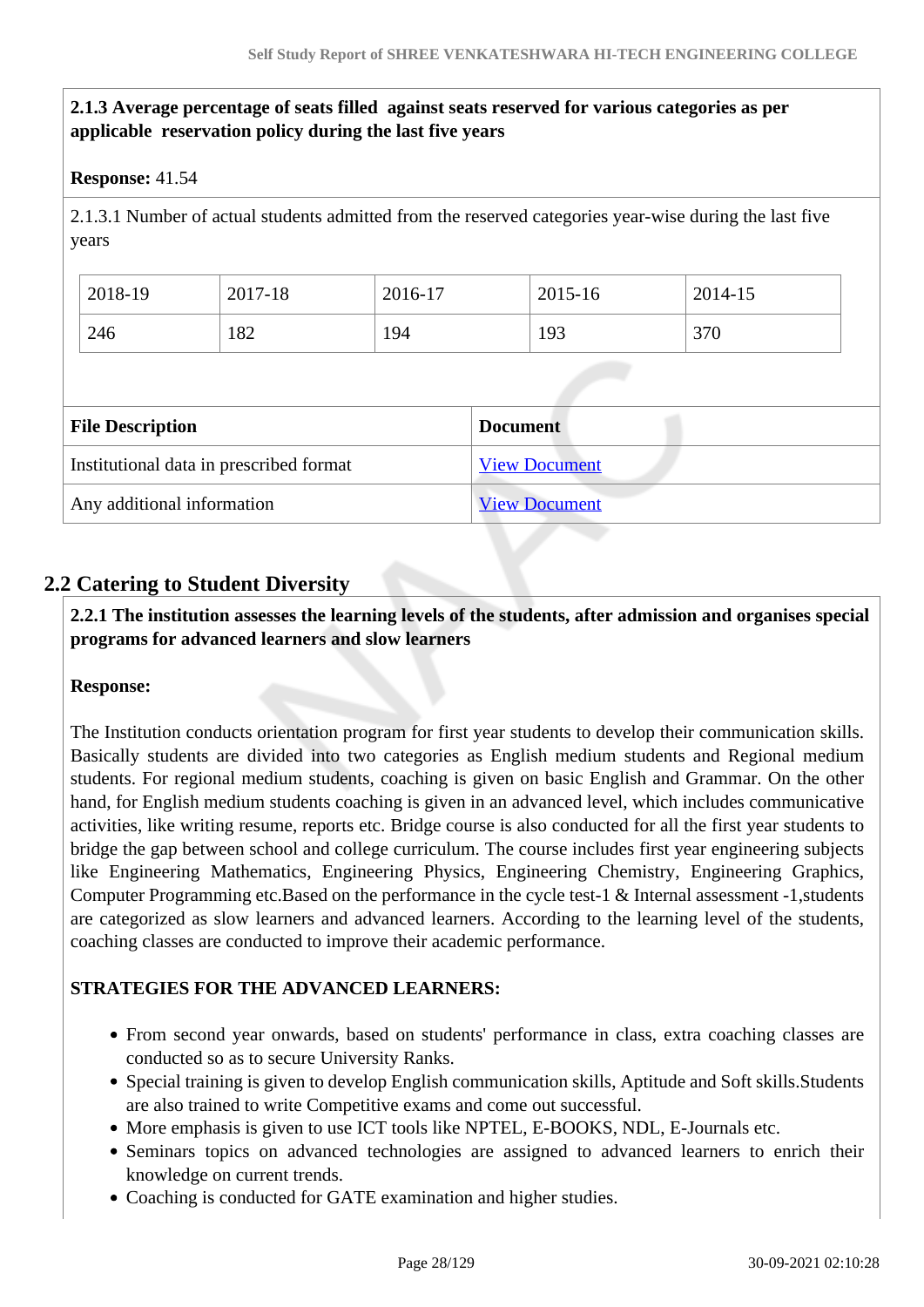- Books on most advanced topics are suggested to enhance students' technical knowledge.
- Tutorials hours are conducted to pay individual attention on every learner. During tutorial hours, highly complicated problems are given to improve analytical skills and problem solving skills.
- Students are encouraged to participate and present papers in various Seminars/ Conferences/ Workshops organized by reputed colleges. Such presentations help the students to develop their self confidence and enrich their level of technical know-how.
- Students are motivated to participate in sports activities, club activities, NSS, Science Expo, cultural competitions etc., to expose their talents and emerge as all rounders.
- Students are encouraged to attend Value added courses to evolve as readymade engineers.
- Socially relevant innovative mini projects are given to students to make them responsible citizens.

# **STRATEGIES ADOPTED FOR SLOW LEARNERS:**

- Effective mentoring system is followed to solve personal and academic problems through counseling.
- Bilingual teaching is adopted in classrooms for better understanding of students.
- Simple and standard lecture notes are provided.
- Remedial coaching classes are conducted with appropriate focus on important subject topics.
- Group Study System is implemented in class rooms to encourage peer learning.
- Constant communication takes place with parents through post and mobile.
- Yoga and meditation programmes are conducted regularly to increase students' concentration level.

| <b>File Description</b>         | <b>Document</b>      |
|---------------------------------|----------------------|
| Any additional information      | <b>View Document</b> |
| Link for Additional Information | <b>View Document</b> |

|                         | 2.2.2 Student - Full time teacher ratio |                      |  |
|-------------------------|-----------------------------------------|----------------------|--|
| <b>Response:</b> 179:18 |                                         |                      |  |
|                         | <b>File Description</b>                 | <b>Document</b>      |  |
|                         | Any additional information              | <b>View Document</b> |  |

# **2.2.3 Percentage of differently abled students (Divyangjan) on rolls Response:** 0.08

### 2.2.3.1 Number of differently abled students on rolls

Response: 1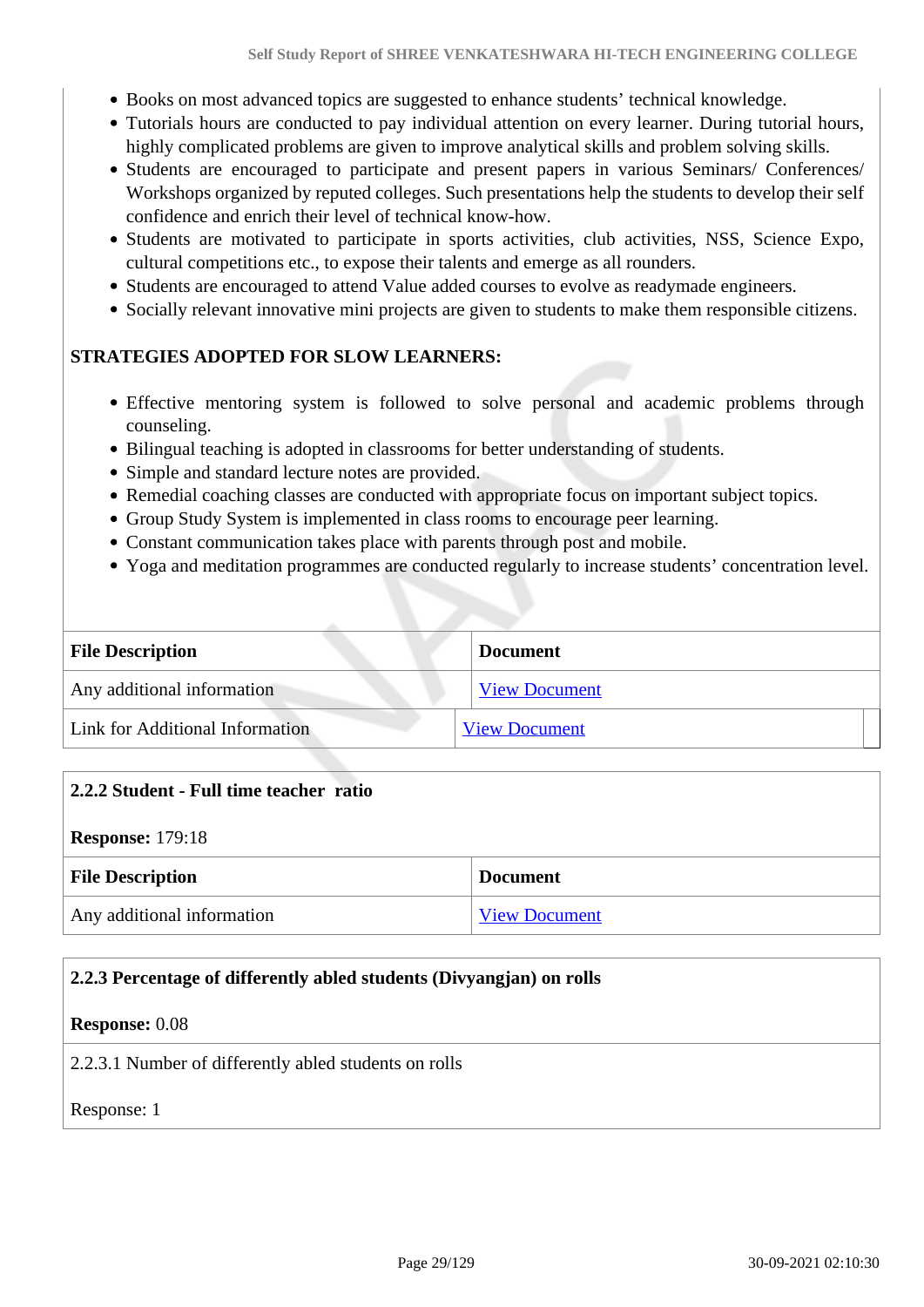| <b>File Description</b>                                                                           | <b>Document</b>      |
|---------------------------------------------------------------------------------------------------|----------------------|
| List of students (differently abled)                                                              | <b>View Document</b> |
| Institutional data in prescribed format                                                           | <b>View Document</b> |
| Any other document submitted by the Institution to<br>a Government agency giving this information | <b>View Document</b> |
| Any additional information                                                                        | <b>View Document</b> |

# **2.3 Teaching- Learning Process**

 **2.3.1 Student centric methods, such as experiential learning, participative learning and problem solving methodologies are used for enhancing learning experiences**

**Response:** 

To design effectively and exercise student centric activities, the following methods are used

| S. No          | <b>Learning Methods</b>       | <b>Implementation Process</b>      |  |
|----------------|-------------------------------|------------------------------------|--|
|                |                               |                                    |  |
| 1              | <b>Experiential learning</b>  | <b>Practical Learning</b>          |  |
|                |                               | Hardware lab                       |  |
|                |                               | Training programs                  |  |
|                |                               | <b>Industrial visits</b>           |  |
|                |                               | In plant training                  |  |
|                |                               | Internship                         |  |
| $\overline{2}$ | <b>Participative learning</b> | Co-curricular activities           |  |
|                |                               | Group Discussion & Quiz activities |  |
|                |                               | Participate in the club activities |  |
| 3              | <b>Problem solving</b>        | <b>Tutorial Classes</b>            |  |
|                | methodologies                 |                                    |  |
|                |                               | <b>Case Studies</b>                |  |
|                |                               | Mini Projects, Main Projects       |  |

# **Experiential Learning**

Experiential Learning is defined as learning through reflection on doing. Practical training is to help students to develop skills and abilities that support professional studies and prepare them for work later on. For students, the practical training provides an opportunity to learn important skills which will help them to become a professional in future. Hardware labs are provided to impart practical knowledge to the students. It includes working and non working models. Students from all the departments are allowed to visit the hardware lab to gain the experimental knowledge. Every semester, software training programmes are arranged in college to learn the current trends prevailing in their respective areas. Industrial visits are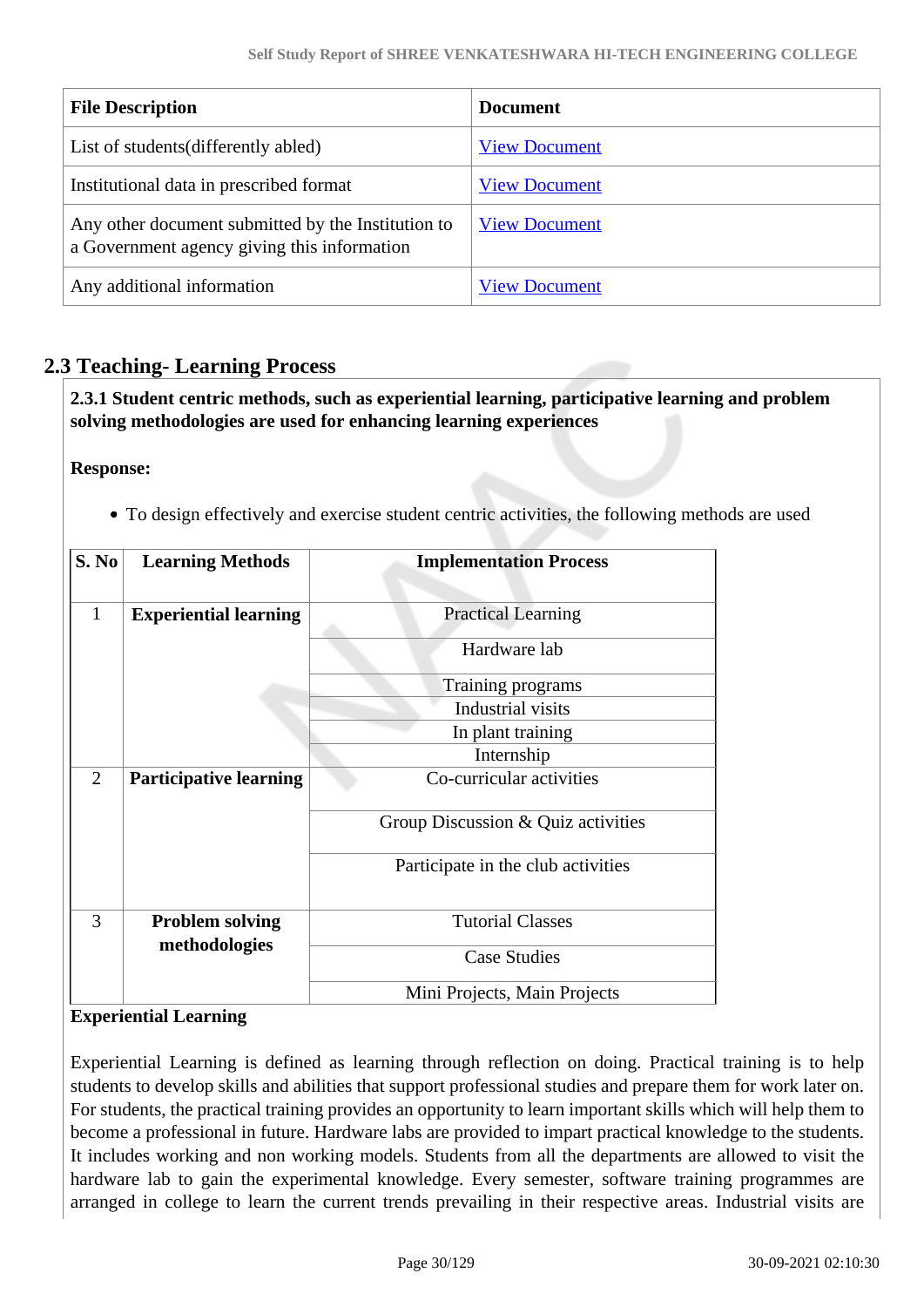arranged on regular basis. Final year students visit industries to find solutions for their problems in project work. Industrial visits offer a great source of practical knowledge. Students also undergo in-plant training in industries and present case-studies. In-plant training is specially designed as short duration program for the students of all courses to gain industrial exposure. Internship develops students' leadership quality and improves their confidence level.

# **Participative Learning**

Participatory Learning Technique is the way of organizing the classroom that motivates students to participate in the act of teaching, a peer based learning process. The institute organizes different activities for students to encourage them to participate in various competitions held at local, national  $\&$  international levels. The faculty members follow interactive methods to motivate students to take part in group discussion, subject quiz, news analysis and questions and answers on current affairs. Various clubs like Eco & Environmental Engineering Club, Consumer Club, Energy Club, Toastmaster club (Communication Club), Red Ribbon Club etc are established in college to increase students participative learning skills. In this way, learning focused on increased student participation, becomes student centered.

### **Problem Solving Methodologies**

The institute is very keen to involve students in learning process. Accordingly, the curriculum has been structured, by following problem solving methodology. Initially, tutorial classes are conducted to enhance students problem solving and analytical skills. Secondly, students are divided as groups to analyze case studies. The skills of students are enhanced through their personal actions like solving a particular problem by applying innovative analytical methods through the collected data. Thirdly, the students are divided as groups and are made to complete their project works cost effectively.

| <b>File Description</b>         | <b>Document</b>      |
|---------------------------------|----------------------|
| Any additional information      | <b>View Document</b> |
| Link for Additional Information | <b>View Document</b> |

# **2.3.2 Percentage of teachers using ICT for effective teaching with Learning Management Systems (LMS), E-learning resources etc.**

**Response:** 100

2.3.2.1 Number of teachers using ICT

Response: 128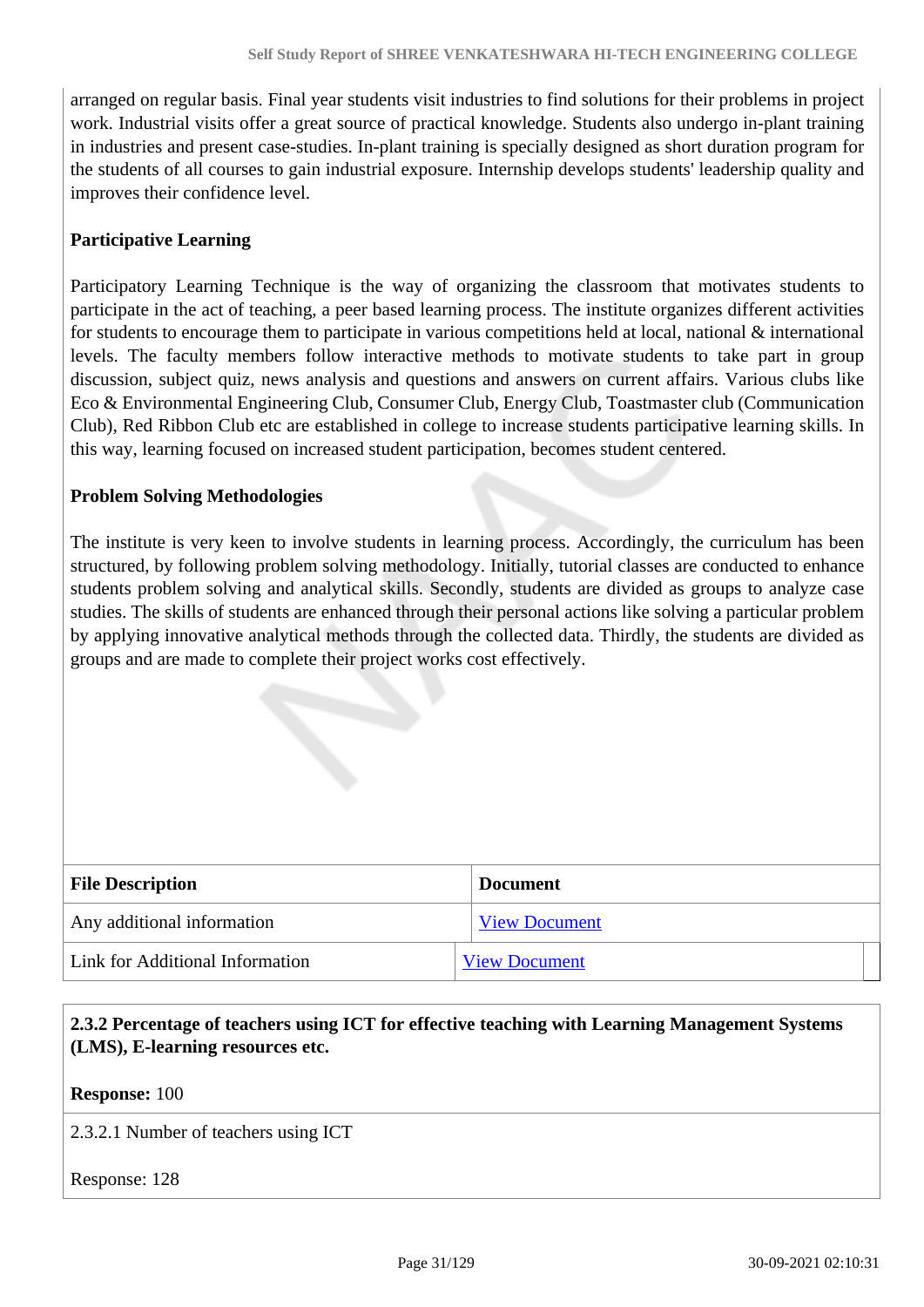| <b>File Description</b>                                                      | <b>Document</b>      |
|------------------------------------------------------------------------------|----------------------|
| List of teachers (using ICT for teaching)                                    | <b>View Document</b> |
| Any additional information                                                   | <b>View Document</b> |
| Provide link for webpage describing the "LMS/<br>Academic management system" | <b>View Document</b> |

#### **2.3.3 Ratio of students to mentor for academic and stress related issues**

#### **Response:** 421:42

| 2.3.3.1 Number of mentors  |                      |  |
|----------------------------|----------------------|--|
| Response: 127              |                      |  |
| <b>File Description</b>    | <b>Document</b>      |  |
| Any additional information | <b>View Document</b> |  |

# **2.3.4 Innovation and creativity in teaching-learning**

#### **Response:**

Teachers and students are encouraged to use ICT facilities for effective teaching-learning process. A well equipped digital library is provided for accessing the database, NPTEL videos, course materials, recorded video lectures and animations. Internet facility with a bandwidth of 52 Mbps are provided to encourage the ICT learning. The Entire teaching-learning process at the institute helps students and teachers to empower their skills. Faculty members incorporate videos, animations & case studies in their teaching by integrating the available audio-visual aids. Every department is provided with Laptop, LCD projector and computers with LAN and internet connection. Faculty can avail the seminar hall for teaching where they can utilize white board and LCD projector during the lecture delivery. Video lectures of facutly on important topics are also recorded and repeated.

Every pre final year and final year student undertakes mini project and main project to exercise their creative ideas through preparation of models. After completing a mini project, student can do main project easily. They will be in a position to take up any challenging practical problem and find solution by formulating proper methodology. Teachers design role play based assignments to enhance the learning of students. Student associations arrange technical debates, group discussions, oral presentations and brain storming sessions to improve language proficiency. The institute conducts Science Expo every year and the students from all streams prepare innovative projects and exhibit them during the event. All the department students are allowed to visit the projects during the science expo. Every year innovative projects of students are sent to various funding agencies like Council of Scientific and Industrial Research, Tamilnadu State Council for Science and Technology, Science and Engineering Research Board, Department of Science & Technology etc.,

Various clubs like Eco & Environmental Engineering club, Consumer club, Energy club, Toastmasters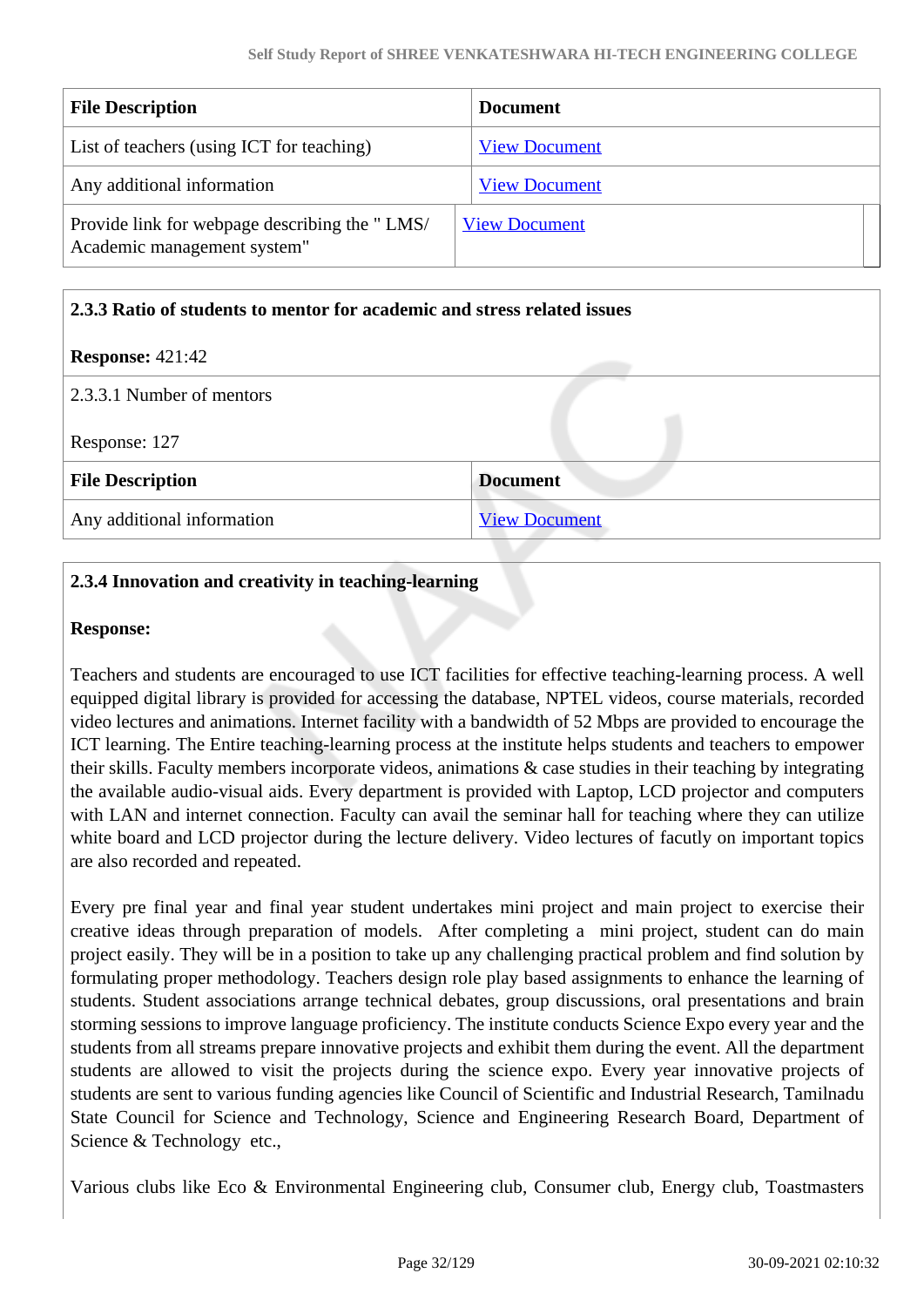club (communication club), Red Ribbon club also function effectively inside the campus. Many competitions are conducted through the clubs to bring out the creativity and hidden talents of students. Students and faculties are provided opportunities to join as members in the professional societies like International Association of Engineers, Institute for Engineering Research and Publication, International Association of Computer Science and Information Technology, Computer Society of India, Society of Digital Information and Wireless Communications, International Society for Research and Development, International Economics Development Research Center, International Association of Engineers, Indian Society for Technical Education, The Institution of Engineers Indian Institution of Production Engineers, Indian Society for Technical Education, International Association of Computer Science and Information Technology, International Computer Science and Engineering Society, Indian Society for Technical Education, The Institution of Electronics and Telecommunication Engineers and Indian Concrete Institute. Through professional societies, students update their knowledge on latest trends.

| <b>File Description</b>    | <b>Document</b>      |
|----------------------------|----------------------|
| Any additional information | <b>View Document</b> |

# **2.4 Teacher Profile and Quality**

**2.4.1 Average percentage of full time teachers against sanctioned posts during the last five years**

#### **Response:** 106.61

| <b>File Description</b>                                          | <b>Document</b>      |
|------------------------------------------------------------------|----------------------|
| Year wise full time teachers and sanctioned posts<br>for 5 years | <b>View Document</b> |
| List of the faculty members authenticated by the<br>Head of HEI  | <b>View Document</b> |
| Any additional information                                       | <b>View Document</b> |

### **2.4.2 Average percentage of full time teachers with Ph.D. during the last five years**

### **Response:** 4.21

2.4.2.1 Number of full time teachers with Ph.D. year-wise during the last five years

| $12018-19$ | 2017-18 | 2016-17 | 2015-16 | 2014-15 |
|------------|---------|---------|---------|---------|
|            | U       | 11      | 12      |         |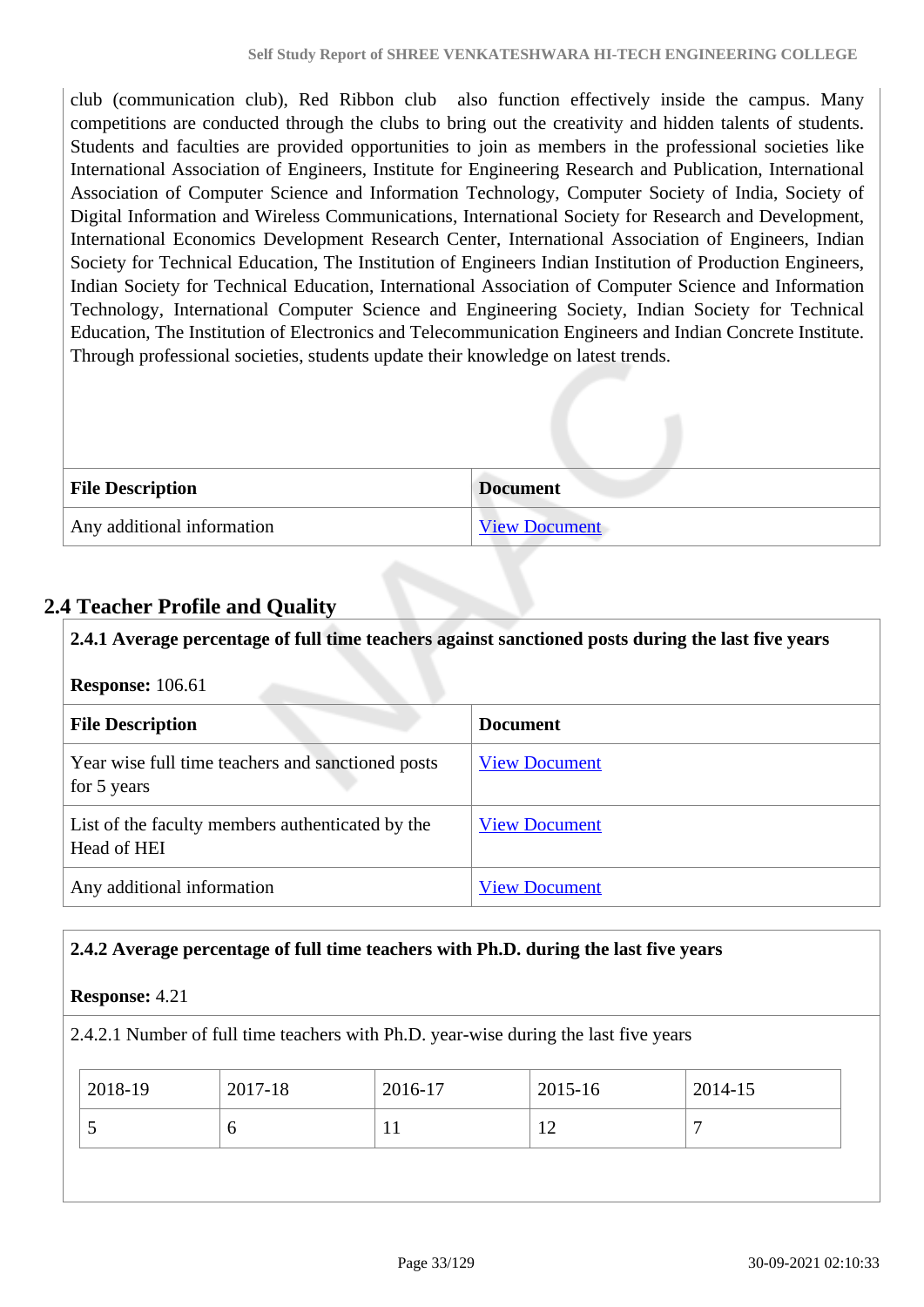| <b>File Description</b>                                                                       | <b>Document</b>      |
|-----------------------------------------------------------------------------------------------|----------------------|
| List of number of full time teachers with PhD and<br>number of full time teachers for 5 years | <b>View Document</b> |
| Any additional information                                                                    | <b>View Document</b> |

# **2.4.3 Teaching experience per full time teacher in number of years**

#### **Response:** 5.62

| 2.4.3.1 Total experience of full-time teachers |  |  |  |
|------------------------------------------------|--|--|--|
|------------------------------------------------|--|--|--|

Response: 719

| <b>File Description</b>    | <b>Document</b>      |
|----------------------------|----------------------|
| Any additional information | <b>View Document</b> |

# **2.4.4 Percentage of full time teachers who received awards, recognition, fellowships at State, National, International level from Government, recognised bodies during the last five years**

#### **Response:** 1.56

2.4.4.1 Number of full time teachers receiving awards from state /national /international level from Government recognised bodies year-wise during the last five years

| 2018-19 | $2017 - 18$ | 2016-17 | 2015-16 | 2014-15 |
|---------|-------------|---------|---------|---------|
| 00      | 00          |         | -6      |         |

| <b>File Description</b>                          | <b>Document</b>      |  |  |  |
|--------------------------------------------------|----------------------|--|--|--|
| Institutional data in prescribed format          | <b>View Document</b> |  |  |  |
| e-copies of award letters (scanned or soft copy) | <b>View Document</b> |  |  |  |

# **2.4.5 Average percentage of full time teachers from other States against sanctioned posts during the last five years**

#### **Response:** 0

2.4.5.1 Number of full time teachers from other states year-wise during the last five years

| 2018-19 | 2017-18 | 2016-17 | 2015-16 | 2014-15 |
|---------|---------|---------|---------|---------|
|         | ◡       | ◡       |         | ν       |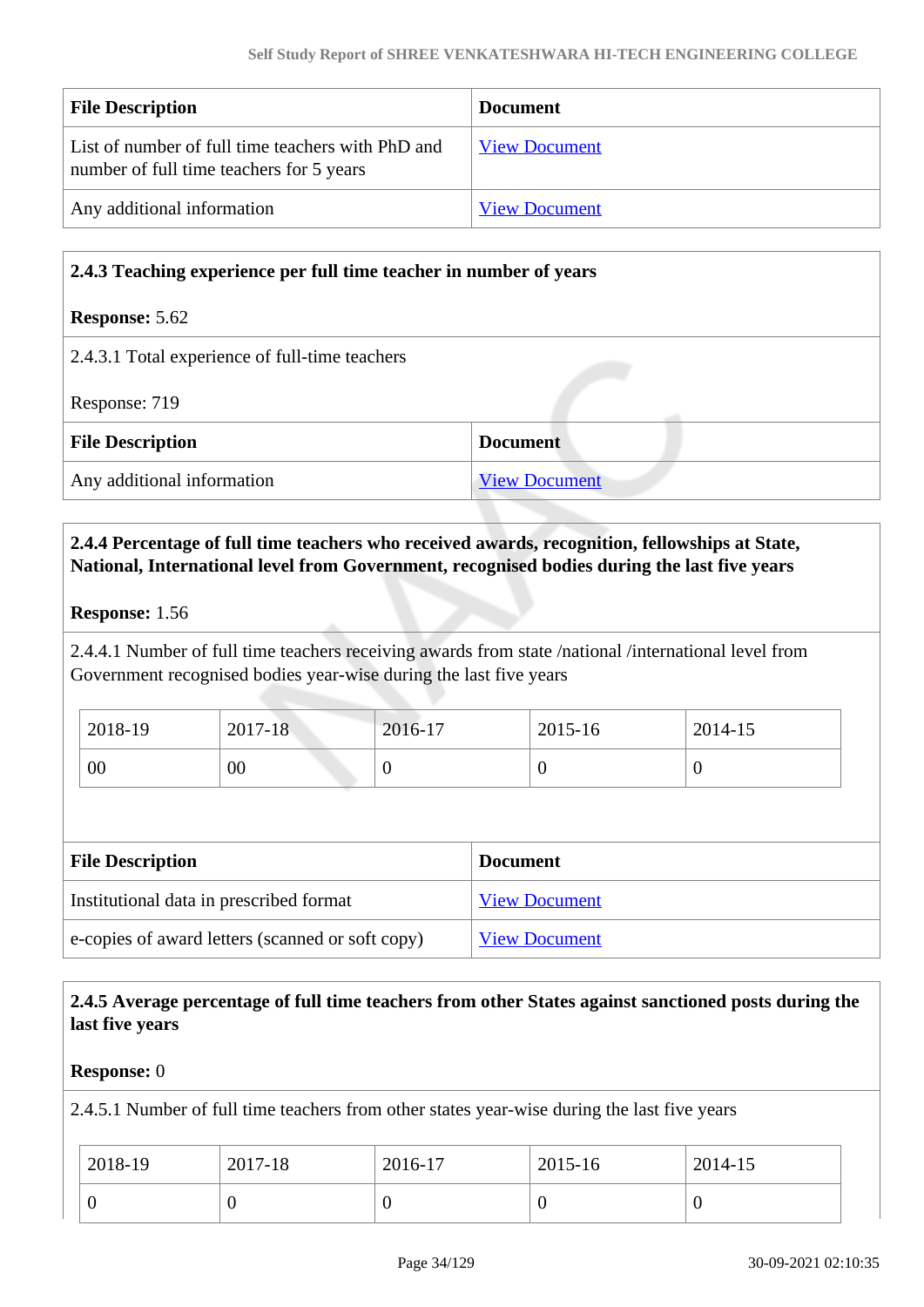| <b>File Description</b>                                                                            | <b>Document</b>      |
|----------------------------------------------------------------------------------------------------|----------------------|
| List of full time teachers from other state and state<br>from which qualifying degree was obtained | <b>View Document</b> |

# **2.5 Evaluation Process and Reforms**

### **2.5.1 Reforms in Continuous Internal Evaluation(CIE) system at the institutional level**

#### **Response:**

Shree Venkateshwara Hi**-**Tech Engineering College possesses various reforms in Continuous Internal Assessment and Evaluation. Since the institute is affiliated to Anna University, Chennai, it follows the regulations of the university to obtain better outcome in the academic performance of the students. Three Continuous Internal Assessment (CIA) and One Model Exam are conducted every semester of the academic year. The Model Examination covers the entire syllabus of a subject in order to make the students prepare for the university examinations.

### **CIA for UG & PG Courses :**

Marks split-up for Continuous Internal Assessment is given below:

### **Theory Course & Practical course**

In each course, both theory and practical shall be evaluated for a maximum of 100 marks. For all theory and practical subjects including project work, the Continuous Internal Assessment carries 20 marks while the End-Semester University examination carries 80 marks.

### **CIA Syllabus & Question Pattern:**

The syllabus for the Continuous Internal Assessment pattern is that Unit I &1st half of Unit II for the CIA - I and 2nd of Unit II &Unit III for the CIA - II and Unit IV & V for the CIA- III. The entire syllabus is considered for Model Examination.

Continuous Internal Assessment-I & II are conducted for 50 marks and converted to 100 marks

1. One cycle test per month is commonly conducted for an hour for all the subjects.

2. Unit/Topic wise question banks are provided to the students for all subjects including with answers.

3. Continuous Internal Assessment question papers are based on the previous year university question papers and the question bank.

4. Supervision is provided for the slow learners in the academic level to perform well in the tests and University examinations. Advanced learners are provided with extra questions beyond the syllabus for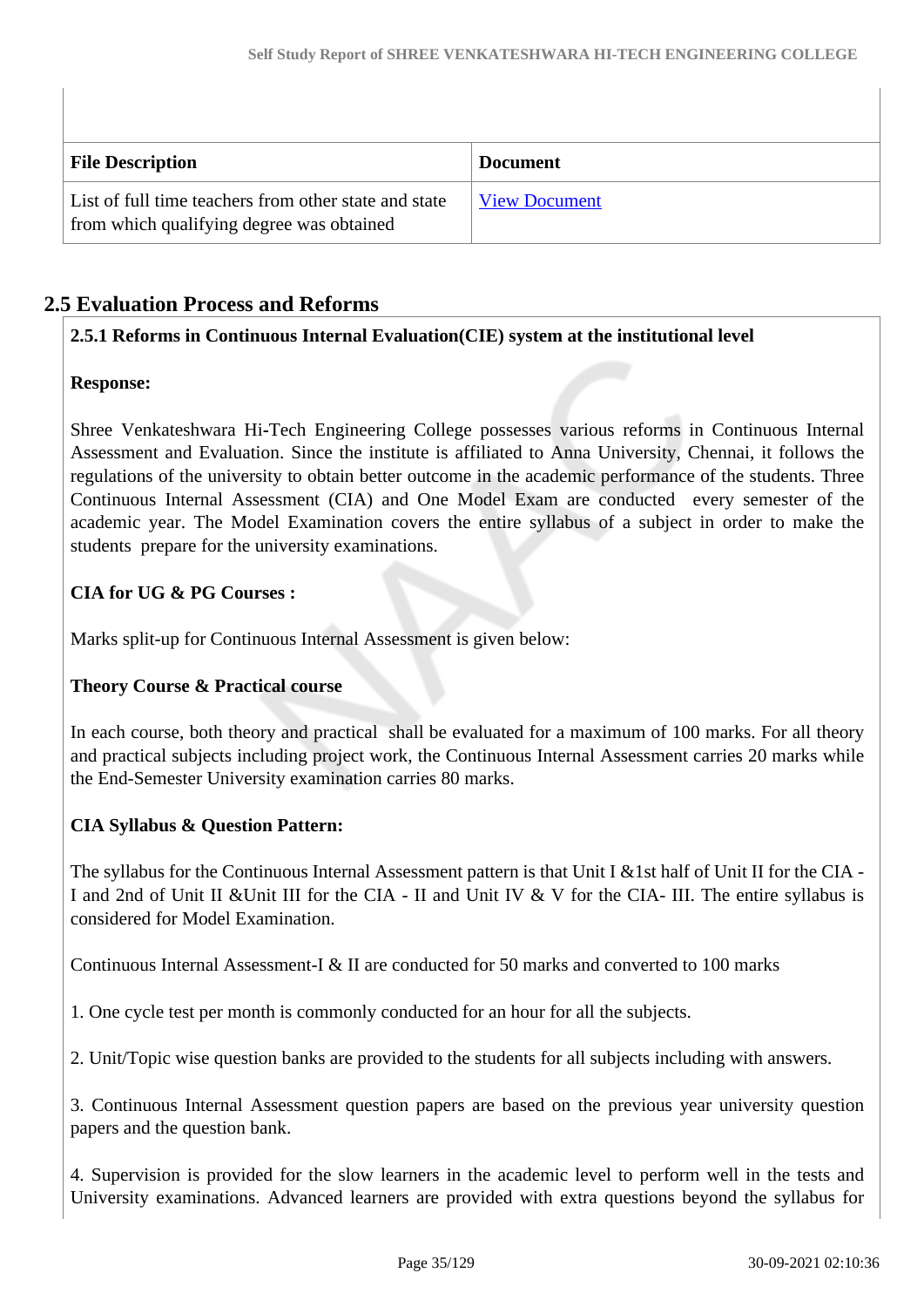improving their knowledge.

5. To enhance the learning environment, institute has provided smart class rooms. The teachers conduct question and answer sessions at the end of every Unit to help advanced learners grasp the points easily, At the same time slow learners also actively participate in the session.

Outcome based education is followed for the improvement of teaching learning process. Answer scripts are corrected and returned to the students within two working days after the completion of the test/examination.

Assessed answer scripts and results are reviewed by the faculty and respective Head of the Department. The analysis of the results is helpful to improve the teaching and learning methodology of the particular subject handling faculty to get better outcome in future.

Feedback about each subject is collected from the students. Strength and weakness of the students are identified from the review and remedial actions are taken for improvement.

In case of absence of students, retest will be conducted to them for the internal assessment examinations. Students are given opportunities to improve their performance in Internal Evaluation through retest and assignments.

| <b>File Description</b>         | <b>Document</b>      |
|---------------------------------|----------------------|
| Any additional information      | <b>View Document</b> |
| Link for Additional Information | <b>View Document</b> |

# **2.5.2 Mechanism of internal assessment is transparent and robust in terms of frequency and variety**

#### **Response:**

- The institute is affiliated to Anna University, Chennai and follows the guidelines of the university in conducting the Continuous Internal Assessment. The academic calendar is provided to the students at the beginning of the semester with the details of assessment examinations of the respective semester.
- The dates of the examinations are mentioned in the academic calendar. It is supplied to the students and are displayed in the notice board on the first day of the semester.
- The academic calendar consists of dates of commencement of Continuous Internal Assessment, Model exam and Model practical exam.
- The important dates from the university schedule like Continuous Internal Assessment are also displayed in the Notice board.
- The dates mentioned in the academic calendar are followed for all the activities. Hence the students and the faculty members are aware about the commencement of the tests well in advance.
- The format of the question bank is also displayed in the notice board, E-campus and discussed in the class room as well.
- The same format is followed for all the subjects in the institute. Hence the dates of the examination,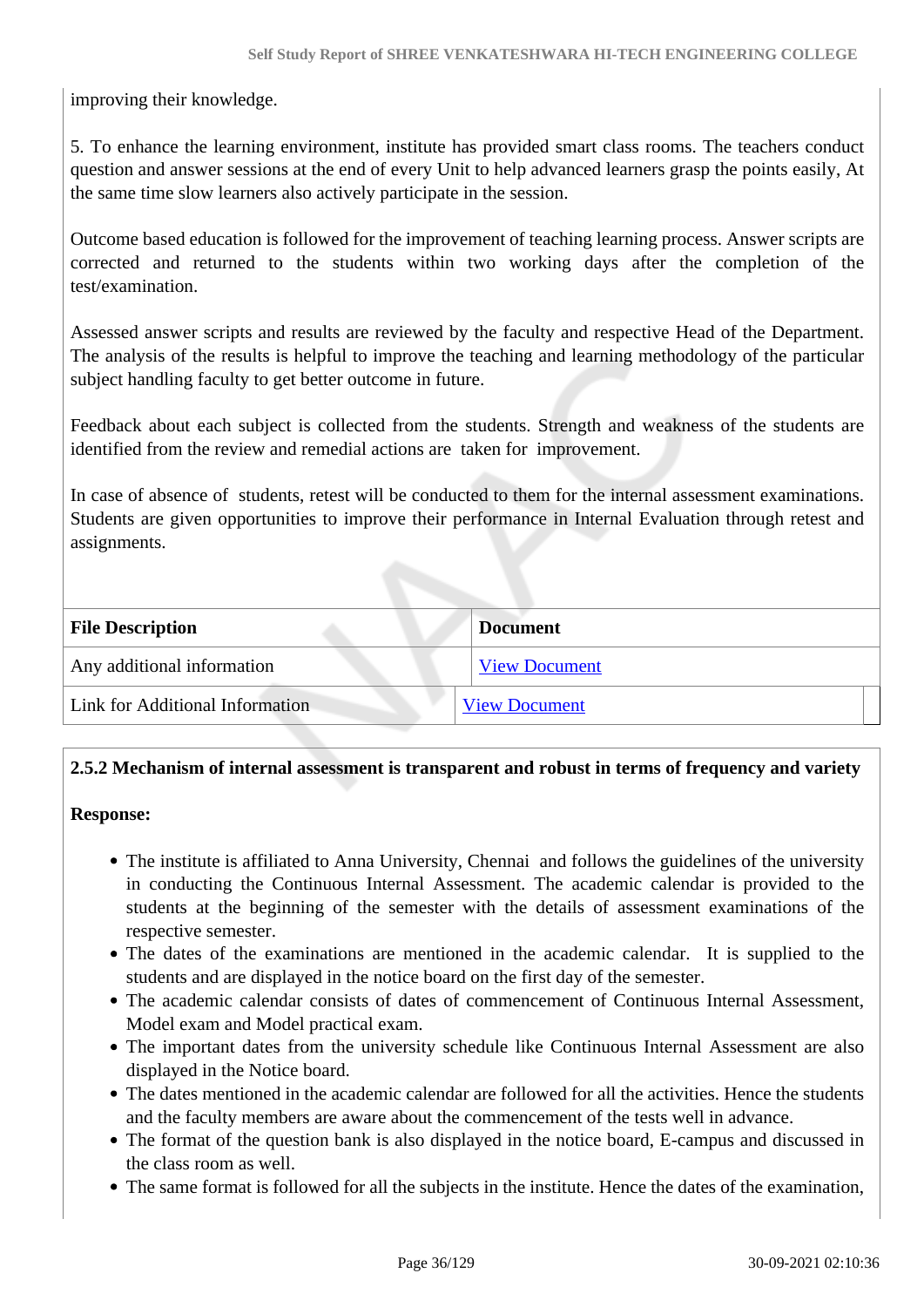syllabus of the Continuous Internal Assessment and question paper pattern are transparent to all the students.

The question papers of the examinations are verified by the respective Head of the Department in order to rectify mistakes and ambivalence in the questions.

If a student is not able to attend the internal tests and model exams when he/she represents the institution in any event (on duty), owing to medical grounds or any valid reason, that student should get prior permission from the subject handling faculty, mentor and respective Head of the department and retest will be conducted to enable the student to earn internal assessment marks.

The faculty will prepare answer-key for the question paper with mark allocation for evaluating the papers. The answer-key of the question paper will be given to the students to correct their mistakes done in the examination. Hence the students receive the correct answers for the questions and it is fully transparent and they can easily check the answers while distributing the answer scripts.

The assessed examination answer scripts are distributed to the students within two days after completion of the examination. If there is any deviation in awarding marks, it will be immediately clarified and rectified by the subject handling faculty. Those answers scripts are acknowledged by the students and three samples are retained in the department. The subject handling faculty countersigns in the paper if any changes are made in that paper.

Mark list of the Continuous Internal Assessment of students is prepared and displayed in the notice board, E-campus and conveyed to their parents by post as well.

The marks are entered in the E-campus link and in the Anna University web-portal which can be accessed by faculty. The student can open the portal and verify the marks to calculate the portion of the final internal assessment Marks.

| <b>File Description</b>         | <b>Document</b>      |  |
|---------------------------------|----------------------|--|
| Any additional information      | <b>View Document</b> |  |
| Link for Additional Information | <b>View Document</b> |  |

# **2.5.3 Mechanism to deal with examination related grievances is transparent, time-bound and efficient**

#### **Response:**

There is a complete transparency in conducting internal assessment test. The criterion adopted is as directed by the University.

- At the beginning of every semester, faculty informs the students about the various components in the assessment process during the semester.
- The internal assessment test schedules are prepared as per the University norms and are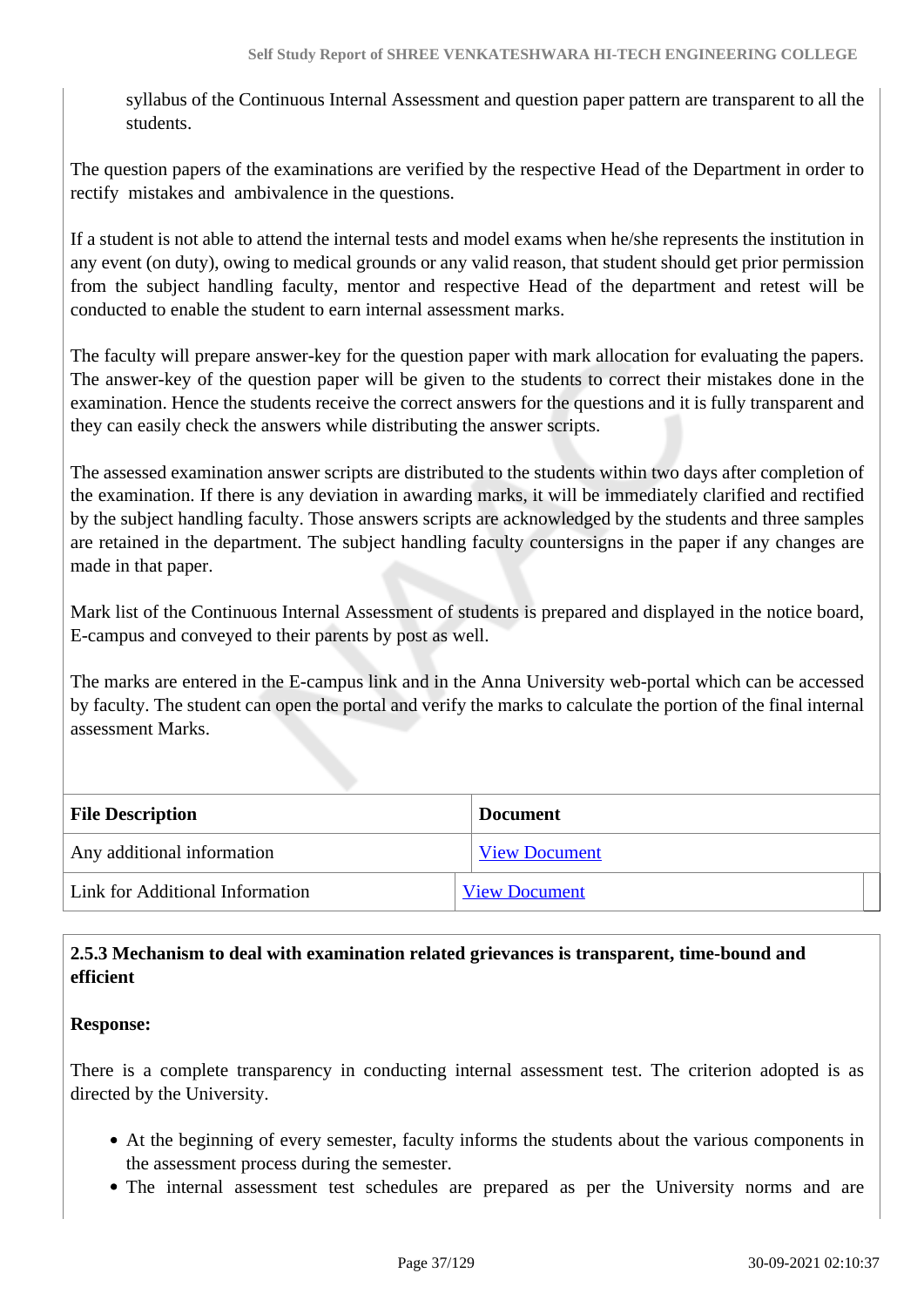communicated to the students well in advance.

- To ensure proper conduct of formative tests, one invigilator is assigned to each hall. Evaluation is done by the subject handling faculty members within two working days from the date of examination.
- The corrected answer scripts at random are verified by HoD to ensure the standard of evaluation process.
- The corrected answer papers of the students are distributed to them for verification and their grievances are redressed immediately. The subject handling staff, while distributing papers, gives suitable feedback to the students so as to correct their mistakes.
- Slow learners are identified and remedial classes are conducted for them to secure good marks.
- The marks obtained by the students in internal assessment tests are uploaded periodically on the university web portal along with their attendance.
- In Laboratories after marking the values in observation and validating the theoretical aspects, students submit lab record regularly.
- Day to day performance of the students is assessed for every experiment which includes regularity, performance, viva voce and promptness in submission of the record.
- For lab courses, the mark/grade scored by the students for each experiment is indicated in the observation/record. The independent learning, practical approach to the real time application are tested by viva voce for laboratory courses.
- For ensuring the quality of the projects, evaluation is done by project review committee along with the project guides.
- The final examination for the laboratory and projects are conducted with an internal and external examiner. The external examiners are appointed by the University from other colleges.

#### **Redressal of grievance:**

- **Department level:** Continuous evaluation of students is carried out by faculty for theories and laboratories. Internal marks are given to students based on their performance in internal assessment tests for theory examinations and model practical examination for laboratories. Grievance, if any is discussed with faculty concerned and HoD.
- **College level:** The institute appoints 50% internal examiners and 50% external examiners for smoothly conducting University theory examinations. The grievances regarding conducting of examinations are considered and discussed with the Principal (Chief Superintendent) and if necessary, forwarded to the University by exam cell.
- **Redressal of grievances at University level:** The queries related to results, corrections in mark sheets and other certificates issued by University are handled by exam cell after being forwarded by the respective HoD. Students are allowed to apply for recounting and revaluation, challenged evaluation by paying necessary processing fee to the University through college, if they are not satisfied with the University evaluation.

| <b>File Description</b>         | <b>Document</b>      |  |
|---------------------------------|----------------------|--|
| Any additional information      | <b>View Document</b> |  |
| Link for Additional Information | <b>View Document</b> |  |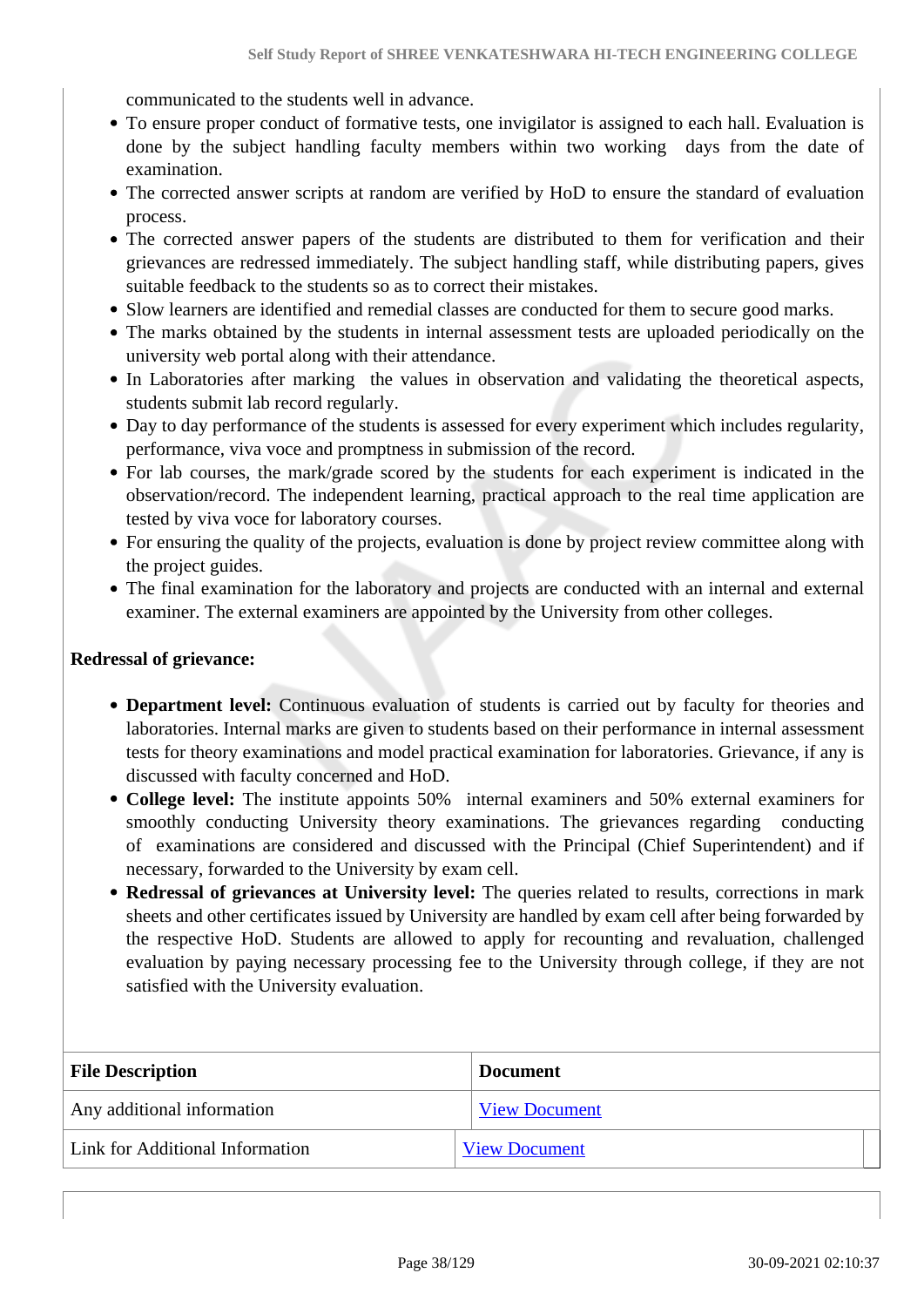### **2.5.4 The institution adheres to the academic calendar for the conduct of CIE**

# **Response:**

The university prepares academic schedule before the commencement of each semester and publishes it in the University website. Based on the academic schedule prepared by the University, institute prepares an institutional level academic calendar for the smooth functioning of both academic and extracurricular activities planned for the semester. The commencement of semester will be circulated to all the departments.

Academic schedule is prepared, considering the first and last working days and University holidays. The calendar of events consists of the activities planned from the gaps in attaining the programme outcome. The academic calendar is a comprehensive guide to carry the academic activities with ease. Academic schedule is circulated among the teaching fraternity and students before the start of the semester.

Academic schedule shows the entire academic activity, beginning with the commencement of classes up to the end of the semester including the practical examinations. Academic calendar is the back bone for teaching and learning process where the teaching methodology is shown in an organized manner. The institution ensures effective time management and appropriateness by adhering to the timeline received by the University.

The institution refers the academic calendar to adhere to the planned curriculum and other activities since it allows the faculty and the students to space out their teaching and learning process and regular assessments. The faculty members prepare the "Lesson plans" as per the calendar. This in turn will project their teaching plans well before the commencement of the semester. Timetable-in-charge of each department prepares the timetable as per the guidelines of the affiliated university and statutory bodies.

Regular staff meetings are conducted to ensure adherence to the schedule given in the academic calendar. In case of any unusual and unscheduled break in the working day, the staff committee meets again to work out a schedule to compensate the working days.

While forming the academic calendar, the institution adheres to the minimum number of working days. Academic activities are always given priority and other activities are performed without disturbing the classes. The monthly internal assessments are conducted as per the academic schedule and evaluation process is performed in a transparent manner.

Academic schedule shows Continuous Internal Assessment (CIA) performed in terms of three internal assessments. All the three internal assessment marks are added to calculate the final internal marks attained by the student. These marks are also considered to decide the course of nature for teaching slow learners and improve their performance before the external examination.

Examination schedule of these exams is announced and displayed in advance. Timely valuation of all examinations is ensured as per the schedule given in academic calendar.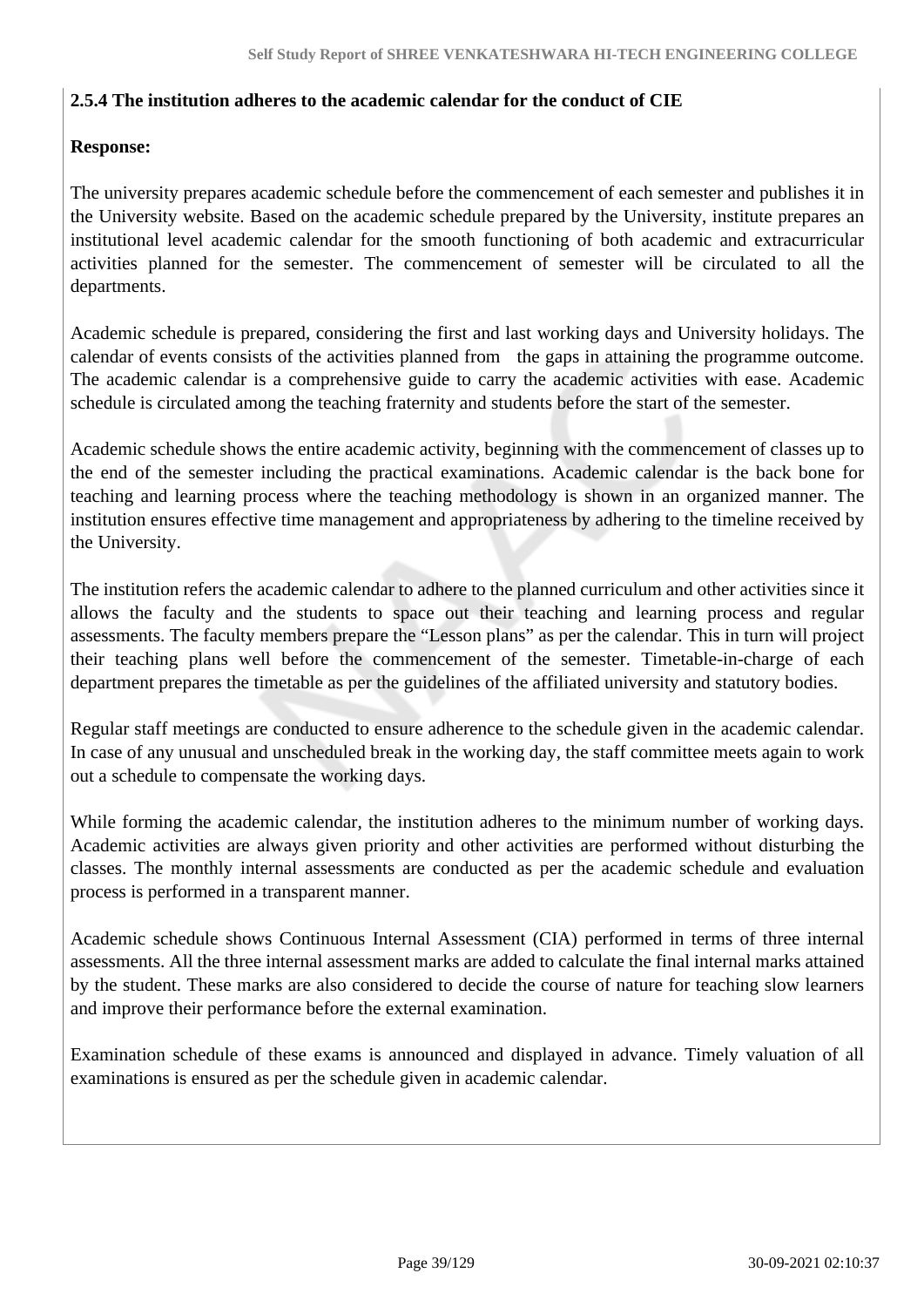| <b>File Description</b>         | <b>Document</b>      |  |
|---------------------------------|----------------------|--|
| Any additional information      | <b>View Document</b> |  |
| Link for Additional Information | <b>View Document</b> |  |

# **2.6 Student Performance and Learning Outcomes**

 **2.6.1 Program outcomes, program specific outcomes and course outcomes for all programs offered by the Institution are stated and displayed on website and communicated to teachers and students**

# **Response:**

The institute has well defined Programme outcomes(POs), Programme Specific Outcomes(PSOs) and Course Outcomes(COs) for all Programmes offered by the institution. It is displayed on website for teacher and student communication.

PSOs and COs are formed by considering Vision and Mission statement of the college and the syllabus content. COs are framed by the Head of the departments, subject handling faculty along with subject experts.

The program outcomes and program specific outcomes are achieved through a curriculum that offers a number of courses. Each course has well defined course outcomes that are linked to the program outcomes and program specific outcomes to provide quantitative measurement of how well the course outcomes are achieved. The course outcomes are thus directly and quantitatively assessed, and are tied to the program outcomes and program specific outcomes

POs and COs for all programs and courses offered by the institution are displayed in the institute website for reference to all stakeholders.

The POs and COs are available in the course file prepared by the faculty members. While mapping with POs faculty can clearly understand the course outcomes and accordingly they can prepare the lesson plan etc.

Faculty members refer the syllabus to understand POs and COs thoroughly, before delivering the courses to students.

The COs is also dictated to the students while dictating the syllabus in the class and also present in the continuous internal assessment examination question papers. Hence the student is very well aware of the COs of the subject. After completion of each unit of the course, teachers again inform Cos to the students

# **Process of Communication of POs, PSOs and COs:**

1. The defined POs, PSOs and COs are displayed in the website for respective programmes.

2. Display boards are kept in HODs cabin, faculty room, class rooms, seminar halls, laboratories, and department notice boards.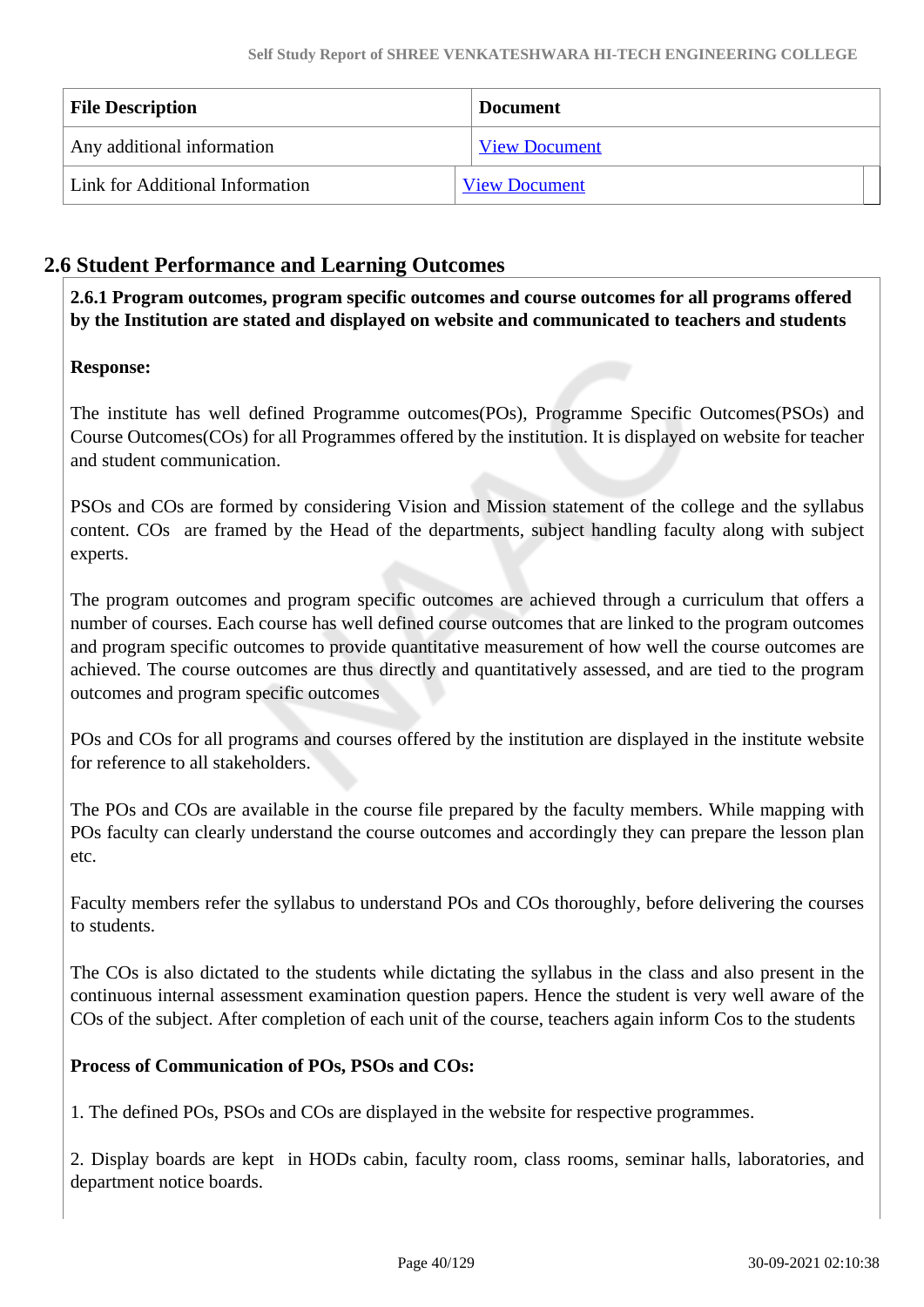3. Available in documents like Brochures, Newsletters, and Parents communication letter.

4. Course Outcomes are displayed in Lesson plan, internal assessment exam question papers and course file.

| <b>File Description</b>                       | Document             |
|-----------------------------------------------|----------------------|
| COs for all courses (exemplars from Glossary) | <b>View Document</b> |
| Any additional information                    | <b>View Document</b> |
| Link for Additional Information               | <b>View Document</b> |

# **2.6.2 Attainment of program outcomes, program specific outcomes and course outcomes are evaluated by the institution**

#### **Response:**

 Outcome Based Education system (OBE) is practised in every department to understand the attainment of each course delivery from PEOs,POs and PSOs.

 (i) PEOs describe the career and professional accomplishments of a graduate realized through surveys after 4 years of student employment.

 (ii) POs and PSOs are to be aligned with PEOs. PSOs are specific to each program. Both are related to Knowledge, Skill and Attitude of graduates as they progress through their graduation.

#### **Attainment of COs**

1. Course outcomes (COs) are defined for each subject based on all the five units of the syllabus

2. The CO attainment is calculated based on students' performance in 3 internal assessment examinations and University examination. It is observed that the attainment varies depending upon the difficulty level of the subject and may be in the range of 1 to 3.

3. Method of Measuring Attainment of CO :

CO attainment is measured in terms of actual percentage of students getting set (target) percentage of marks. If targets are achieved then all the course outcomes are attained for that year.

The attainment levels are set considering average performance levels in all examinations throughout the semester or year. Attainment level is measured in terms of student performance in internal assessment examinations with respect to the COs of a course and the performance in the University examination.

#### **Attainment of POs and PSOs**

1. Program Outcomes are defined by the National Board of Accreditation, New Delhi and Program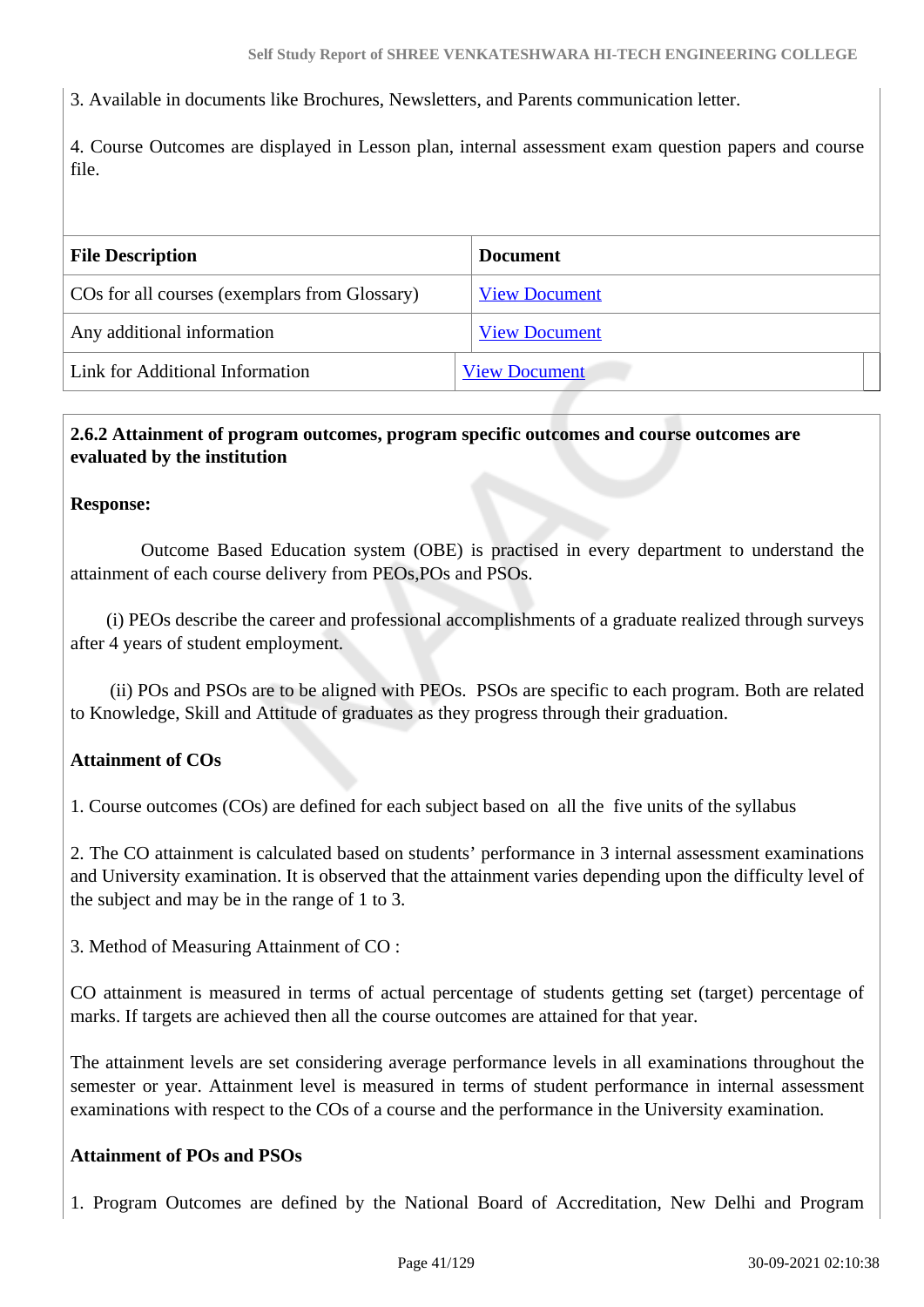Specific Outcomes (PSOs) are defined by individual programs. COs are mapped with Program outcomes and Program Specific Outcomes (PSOs).

2. The PO and PSO attainment is calculated for complete batch of students which progresses through all the courses of a particular program including Co-curricular and Extra-curricular activities and the project work. The attainment is calculated based upon the association level.

 i.e., low-medium-high, of a particular course/ CO/ activity with respect to the PO or PSO in the scale of 1-3.

3. Method of Measuring Attainment of PO and PSO:

- The Program Academic Assessment cell reviews all course outcomes of the courses which are relevant to the particular PO or PSO. Specifically the task is to review the course outcome assessment results towards PO assessment for each course.
- Direct PO attainment is calculated from CO attainment of the courses addressing the particular PO or PSO. Average CO attainment level of all courses addressing the particular PO or PSO is calculated.

Indirect PO attainment is calculated using impact of assessment tool, students exit survey etc. Finally, direct and indirect assessment is combined with 80% weightage to direct tools and 20% weightage to indirect tools to calculate the attainment level for that particular PO or PSO.

| <b>File Description</b>         | <b>Document</b>      |
|---------------------------------|----------------------|
| Link for Additional Information | <b>View Document</b> |

| 2.6.3 Average pass percentage of Students                                                                 |                      |  |  |
|-----------------------------------------------------------------------------------------------------------|----------------------|--|--|
| <b>Response: 71.43</b>                                                                                    |                      |  |  |
| 2.6.3.1 Total number of final year students who passed the examination conducted by Institution.          |                      |  |  |
| Response: 265                                                                                             |                      |  |  |
| 2.6.3.2 Total number of final year students who appeared for the examination conducted by the institution |                      |  |  |
| Response: 371                                                                                             |                      |  |  |
| <b>Document</b><br><b>File Description</b>                                                                |                      |  |  |
| Institutional data in prescribed format                                                                   | <b>View Document</b> |  |  |
| Any additional information                                                                                | <b>View Document</b> |  |  |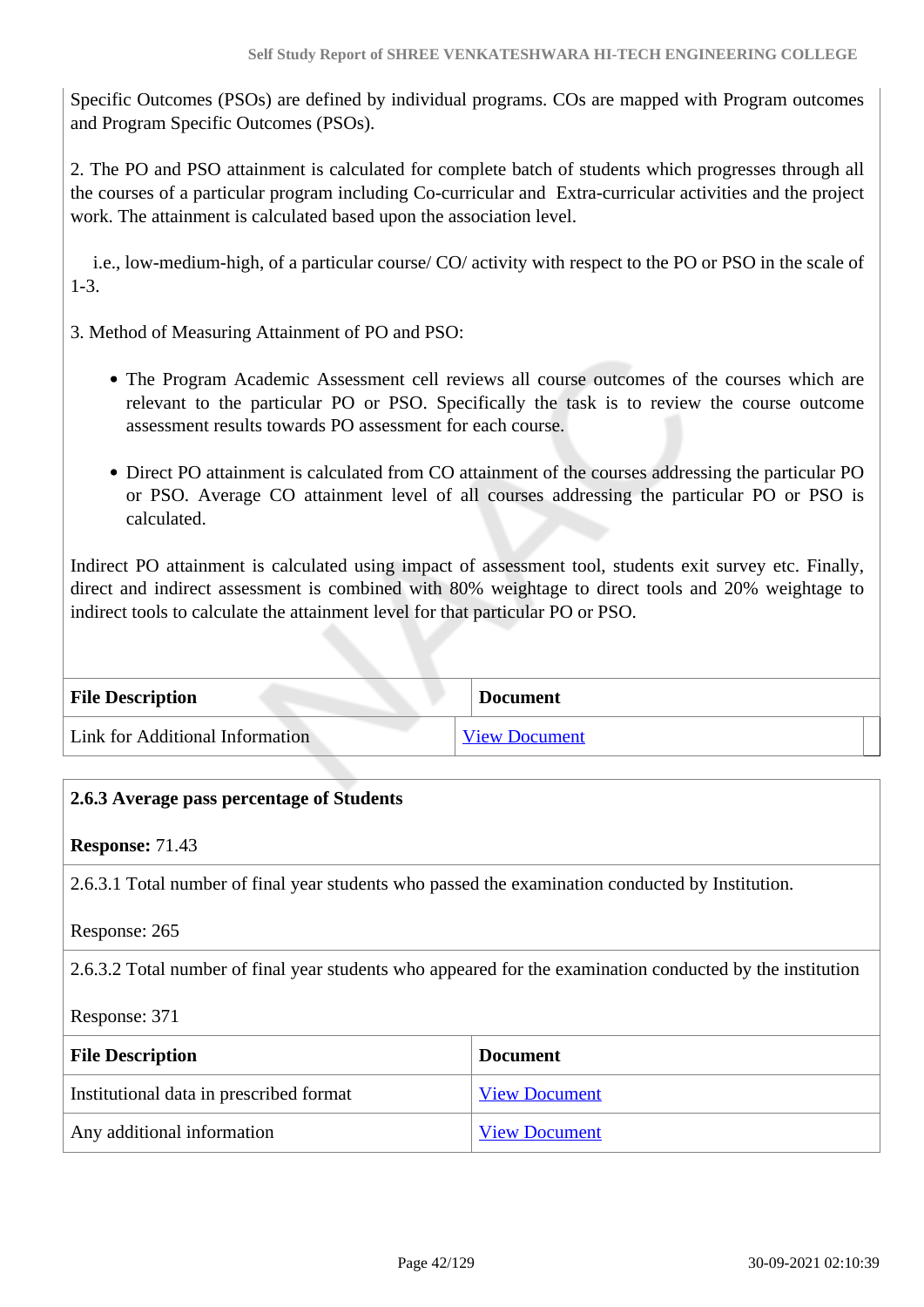# **2.7 Student Satisfaction Survey**

**2.7.1 Online student satisfaction survey regarding teaching learning process**

**Response:** 3.95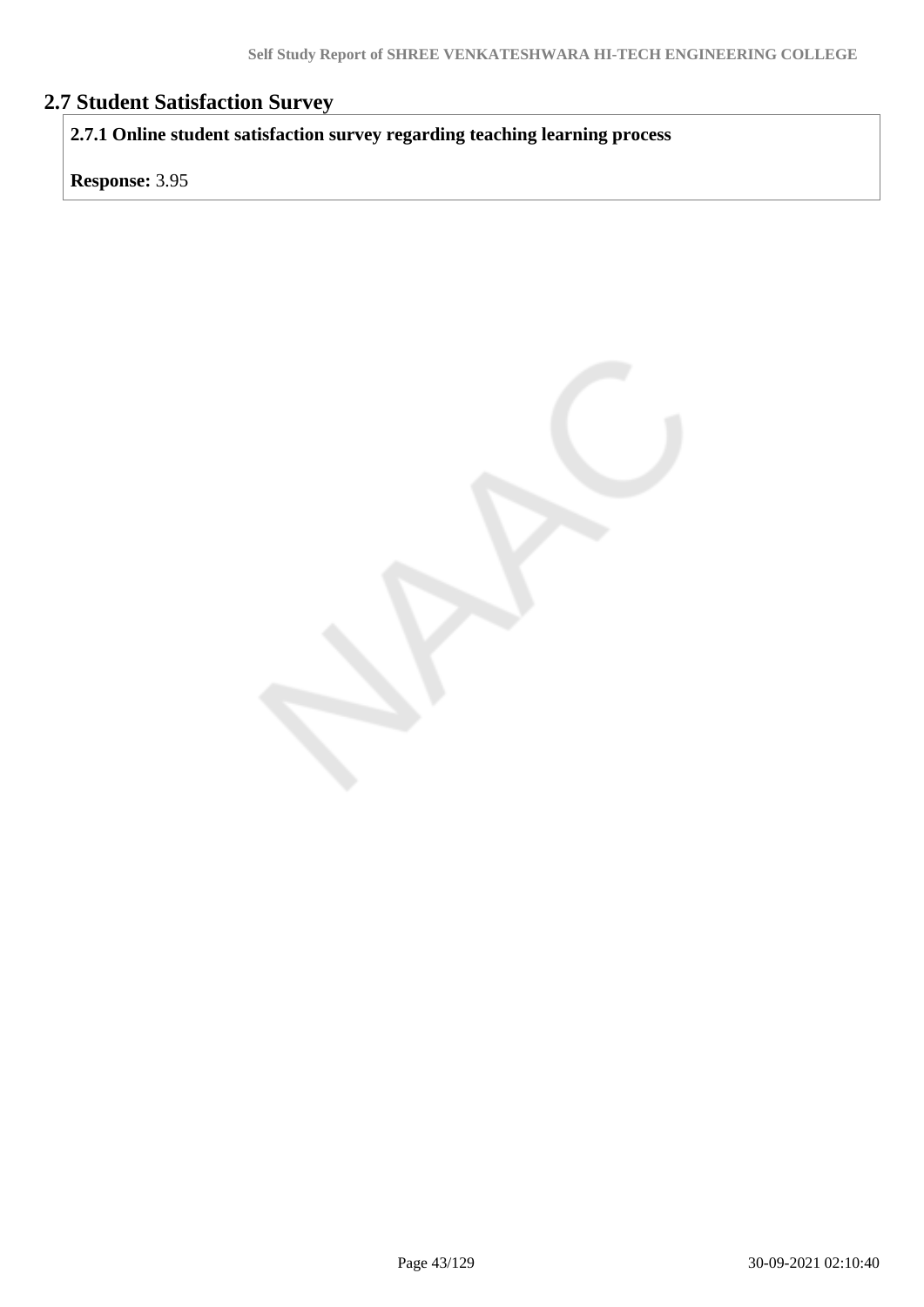# **Criterion 3 - Research, Innovations and Extension**

# **3.1 Resource Mobilization for Research**

 **3.1.1 Grants for research projects sponsored by government/non government sources such as industry ,corporate houses, international bodies, endowment, chairs in the institution during the last five years (INR in Lakhs)** 

## **Response:** 0.3

3.1.1.1 Total Grants for research projects sponsored by the non-government sources such as industry, corporate houses, international bodies, endowments, Chairs in the institution year-wise during the last five years(INR in Lakhs)

| 2018-19 | 2017-18 | 2016-17 | 2015-16 | 2014-15 |
|---------|---------|---------|---------|---------|
| 0.2     |         | 0.10    | ν       | v       |

| <b>File Description</b>                                                                  | <b>Document</b>      |
|------------------------------------------------------------------------------------------|----------------------|
| List of project and grant details                                                        | <b>View Document</b> |
| e-copies of the grant award letters for research<br>projects sponsored by non-government | <b>View Document</b> |
| Any additional information                                                               | <b>View Document</b> |

# **3.1.2 Percentage of teachers recognised as research guides at present**

**Response:** 1.56

3.1.2.1 Number of teachers recognised as research guides

Response: 2

| <b>File Description</b>    | <b>Document</b>      |
|----------------------------|----------------------|
| Any additional information | <b>View Document</b> |

# **3.1.3 Number of research projects per teacher funded, by government and non-government agencies, during the last five year**

#### **Response:** 0.02

3.1.3.1 Number of research projects funded by government and non-government agencies during the last five years

Response: 04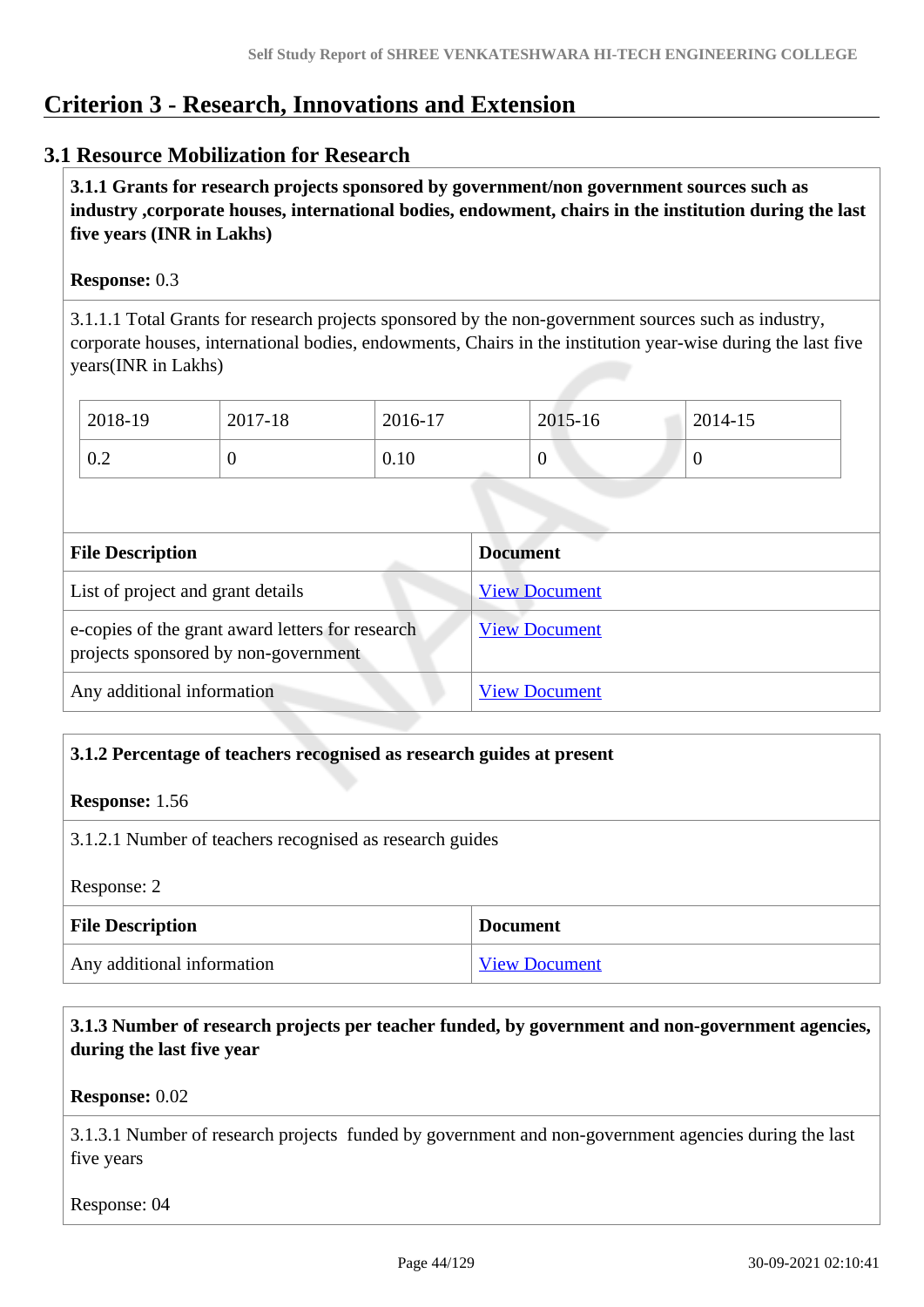| 3.1.3.2 Number of full time teachers worked in the institution during the last 5 years |                      |  |  |
|----------------------------------------------------------------------------------------|----------------------|--|--|
| Response: 939                                                                          |                      |  |  |
| <b>File Description</b><br><b>Document</b>                                             |                      |  |  |
| Supporting document from Funding Agency                                                | <b>View Document</b> |  |  |
| Any additional information                                                             | <b>View Document</b> |  |  |
| Funding agency website URL                                                             | <b>View Document</b> |  |  |

# **3.2 Innovation Ecosystem**

 **3.2.1 Institution has created an ecosystem for innovations including incubation centre and other initiatives for creation and transfer of knowledge**

#### **Response:**

Shree Venkateshwara Hi-Tech Engineering College has set the **"Incubation Center**"(SS Technovation & Caliber Embedded) for nurturing and overseeing innovation and entrepreneurship. The aim is to encourage entrepreneurship among locals with the college serving as focal point. It is a platform for nurturing, encouraging and developing innovation and entrepreneurial skills among its students, research scholars and alumni, as well as students of the region.

Entrepreneurship Development Cell (EDC) is established in the College. It guides and motivates the students through organizing several programs. Successful entrepreneurs share their experience and motivate the students to become an entrepreneur.

With an intention of making students industry ready and reducing industry investment, The Institution has initiated industry incubation centre. The centre provides training for the identified students on specific topics, continuously monitor their performance and send them for an internship to company and place them. It also motivates students to innovate and get pattern right.

The Institution has signed MoUs with various companies, for starting the research work in various Fields. It interacts between the faculty members and students with various organizations. The institution appreciates the creation of ideas and inventions that benefit the society.

#### **OBJECTIVES:**

- 1.To create jobs, wealth and business aligning with national priorities
- 2.To promote new technology/knowledge/innovation based startups.
- 3.To provide a platform for speedy commercialization of technologies developed by the host institution or by any academic/technical/R&D institution
- 4.To build a vibrant startup ecosystem, by establishing a network between academia, financial institution, industries and other institutions.
- 5.To provide cost effective, value added services to startups like mentoring, legal, technical, intellectual property related services.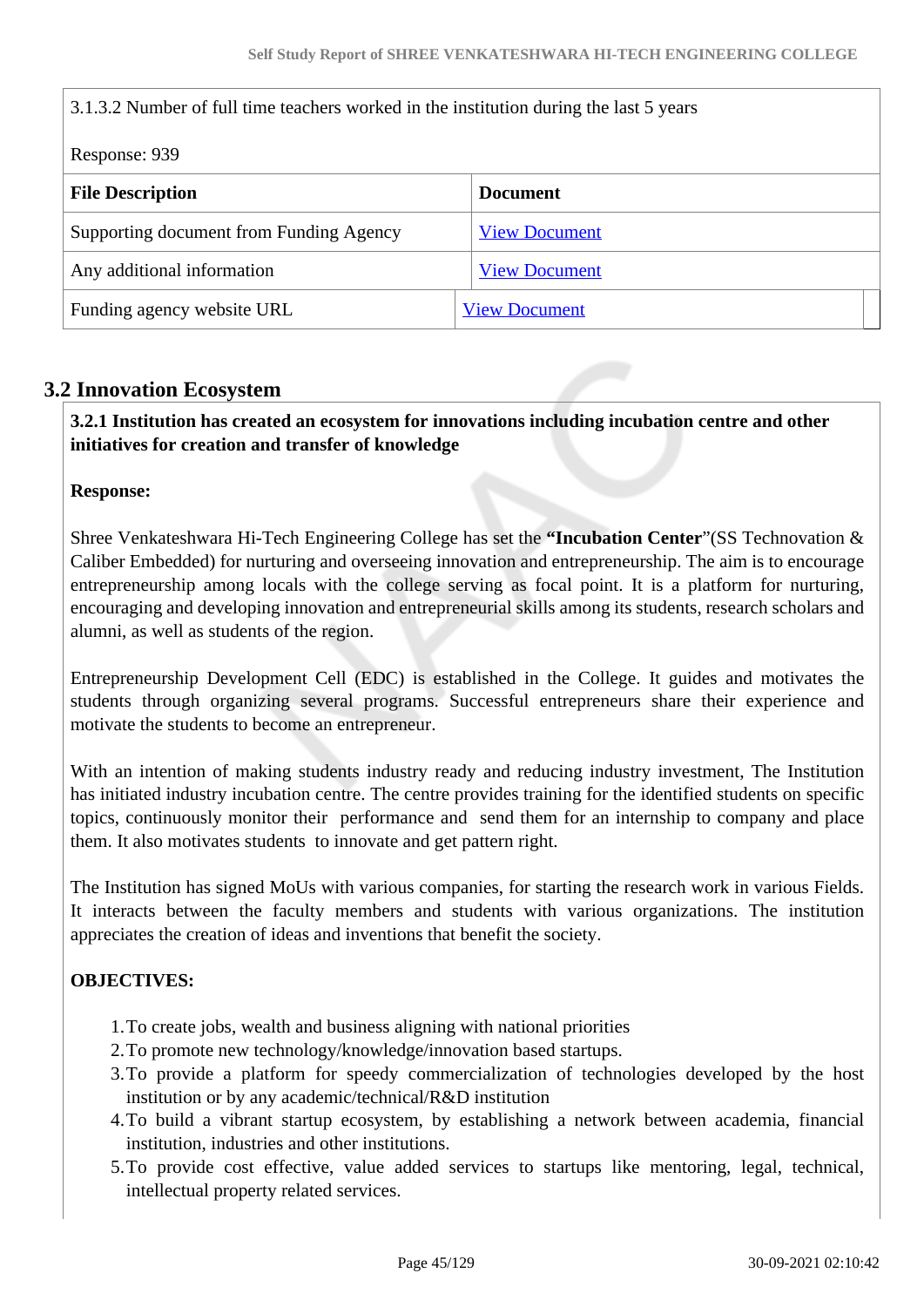# **VISION:**

Incubation Centre is a space for new age entrepreneurs and young minds to transform their innovative ideas into viable business propositions. Our primary vision is to facilitate a platform for a budding entrepreneur to start a business venture with minimum risks. Incubation will ensure that incubates have access to technological assistance which will be generated through mentors with multidisciplinary expertise. Young enthusiasts with creative pursuits are encouraged to become entrepreneurs and take advantage of this novel initiative.

# **MISSION:**

The mission of Incubation Centre is to nurture and empower the next generation entrepreneurs to serve the local problems. The students, alumni of the institute, local industries and also students of the Erode district are inverted to come up with their innovative ideas which might lead to the startup.

#### **SALIENT FEATURES:**

- 1.Encourages Entrepreneurship and innovation and incubation of ideas.
- 2.Supports the incubation for patent right.
- 3.Executes each project with a team of entrepreneurs (students/alumni/ Industry)
- 4.Gives infrastructural support such as workspace, internet etc for each project.
- 5.Promotes projects of any discipline that solve problems and provide solution to local needs rather than global problems and needs.
- 6.Facilitates the students to get internships through companies which are under incubation

| <b>File Description</b>                | <b>Document</b>      |
|----------------------------------------|----------------------|
| Any additional information             | <b>View Document</b> |
| <b>Link for Additional Information</b> | <b>View Document</b> |

# **3.2.2 Number of workshops/seminars conducted on Intellectual Property Rights (IPR) and Industry-Academia Innovative practices during the last five years**

**Response:** 30

3.2.2.1 Number of workshops/seminars conducted on Intellectual Property Rights (IPR) and Industry-Academia Innovative practices year-wise during the last five years

| 2018-19 | 2017-18 | 2016-17 | 2015-16 | 2014-15  |
|---------|---------|---------|---------|----------|
| О       |         | O       | O       | $\sigma$ |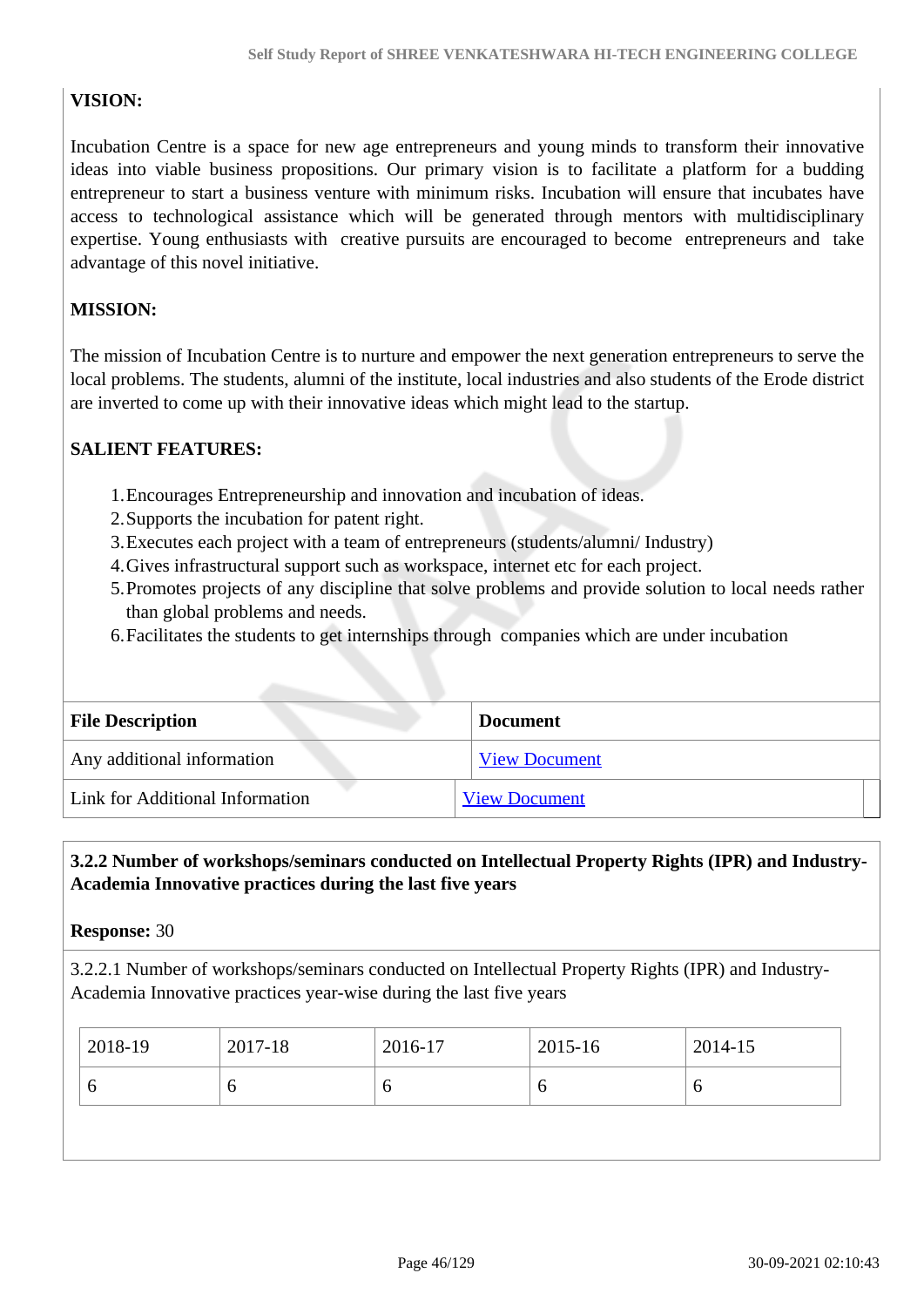| <b>File Description</b>                            | <b>Document</b>      |
|----------------------------------------------------|----------------------|
| Report of the event                                | <b>View Document</b> |
| List of workshops/seminars during the last 5 years | <b>View Document</b> |
| Any additional information                         | <b>View Document</b> |

# **3.3 Research Publications and Awards**

| 3.3.1 The institution has a stated Code of Ethics to check malpractices and plagiarism in Research |                      |  |  |  |
|----------------------------------------------------------------------------------------------------|----------------------|--|--|--|
| <b>Response:</b> Yes                                                                               |                      |  |  |  |
| <b>File Description</b>                                                                            | <b>Document</b>      |  |  |  |
| Institutional data in prescribed format                                                            | <b>View Document</b> |  |  |  |
| Any additional information                                                                         | <b>View Document</b> |  |  |  |

# **3.3.2 The institution provides incentives to teachers who receive state, national and international recognition/awards**

#### **Response:** Yes

| <b>File Description</b>           | <b>Document</b>      |
|-----------------------------------|----------------------|
| e-copies of the letters of awards | <b>View Document</b> |
| Any additional information        | <b>View Document</b> |

# **3.3.3 Number of Ph.D.s awarded per teacher during the last five years**

**Response:** 1

3.3.3.1 How many Ph.Ds awarded within last five years

Response: 1

3.3.3.2 Number of teachers recognized as guides during the last five years

Response: 1

| <b>File Description</b>                                                                              | <b>Document</b>      |
|------------------------------------------------------------------------------------------------------|----------------------|
| URL to the research page on HEI web site                                                             | <b>View Document</b> |
| List of PhD scholars and their details like name of<br>the guide, title of thesis, year of award etc | <b>View Document</b> |
| Any additional information                                                                           | <b>View Document</b> |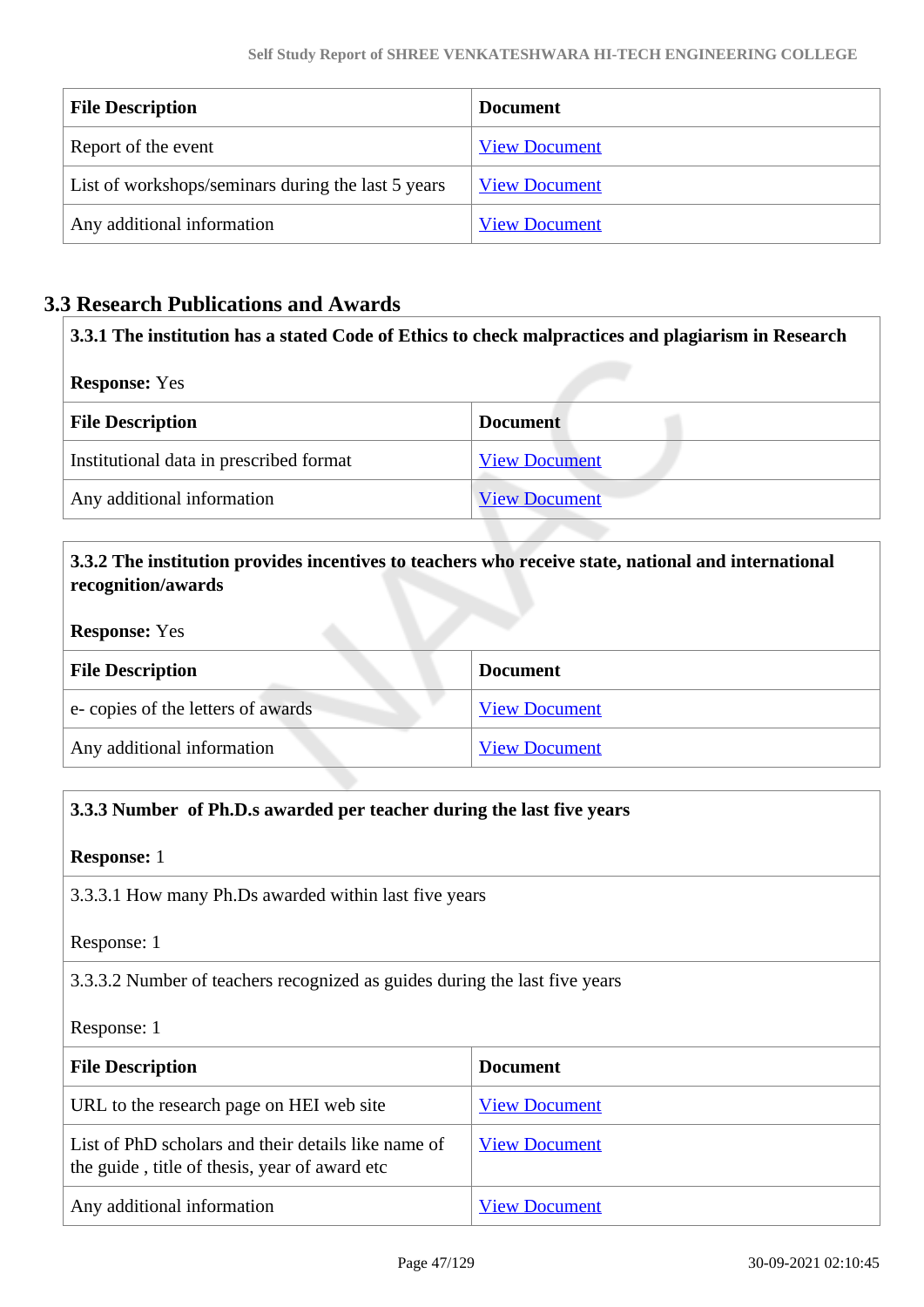**3.3.4 Number of research papers per teacher in the Journals notified on UGC website during the last five years**

#### **Response:** 0.47

3.3.4.1 Number of research papers in the Journals notified on UGC website during the last five years

| 2018-19 | 2017-18 | 2016-17 | 2015-16 | 2014-15 |
|---------|---------|---------|---------|---------|
| 02      | V1.     | 01      | 01      | 01      |

| <b>File Description</b>                                                               | <b>Document</b>      |
|---------------------------------------------------------------------------------------|----------------------|
| List of research papers by title, author, department,<br>name and year of publication | <b>View Document</b> |
| Any additional information                                                            | <b>View Document</b> |

# **3.3.5 Number of books and chapters in edited volumes/books published and papers in national/international conference proceedings per teacher during the last five years**

#### **Response:** 0.3

3.3.5.1 Total number of books and chapters in edited volumes / books published, and papers in national/international conference-proceedings year-wise during the last five years

| 2018-19 | 2017-18 | 2016-17 | 2015-16 | 2014-15 |
|---------|---------|---------|---------|---------|
| 00      | 03      |         |         |         |

| <b>File Description</b>                                        | <b>Document</b>      |
|----------------------------------------------------------------|----------------------|
| List books and chapters in edited volumes / books<br>published | <b>View Document</b> |
| Any additional information                                     | <b>View Document</b> |

### **3.4 Extension Activities**

 **3.4.1 Extension activities in the neighbourhood community in terms of impact and sensitising students to social issues and holistic development during the last five years**

**Response:**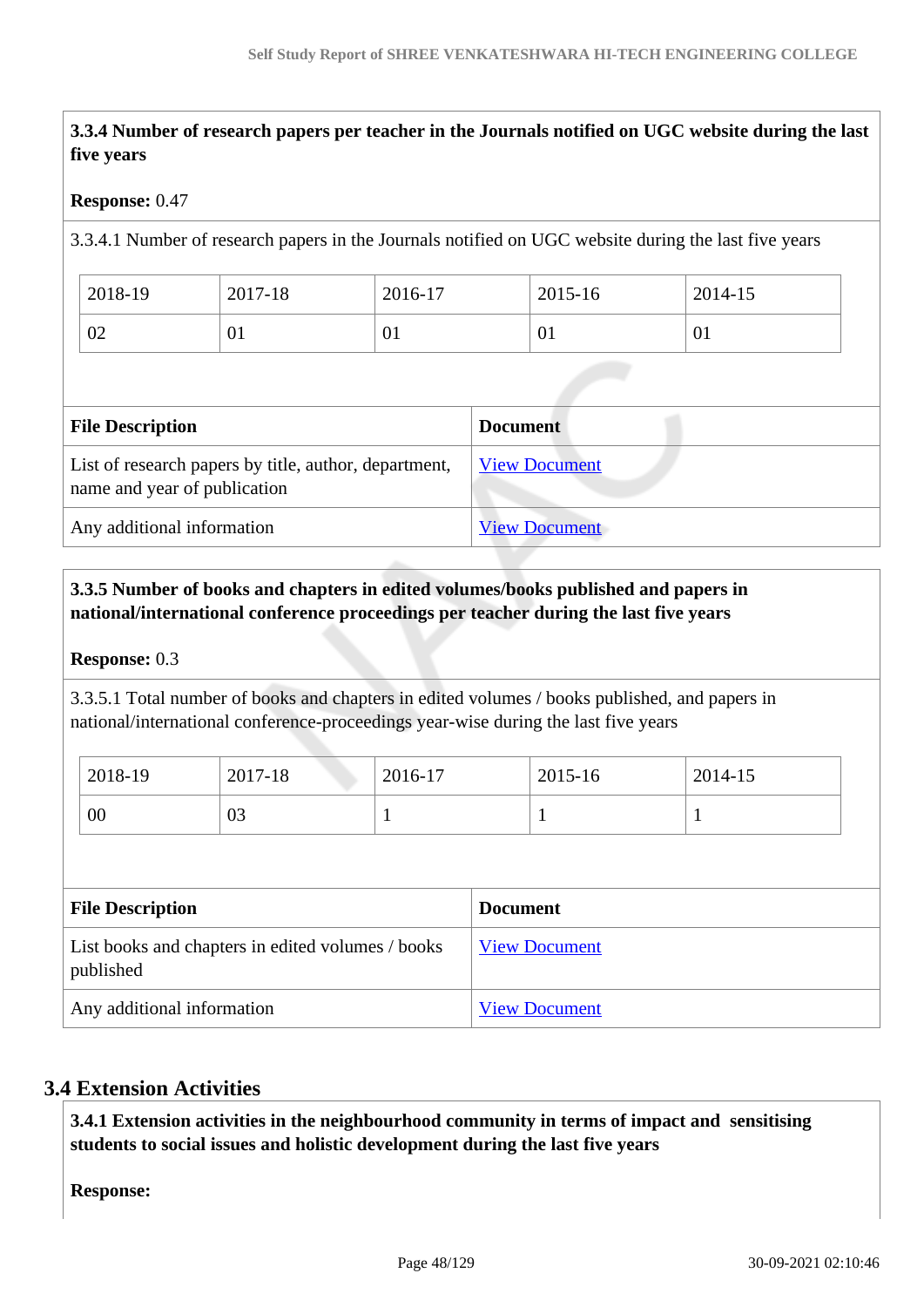National Service Scheme (NSS) has emerged as a powerful and dynamic youth movement in the country. The NSS is acting as a catalyst to build up the right way of leadership in an institution. The motto of NSS "Not Me, But You", reflects the essence of democratic living and upholds the need for self-less service. NSS helps the students develop appreciation to other person's points of view and also show consideration to other living beings. These activities can be arranged through one day camps and frequent visits under regular activities planned through NSS scheme.

Students and faculty members of NSS and YRC of the institute are actively involved in the extension activities of the neighbourhood community.

Extension activities are planned with the objectives:

1. To enable students understand the community in which they work or live in.

2. To identify the needs and problems of the community and involve in problem solving process.

3. To guide the students to utilize their basic knowledge in finding practical solution for individual and community problems.

4. To develop leadership qualities and democratic attitude in students.

5. To foster them in practicing national integration and social harmony.

These extension activities promotes national integration, develop students' personality through community service and improve their qualities of leadership.

The regular activities at institute include the Blood donation camp, Tree plantation programme, Celebration of Independence day, Women's day and National days.

 Activities covered under special camp are Plantation of trees, Health Camps, Plastic eradication, Global warming and Road safety.

Various rallies like Helmet Awareness, Rights to Vote, Swachh Bharat, Women Safety and Fire Safety are regularly organized.

Cancer Awareness Programs and various programs on Women Empowerment are also organized. The Girls NSS cadets have been appreciated by many eminent guests.

NSS students have gone to different villages to create awareness about dengue. Through these campaigns, they have created awareness about health and sanitation. The campaigns mainly aimed at school children reached each family and made a notable change in their homes and surrounding environment.

To make the students and the community focus on sanitation, various Swachh Bharat programs are organized in the campus and neighbourhood community.

 7-Day NSS camp is organized every year in the nearby Panchayat Schools, where Computer training, Tree plantation, Sports and Campus cleaning activities take place.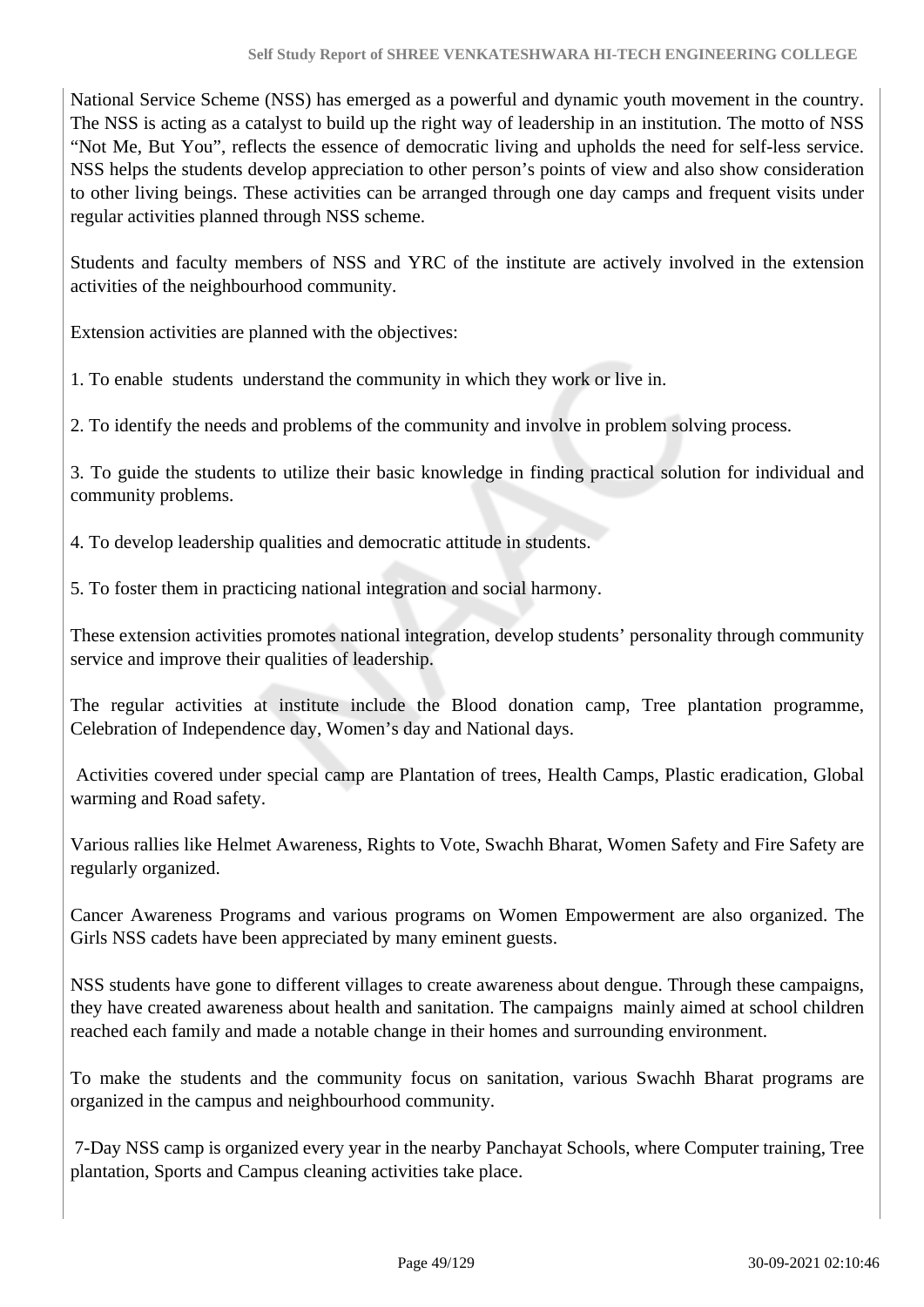As an act of environment protection and care, the institution distributed more than 1000 seed balls to school students during project expo function.

Women's day and Teachers day are celebrated to promote the Universal and human values, National integration and Communal harmony among the students.

 NSS volunteers work to ensure that everyone who is needy gets help to enhance their standard of living and lead a life of dignity. Our institution encourages the young NSS student volunteers to develop their personality through community service and also motivates them for continuing their selfless service towards community work.

| <b>File Description</b>         | <b>Document</b>      |
|---------------------------------|----------------------|
| Link for Additional Information | <b>View Document</b> |

# **3.4.2 Number of awards and recognition received for extension activities from Government /recognised bodies during the last five years**

# **Response:** 3

3.4.2.1 Total number of awards and recognition received for extension activities from Government /recognised bodies year-wise during the last five years

| 2018-19 | $2017 - 18$ | 2016-17 | 2015-16  | 2014-15 |
|---------|-------------|---------|----------|---------|
|         | 00          | 00      | $\theta$ | ີ       |

| <b>File Description</b>                                      | <b>Document</b>      |  |  |
|--------------------------------------------------------------|----------------------|--|--|
| Number of awards for extension activities in last 5<br>years | <b>View Document</b> |  |  |
| e-copy of the award letters                                  | <b>View Document</b> |  |  |

 **3.4.3 Number of extension and outreach Programs conducted in collaboration with Industry, Community and Non- Government Organizations through NSS/ NCC/ Red Cross/ YRC etc., during the last five years** 

#### **Response:** 28

3.4.3.1 Number of extension and outreach Programs conducted in collaboration with Industry, Community and Non- Government Organizations through NSS/ NCC/ Red Cross/ YRC etc., year-wise during the last five years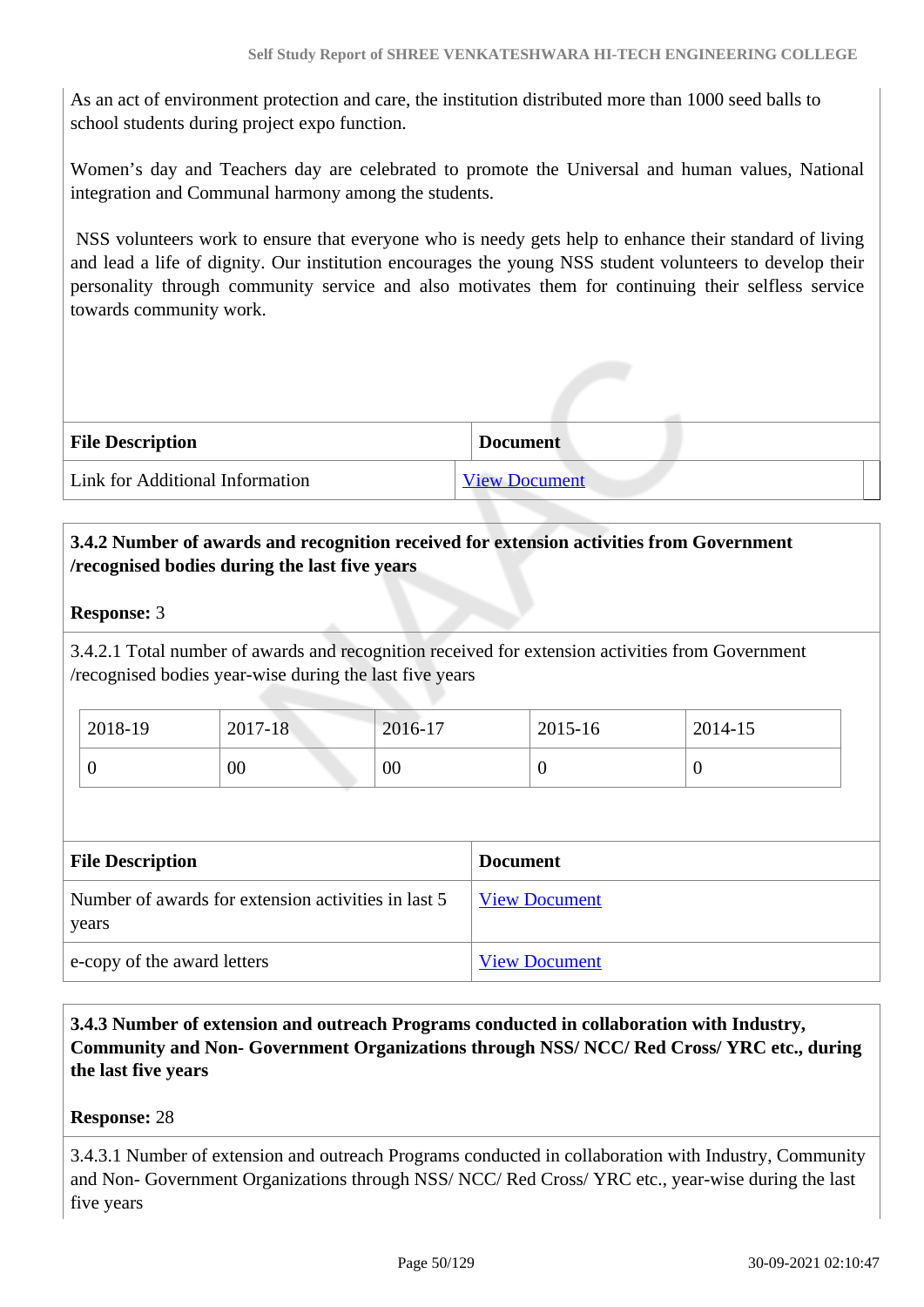| 2018-19                                                                                                        | 2017-18 | 2016-17              |                      | $2015 - 16$ | 2014-15 |  |
|----------------------------------------------------------------------------------------------------------------|---------|----------------------|----------------------|-------------|---------|--|
| 04                                                                                                             | 05      | 04                   |                      |             | 06      |  |
|                                                                                                                |         |                      |                      |             |         |  |
| <b>File Description</b>                                                                                        |         |                      | <b>Document</b>      |             |         |  |
| Reports of the event organized                                                                                 |         | <b>View Document</b> |                      |             |         |  |
| Number of extension and outreach programs<br>conducted with industry, community etc for the last<br>five years |         | <b>View Document</b> |                      |             |         |  |
| Any additional information                                                                                     |         |                      | <b>View Document</b> |             |         |  |

# **3.4.4 Average percentage of students participating in extension activities with Government Organisations, Non-Government Organisations and programs such as Swachh Bharat, Aids Awareness, Gender Issue, etc. during the last five years**

#### **Response:** 6.61

3.4.4.1 Total number of students participating in extension activities with Government Organisations, Non-Government Organisations and programs such as Swachh Bharat, Aids Awareness, Gender Issue, etc. yearwise during the last five years

| 2018-19 | 2017-18 | 2016-17 | 2015-16 | 2014-15 |
|---------|---------|---------|---------|---------|
| 415     | 314     | 269     | 337     | 398     |

| <b>File Description</b>                                                                      | <b>Document</b>      |
|----------------------------------------------------------------------------------------------|----------------------|
| Report of the event                                                                          | <b>View Document</b> |
| Average percentage of students participating in<br>extension activities with Govt or NGO etc | <b>View Document</b> |

# **3.5 Collaboration**

 **3.5.1 Number of linkages for faculty exchange, student exchange, internship, field trip, on-the-job training, research, etc during the last five years**

#### **Response:** 156

3.5.1.1 Number of linkages for faculty exchange, student exchange, internship, field trip, on-the-job training, research, etc year-wise during the last five years

 $\begin{array}{c} \hline \end{array}$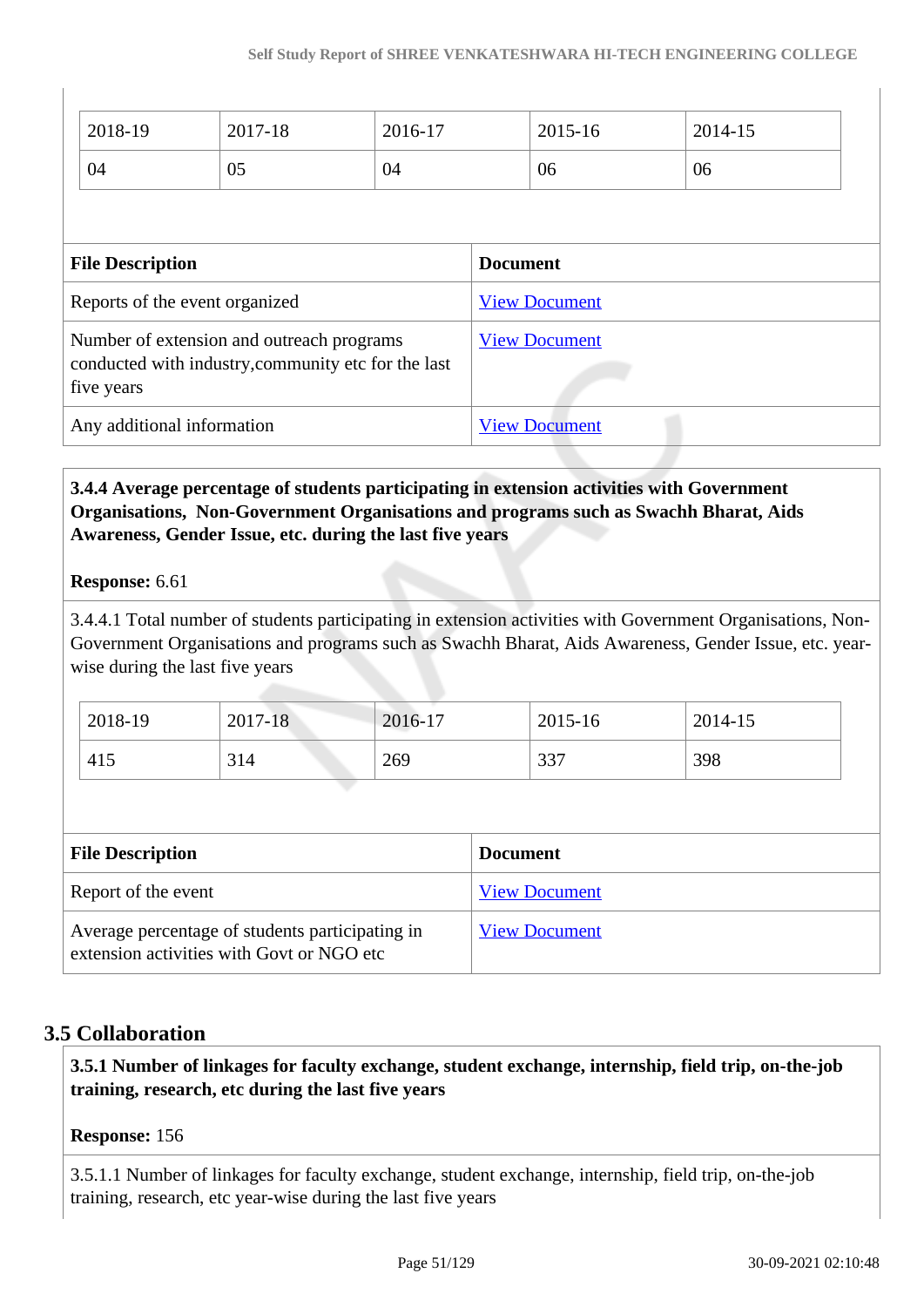| 2018-19                                                         | 2017-18 | 2016-17         |                                                  | 2015-16 | 2014-15 |  |
|-----------------------------------------------------------------|---------|-----------------|--------------------------------------------------|---------|---------|--|
| 45                                                              | 51      | 19              |                                                  | 16      | 25      |  |
|                                                                 |         |                 |                                                  |         |         |  |
| <b>File Description</b>                                         |         | <b>Document</b> |                                                  |         |         |  |
| Number of Collaborative activities for research,<br>faculty etc |         |                 | <b>View Document</b>                             |         |         |  |
| Copies of collaboration                                         |         |                 | <b>View Document</b>                             |         |         |  |
| Any additional information                                      |         |                 | <b>View Document</b><br><b>Contract Contract</b> |         |         |  |

# **3.5.2 Number of functional MoUs with institutions of National/ International importance, Other Institutions, Industries, Corporate houses etc., during the last five years (only functional MoUs with ongoing activities to be considered)**

# **Response:** 27

3.5.2.1 Number of functional MoUs with institutions of national, international importance, other universities, industries, corporate houses etc. year-wise during the last five years (only functional MoUs with ongoing activities to be considered)

| 2018-19 | 2017-18 | 2016-17 | 2015-16 | 2014-15 |
|---------|---------|---------|---------|---------|
|         | ັ       | -       |         | ັ       |

| <b>File Description</b>                                                                                                                     | <b>Document</b>      |
|---------------------------------------------------------------------------------------------------------------------------------------------|----------------------|
| e-copies of the MoUs with institution/industry/<br>corporate house                                                                          | <b>View Document</b> |
| Details of functional MoUs with institutions of<br>national, international importance, other universities<br>etc during the last five years | <b>View Document</b> |
| Any additional information                                                                                                                  | <b>View Document</b> |

 $\begin{array}{c} \hline \end{array}$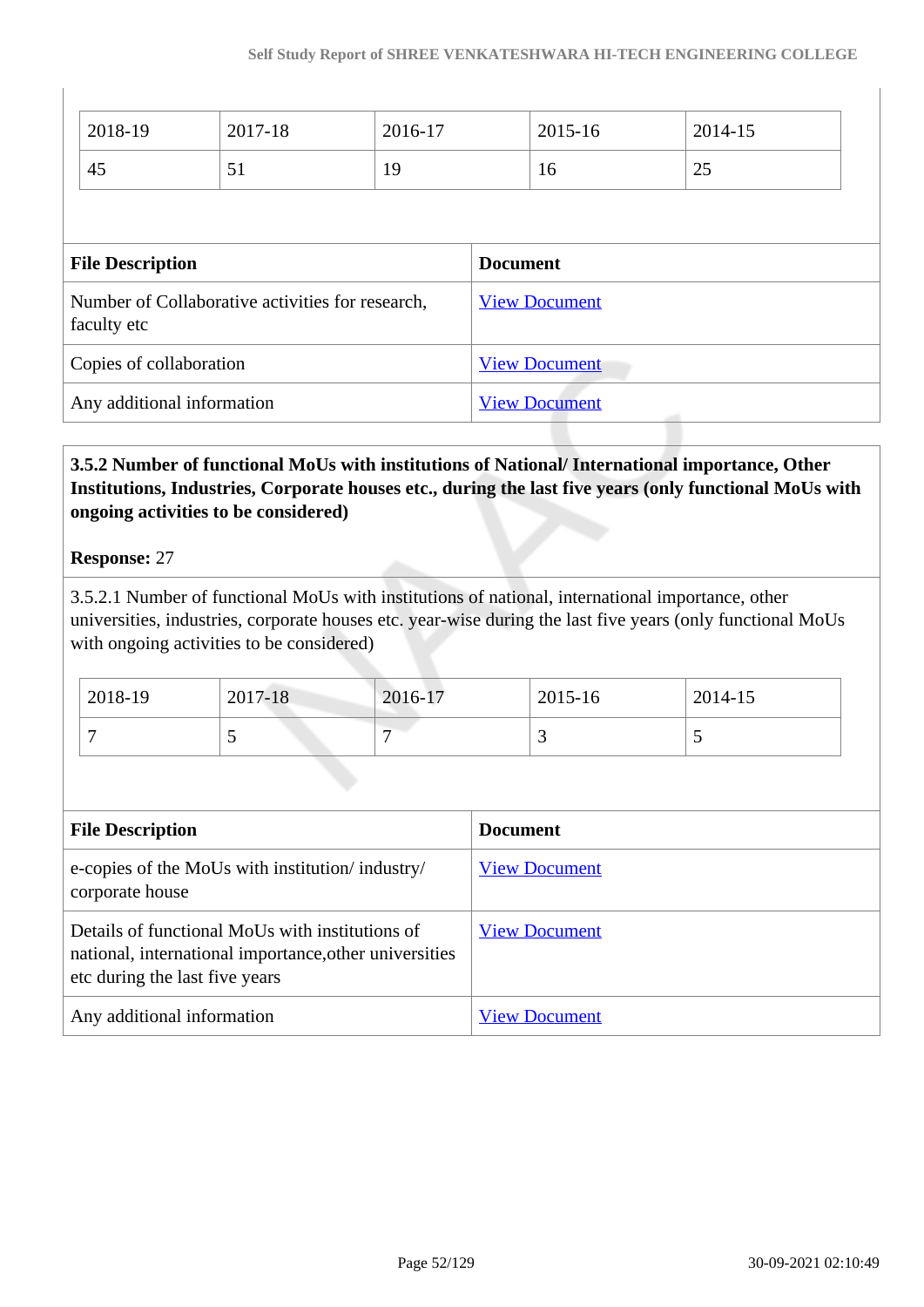# **Criterion 4 - Infrastructure and Learning Resources**

# **4.1 Physical Facilities**

 **4.1.1 The institution has adequate facilities for teaching- learning. viz., classrooms, laboratories, computing equipment, etc.**

**Response:** 

## **Teaching-Learning Facilities**

Shree Venkateshwara Hi-Tech Engineering College, an institution for achievers, gifted with a serene atmosphere, is situated at Othakuthirai, near Gobichettipalayam.

#### **Classrooms**

The entire ambience of the college is clean and fresh. All the infrastructure facilities are provided with a vision to help students to develop their academics and career progression skills. Class rooms are well furnished and ventilated. The class rooms are facilitated with all teaching aids like OHP, Laptop and LCD Projector in order to ensure overall development of students.

#### **Laboratories**

The institution has provided well equipped laboratories for Science & Humanities department and other departments separately. Each section of students has separate lab facilities as per the norms of AICTE, New Delhi & Anna University, Chennai.

#### **Computing facilities**

The college has provided computer centers with sufficient computers. All computers in the entire campus are connected by LAN and Internet. Wi-Fi facility is also available inside the campus. Every department has computing facility such as computers, printers, scanners and LCD projectors to cater to the curriculum needs.

# **Library**

The library functioning under the open access system is fully computerized for issuing, searching and returning of the books. Circulation takes place through barcode system. A modern digital library network with high speed internet access is also housed in the premises. The bibliographical information of library is made available through OPAC (Online Public Access Catalogue).The Library has a separate digital library. It has a sufficient collection of audio /video materials, CDs & DVDs. Current Awareness Service is provided through the display of new books in new arrivals rack. NPTEL Hard Disk  $\&$  E- Journal subscriptions like Delnet, Gale - Cengage Learning, NDL and Open Source e-journals are available. Separate sections for reference materials, periodicals, back volumes, CDs, DVDs and project reports are provided for easy access. Reprographic facilities with printer & CD writer are also provided.

# **Industry-Institute Partnership Cell (IIPC)**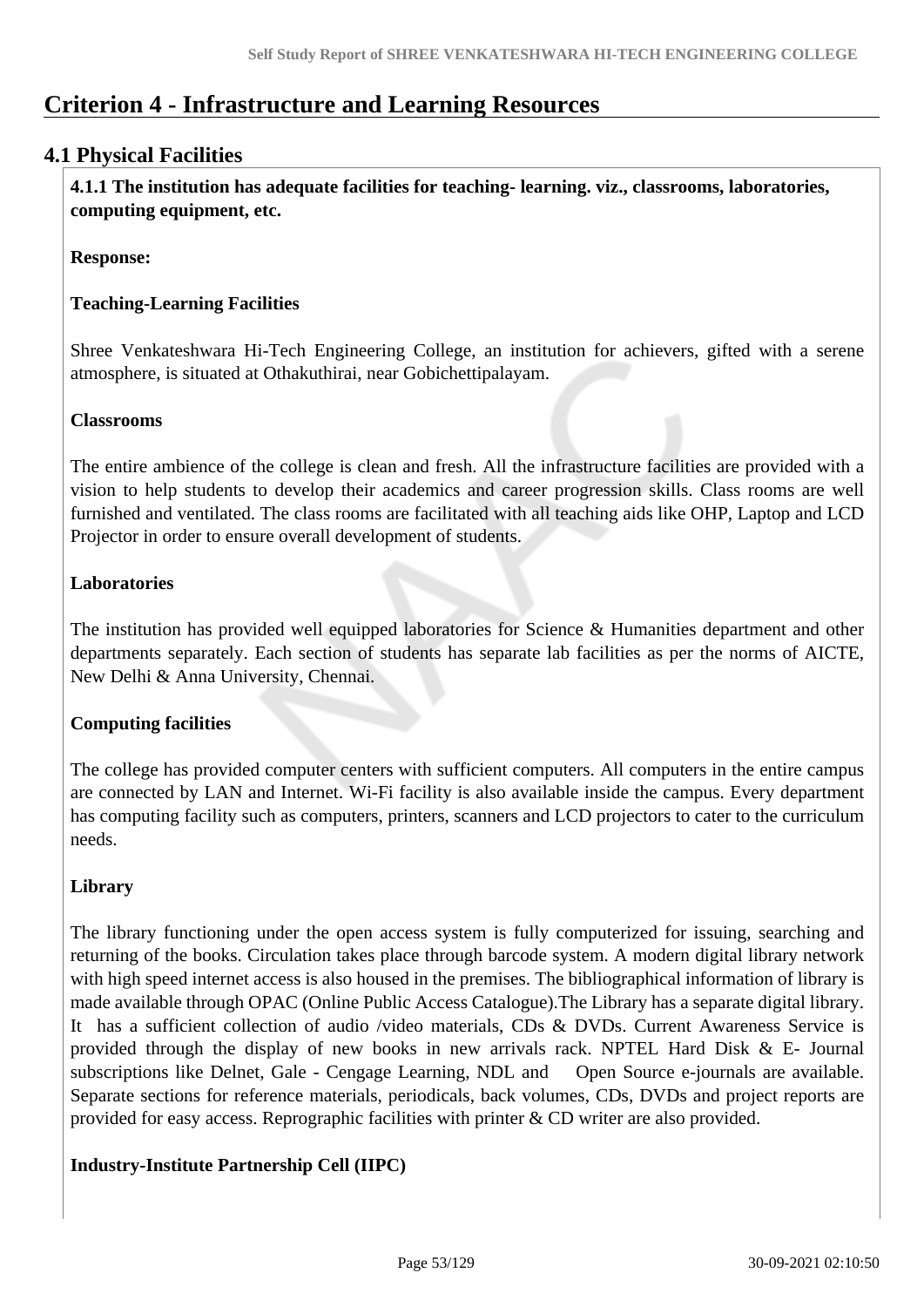IIPC functions effectively to improve the Life skills of students through various training activities like Career guidance, Soft skills, Competitive exams, Placement etc. For undergoing training activities, facilities such as classrooms, seminar halls, auditorium, laboratories are utilized.

# **Entrepreneurship Development cell (EDC)**

Entrepreneurship Development cell (EDC) provides opportunities to the students to interact with entrepreneurs and motivate them to initiate their own startups.

#### **Incubation centre**

To provide a platform for students and to promote innovation driven activities at the institute, an incubation centre has been started to enable collaborative environment for startup companies.

#### **Hardware lab**

The institution provides an industrial environment to the students by establishing hardware lab for individual departments and offers hands on industrial training and practical exposure in core fields.

#### **Seminar halls and Auditorium**

Shree Venkateshwara Hi-Tech Engineering College has seminar halls and an auditorium with adequate facilities like air conditioning, public addressing system and ICT facilities such as projectors, LAN and Wi-Fi with ambiance space.

#### **Other facilities**

The institution has a well designed administrative block, various other rooms and facilities for the students including common room for boys and girls separately, Canteen, Stationery store etc.

| <b>File Description</b>         | <b>Document</b>      |
|---------------------------------|----------------------|
| Any additional information      | <b>View Document</b> |
| Any additional information      | <b>View Document</b> |
| Link for Additional Information | <b>View Document</b> |

# **4.1.2 The institution has adequate facilities for sports, games (indoor, outdoor),gymnasium, yoga centre etc., and cultural activities**

#### **Response:**

Shree Venkateshwara Hi-Tech Engineering College (SVHEC) believes in all-round development of the students. A lot of encouragement is given to students to participate in sports and cultural activities simultaneously and are suitably awarded.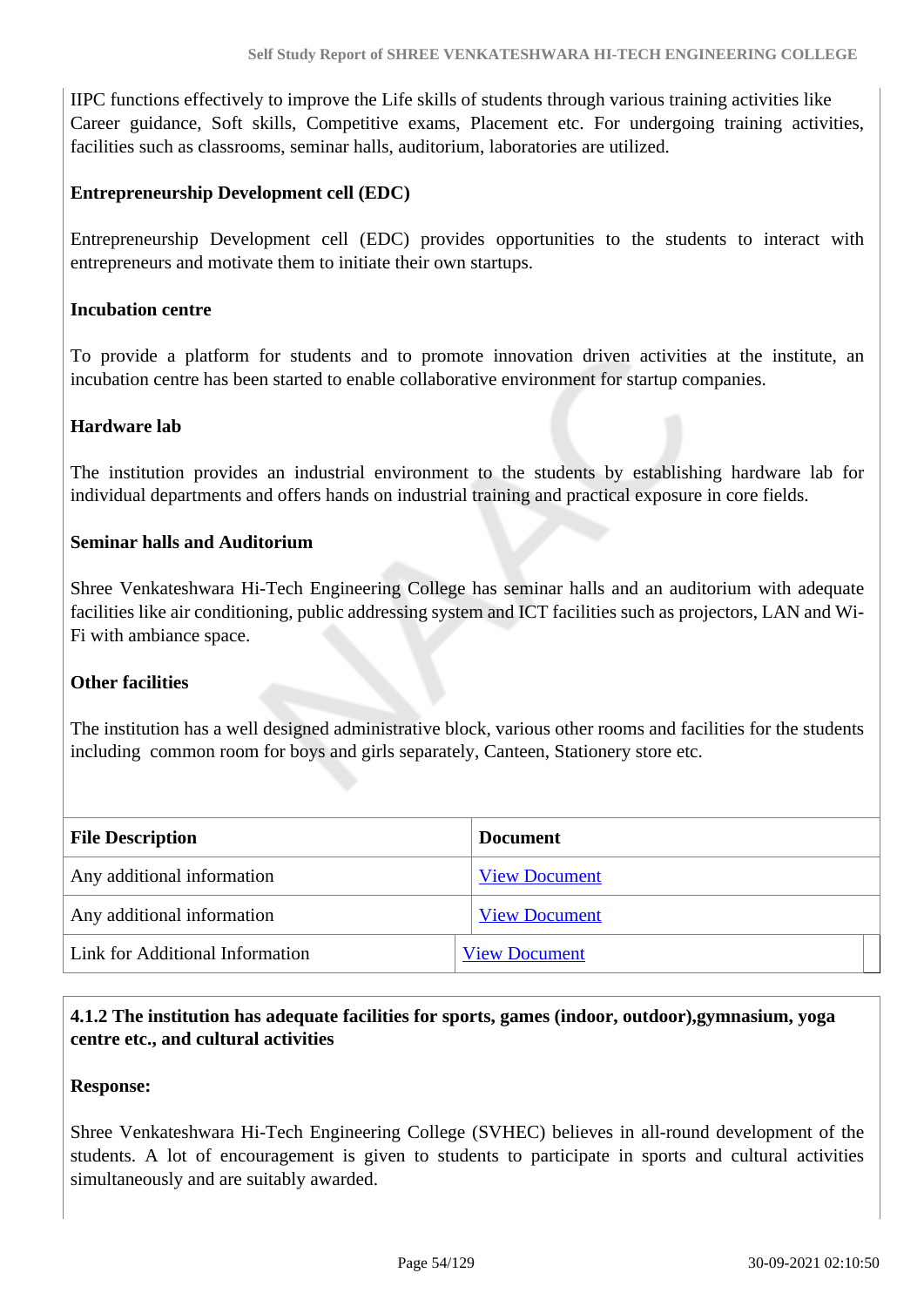### **Sports and Games (Indoor, Outdoor)**

The facilities for Sports and Games are increased every year to encourage students to conduct and participate University and Zonal level tournaments. The Campus has adequate sports infrastructure for outdoor games for both men and women such as Cricket, Volleyball, Football, Badminton, Throwball, Handball, Tennikoit, Kabbadi, Kho-Kho, Hockey and indoor games such as Carom, Chess ,Shuttle and Ball Badminton. Competitions are conducted every year and winners are awarded with prizes.

## **Gymnasium**

Gym is a healthy start for a better lifestyle. Regular gym will not only provide a better physique, but will also increase stamina and will eventually result in a healthy body. In this regard, Well equipped gymnasium is setup in the institute hostel separately for (men / women) both students and faculty. There is a wide array of gym equipments like dumb bells, Steering plates, skipping ropes etc., and machines in our gymnasia to meet out the different needs of people ranging from weight reduction, cardiovascular health and strength endurance of body .The area comprising nearly 200 square feet has a range of equipment with adequate space.

# **Yoga & Meditation**

Yoga is a great gift to the human beings to maintain healthy mind and healthy body. Fine Arts club of the institution which functions from the year 2011, conducts Yoga and Meditation classes to students, every year.

#### **Other Clubs**

Shree Venkateshwara Hi-Tech Engineering College has various plans for the development of students through co-curricular activities. The following clubs such as Readers Club, Consumer Club, Energy Club, Toastmasters Club, Tamil Mandram, and Eco & Environmental Engineering Club are established for cultivating special skills in students. Activities such as Guest lectures, field visits, rally are organized through these clubs .The Students are given opportunities to involve themselves in social activities through National Service Scheme (NSS), Youth Red Cross (YRC) and Red Ribbon Club (RRC).

#### **Students Health Care**

The Institute provides adequate medical facility for the benefit of the students and staff, who are in need of Medical assistance. A separate medical care room is functioning with a certified Doctor who visits daily during evening hours and give counseling and prescription to needy students and staff .

#### **Cultural Activities**

Shree Venkateshwara Hi-Tech Engineering College offers an opportunity to the students to let their thoughts run undomesticated and equips them to visualize things differently. The college provides generous opportunities to develop talents in different forms of arts like music, dance, drama etc. The college has a core committee for conducting cultural activities. Every year this committee organizes the CULTURAL FEST and initiates arrangements for the fest. Prizes are distributed to winners in cultural competitions. In addition, students are also motivated to take part in cultural competitions organized by other colleges.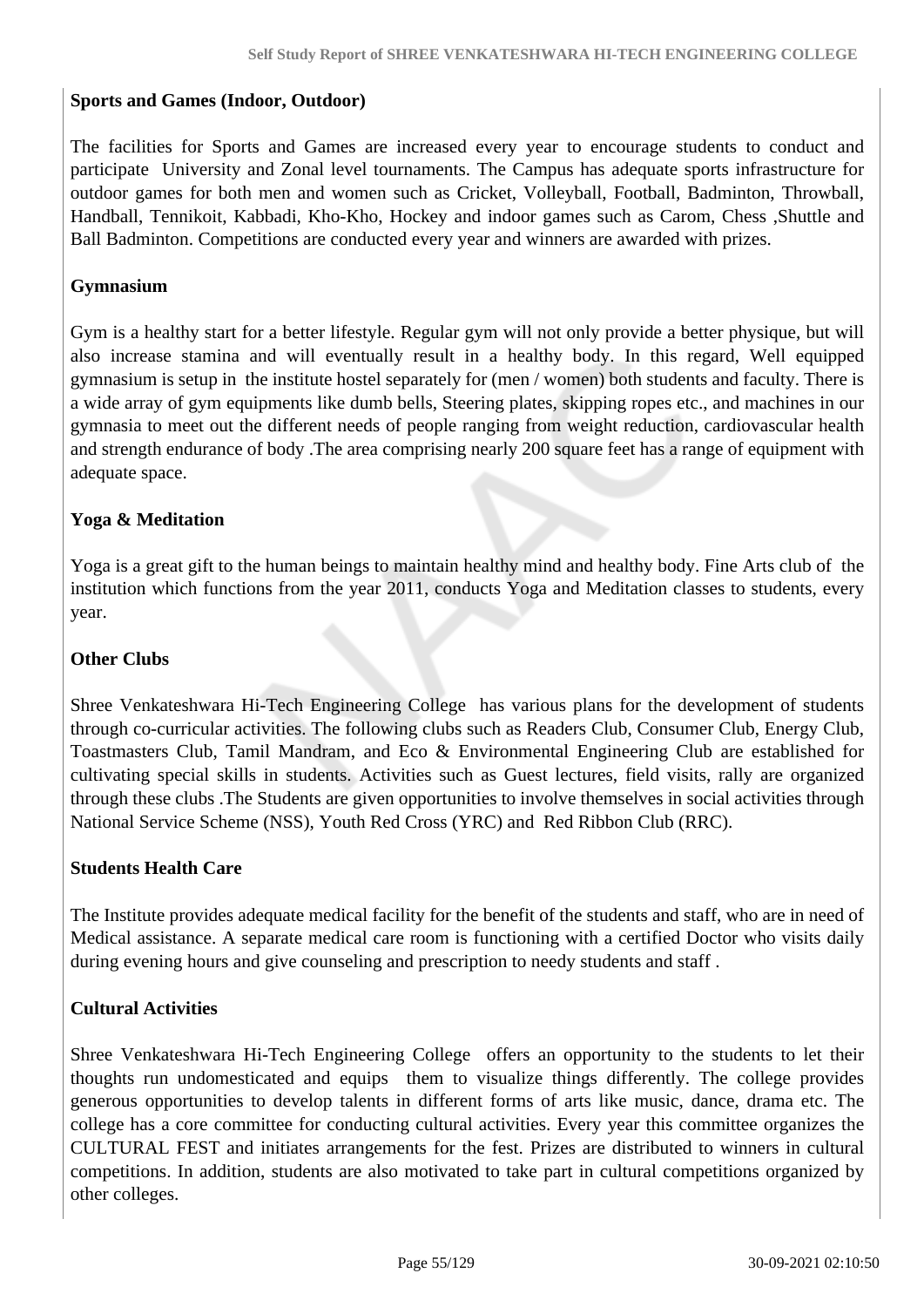| <b>File Description</b>         | <b>Document</b>      |
|---------------------------------|----------------------|
| Any additional information      | <b>View Document</b> |
| Link for Additional Information | <b>View Document</b> |

# **4.1.3 Percentage of classrooms and seminar halls with ICT - enabled facilities such as smart class, LMS, etc**

# **Response:** 100

| 4.1.3.1 Number of classrooms and seminar halls with ICT facilities    |                      |  |
|-----------------------------------------------------------------------|----------------------|--|
| Response: 44                                                          |                      |  |
| <b>File Description</b>                                               | <b>Document</b>      |  |
| Number of classrooms and seminar halls with ICT<br>enabled facilities | <b>View Document</b> |  |
| Link for additional information which is optional                     | <b>View Document</b> |  |

# **4.1.4 Average percentage of budget allocation, excluding salary for infrastructure augmentation during the last five years.**

**Response:** 16.73

4.1.4.1 Budget allocation for infrastructure augmentation, excluding salary year-wise during the last five years (INR in Lakhs)

| 2018-19 | 2017-18 | 2016-17 | 2015-16 | 2014-15      |
|---------|---------|---------|---------|--------------|
| 32.90   | 24.66   | 77.61   | 200.58  | 75<br>179.71 |

| <b>File Description</b>                                                                      | <b>Document</b>      |
|----------------------------------------------------------------------------------------------|----------------------|
| Details of budget allocation, excluding salary during   View Document<br>the last five years |                      |
| Audited utilization statements                                                               | <b>View Document</b> |

# **4.2 Library as a Learning Resource**

**4.2.1 Library is automated using Integrated Library Management System (ILMS)**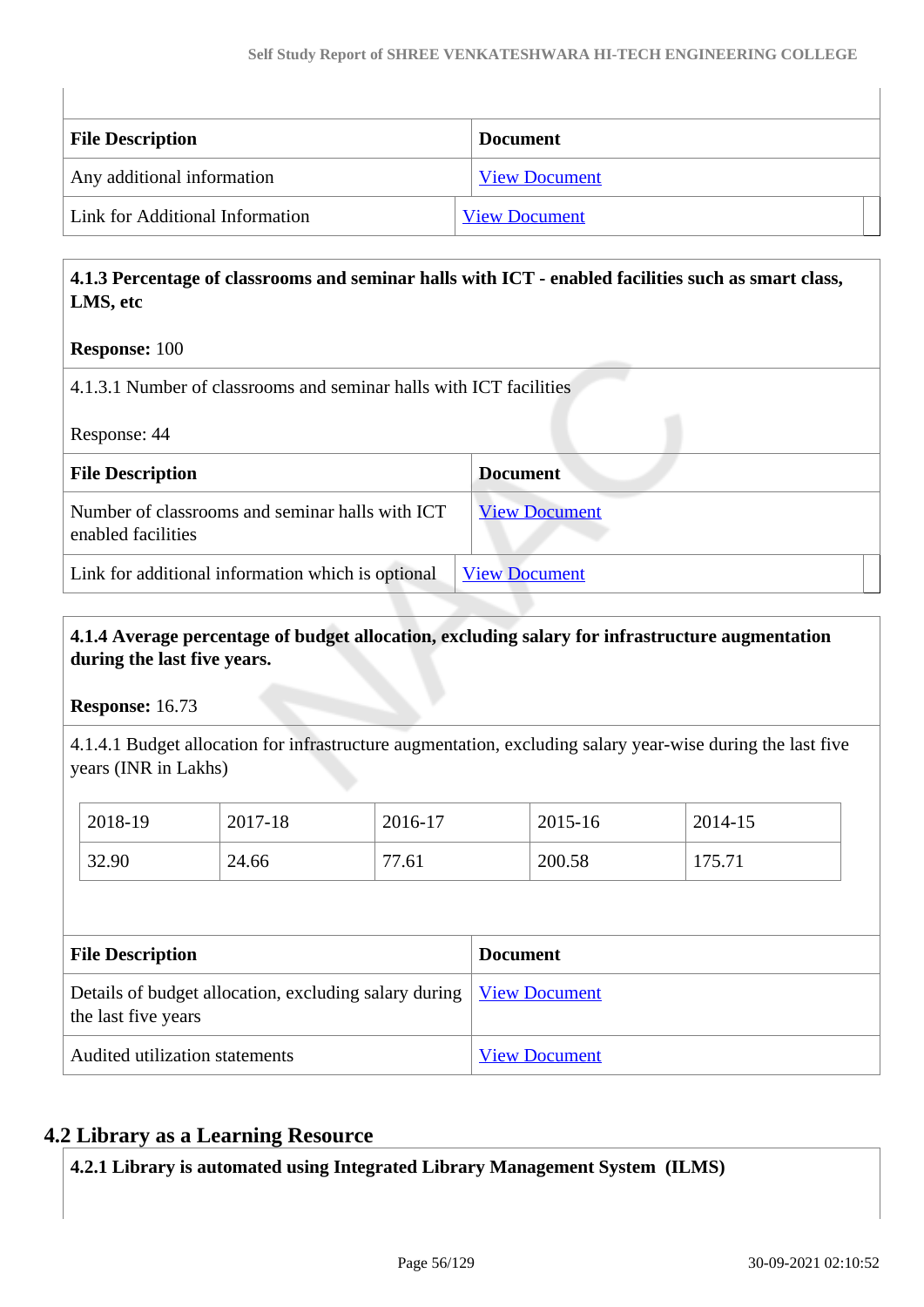#### **Response:**

# **LIBRARY AUTOMATION**

# **SOFTWARE DETAILS**

Name of ILMS Software : **CampesiLIB** (Computerized Academic Management Processing and Expert System Information Library)

Nature of Automation (Fully or Partially) : Fully

 $Version: 6.5.10$ 

Year of Automation : 2008

- The library is fully automated with bar-coding system**.** The library uses CampesiLib software package which is an integrated multi-user library management system that supports all in-house operations of the library. The CampesiLib consists of modules on acquisition, cataloguing, circulation, serials, article indexing and OPAC (Online Public Access Catalog). The database of books available in the library is being updated on day to day basis with details of recently acquired books.
- Retrospective conversion of bibliographic records has been completed and more than 15000 bibliographic records of books available in the library can now be accessed through the CampesiLib OPAC. This module is designed to search all the above databases using important fields.
- Smart Card System is used for gate entry registration in the library.
- 14 systems with LAN facilities are used for library housekeeping operations.

# **INTERNET DETAILS**

• Internet Bandwidth – i) 10 MBPS Broadband ii) 52 MBPS Leased Line

# **LIBRARY SOFTWARE MODULES**

- Circulation Issue / Return / Renewal
- Gate Entry
- Book & Non Book Materials Entries
- Back Volume Entries
- Periodical Entries
- Reports Production
- Back-up, export and import of data
- OPAC Book & Non Book Materials Searching

#### **AUTOMATED REPORT GENERATIONS LIKE**

- User Entry Report
- Book & Non Book Materials Statistics Report
- Transaction History Report / Transaction Statistics Report
- Individual Library User History Report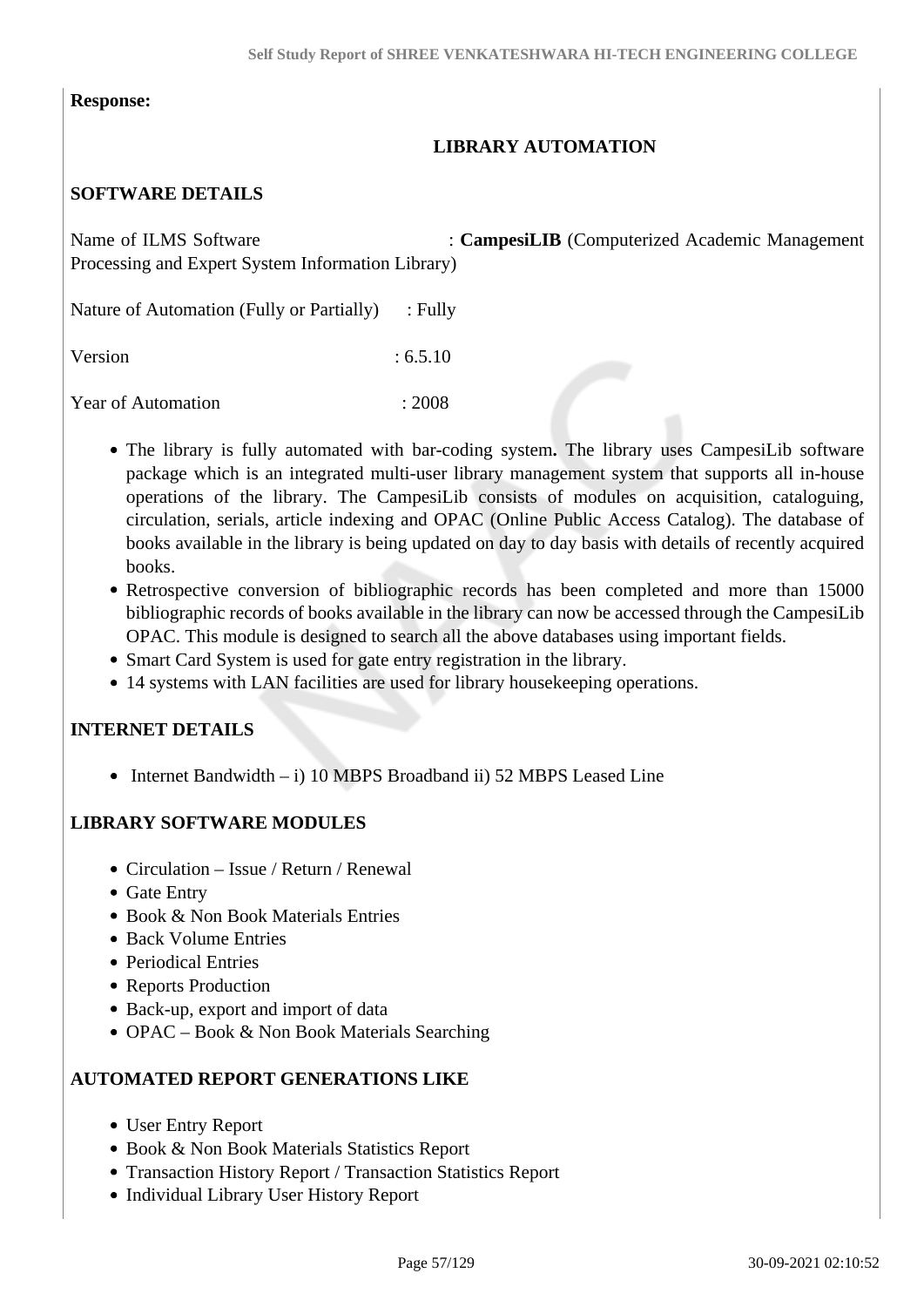- Materials Usage History Report
- Online Public Access Cataloguing (OPAC) Usage Report
- Stock Position Reports under various headings like Books, Periodicals, CDs, and Theses Etc.

# **LIBRARY ADVISORY COMMITTEE**

The Library Advisory Committee has the following members;

| $\mathbf{S}.\mathbf{No}$ | Name of the Member        | Designation    | Status    |
|--------------------------|---------------------------|----------------|-----------|
|                          | Dr.P.Thangavel            | Principal      | Chairman  |
|                          | Dr.V.Ashok kumar          | Librarian      | Secretary |
|                          | Dr.S.Prakasam             | VP/HOD/Mech    | Member    |
|                          | $K.C$ Anandhan            | HOD/EEE        | Member    |
|                          | R.S.Kamalakannan          | <b>HOD/ECE</b> | Member    |
|                          | Dr, T. Senthil Prakash    | HOD/CSE        | Member    |
|                          | J.Sivanandha Pattesswaran | HOD/Civil      | Member    |
|                          | O.S Thenmozhi             | HOD/SCHU       | Member    |
|                          | Dr.S.Sathyasundari        | <b>HOD/MBA</b> | Member    |

# **FACILITIES**

- The Central Library functions under open access system which is fully computerized for issuing, searching and returning the books.
- A modern digital library network with high speed internet access is also housed in the premises.
- Print version journals, magazines, E- Books, E Journals and NPTEL Hard Disk are available in the library.
- Reference service is given to users to provide right information at the right time.
- DDC coding, bar coding, CampesiLIB software facilitates enable faster processing.
- Inter library loan facility is arranged through DELNET for acquiring urgently required references.

# **LIBRARY ACCESS FACILITIES**

For borrowing books, the student should scan the ID card in the bar code scanner. The UG and PG students will get 3  $\&$  5 books respectively  $\&$  the teaching staff will get 7 books. The library working hours is between 08.30 am to 06.00 pm.

| <b>File Description</b>         | <b>Document</b>      |
|---------------------------------|----------------------|
| Any additional information      | <b>View Document</b> |
| Link for Additional Information | <b>View Document</b> |

# **4.2.2 Collection of rare books, manuscripts, special reports or any other knowledge resources for library enrichment**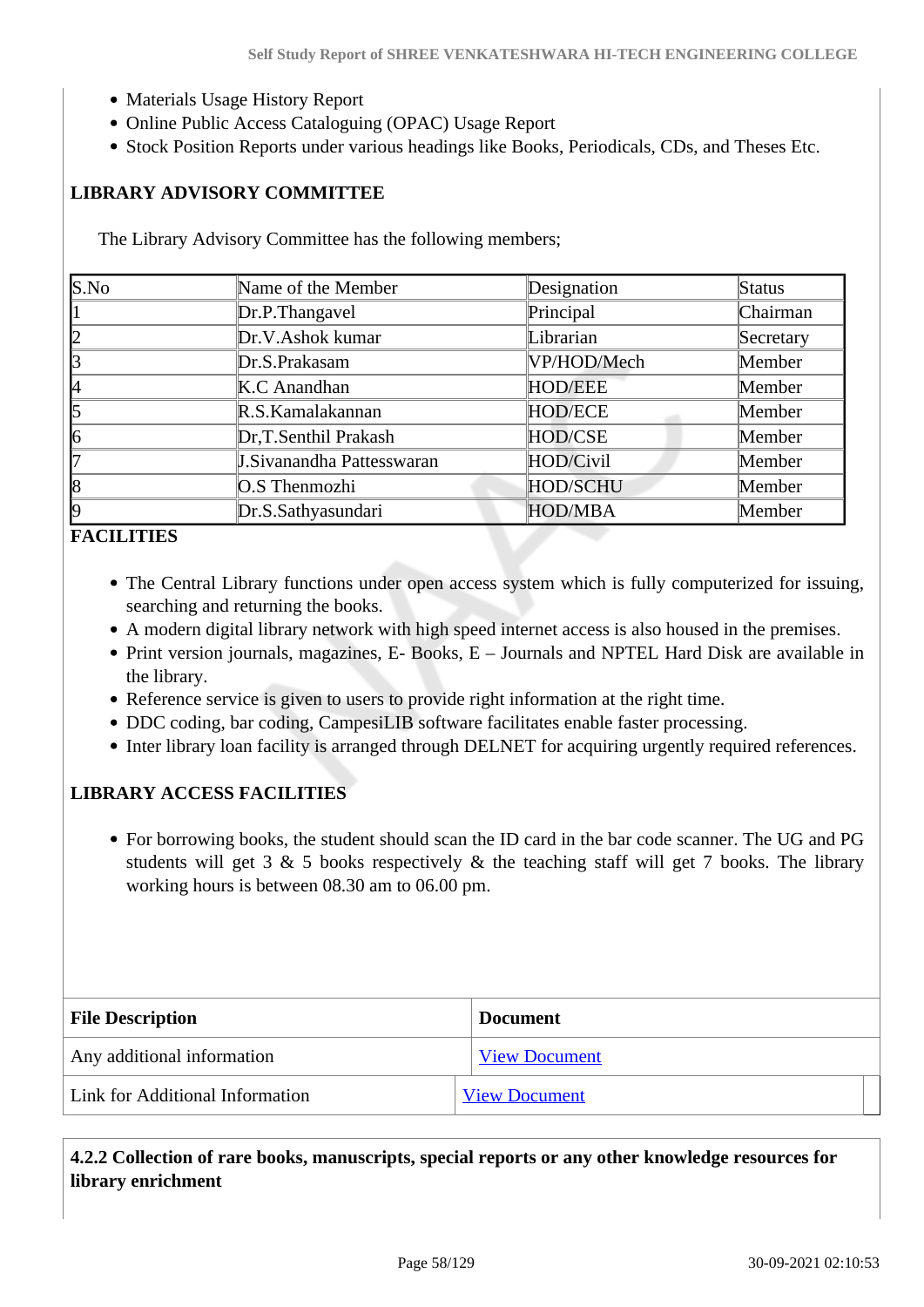#### **Response:**

# **RARE BOOKS**

The Central Library was established in the year 2008. The Library makes all efforts to acquire useful books including rare books, reports, manuscripts and knowledge resources to enhance the knowledge of students and faculty members.The Library is equipped with 13,000 books and out of them, 70 and above are rare books. The Library continuously strives to augment its resources to facilitate knowledge collection and dissemination and provide an enriching educational experience to faculty members and students.

The Core reference collection of McGraw Hill, Springer, Elsevier, Macmillan, BPB, Narosa, Galgotia, Cencage Learning publishing are available for upgrading the knowledge of the students.The collections are open to everyone. The library encourages the students to explore the collections and incorporate primary resources into their research. Books on current affairs and general knowledge, study materials related to GATE and competitive examinations are available in the college library in order to improve the students learning level. The library is constantly providing resource for higher education and career guidance. Delnet is also hosted by the institution to access rare books from everywhere.

# **MANUSCRIPTS**

DELNET is the World's biggest online collection of Indian Manuscripts & Antique Books. It has categorized the Indian manuscripts subject wise and designed the covers of manuscripts based on their subjects. DELNET offers free online reading of various books. Researchers and scholars who are insatiably wandering in pursuit of knowledge are highly benefited by DELNET. The special collection of manuscripts in the DELNET provides information for research interested and students and faculties of diverse areas and interests.

#### **SPECIAL REPORTS**

National Digital Library of India (NDLI) offers various types of special reports and projects to faculty members and students. With the help of NDLI students do projects and enrich their knowledge in the field of their intrest.

#### **OTHER KNOWLEDGE RESOURCES**

- Knowledge resources facilities are also available in the library. More number of e-books and ejournals are accessed through subscriptions and open source.
- Reference Books such as Encyclopedias, Dictionaries, Handbooks, Geographical Sources, Manuals and other related self- learning materials are located in the stock areas in the Reference Section.
- Faculty and Students from various branches are encouraged to recommend reference books to enrich the special collection. Book catalogues and reviews are studied to procure reference book, related to new programs introduced in the Institute as well as challenging areas of research.
- Users are encouraged to submit their suggestions to the librarian directly or through general interaction, making an application through e-mail or through Class Committee meeting and Head of the Departments.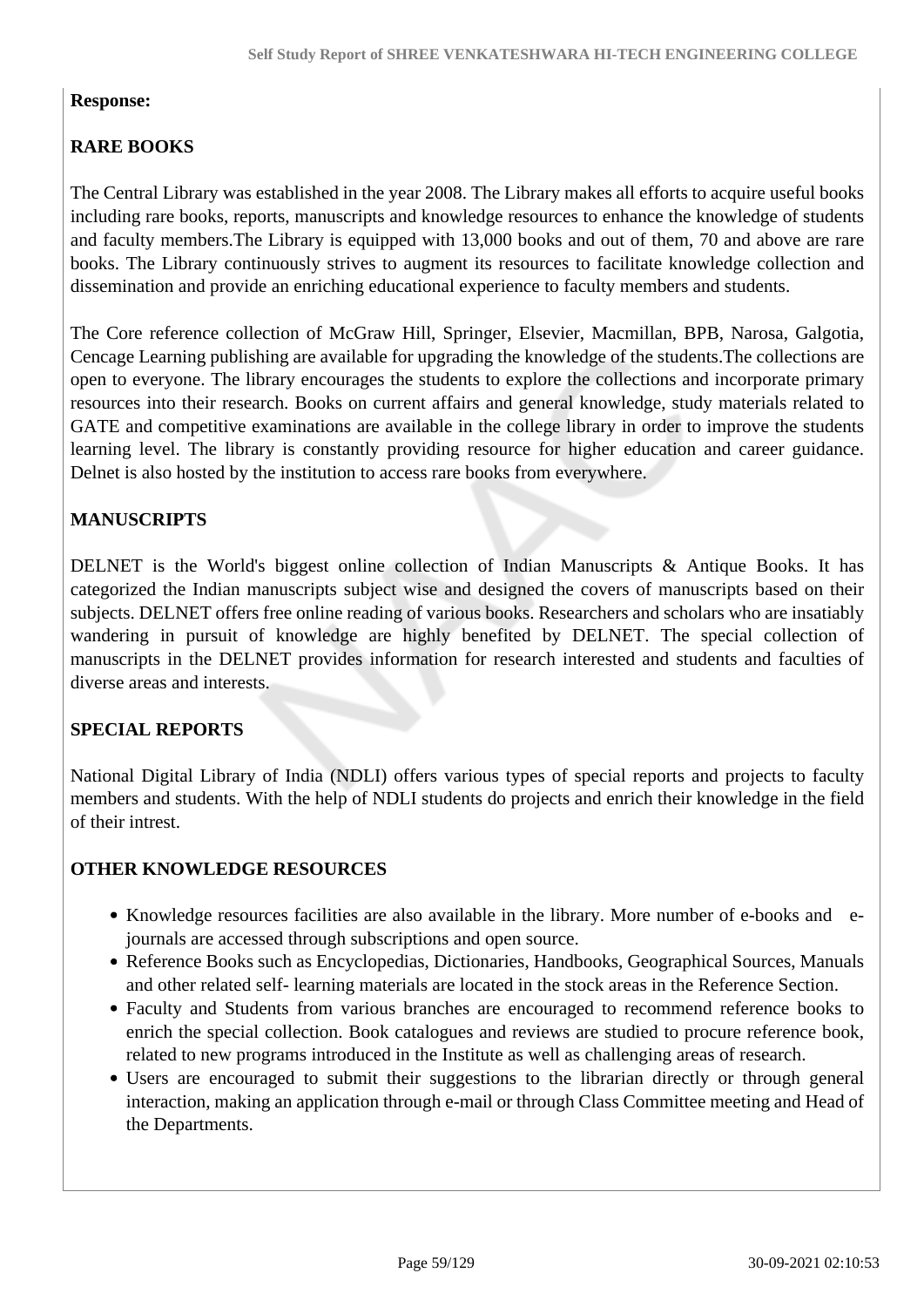| <b>File Description</b>         | <b>Document</b>      |  |
|---------------------------------|----------------------|--|
| Any additional information      | <b>View Document</b> |  |
| Link for Additional Information | <b>View Document</b> |  |

#### **4.2.3 Does the institution have the following:**

**1.e-journals 2.e-ShodhSindhu 3.Shodhganga Membership 4.e-books 5.Databases**

**Response:** A. Any 4 of the above

| <b>File Description</b>                                                               | <b>Document</b>      |
|---------------------------------------------------------------------------------------|----------------------|
| Details of subscriptions like e-journals, e-<br>ShodhSindhu,Shodhganga Membership etc | <b>View Document</b> |
| Any additional information                                                            | <b>View Document</b> |

## **4.2.4 Average annual expenditure for purchase of books and journals during the last five years (INR in Lakhs)**

**Response:** 7.05

4.2.4.1 Annual expenditure for purchase of books and journals year-wise during the last five years (INR in Lakhs)

| 2018-19 | 2017-18 | 2016-17 | 2015-16 | 2014-15       |
|---------|---------|---------|---------|---------------|
| 5.74    | 5.29    | 4.68    | 4.23    | .532<br>19.JZ |

| <b>File Description</b>                                                                        | <b>Document</b>      |
|------------------------------------------------------------------------------------------------|----------------------|
| Details of annual expenditure for purchase of books<br>and journals during the last five years | <b>View Document</b> |
| Audited statements of accounts                                                                 | <b>View Document</b> |
| Any additional information                                                                     | <b>View Document</b> |

#### **4.2.5 Availability of remote access to e-resources of the library**

**Response:** Yes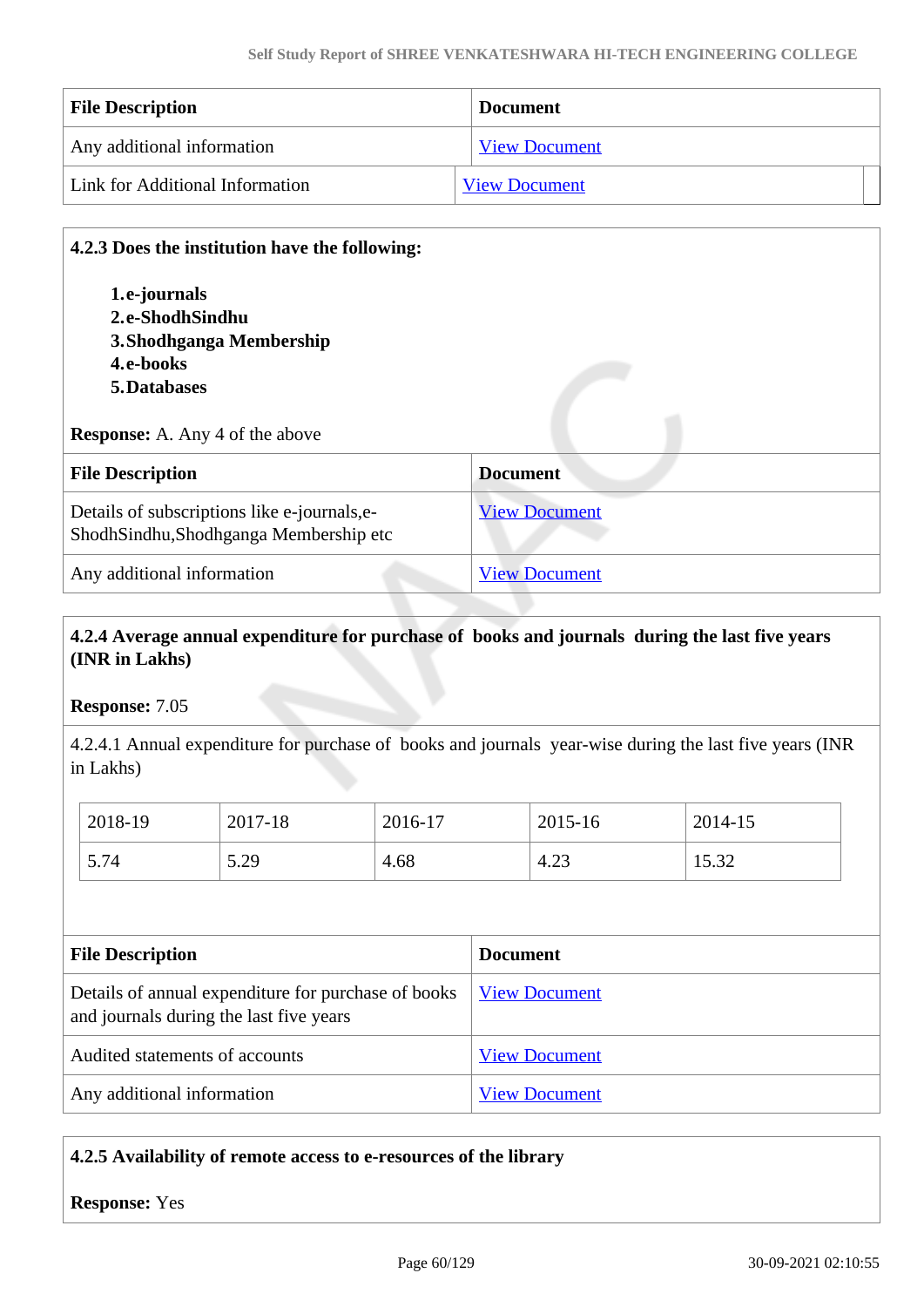| <b>File Description</b>    | Document             |
|----------------------------|----------------------|
| Any additional information | <b>View Document</b> |

| 4.2.6 Percentage per day usage of library by teachers and students                                                |                 |               |
|-------------------------------------------------------------------------------------------------------------------|-----------------|---------------|
| <b>Response: 7.35</b><br>4.2.6.1 Average number of teachers and students using library per day over last one year |                 |               |
|                                                                                                                   |                 | Response: 103 |
| <b>File Description</b>                                                                                           | <b>Document</b> |               |
| Any additional information                                                                                        |                 |               |

# **4.3 IT Infrastructure**

# **4.3.1 Institution frequently updates its IT facilities including Wi-Fi**

#### **Response:**

- The college aims at providing facilities to students so as to utilize these resources and reach greater heights.
- The Institution upgrades the IT infrastructure facilities time to time, as per the requirements and the norms prescribed by AICTE. Every academic year the facilities provided will be assessed by taking suggestions from various Head of the Departments, staff members and system administrator for updating the infrastructure and course requirements.
- Well trained system administrator and lab technicians are appointed for infrastructure maintenance.
- The college is facilitated with 495 computers that are accessible to the students as well as the teachers for academic and co curricular purposes.
- Every Department has adequate number of laptops for their technical needs.
- The Internet bandwidth is upgraded time to time as per the requirement. In 2017, the bandwidth available was 22 Mbps and the same was increased to 52Mbps.
- The entire campus, is connected through Local Area Network(LAN) with 52 Mbps speed capacity leased line**.**
- The Wi-Fi facility is enabled in the college by installing controllers and Access points. Wi-Fi is provided in the administrative and academic areas. Surplus Ethernet ports are also provided all over the campus, for laptops/devices internet connectivity. More than 17 Wi-Fi access points are installed at different places.
- The institution has E-Campus system to record and maintain the students database. The marks attained by each student after every examination is updated on the automated system. This allows the students to review their marks. E-Campus also provides facilities like staff administration and academic monitoring.
- The institution has open source software and all the departments have software packages as per the curriculum needs.
- A Library Management Software, campeslib is installed at the Library to keep track of the books and journals.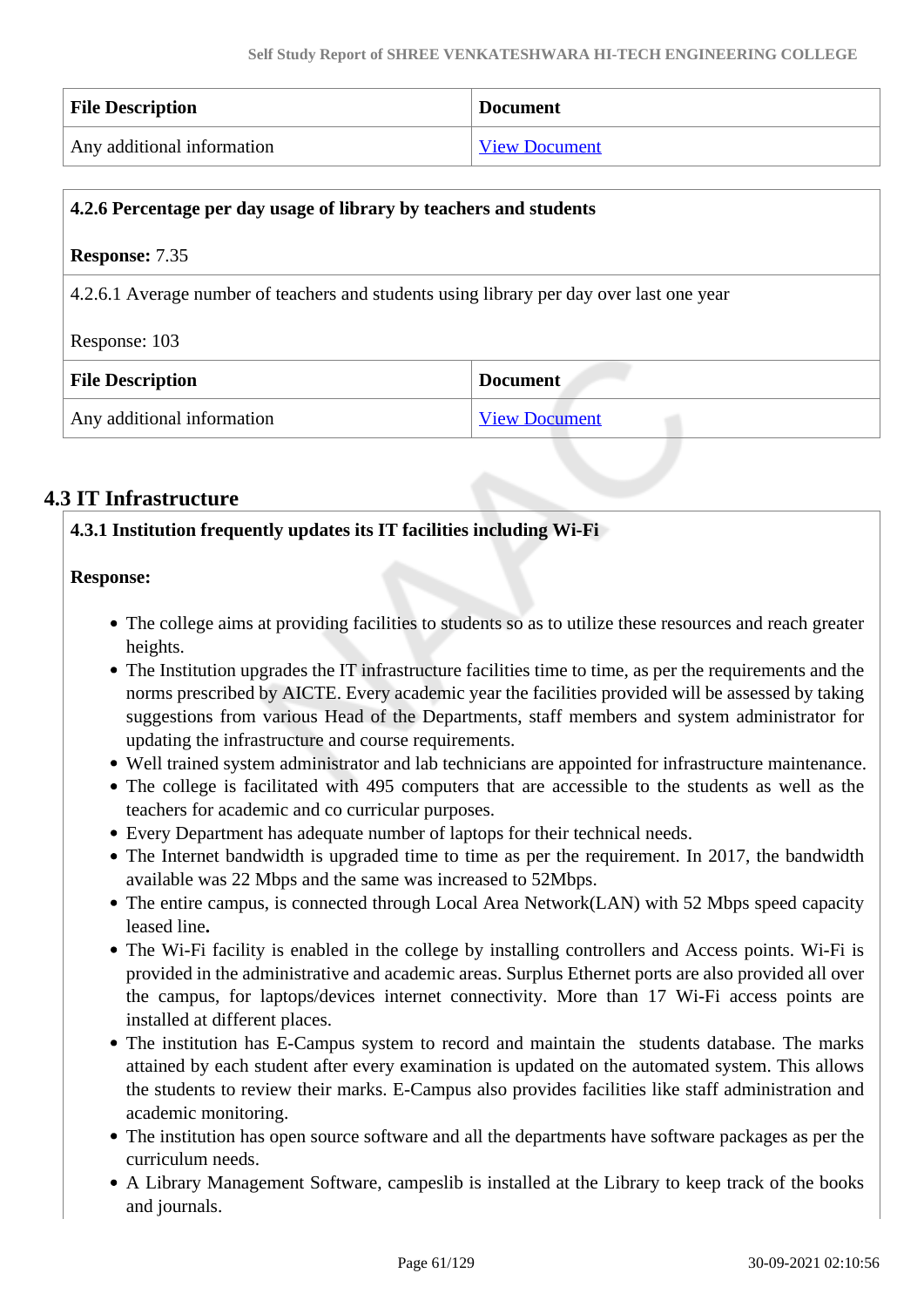- Licensed Antivirus, K7 is used to enable the security of the computers.
- Printers are available in the office, staffrooms, library and laboratories. A total of 25 printers are available in the whole college for effective functioning.
- The information about upcoming events along with date and time is available on the website. After the completion of the event, pictures and minutes of the event are uploaded for easy access. This allows the parents to know about the programs conducted in the college. The academic calendar as well as course information is also updated in the beginning of every academic year.
- Continuous power supply is provided for laboratories, library, seminar halls and staffrooms with the aid of UPS.
- CCTV cameras are installed at strategic places to monitor campus activities. This facility ensures ragging free environment in college.

| <b>File Description</b>         | <b>Document</b>      |
|---------------------------------|----------------------|
| Any additional information      | <b>View Document</b> |
| Link for Additional Information | <b>View Document</b> |

| 4.3.2 Student - Computer ratio |                      |  |
|--------------------------------|----------------------|--|
| <b>Response:</b> $67:20$       |                      |  |
| <b>File Description</b>        | <b>Document</b>      |  |
| Any additional information     | <b>View Document</b> |  |

| 4.3.3 Available bandwidth of internet connection in the Institution (Lease line) |                      |
|----------------------------------------------------------------------------------|----------------------|
| <b>Response:</b> $>=50$ MBPS                                                     |                      |
| <b>File Description</b>                                                          | <b>Document</b>      |
| Any additional information                                                       | <b>View Document</b> |

#### **4.3.4 Facilities for e-content development such as Media Centre, Recording facility, Lecture Capturing System (LCS)**

**Response:** Yes

| <b>File Description</b>                                                               | <b>Document</b>      |
|---------------------------------------------------------------------------------------|----------------------|
| Facilities for e-content development such as Media<br>Centre, Recording facility, LCS | <b>View Document</b> |
| Any additional information                                                            | <b>View Document</b> |
| Link to photographs                                                                   | <b>View Document</b> |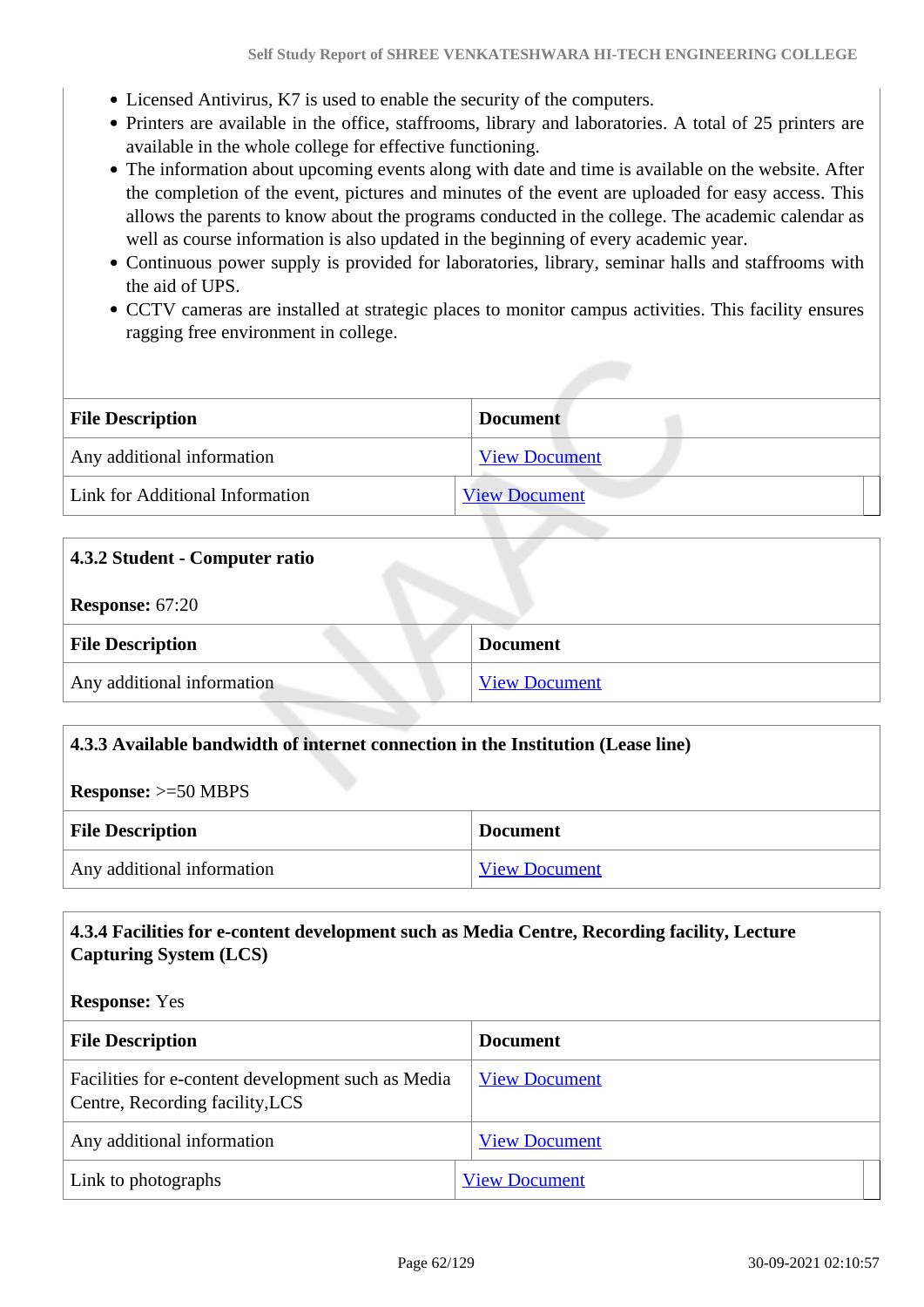# **4.4 Maintenance of Campus Infrastructure**

# **4.4.1 Average Expenditure incurred on maintenance of physical facilities and academic support facilities excluding salary component, as a percentage during the last five years**

# **Response:** 13.86

4.4.1.1 Expenditure incurred on maintenance of physical facilities and academic support facilities excluding salary component year-wise during the last five years (INR in Lakhs)

| 2018-19 | 2017-18 | 2016-17 | 2015-16 | 2014-15 |
|---------|---------|---------|---------|---------|
| 81.12   | 64.84   | 85.09   | 81.03   | 64.62   |

| <b>File Description</b>                                                                         | <b>Document</b>      |
|-------------------------------------------------------------------------------------------------|----------------------|
| Details about assigned budget and expenditure on<br>physical facilities and academic facilities | <b>View Document</b> |
| Audited statements of accounts.                                                                 | <b>View Document</b> |
| Any additional information                                                                      | <b>View Document</b> |

 **4.4.2 There are established systems and procedures for maintaining and utilizing physical, academic and support facilities - laboratory, library, sports complex, computers, classrooms etc.**

#### **Response:**

# **INTRODUCTION**

Our institution has well established maintenance systems for maintaining physical, academic and support facilities. While the Principal takes care of maintenance, IQAC Infrastructure co-ordinator ensures quality of all the above said facilities. The Principal also spends time periodically to monitor these facilities.

#### **PHYSICAL FACILITIES**

All the equipments, instruments, machineries and properties are properly used and maintained as recommended by the manufacturer, to minimize the depreciation. The Institution has committed to have an effective maintenance system for maintaining and keeping the infrastructure active. The lab maintenance requisition is received from lab in-charges through proper channel. IQAC Infrastructure Coordinator ensures quality of maintenance of physical facilities.

#### **a. Laboratories Maintenance Facilities:**

All the laboratories are spacious. Do's and Don'ts/safety precautions are displayed in each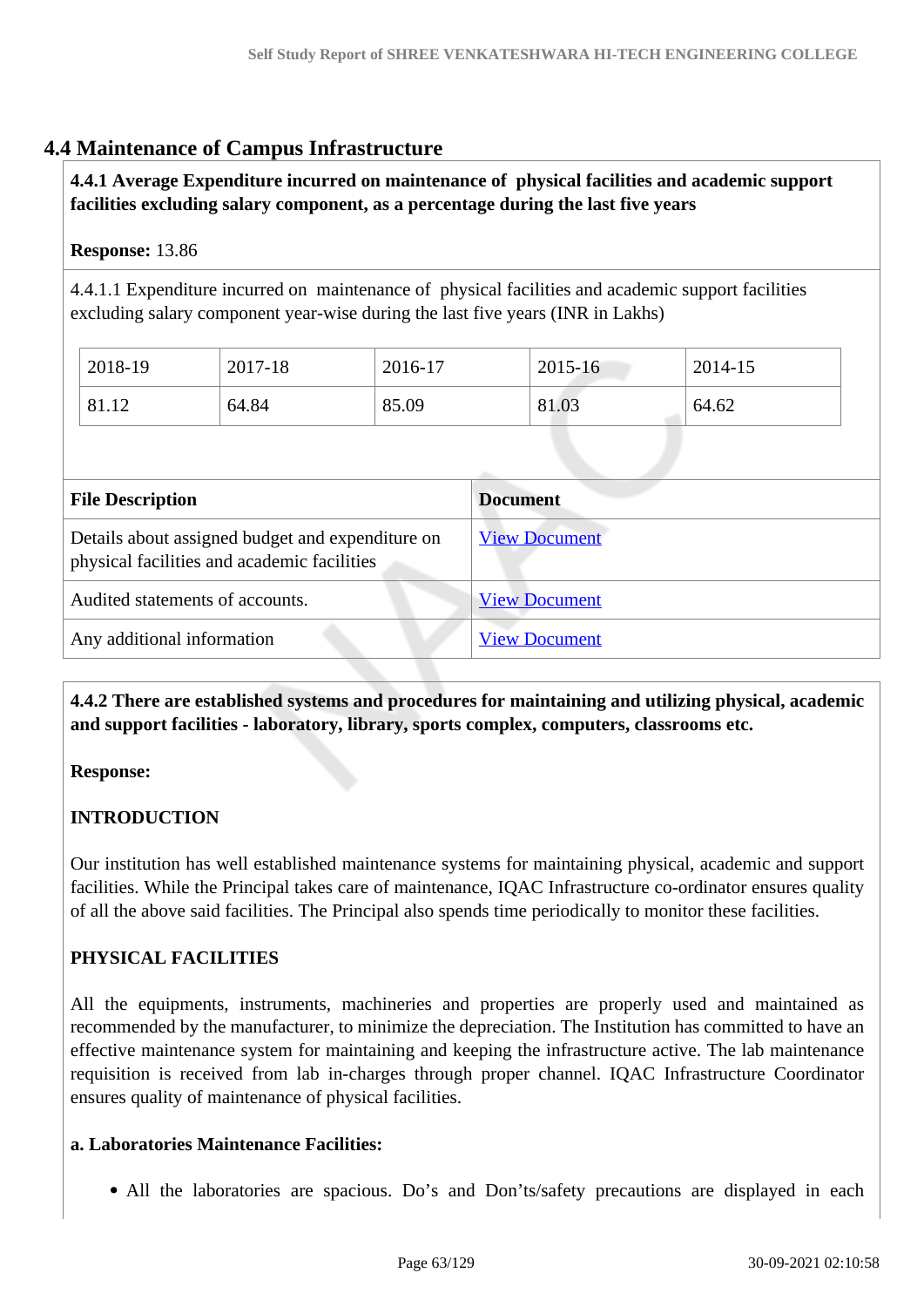laboratory.

- Periodical check-up of equipment is carried out by the lab In-charges. In addition, maintenance is being done monthly and registers are maintained in respective laboratories.
- Heads concerned evaluate the request for maintenance requirement submitted by Lab In-charges.
- As per the requirement, repairs are carried out by the lab instructors or faculty members. These services are done with the approval of the Principal.
- After service, the work completion statement and bills are submitted to the AO Office.
- Annual stock verification is done at the end of academic year for maintaining the laboratory good working condition.

# **b. Computer Laboratories Maintenance facilities:**

- System complaint register is maintained to rectify the problems identified by students.
- Periodic maintenance like regular cleaning of the lab spaces, software updates, and antivirus updates are done after registering in service and maintenance register.
- Concerned Heads evaluate the request for maintenance requirement submitted by Lab In-charges.
- Annual stock verification is done at the end of every academic year so as to maintain laboratories in a good working condition.

# **ACADEMIC FACILITIES**

All Class rooms including tutorial class rooms are well equipped with AV projection. They are perfectly equipped with chairs and tables. Wi-Fi Connection is provided in all verandas and auditorium heads concerned evaluate the maintenance requirement of Class Rooms, Tutorial Rooms, Smart Class Rooms, Laboratories, Seminar Halls and the same is submitted to the Principal. IQAC Coordinator ensures the quality of maintenance of Academic facilities.

#### **a. Library Maintenance facilities**

- The College librarian maintains the issue details as soft copy to monitor the book circulation among the students and the staff members by scanning their ID card in the digitalized library.
- The library advisory committee visits the library and conducts meeting twice in a year for the betterment of the users.
- Book stock register is properly maintained and Audit of books is performed annually. The library committee conducts annual stock verification, department wise, for ensuring the physical presence of books in the library.
- The Librarian is evaluating the maintenance requirement and the request is submitted to the Principal.

# **SUPPORT FACILITIES**

# **a. Campus Maintenance Facilities**

An exclusive Maintenance department takes care of the complete campus maintenance.

College maintenance department takes care of maintaining electrical work, physical facilities like Furniture, RO plant, Electricity Generator, UPS, AC, Transport facility and also monitors the campus cleanliness and gardening.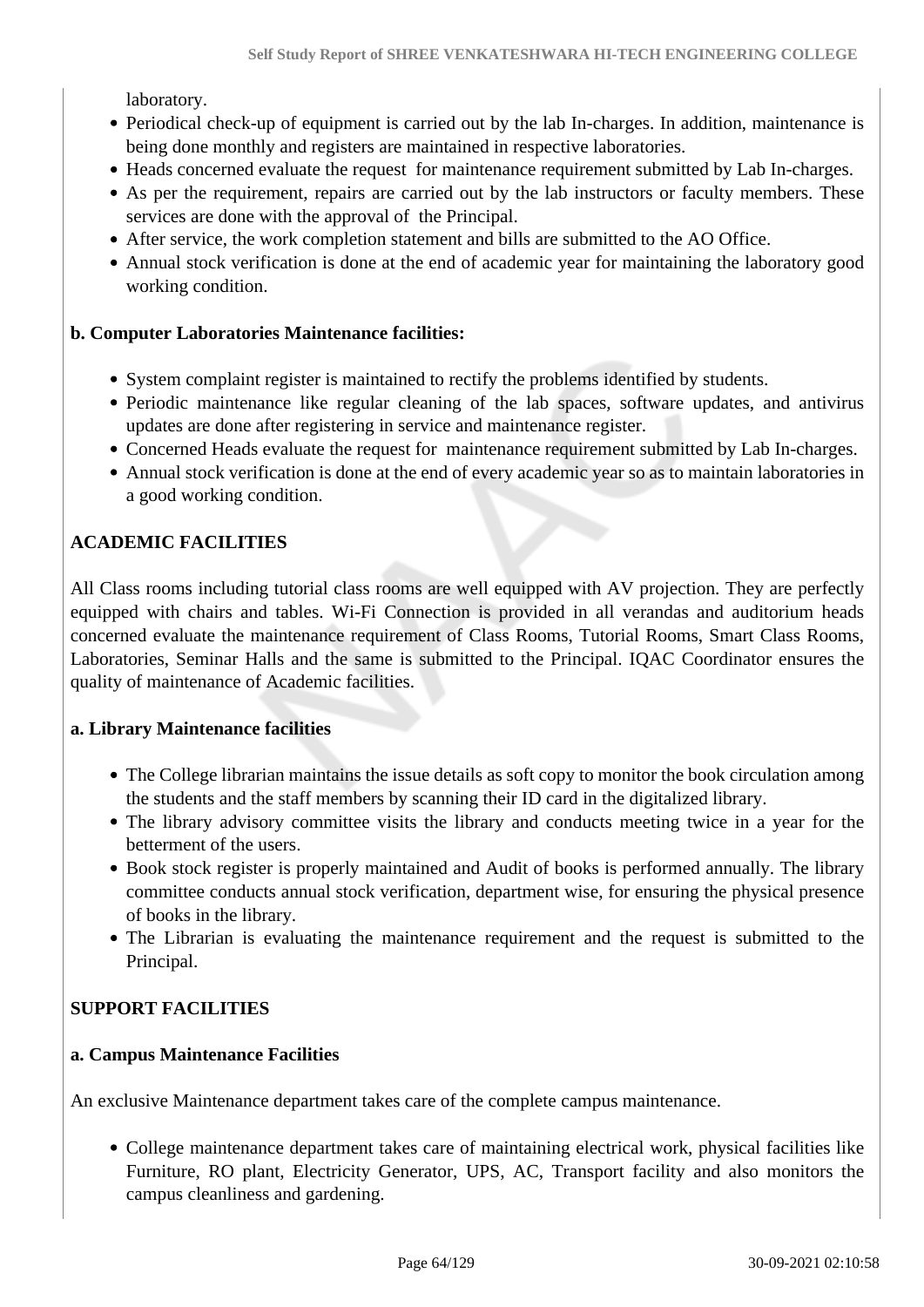- Computer hardware and software, printers, Wi-Fi, and LAN connection of every department are well checked periodically and issues regarding the hardware trouble shooting, software installation and network are also monitored and maintained by CSE Department.
- Separate complaint registers are maintained for various services in each and every department.The Principal evaluates the request for maintenance requirement submitted by all the departments.
- In the beginning of each semester, the readiness of the classrooms and labs are checked by a team of technicians. Regular inspection, maintenance of furniture and classroom equipment is done on regular basis.
- College account section maintains the students' fees collection, attendance & salary details of teaching & non teaching staff. Component movement registers, Auditorium utilization register and maintenance register are well taken care by the administrative office.

# **b. Sports facilities**

- College physical education department takes care of sports equipment maintenance, gym maintenance and outdoor ground maintenance as per the gaming rules.
- A stock register and an issue register are maintained to ensure the proper handling of the sports items.
- The play ground is regularly cleaned and well maintained under the supervision of the Director of Physical Education.
- The Principal evaluates the request for Maintenance Requirement submitted by the Director of Physical Education.

# **c. Transport Facility**

College provides transportation facilities for both students and staff members. Buses and other vehicles like car and bikes are well maintained by the office. Grievances and other transport related issues are rectified through transport submitted in the office.

| <b>File Description</b>         | <b>Document</b>      |
|---------------------------------|----------------------|
| Any additional information      | <b>View Document</b> |
| Link for Additional Information | <b>View Document</b> |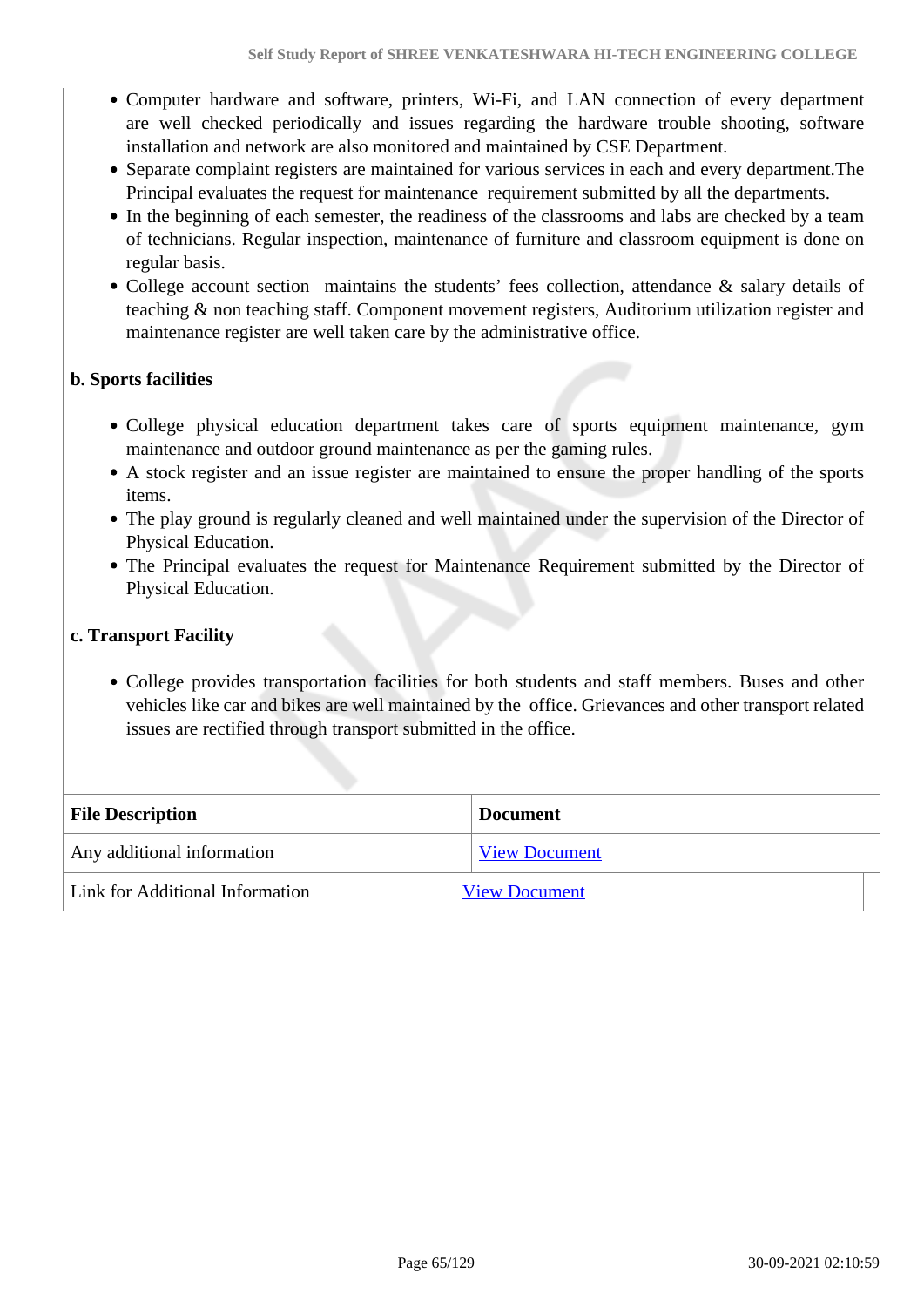# **Criterion 5 - Student Support and Progression**

# **5.1 Student Support**

# **5.1.1 Average percentage of students benefited by scholarships and freeships provided by the Government during the last five years**

## **Response:** 88.13

5.1.1.1 Number of students benefited by scholarships and freeships provided by the Government year-wise during the last five years

| 2018-19 | 2017-18 | 2016-17 | $2015 - 16$ | 2014-15 |
|---------|---------|---------|-------------|---------|
| 1035    | 1284    | 1456    | 1618        | 1625    |

| <b>File Description</b>                                                                                                            | <b>Document</b>      |
|------------------------------------------------------------------------------------------------------------------------------------|----------------------|
| Upload self attested letter with the list of students<br>sanctioned scholarships                                                   | <b>View Document</b> |
| Average percentage of students benefited by<br>scholarships and freeships provided by the<br>Government during the last five years | <b>View Document</b> |

# **5.1.2 Average percentage of students benefited by scholarships, freeships, etc. provided by the institution besides government schemes during the last five years**

**Response:** 11.9

5.1.2.1 Total number of students benefited by scholarships, freeships, etc provided by the institution besides government schemes year-wise during the last five years

| 2018-19                                            |  | 2017-18 | 2016-17         |  | 2015-16 | 2014-15 |  |
|----------------------------------------------------|--|---------|-----------------|--|---------|---------|--|
| 167                                                |  | 184     | 193             |  | 170     | 220     |  |
|                                                    |  |         |                 |  |         |         |  |
| <b>File Description</b>                            |  |         | <b>Document</b> |  |         |         |  |
| Any additional information<br><b>View Document</b> |  |         |                 |  |         |         |  |

#### **5.1.3 Number of capability enhancement and development schemes –**

#### **1.For competitive examinations**

**2.Career counselling**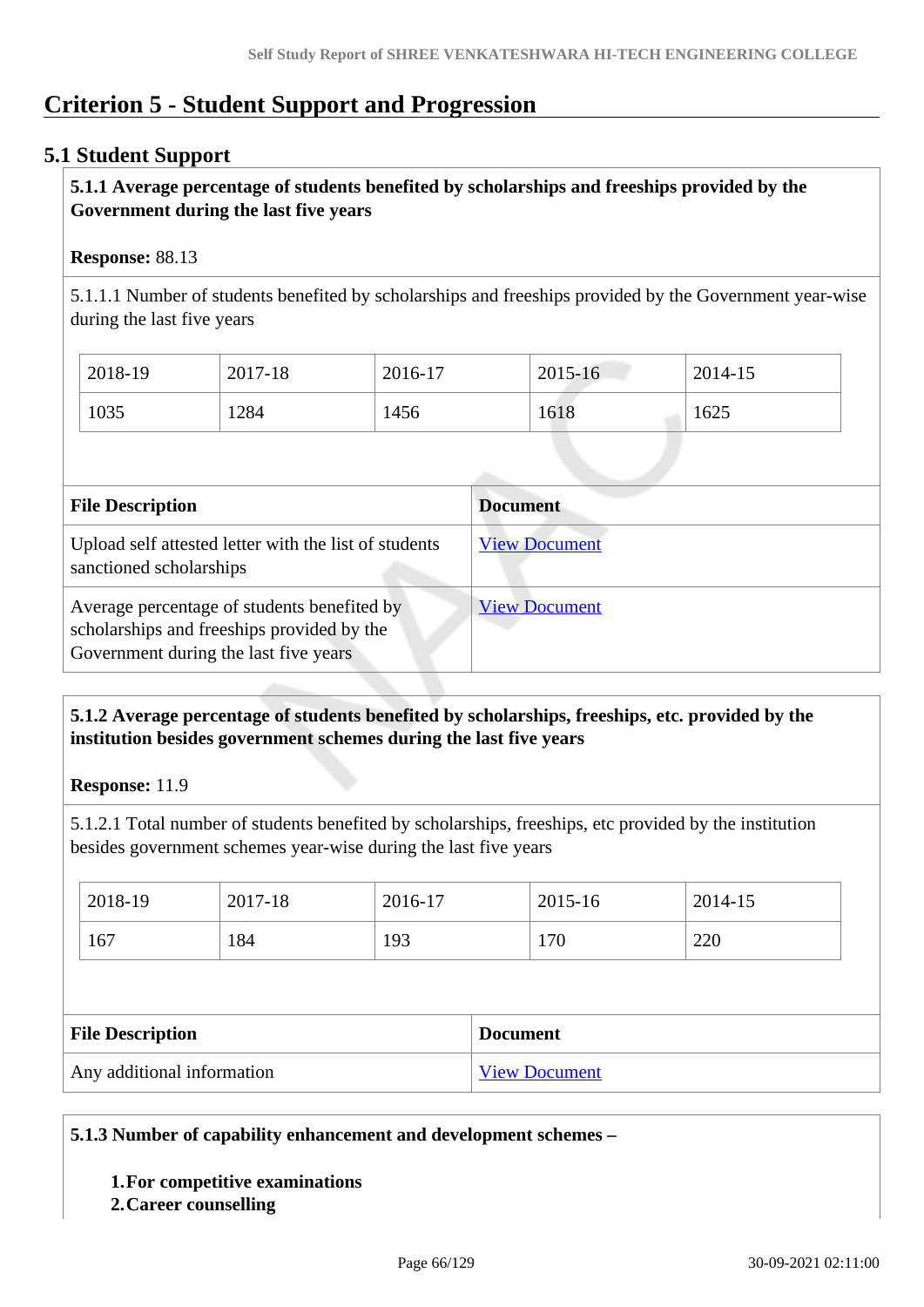| <b>Document</b>      |
|----------------------|
| <b>View Document</b> |
| <b>View Document</b> |
| <b>View Document</b> |
|                      |

# **5.1.4 Average percentage of student benefited by guidance for competitive examinations and career counselling offered by the institution during the last five years**

**Response:** 30.26

5.1.4.1 Number of students benefited by guidance for competitive examinations and career counselling offered by the institution year-wise during the last five years

| 2018-19 | 2017-18 | 2016-17 | 2015-16 | 2014-15 |
|---------|---------|---------|---------|---------|
| 424     | 536     | 324     | 625     | 464     |

| <b>File Description</b>                                                                                                       | <b>Document</b>      |
|-------------------------------------------------------------------------------------------------------------------------------|----------------------|
| Number of students benefited by guidance for<br>competitive examinations and career counselling<br>during the last five years | <b>View Document</b> |
| Any additional information                                                                                                    | <b>View Document</b> |

# **5.1.5 Average percentage of students benefited by Vocational Education and Training (VET) during the last five years**

**Response:** 34.36

5.1.5.1 Number of students attending VET year-wise during the last five years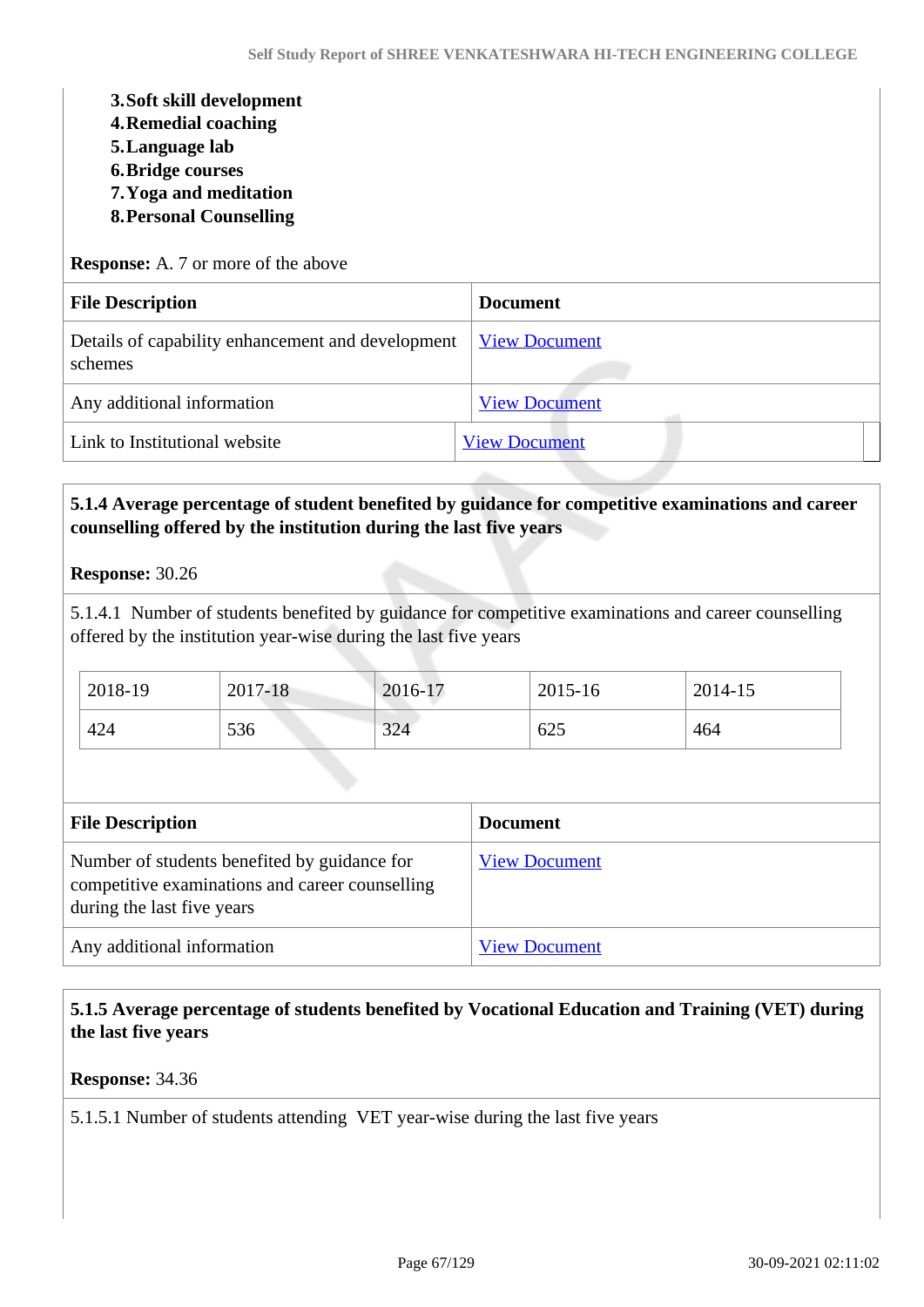| 2018-19                                   | 2017-18 | 2016-17              |                 | 2015-16 | 2014-15 |  |
|-------------------------------------------|---------|----------------------|-----------------|---------|---------|--|
| 403                                       | 486     | 564                  |                 | 640     | 649     |  |
|                                           |         |                      |                 |         |         |  |
| <b>File Description</b>                   |         |                      | <b>Document</b> |         |         |  |
| Details of the students benifitted by VET |         | <b>View Document</b> |                 |         |         |  |
|                                           |         |                      |                 |         |         |  |

# **5.1.6 The institution has a transparent mechanism for timely redressal of student grievances including sexual harassment and ragging cases**

| <b>Response:</b> Yes                                                                                                               |                      |  |
|------------------------------------------------------------------------------------------------------------------------------------|----------------------|--|
| <b>File Description</b>                                                                                                            | <b>Document</b>      |  |
| Minutes of the meetings of student redressal<br>committee, prevention of sexual harassment<br>committee and Anti Ragging committee | <b>View Document</b> |  |
| Details of student grievances including sexual<br>harassment and ragging cases                                                     | <b>View Document</b> |  |
| Any additional information                                                                                                         | <b>View Document</b> |  |

# **5.2 Student Progression**

#### **5.2.1 Average percentage of placement of outgoing students during the last five years**

#### **Response:** 74.23

5.2.1.1 Number of outgoing students placed year-wise during the last five years

| 2018-19 | 2017-18 | 2016-17 | 2015-16 | 2014-15 |
|---------|---------|---------|---------|---------|
| 286     | 390     | 342     | 390     | 340     |

| <b>File Description</b>                                    | <b>Document</b>      |
|------------------------------------------------------------|----------------------|
| Self attested list of students placed                      | <b>View Document</b> |
| Details of student placement during the last five<br>years | <b>View Document</b> |
| Any additional information                                 | <b>View Document</b> |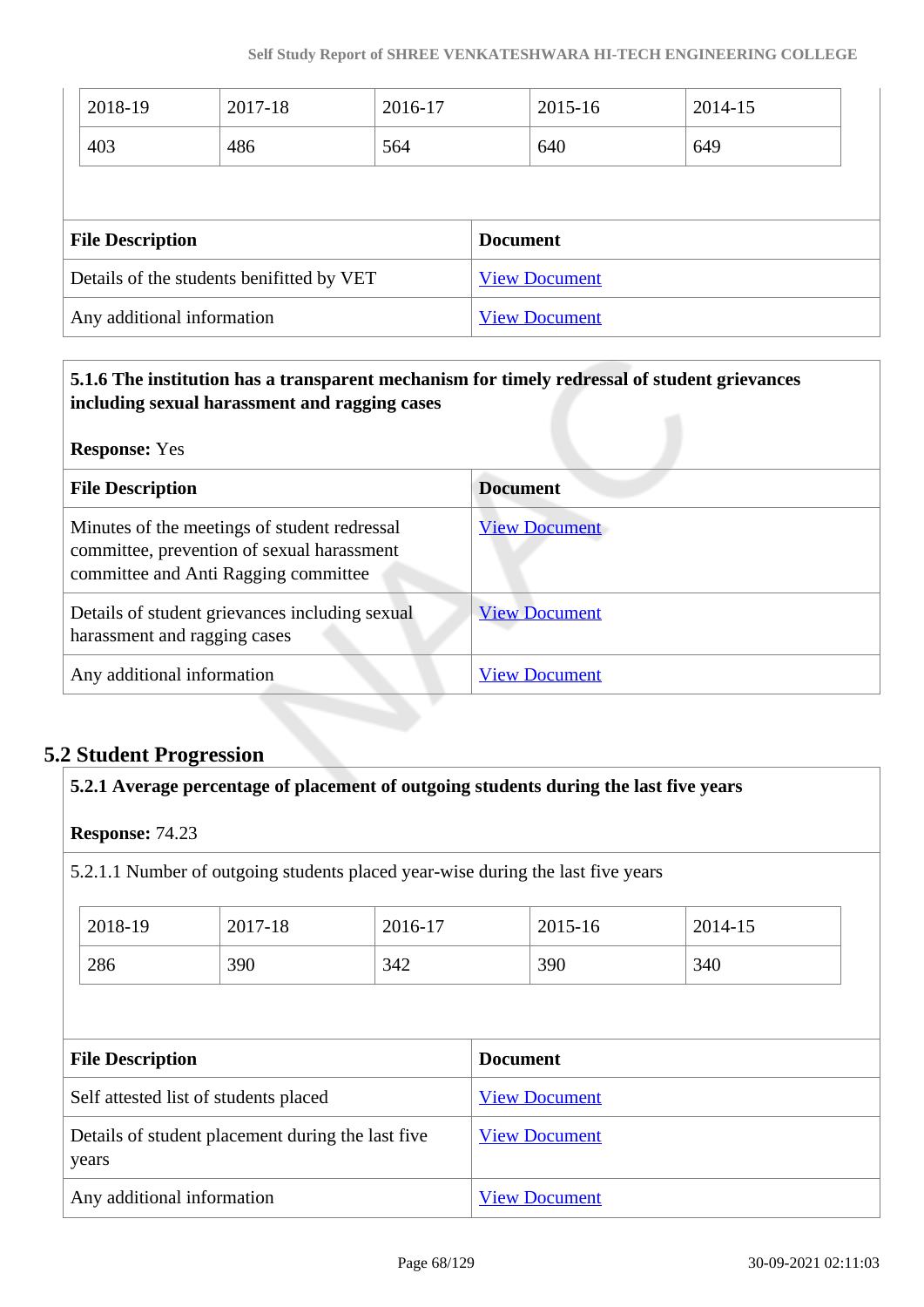# **5.2.2 Percentage of student progression to higher education (previous graduating batch)**

#### **Response:** 3.01

5.2.2.1 Number of outgoing students progressing to higher education

#### Response: 11

| <b>File Description</b>                            | <b>Document</b>      |
|----------------------------------------------------|----------------------|
| Upload supporting data for student/alumni          | <b>View Document</b> |
| Details of student progression to higher education | <b>View Document</b> |

# **5.2.3 Average percentage of students qualifying in State/ National/ International level examinations during the last five years (eg: NET/ SLET/ GATE/ GMAT/ CAT/ GRE/ TOEFL/ Civil Services/State government examinations)**

**Response:** 20

5.2.3.1 **Number of students qualifying in state/ national/ international level examinations (eg: JAM/CLAT/NET/ SLET/ GATE/ GMAT/CAT/GRE/ TOEFL/ Civil Services/ State government examinations) year wise during last five years**

| 2018-19 | 2017-18 | 2016-17 | 2015-16 | 2014-15 |
|---------|---------|---------|---------|---------|
|         |         |         |         |         |

5.2.3.2 Number of students who have appeared for the exams year-wise during the last five years

| 2018-19 | 2017-18 | 2016-17 | 2015-16 | 2014-15 |
|---------|---------|---------|---------|---------|
|         |         |         |         | ν       |

| <b>File Description</b>                                                                                            | <b>Document</b>      |
|--------------------------------------------------------------------------------------------------------------------|----------------------|
| Upload supporting data for the same                                                                                | <b>View Document</b> |
| Number of students qualifying in state/national/<br>international level examinations during the last five<br>years | <b>View Document</b> |

# **5.3 Student Participation and Activities**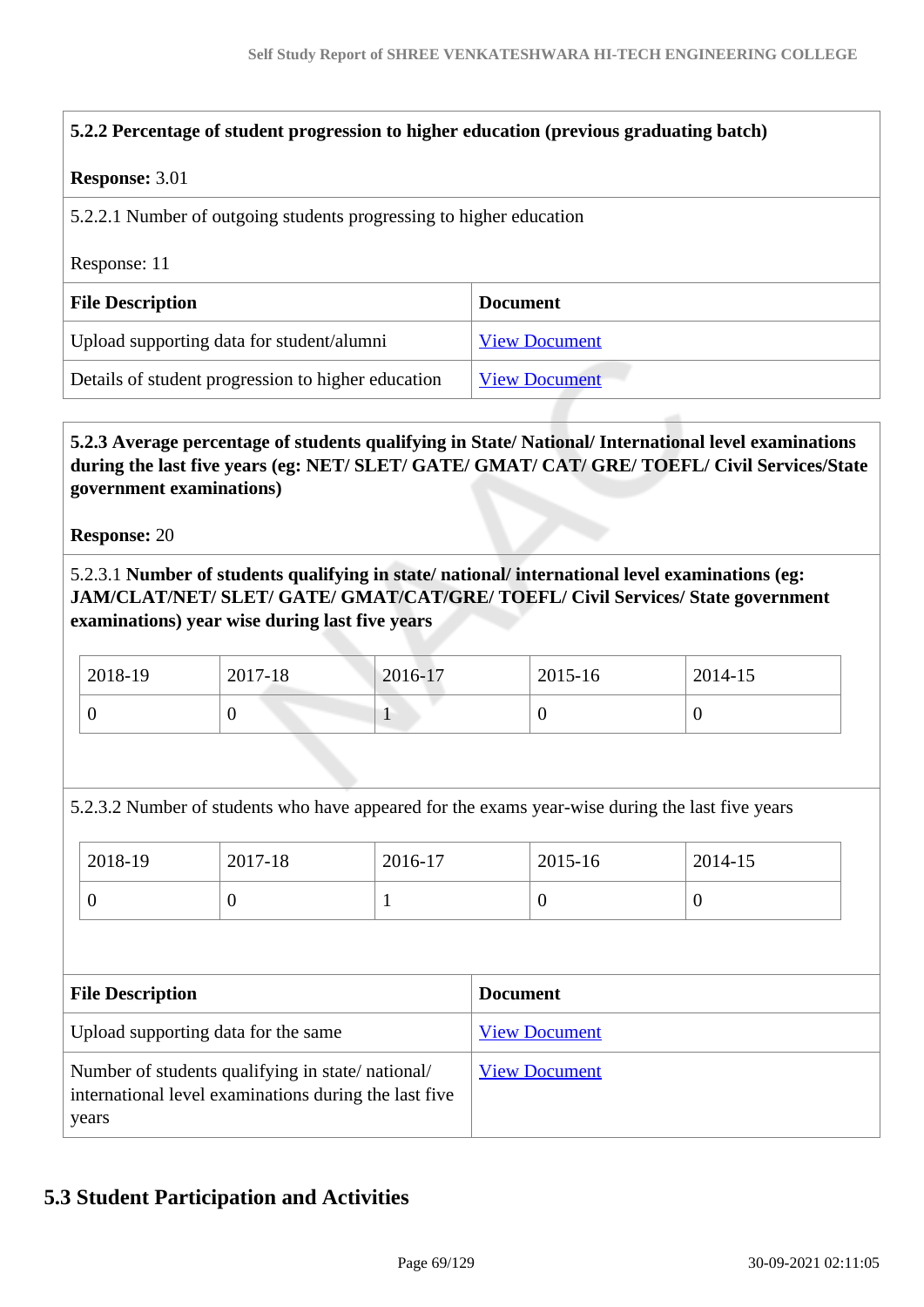# **5.3.1 Number of awards/medals for outstanding performance in sports/cultural activities at national / international level (award for a team event should be counted as one) during the last five years.**

# **Response:** 0

5.3.1.1 Number of awards/medals for outstanding performance in sports/cultural activities at national/international level (award for a team event should be counted as one) year-wise during the last five years

| 2018-19 | 2017-18 | 2016-17 | 2015-16 | 2014-15 |
|---------|---------|---------|---------|---------|
| ν       | ິ       | ν       | ν       | ν       |

| <b>File Description</b>                                                                                                                            | <b>Document</b>      |
|----------------------------------------------------------------------------------------------------------------------------------------------------|----------------------|
| Number of awards/medals for outstanding<br>performance in sports/cultural activities at<br>national/international level during the last five years | <b>View Document</b> |

# **5.3.2 Presence of an active Student Council & representation of students on academic & administrative bodies/committees of the institution**

**Response:** 

#### **Internal Quality Assurance Cell (IQAC)**

The responsibility of IQAC is to initiate, plan and supervise various activities which are necessary to increase the quality of education imparted in college. The role of IQAC is to maintain the quality of standards in teaching, learning and evaluation.

#### **Anti Ragging**

A committee is created to control any form of ragging inside or outside of the campus. The student members of the anti ragging committee help the newcomers to increase their self-confidence through counseling.

#### **Women Empowerment Cell**

The college has established a women Empowerment cell in the college campus to empower girl students, to enhance understanding of issues related to women and to make the college campus a safe place for women students.

#### **Students Association**

Students association exists in all the departments and they organize co-curricular and extracurricular activities through their individual association.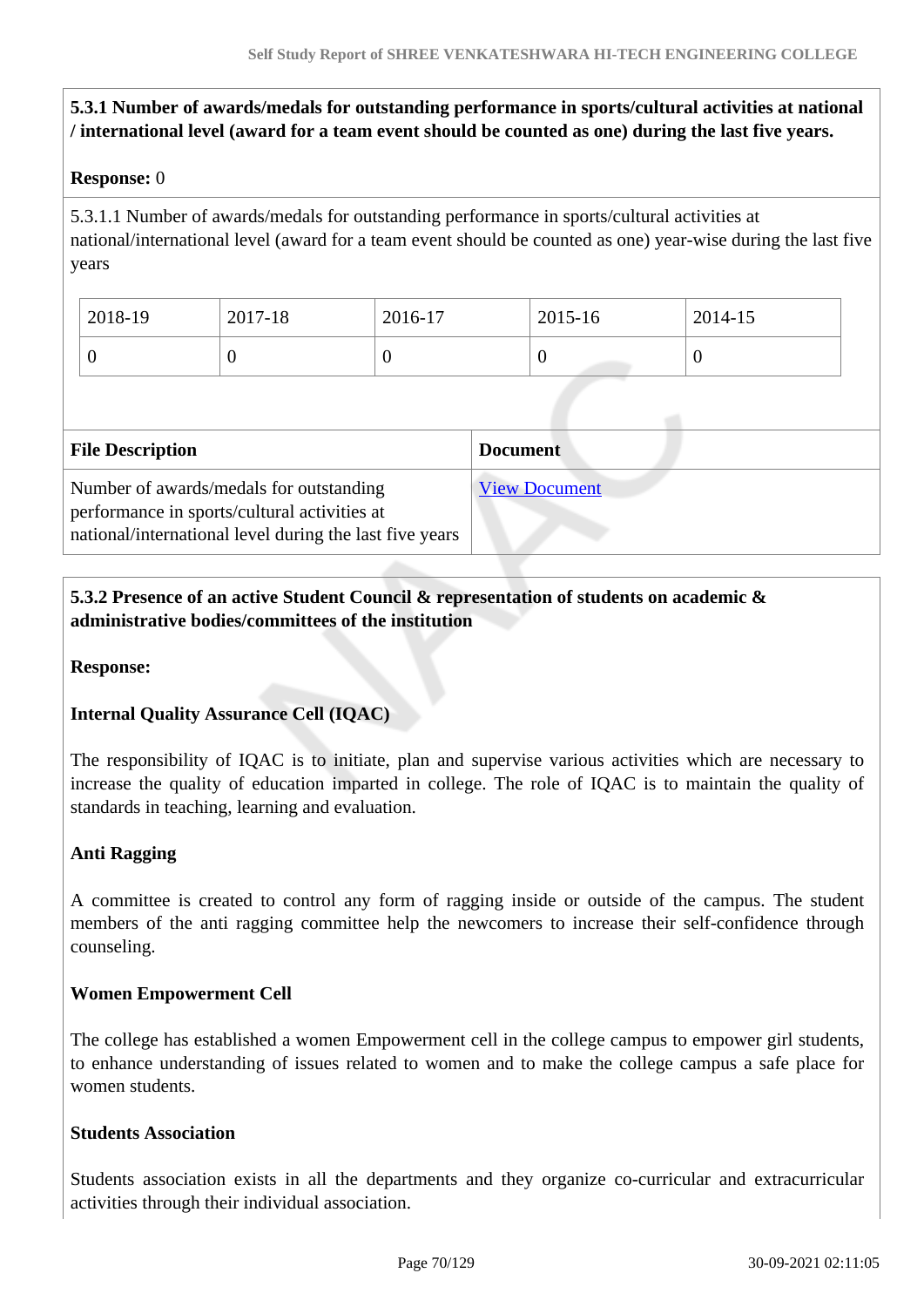# **Class Committee**

A class committee is formed for every class in which faculties of the class, student representatives concerned and a chairperson who is not handling any subject for the particular class are members as per university norms.

## **Cultural & Fine Arts Club**:

The fine arts club encourages the students to express their thoughts, feelings and creativity through various visual arts. The institution intends to uphold the relative merits of the students and to expose them to society by constant motivation and encouragement.

# **Readers Club**

The Readers Club creates an opportunity for the people to become enthusiastic and enthralled with the wonderful world of literature.

#### **Consumer Club**

The club educates and motivates the Consumer Club Members about the rights and responsibilities of consumers and makes them inculcate valuable inputs among the public.

# **Energy Club**

The main objective of the club is to increase the contribution of renewable sources of energy. It is essential to provide support and incentives for the productive sectors to reduce energy wastes.

#### **Communication (Toastmasters) Club**

The mission of Toastmaster's club is to provide a supportive and positive learning experience in which members are empowered to develop communication and leadership skills.

#### **Tamil Mandram**

The main aim of Tamil Mandram is to spread the significance of Tamil language, history and cultural values.

#### **E3 (Eco & Environmental Engineering) Club**

The club promotes modern, sound engineering and environmental knowledge to students so as make them meet out the special needs of environmental protection in industry and in the service sector.

#### **National Service Scheme**

The NSS is a part of our academic, social and personal life as it is the third dimension of education. It allows the students to actively contribute their services for the cause of community and the nation, thus helping them to develop their personality.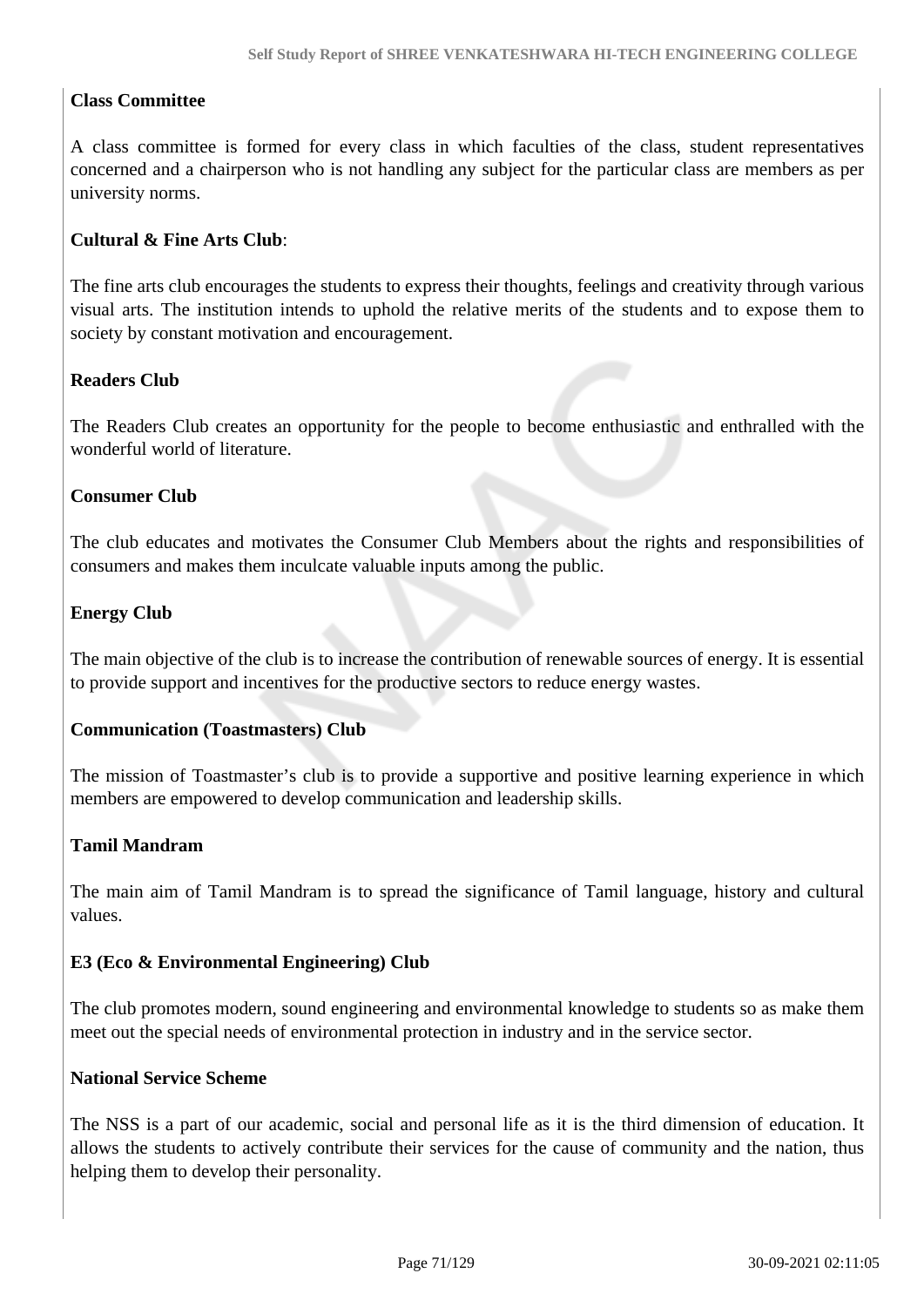# **Youth Red Cross**

The YRC movement is based on the principles of protection of health and life, service to the sick and suffering, promotion of national and international friendship, developing moral values.

| <b>File Description</b>         | <b>Document</b>      |
|---------------------------------|----------------------|
| Any additional information      | <b>View Document</b> |
| Link for Additional Information | <b>View Document</b> |

# **5.3.3 Average number of sports and cultural activities/ competitions organised at the institution level per year**

**Response:** 4.6

5.3.3.1 Number of sports and cultural activities / competitions organised at the institution level year-wise during the last five years

| 2018-19 | 2017-18 | 2016-17 | 2015-16 | 2014-15                  |
|---------|---------|---------|---------|--------------------------|
|         | v       | ັ       |         | $\overline{\phantom{0}}$ |

| <b>File Description</b>                                                       | <b>Document</b>      |
|-------------------------------------------------------------------------------|----------------------|
| Report of the event                                                           | <b>View Document</b> |
| Number of sports and cultural activities /<br>competitions organised per year | <b>View Document</b> |
| Any additional information                                                    | <b>View Document</b> |

# **5.4 Alumni Engagement**

 **5.4.1 The Alumni Association/Chapters (registered and functional) contributes significantly to the development of the institution through financial and non financial means during the last five years**

#### **Response:**

Shree Venkateswara Hi-Tech Engineering College has an alumni association named as SVHECAA. The association exists from the beginning of the college and it was registered in the year 2020 . Every year the alumni meet provides an outstanding opening for the institution to haul out experiences from alumni and make students prepare for the industry. Below are the input objectives of the alumni association.

1. To progress knowledge by the way of providing reserve person and the experts through Alumni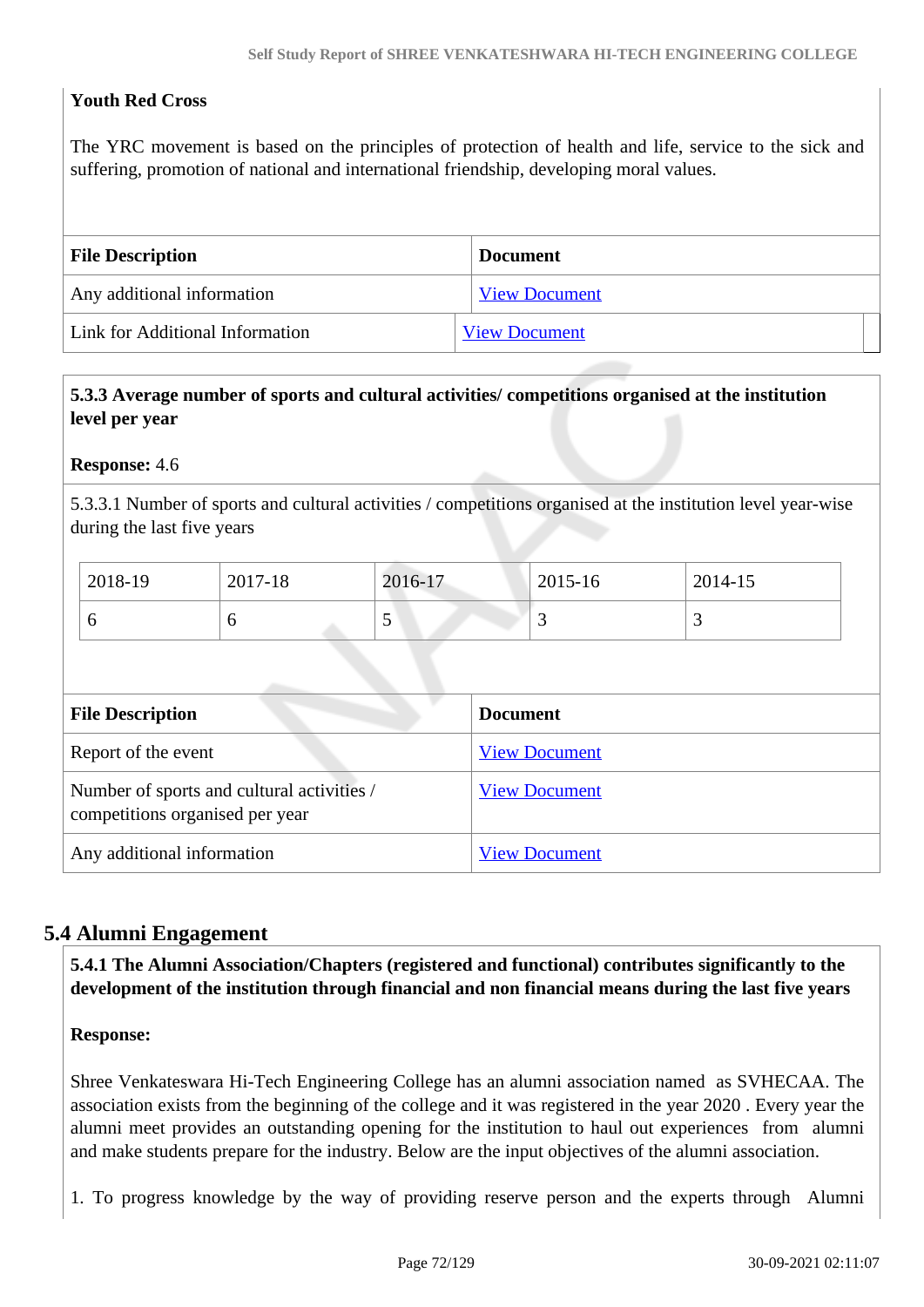members.

2. To organize campus placement, projects, in plant training and field visit.

3. To improve a good coordination among the Alumni Members and to the Institute by way of organizing reunions, meets and conclaves.

4. To improve infrastructural and other facilities by getting chariting from Alumni.

5.To make students visit various companies related to their field and gain practical knowledge which will be useful for them in future.

6. To arrange a tour to nearby places so as to enable students set wonderful memories, about their college

Every year, the alumni association conducts alumni meet. Meetings of the association have been organized during last five years in the college campus. It is a golden opportunity for the students and faculty members to interact with the alumni and share their experience. The feedback of alumni contributes to fill the gap between subject knowledge and practical knowledge and understanding between the students and faculties. Various programs on interview skills, personality development, higher studies and career counseling are organized based on the suggestions given by alumni. Infrastructure facilities are being regularly upgraded or expanded to meet the requirements and aspirations of the students based on the suggestions given in alumni meet.

The alumni, who have succeeded in their career, interact with the students on all aspect and guide their life skills them to improve. Alumni of the college bring students up-to-date information about various career opportunities and corporate requirements. It is the goal of our college to create and maintain a life-long connection between the institute and the alumni.

Our primitive alumni are

1.N.Praveen , Lead – QA / Photon Interative Pvt.Ltd, Chennai.

2.P.Hariprakash , Design Engineer / Hirotech India Pvt.Ltd, Coimbatore.

3.M.Boopal,Technical Assistant /Tamil Nadu State Highway Department,Gobi.

4.C.Mohan Babu , Site Engineer / JCR Creators,Coimbatore.

5.A.Maithri, Software Developer,Cognizant Technology Solution, Coimbatore.

6.P.Tharun Kumar , Detailer / PDS Pvt Ltd , Chennai.

7.R.Karuppasamy, Entrepreneur / Own Business.

8.R.Eswara Moorthi , GET / Metal ManAuto India Pvt Ltd, Hosur.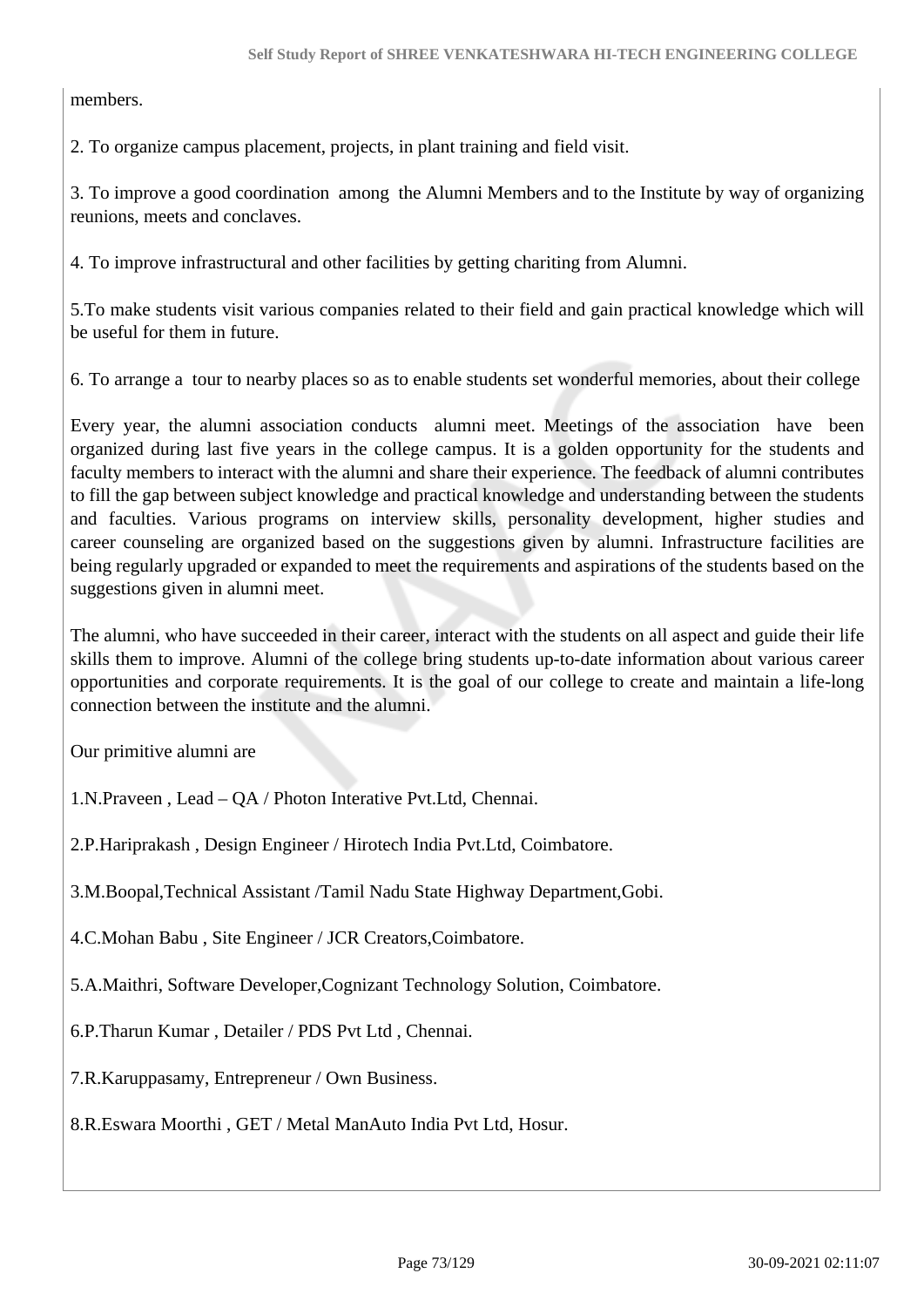| <b>File Description</b>         | <b>Document</b>      |  |
|---------------------------------|----------------------|--|
| Any additional information      | <b>View Document</b> |  |
| Link for Additional Information | <b>View Document</b> |  |

| 5.4.2 Alumni contribution during the last five years (INR in Lakhs) |                      |  |
|---------------------------------------------------------------------|----------------------|--|
| <b>Response:</b> <1 Lakh                                            |                      |  |
| <b>File Description</b>                                             | <b>Document</b>      |  |
| Alumni association audited statements                               | <b>View Document</b> |  |

### **5.4.3 Number of Alumni Association / Chapters meetings held during the last five years**

### **Response:** 5

5.4.3.1 Number of Alumni Association /Chapters meetings held year-wise during the last five years

| 2018-19 | 2017-18 | 2016-17 | 2015-16 | 2014-15 |
|---------|---------|---------|---------|---------|
|         |         |         |         |         |

| <b>File Description</b>                                                                  | <b>Document</b>      |
|------------------------------------------------------------------------------------------|----------------------|
| Number of Alumni Association / Chapters meetings<br>conducted during the last five years | <b>View Document</b> |
| Any additional information                                                               | <b>View Document</b> |
| Report of the event                                                                      | <b>View Document</b> |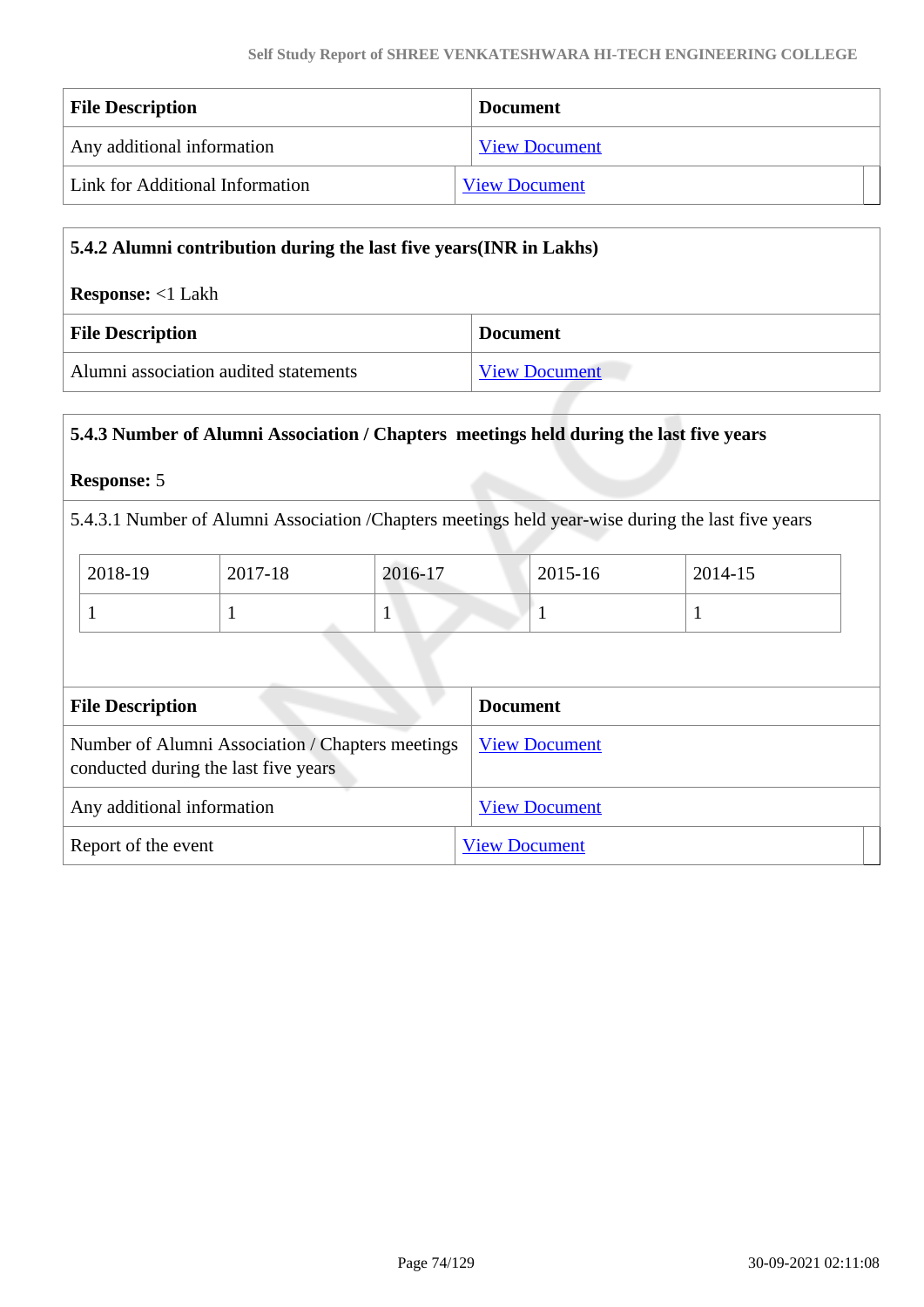# **Criterion 6 - Governance, Leadership and Management**

# **6.1 Institutional Vision and Leadership**

 **6.1.1 The governance of the institution is reflective of an effective leadership in tune with the vision and mission of the institution**

### **Response:**

# **VISION**

 To become a premier technical institute by producing value based competent professionals with scientific temper, team spirit and ethical values.

# **MISSION**

- To excel as a centre of excellence by providing quality technical education through Innovative teaching learning process with state- of- the- art infrastructure and laboratories.
- To produce competent professionals by inculcating employability skills, leadership skills, communication skills with social responsibilities and ethical values.
- To perform quality research that advances science and technology while preparing researchers to find solutions for complex technological / engineering problems related to industry and society.
- To provide holistic learning ambiance that will stimulate the students of highest caliber.

**The nature of governance, perspective plans and participation of the teachers in the decision making bodies**

### **Governance**

Shree Venkateshwara Hi-Tech Engineering College, was founded by Shree Venkateshwara Educational and Charitable Trust in the year 2008 with the divine aim of educating the students of rural background. Our Chairman hailed from village background and worked as a contractor in TNEB. Then he started Saravana Engineering Bhavani Pvt. Ltd.at Bhavani. Now, he is the Managing Director for one of the major companies producing Hydro power plant in Tamilnadu & Kerala. Our Secretary was born and brought up in an agricultural family and did real estate business besides actively involing in politics. He was an MLA and Chairman of Bhavani Municipality. Now ,he is the Minister for Environment.

The institute has adopted best practices in Governance & Leadership, by way of having clear Vision & Mission statements. The Management actively takes part in monitoring the institution. A standard academic procedure is created with enabling atmosphere. The Institution also provides an excellent infrastructure equipped with state- of- the- art infrastructure and laboratories. It imparts value based competent professionals and prepares them for a dynamic engineering career with ethics. It sensitizes the students to uphold academic excellence and become technically competent.

The governance is reflected by effective leadership of the following decision making bodies

- **Governing Council (GC)**
- **Academic Council (AC)**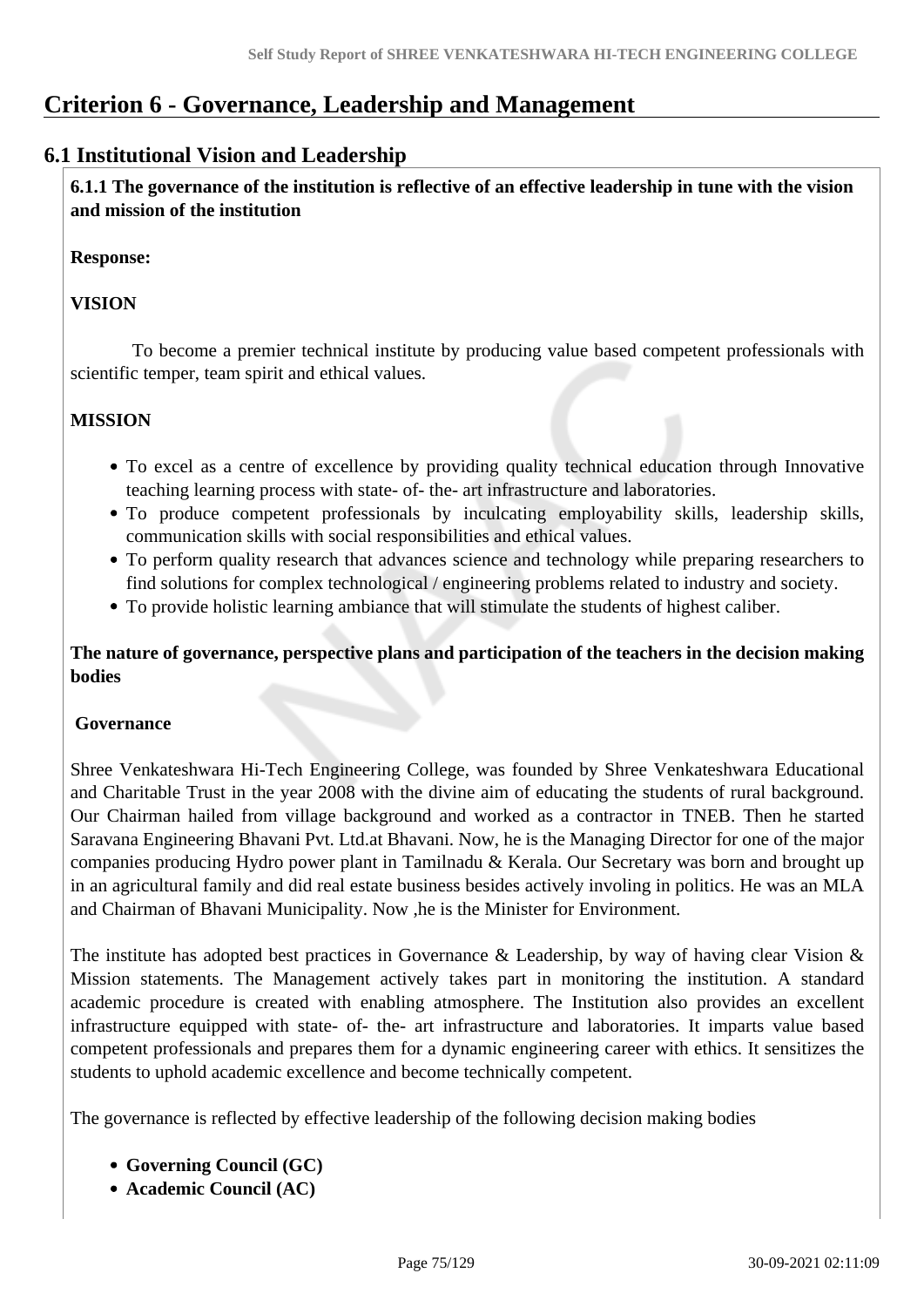# **IQAC**

### **Perspective plans**

The institute has a perspective plan in tune with the vision and mission of the college as detailed below

NAAC Accreditation

To get research centre recognition for all the departments

To become an Autonomous Institution

To get NBA accreditation for all departments

To Establish centers of Excellence in all department.

#### **Participation of the Teachers:**

The Institution has employed experienced and empathetic staff to guide and nurture the budding students to become responsible citizens. The Principal regularly convenes meetings with IQAC and HODs to discuss on various issues and make decisions. All such decisions are disseminated to the faculty by Heads of the departments for implementing the decisions taken by GC, AC and IQAC.

 Teachers are the core members who directly interact with the students. Their participation in decision making plays a vital role. They are representatives of various committees formed at department level and institute level where the decisions and opinions of committee members play a crucial role in decision making.

| <b>File Description</b>         | <b>Document</b>      |
|---------------------------------|----------------------|
| Link for Additional Information | <b>View Document</b> |

### **6.1.2 The institution practices decentralization and participative management**

**Response:** 

Shree Venkateshwara Hi-Tech Engineering College functions with an efficient decentralized administration that has an absolute transparency in all the processes.

#### **Decentralization in working**

 The institution is governed at different levels. The responsibility of the day to day running of the institution is decentralized into the following levels;

Governing Council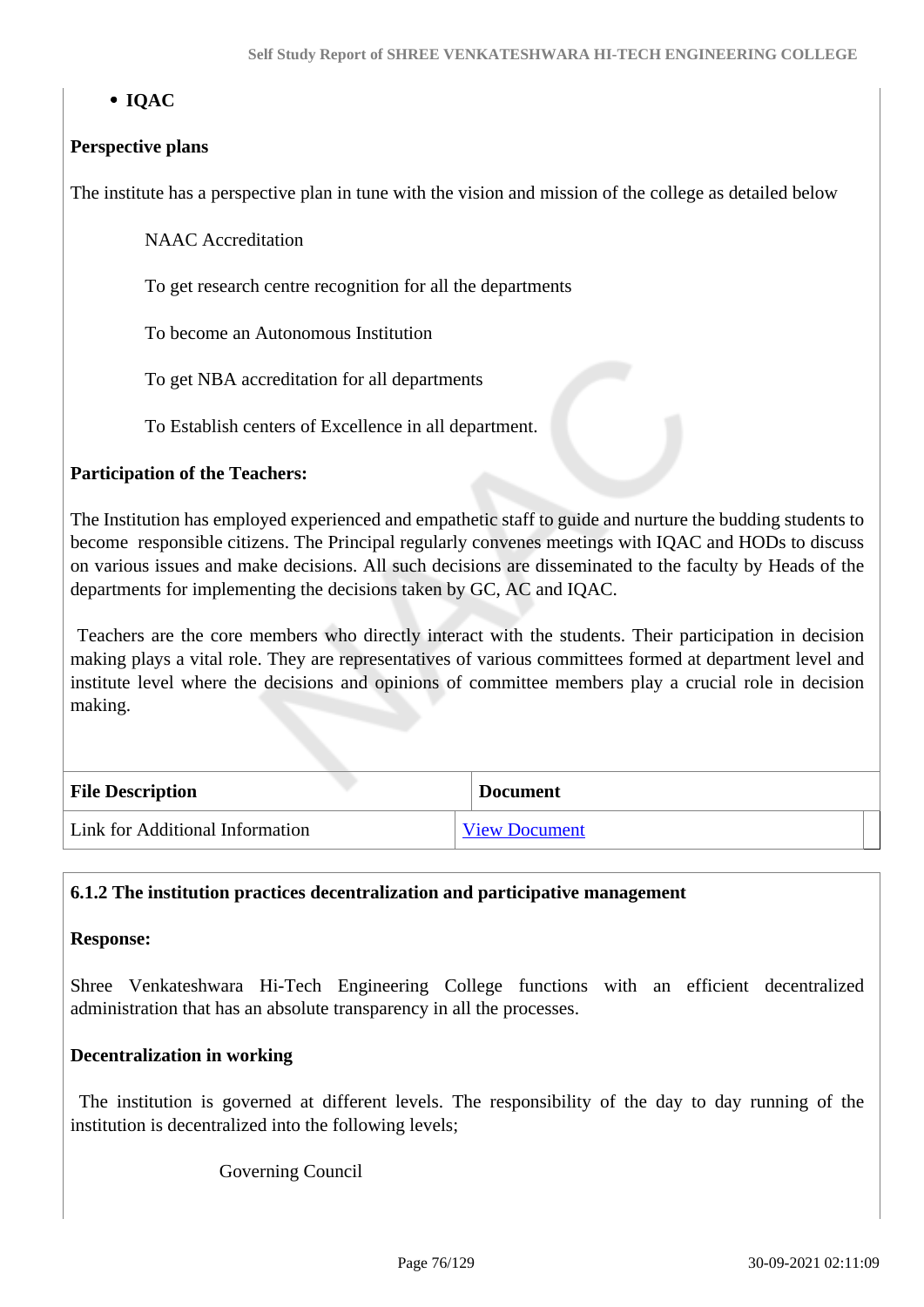Management

Principal

Head of the Department

Faculty Members

**Students** 

- 1.Academic related powers are delegated to the Academic Heads and Academic Coordinator by the Principal.
- 2.All the departments of the institution function under the direct supervision of the Principal. Day-today academic activities of the departments are taken care of by the Head of the departments.
- 3.Examination work is entrusted to the Exam cell in the college.
- 4.Administrative office, examination section, library and all the UG and PG departments function under the direct supervision of the Principal
- 5.The Principal conducts meeting time to time with the Head of the departments to discuss various issues and resolutions passed for further action.
- 6.Similarly, the outcomes of the meeting are conveyed to the individual faculty for implementation.
- 7.Senior faculty members co-ordinate various academic activities.
- 8.Placement activities are delegated to all the department placement coordinators through training and placement cell.
- 9.Administrative officer takes care of Administration work.
- 10.Co-curricular and extra-curricular activities are delegated to the faculty in-charges of various departments.

### **Participative Management:**

Strategic Level

 The institution enforces a participative management habit by including all the stakeholders in different activities. This level is involved in framing out various programs during the academic year and approving of the budgets.

Functional Level

 Staff members meet, plan and share their ideas for conducting various events in the institution. Different groups including faculty members are formed to discharge different roles and responsibilities in conducting co-curricular and extra-curricular activities.

The list of various committees to decentralize the academic and administrative activities is given below.

- Governing Council
- Academic Council
- IOAC
- Anti-Ragging Committee
- Anti-Ragging Squad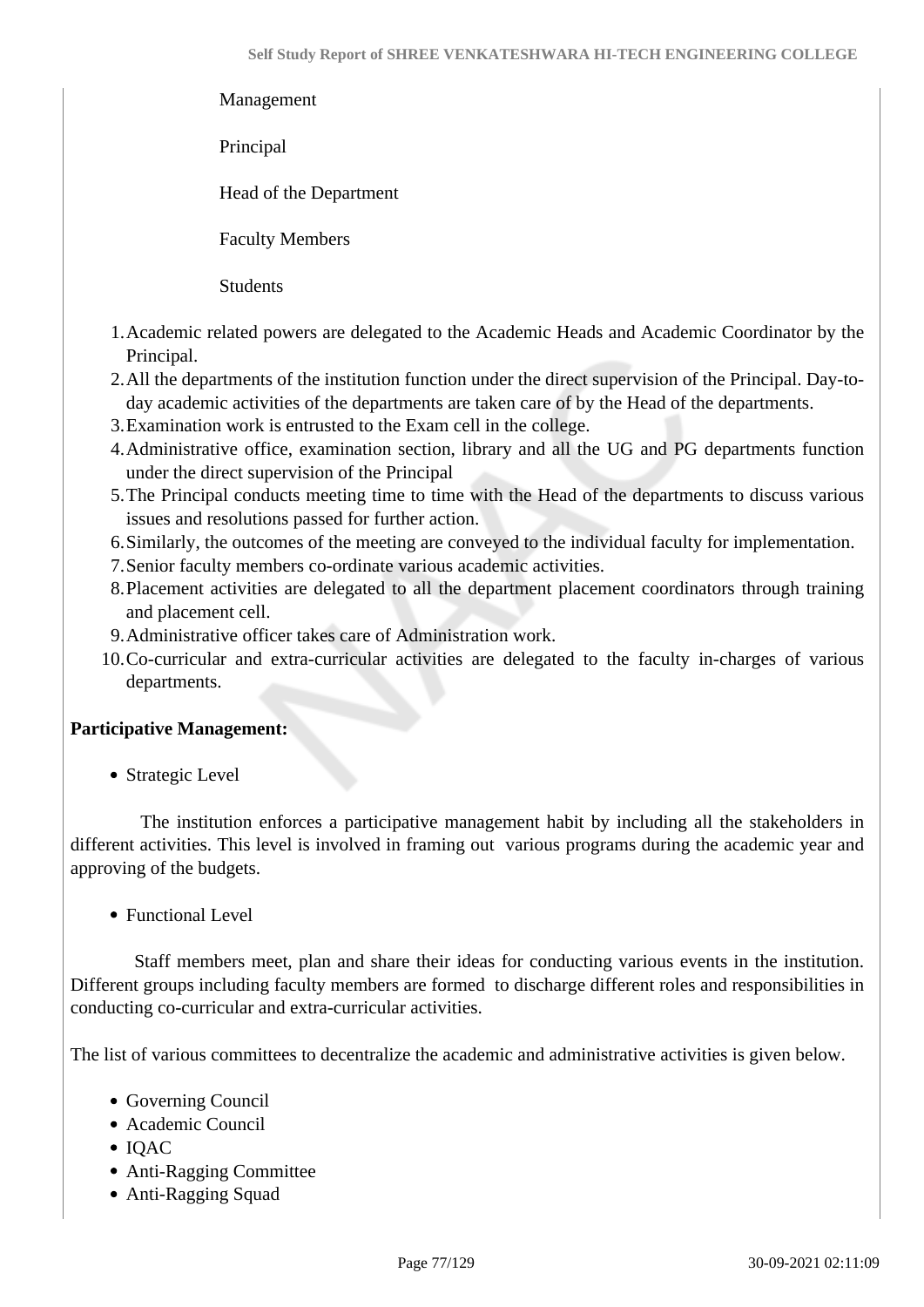- Discipline and Welfare Committee
- Grievance Redressal Committee
- Internal Complaint Committee
- Planning and Monitoring Board
- SC/ST Committee
- Student Counselor
- Admission Cell
- Research and Development Cell
- Examination Cell
- Industry Institute Partnership Cell
- Women Empowerment Cell
- Right to Information Cell
- Entrepreneurship Development Cell
- Hostel Committee
- Library Committee
- Alumni Association

 Apart from the above committees students are encouraged to become the member of the following clubs so as to broaden their skills, horizons and explore their hidden talents.

- Cultural and Fine Arts Club
- Readers Club
- Consumer Club
- Energy Club
- Communication (Toast Master's) Club
- Tamil Mandram
- E3 (Eco & Environmental Engineering) Club
- National Service Scheme (NSS)
- Youth Red Cross (YRC)
- Red Ribbon Club (RRC)

| <b>File Description</b>         | <b>Document</b>      |
|---------------------------------|----------------------|
| Any additional information      | <b>View Document</b> |
| Link for Additional Information | <b>View Document</b> |

### **6.2 Strategy Development and Deployment**

**6.2.1 Perspective/Strategic plan and Deployment documents are available in the institution**

#### **Response:**

#### *Perspective/Strategic plan and Deployment*

• Each and every department design their own plan to improve the quality of programs and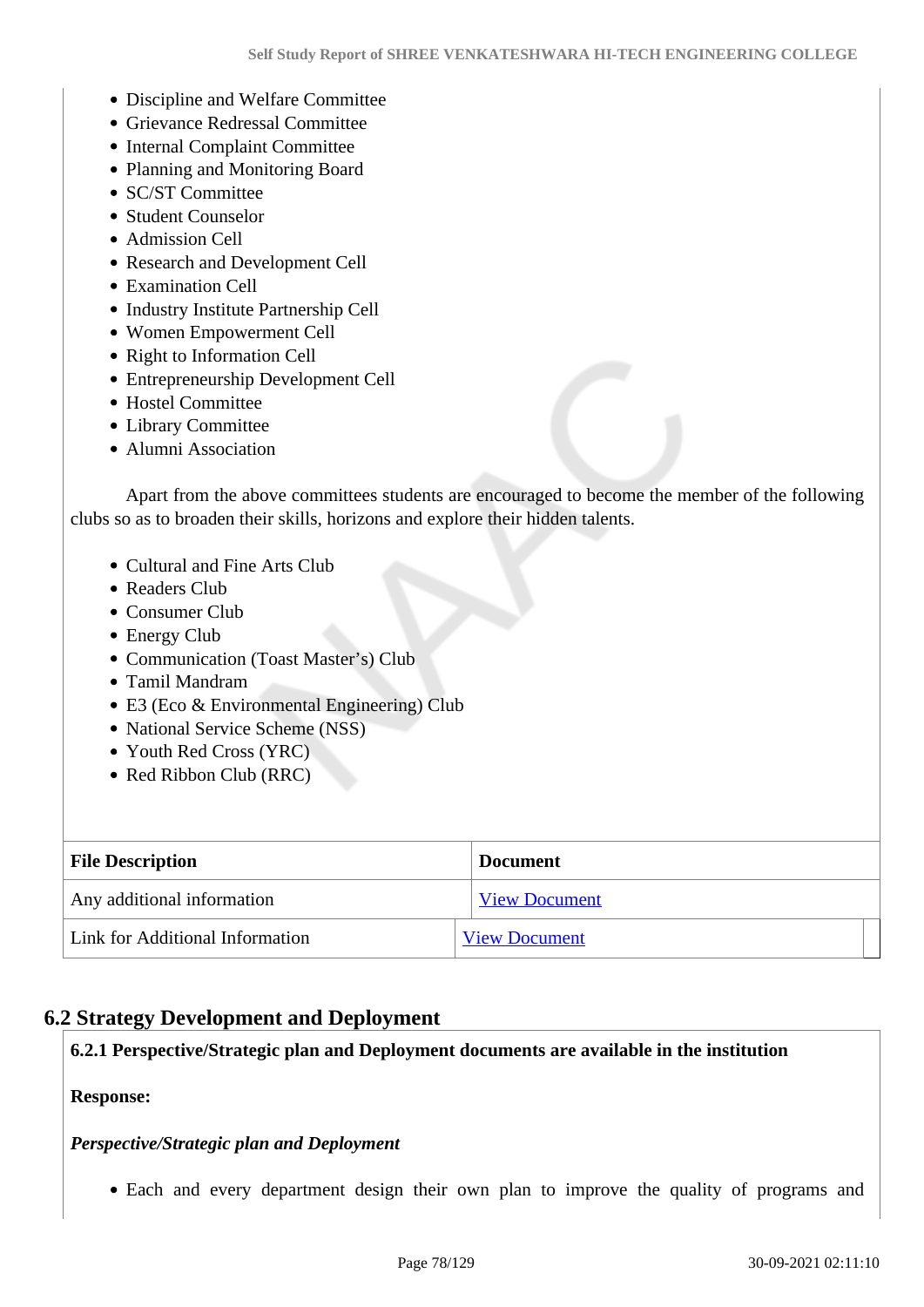institutions.

- Once the plans are approved by the Head of the Institution, every department works on its strategic plan to achieve the goal.
- The Institution believes in the development of excellence in all spheres of ongoing process. This is made feasible with the help of perspective / strategic plan that chalk out the necessary action to be taken to grow and develop.
- The Institution provides a good atmosphere for the students to excel in their studies and come out successfully.

### **The Institution has plans for the development of Strategic/perspective plan for the period from 2019-2024.**

| S.No | <b>Strategic/Perspective</b><br><b>Deployment</b>                                                                                                                                                                                                            |
|------|--------------------------------------------------------------------------------------------------------------------------------------------------------------------------------------------------------------------------------------------------------------|
|      | plan                                                                                                                                                                                                                                                         |
| 1.   | To<br>NAACProcess is implemented<br>get<br>accreditation in 2020                                                                                                                                                                                             |
| 12.  | To get funds from various<br>funding<br>agencies<br>like<br>ICMR,<br>DRDO, DST, Sending more proposals from each<br>CSIR and AICTE to department to various funding agencies<br>organize conferences<br>seminars / workshops<br>FDP / MODROBS etc in<br>2022 |
| β.   | To get research centrehttp://www.svhec.com/NAAC/C3/3.1.2.p<br>alldf<br>recognition<br>for<br>departments in 2021                                                                                                                                             |
| 4.   | To encourage all facultyhttp://www.svhec.com/NAAC/C3/3.3.4.p<br>members to publish papersdf<br>reputed<br>in<br>International/National<br>journals with good impact<br>factor in 2021                                                                        |
| 5.   | To motivate all the faculty Motivating all the faculty members to<br>members to register Ph.Dregister PhD<br>in<br>their<br>respective<br>in 2021<br>disciplines.                                                                                            |
| 6.   | an Initiating the Autonomous Process in all<br>become<br>To<br>Autonomous Institution inthe levels<br>2021                                                                                                                                                   |
| 17.  | maximumSo far 51 university ranks have been<br>To produce<br>number of university rank secured. This will motivate the toppers to<br>eachachieve university ranks<br>holders<br>in<br>programme.<br>http://www.svhec.com/pdf/rank.pdf                        |
| 8.   | To develop more numberhttp://www.svhec.com/NAAC/C4/4.3.4.p<br>of smart classrooms anddf                                                                                                                                                                      |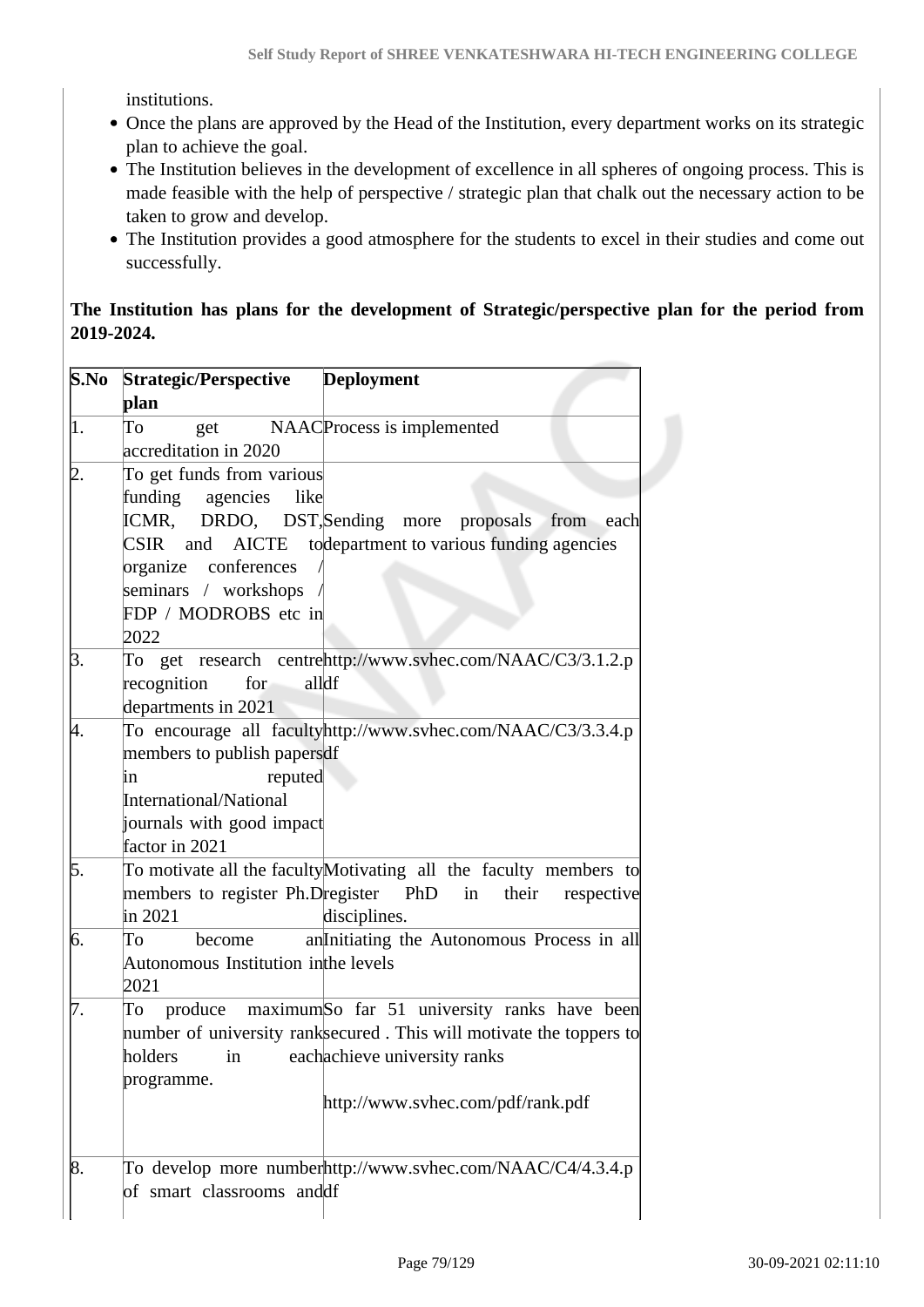|     | <b>File Description</b>                                  | <b>Document</b>                                                                                             |  |
|-----|----------------------------------------------------------|-------------------------------------------------------------------------------------------------------------|--|
|     |                                                          |                                                                                                             |  |
|     | universities in 2021.                                    |                                                                                                             |  |
| 15. | core industries / foreign 5.2.2.pdf                      | To sign more MOUs with http://www.svhec.com/NAAC/C3/3.5.2/3.                                                |  |
|     | paperless office, plastic<br>free campus etc.<br>an an S | www.svhec.com/NAAC/C7/7.1.7.pdf                                                                             |  |
|     | green landscaping, Green Practices                       |                                                                                                             |  |
|     | harvesting<br>structures,                                | management, rain waterwww.svhec.com/NAAC/C7/7.1.6.pdf                                                       |  |
|     | environment like<br>waste                                |                                                                                                             |  |
| 14. | campus in 2021.<br>implement<br>Tо                       | green Rain water harvesting structures                                                                      |  |
|     | electricity inside<br>the                                |                                                                                                             |  |
|     | sources and make use ofdf<br>LED bulbs<br>to<br>save     |                                                                                                             |  |
| 13. | establish<br>To                                          | energyhttp://www.svhec.com/NAAC/C7/7.1.4.p                                                                  |  |
|     | Incubationdf<br><b>Business</b><br>centre.               |                                                                                                             |  |
| 12. | To<br>setup                                              | Technologyhttp://www.svhec.com/NAAC/C3/3.2.1.p                                                              |  |
|     | /sponsoreddf<br>supported<br>laboratories.               |                                                                                                             |  |
| 11. | To<br>setup                                              | industryhttp://www.svhec.com/NAAC/C3/3.2.1.p                                                                |  |
|     |                                                          | requirements.                                                                                               |  |
|     |                                                          | other branches towards the industrial                                                                       |  |
|     | departments in 2022.                                     | & Testing services in allare going in the Department of Civil<br>Engineering. This will get extended to all |  |
| 10. |                                                          | To offer more consultancy Already consultancy & Testing services                                            |  |
|     | oriented projects.                                       |                                                                                                             |  |
|     | Interaction<br>cell<br>for<br>undertaking more industry  |                                                                                                             |  |
|     | Industry Institute 5.2.2.pdf<br>of                       |                                                                                                             |  |
| 19. |                                                          | To Intensify the activitieshttp://www.svhec.com/NAAC/C3/3.5.2/3.                                            |  |
|     | video heatres for each<br>departments.                   |                                                                                                             |  |

Strategic Plan and deployment documents on the website [View Document](http://www.svhec.com/naac.html)

 **6.2.2 Organizational structure of the institution including governing body, administrative setup, and functions of various bodies, service rules, procedures, recruitment, promotional policies as well as grievance redressal mechanism**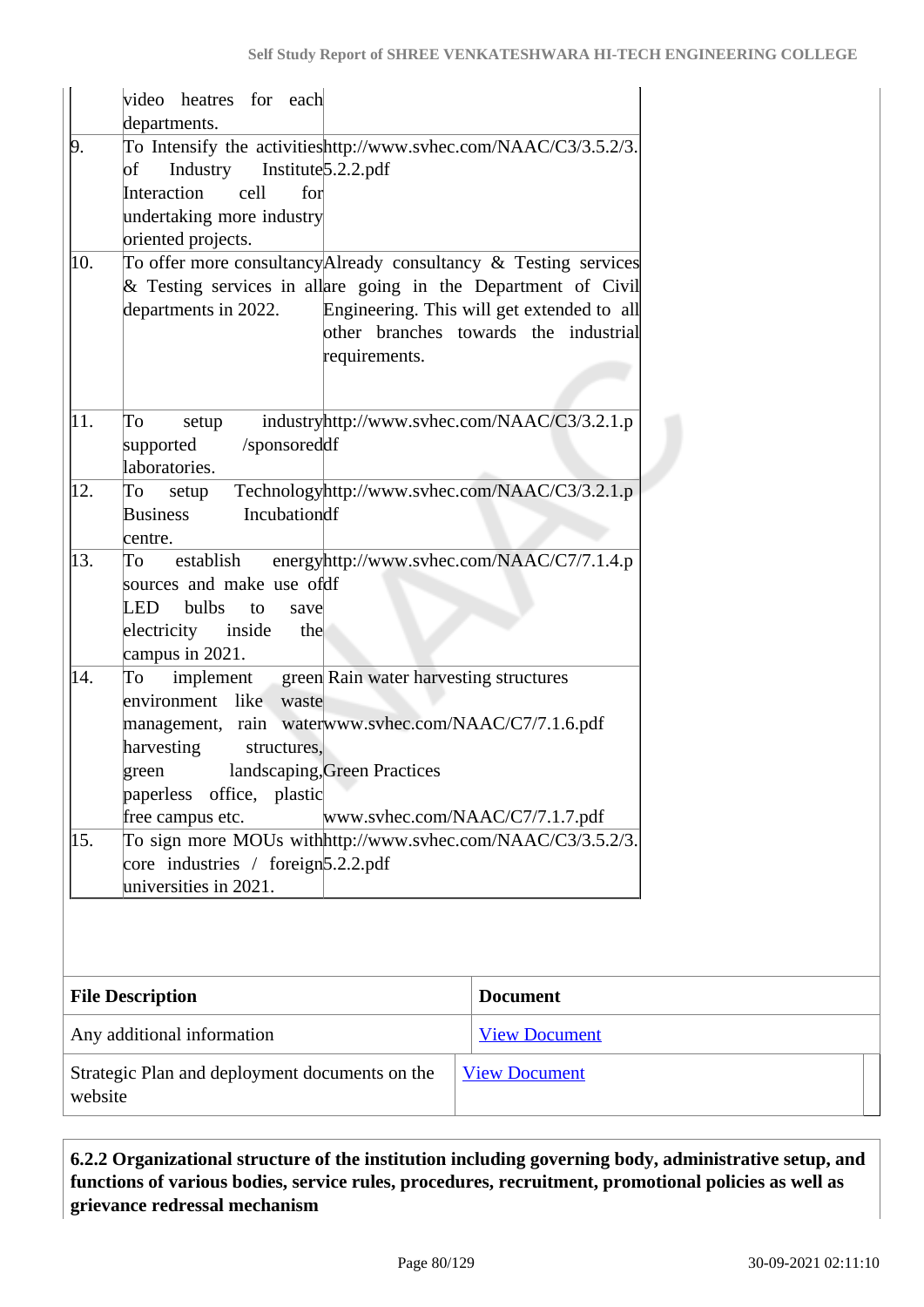# **Response:**

# *Organogram:*

All important policy decisions are taken by the Governing Body. Administrative set up of the institution is as per the organization chart of the institution. The decision making procedures are made at appropriate levels in the organizational hierarchy. For the proper functioning of the Institute an hierarchy is maintained as per the organization chart and responsibilities are carried out at all the levels.

# *Governing Body:*

The main function of the Governing Body is to decide the overall strategic direction in terms of approval of the academic, financial and administrative policies of the institution; to appoint faculty members and staff; to review the annual report & the audited accounts and budget estimates towards educational quality of the institute.

# *Administrative setup, and functions of various bodies:*

Shree Venkateshwara Hi-Tech Engineering College is running with a governing body and active administrative bodies under Shree Venkateshwara Charitable Trust. The Chairman, Secretary and Directors are taking care of functioning and operations of academic and administrative part of the Institution. The Principal leads the academic and administrative departments of the entire college. The Vice–Principal and HODs are in-charge of academic and administrative functioning of the each individual departments in addition to Research and Development, Industry Institute Interaction, Planning and Development, Students – Co-Curricular and Extra Curricular Activities.

### **Roles and Responsibilities of HoDs**

- Implement and monitor day-today activities of the department
- Prepare a road map for the department and propose a financial budget
- Assign responsibilities to the teachers and supporting staff
- Ensure proper appraisals and evaluation of the faculty and technical staff.

The college has various committees to monitor the excellence of the Institution. As recommended by AICTE & Anna University, we are proceeding with 09 Mandatory Committees followed by 17 common committees with 11 Institution clubs.

### *Service rules, procedures, recruitment, promotional policies*

Faculty members are recruited as per the norms of AICTE and State Government. For every selection, a staff selection committee is constituted with subject experts . Promotions of faculty and staff members are through the SVHEC selection process.

# **Petition and Grievances Committee**

Students can make representations in respect of grievances related to academic through the respective Class Advisor, Mentors, HoD, Vice-Principal and Principal. When students are not satisfied with the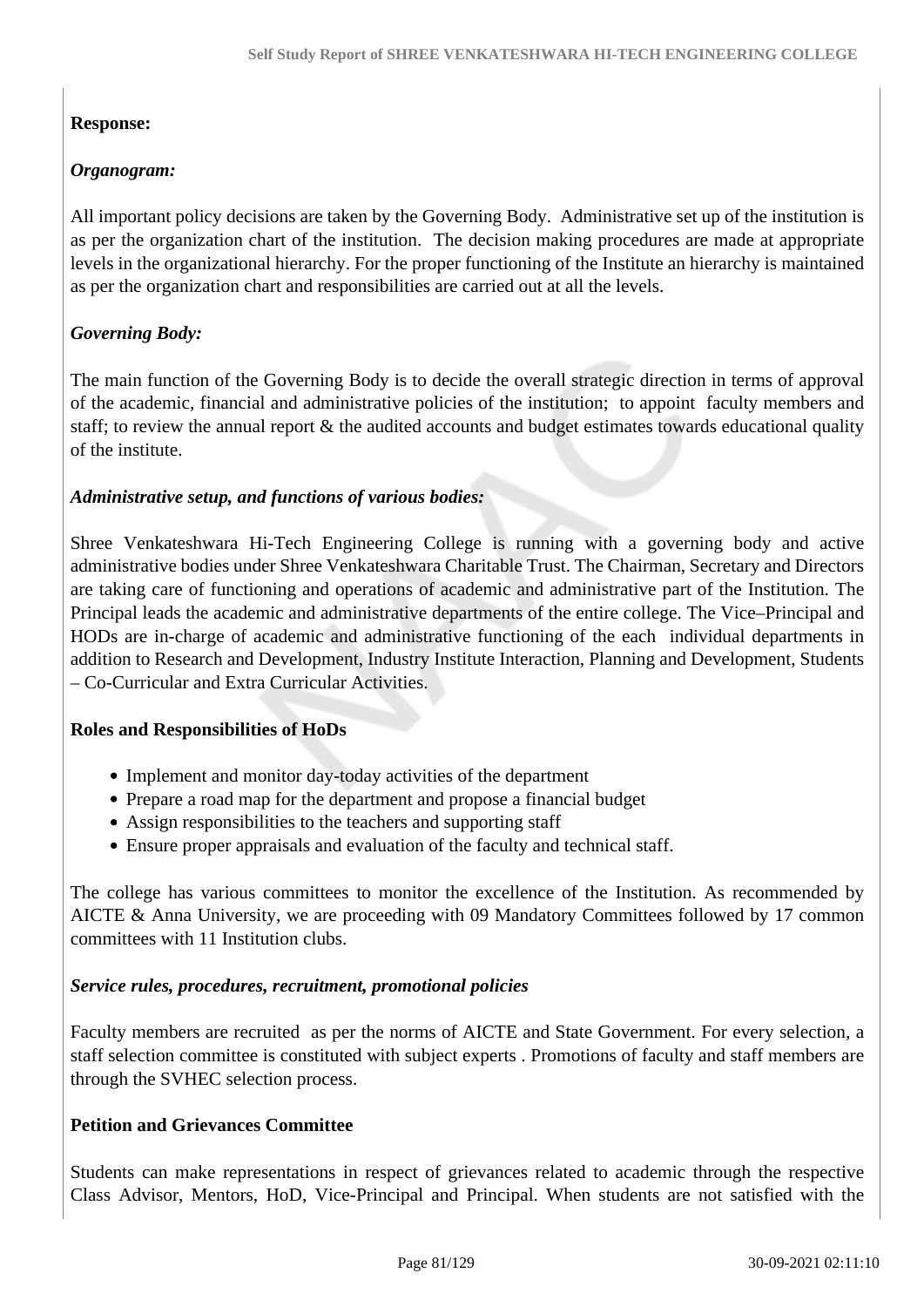#### **Self Study Report of SHREE VENKATESHWARA HI-TECH ENGINEERING COLLEGE**

outcome of their representations, they can make representations to the Grievances & Redressal Committee.

| <b>File Description</b>         | <b>Document</b>      |
|---------------------------------|----------------------|
| Any additional information      | <b>View Document</b> |
| Link for Additional Information | <b>View Document</b> |

| <b>1. Planning and Development</b><br>2. Administration<br><b>3. Finance and Accounts</b><br><b>4. Student Admission and Support</b><br>5. Examination<br><b>Response:</b> A. All 5 of the above |                      |
|--------------------------------------------------------------------------------------------------------------------------------------------------------------------------------------------------|----------------------|
| <b>File Description</b>                                                                                                                                                                          | <b>Document</b>      |
| Screen shots of user interfaces                                                                                                                                                                  | <b>View Document</b> |
| <b>ERP</b> Document                                                                                                                                                                              | <b>View Document</b> |
| Details of implementation of e-governance in areas<br>of operation Planning and<br>Development, Administration etc                                                                               | <b>View Document</b> |
| Any additional information                                                                                                                                                                       | <b>View Document</b> |

### **6.2.4 Effectiveness of various bodies/cells/committees is evident through minutes of meetings and implementation of their resolutions**

#### **Response:**

- For the smooth functioning of the institution, different committees / Cells are constituted at institute level.
- With the leadership of the Principal and HoDs, every committee will be allocated with detailed tasks pertaining to the necessities of conducting college functions. Heads of the committees monitor the mechanisms and its functionalities. Minimum required meetings will be held prior to the role in the presence of the Principal, HODs and Committee heads. The committees are constituted in two levels as statutory committee and Non Statutory committee. Members are reorganizied for change of committees for different utilities. This enables the members to get familiarized with any kind of activities related to any function. Conducting of functions care for union.
- **The details of various Committees & cells are available on the website.**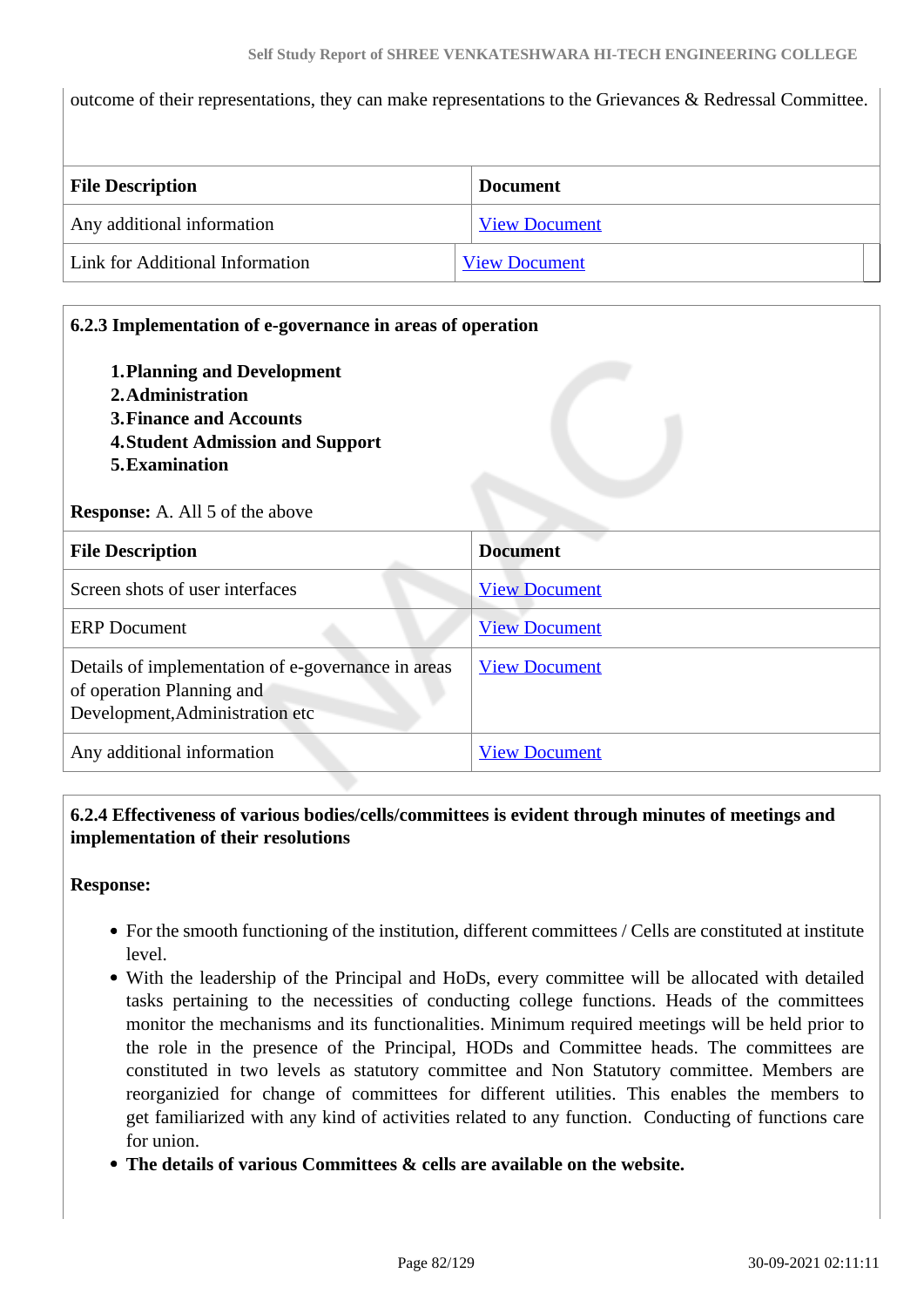# **Mandatory Committees**

| <b>S.NO.</b>     | <b>NAME OF THE STATUTORY COMMITTEES</b>                                                           |
|------------------|---------------------------------------------------------------------------------------------------|
| 1.               | Anti Ragging Committee                                                                            |
| 2.               | Anti Ragging Squad                                                                                |
| 3.               | Discipline and Welfare Committee                                                                  |
| $\overline{4}$ . | Governing Council                                                                                 |
| 5.               | Grievance Redressal Committee (GRC)                                                               |
| 6.               | Internal Complaint Committee (ICC) – as per section 4 Sexual<br>Harassment of women at workplaces |
| 7.               | Planning and Monitoring Board                                                                     |
| 8.               | <b>SC/ST Committee</b>                                                                            |
| 9.               | <b>Student Counselor</b>                                                                          |
| 10.              | Intellectual Property Rights Cell (IPRC)                                                          |
| 11.              | <b>Right to Information Cell</b>                                                                  |

# **Institution Committees**

| S.NO                    | NAME OF THE NON STATUTORY COMMITTEES          |
|-------------------------|-----------------------------------------------|
| 1.                      | <b>Admission Cell</b>                         |
| 2.                      | Internal Quality Assessment Cell (IQAC)       |
| 3.                      | Research and Development Cell (R&D)           |
| 4.                      | Academic Assessment Council (AAC)             |
| 5.                      | <b>Examination CELL</b>                       |
| 6.                      | Industry Institute Partnership cell<br>(IIPC) |
|                         | • Carrier Guidance, Training and Placement    |
| 7.                      | Women Empowerment Cell (WEC)                  |
| 8.                      | Entrepreneurship Development Cell (EDC)       |
| 9.                      | <b>Minority Cell</b>                          |
| 10.                     | <b>OBC Cell</b>                               |
| 11.                     | Equal Opportunity Cell (EOC)                  |
| 12.                     | Differently-abled persons welfare committee   |
| 13.                     | <b>Hostel Committee</b>                       |
| 14.                     | <b>Library Committee</b>                      |
| 15.                     | Alumni Association                            |
| <b>Institute Club's</b> |                                               |

**S.NO NAME OF THE CLUBS**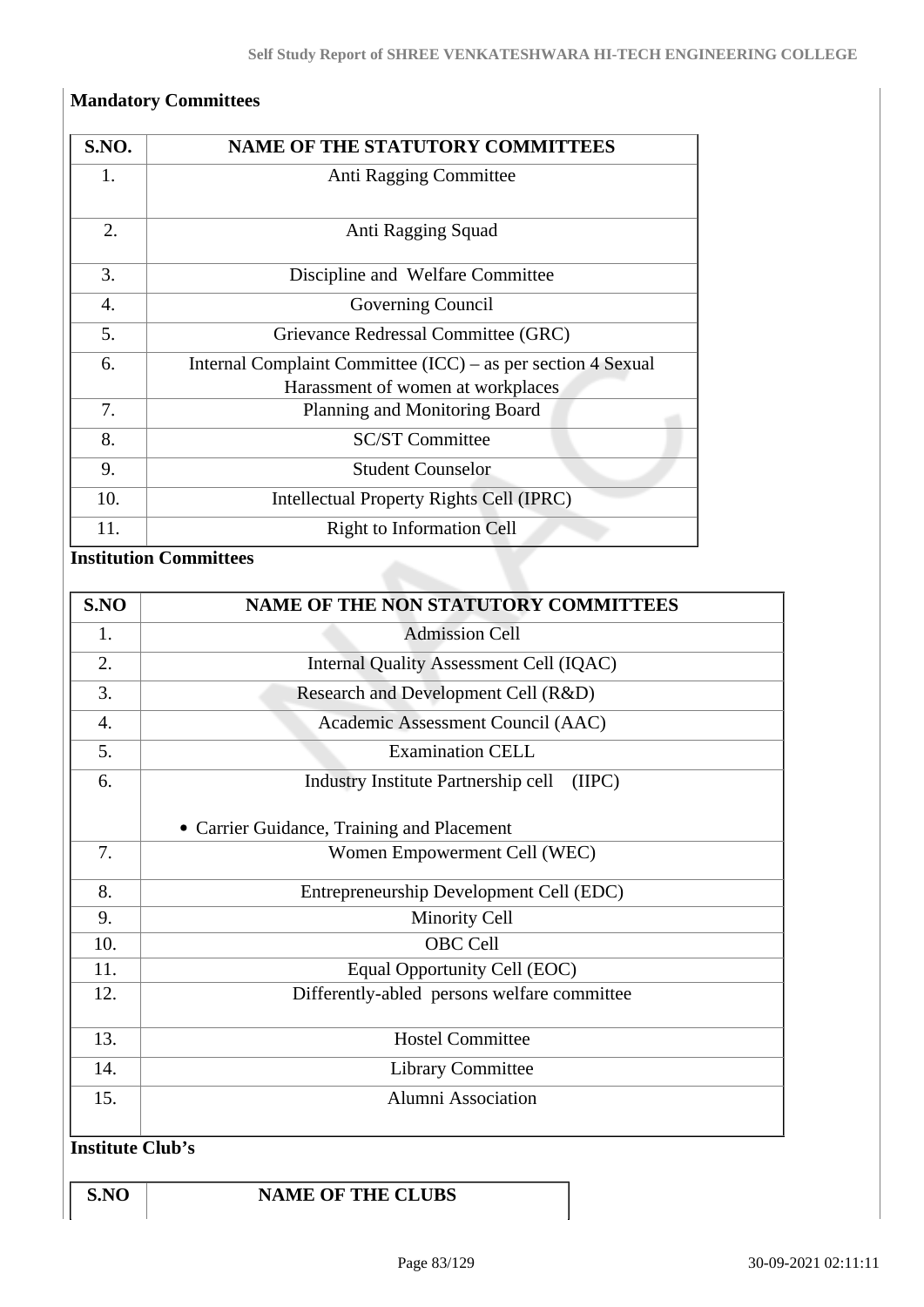| 1.                      | Cultural & Fine Arts Club                                                       |                      |
|-------------------------|---------------------------------------------------------------------------------|----------------------|
| 2.                      | <b>Readers Club</b>                                                             |                      |
| 3.                      | <b>Consumer Club</b>                                                            |                      |
| 4.                      | <b>Energy Club</b>                                                              |                      |
| 5.                      | Communication (Toast Master's) Club                                             |                      |
| 6.                      | Tamil Mandram                                                                   |                      |
| 7.                      | E3 (Eco & Environmental Engineering) Club                                       |                      |
| 8.                      | National Service Scheme (NSS)                                                   |                      |
| 9.                      | Youth Red Cross (YRC)                                                           |                      |
| 10.                     | Red Ribbon Club (RRC)                                                           |                      |
| 11.                     | Science Club                                                                    |                      |
|                         | • Minutes of meetings and implementation of some of the committees are attached |                      |
| <b>File Description</b> |                                                                                 | <b>Document</b>      |
|                         | Any additional information                                                      | <b>View Document</b> |
|                         | Link for Additional Information                                                 | <b>View Document</b> |

# **6.3 Faculty Empowerment Strategies**

# **6.3.1 The institution has effective welfare measures for teaching and non-teaching staff**

# **Response:**

Shree Venkateshwara Hi-Tech Engineering College authorities bear in mind, the well being of teaching and non-teaching staff as important for the effective functioning of the institution. In line with this, many welfare measures have been implemented.

# **Welfare Measures for teaching staff:**

- 1.Group insurance as a matter of social security.
- 2.Employee Provident Fund with pension scheme.
- 3.IOB ATM location in the campus.
- 4.Cash awards and certificates of appreciation for academic excellence.
- 5.Marriage leave.
- 6.Maternity leave for Female staff.
- 7.Free hostel Accommodation and Food.
- 8.Free Transport facility.
- 9.Free Medical emergency transportation.
- 10.On duty for pursuing Ph.D.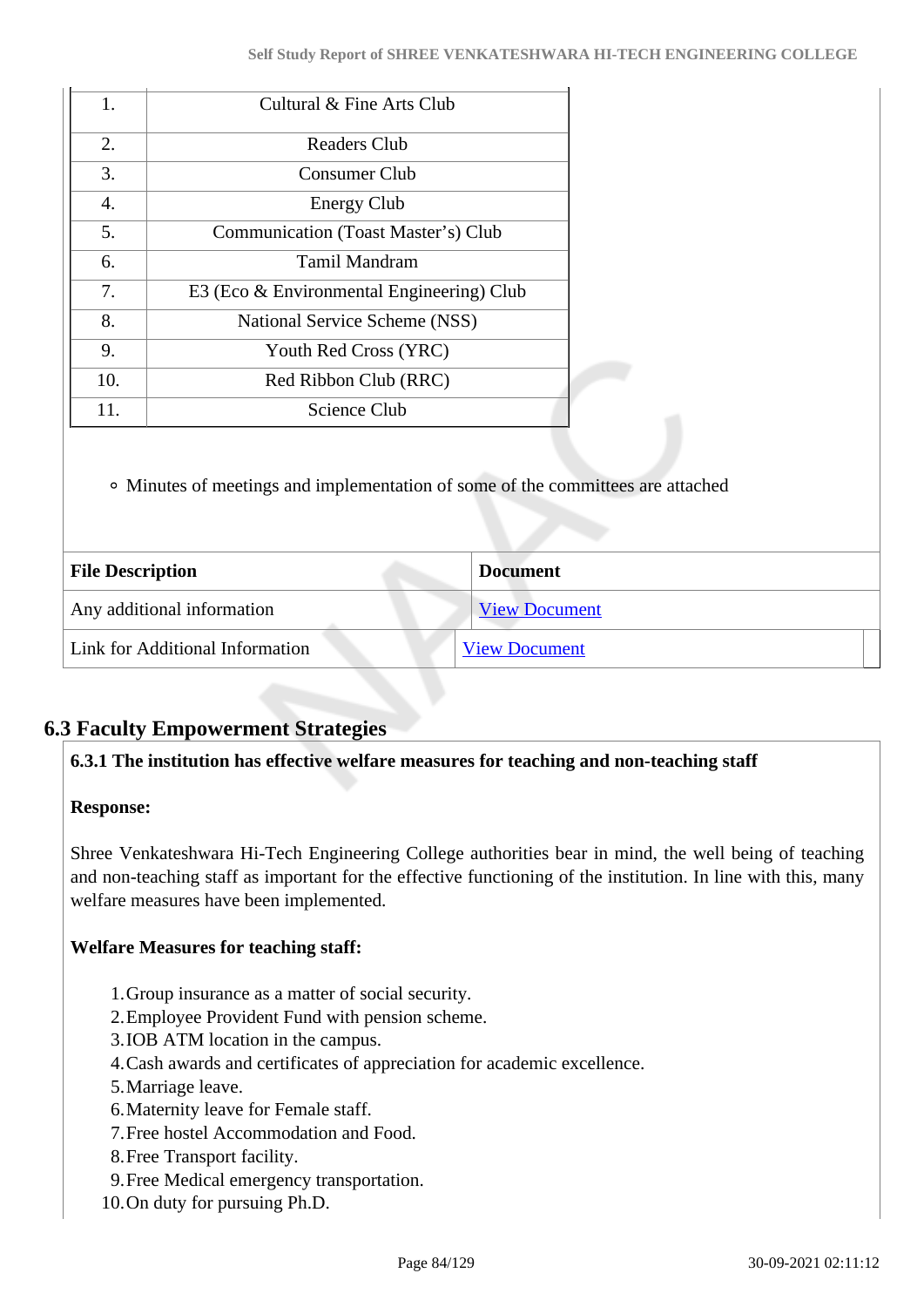- 11.Concession of fees for the children of faculty in Shree Venkateshwara Group of Institutions.
- 12.Financial assistance for presenting papers in seminars and workshops, participating in Faculty Development Programmes, Internship programmes organized by the reputed institutions.
- 13.Incentives for grant proposal received from R&D organizations.
- 14.WI-FI and Internet Connectivity.
- 15.Summer and Winter Vacation based on Station Experience.
- 16.Permission and Casual Leaves.
- 17.Festival Gifts
- 18.Tea and Snacks (Morning and Evening).

#### **Welfare Measures for Non-Teaching staff:**

- 1.Group insurance as a matter of social security.
- 2.Special Marriage leave.
- 3.Free hostel Accommodation and Food.
- 4.Free Transport facility.
- 5.IOB ATM location in the campus.
- 6.Free Medical emergency transportation.
- 7.Concession of fees for children of staff in Shree Venkateshwara Group of Institutions.
- 8.Salary Advance for needy staff members.
- 9.Free uniforms for bus drivers and security personnel.
- 10.WI-FI and Internet Connectivity.
- 11.Summer and Winter Vacation based on Station Experience.
- 12.Permission and Casual Leaves.
- 13.Bonus and gifts on the occasion of Diwali festival.
- 14.WI-FI, Internet Connectivity provided to all the staff members.
- 15.Tea and Snacks (Morning and Evening).

| <b>File Description</b>         | <b>Document</b>      |
|---------------------------------|----------------------|
| Any additional information      | <b>View Document</b> |
| Link for Additional Information | <b>View Document</b> |

### **6.3.2 Average percentage of teachers provided with financial support to attend conferences/workshops and towards membership fee of professional bodies during the last five years**

**Response:** 28.35

6.3.2.1 Number of teachers provided with financial support to attend conferences / workshops and towards membership fee of professional bodies year-wise during the last five years

| 2018-19 | 2017-18 | 2016-17 | 2015-16 | 2014-15 |
|---------|---------|---------|---------|---------|
| 20      | 46      | 65      | 90      | 62      |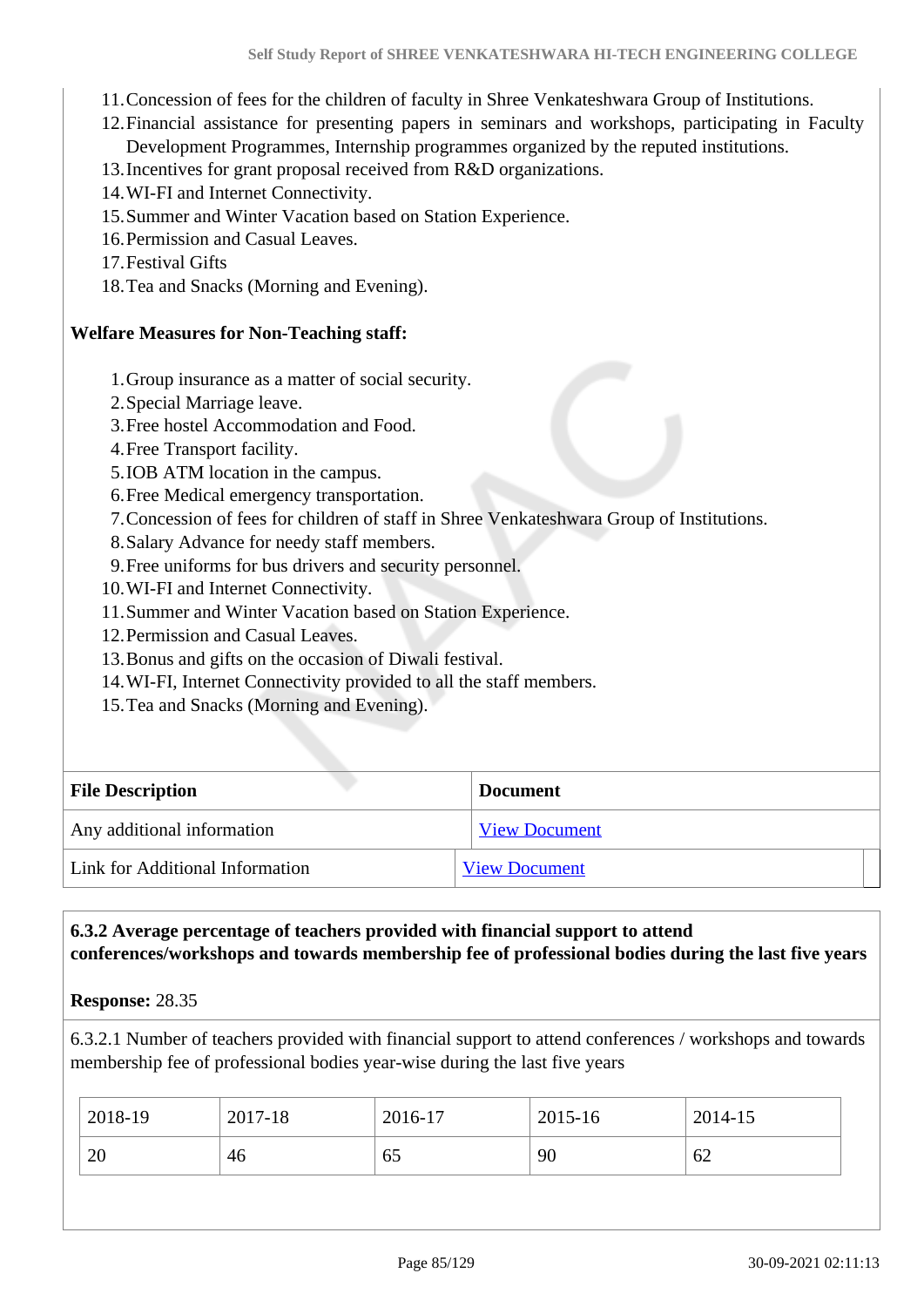| <b>File Description</b>                                                                                                   | <b>Document</b>      |
|---------------------------------------------------------------------------------------------------------------------------|----------------------|
| Details of teachers provided with financial support<br>to attend conferences, workshops etc during the last<br>five years | <b>View Document</b> |
| Any additional information                                                                                                | <b>View Document</b> |

### **6.3.3 Average number of professional development /administrative training programs organized by the institution for teaching and non teaching staff during the last five years**

### **Response:** 7.8

6.3.3.1 Total number of professional development / administrative training programs organized by the Institution for teaching and non teaching staff year-wise during the last five years

| 2018-19 | 2017-18 | 2016-17      | 2015-16                          | 2014-15 |
|---------|---------|--------------|----------------------------------|---------|
| O       |         | O<br>$\circ$ | 1 <sub>0</sub><br>$\overline{1}$ | v       |

| <b>File Description</b>                                                                                                                       | <b>Document</b>      |
|-----------------------------------------------------------------------------------------------------------------------------------------------|----------------------|
| Reports of Academic Staff College or similar<br>centers                                                                                       | <b>View Document</b> |
| Details of professional development / administrative<br>training programs organized by the Institution for<br>teaching and non teaching staff | <b>View Document</b> |
| Any additional information                                                                                                                    | <b>View Document</b> |

# **6.3.4 Average percentage of teachers attending professional development programs viz., Orientation Program, Refresher Course, Short Term Course, Faculty Development Program during the last five years**

### **Response:** 3.21

6.3.4.1 Total number of teachers attending professional development programs, viz., Orientation Program, Refresher Course, Short Term Course, Faculty Development Programs year-wise during the last five years

| 2018-19<br>2017-18 | 2016-17 | 2015-16 |    | 2014-15 |
|--------------------|---------|---------|----|---------|
| 08<br>05           | 06      | 06      | 13 |         |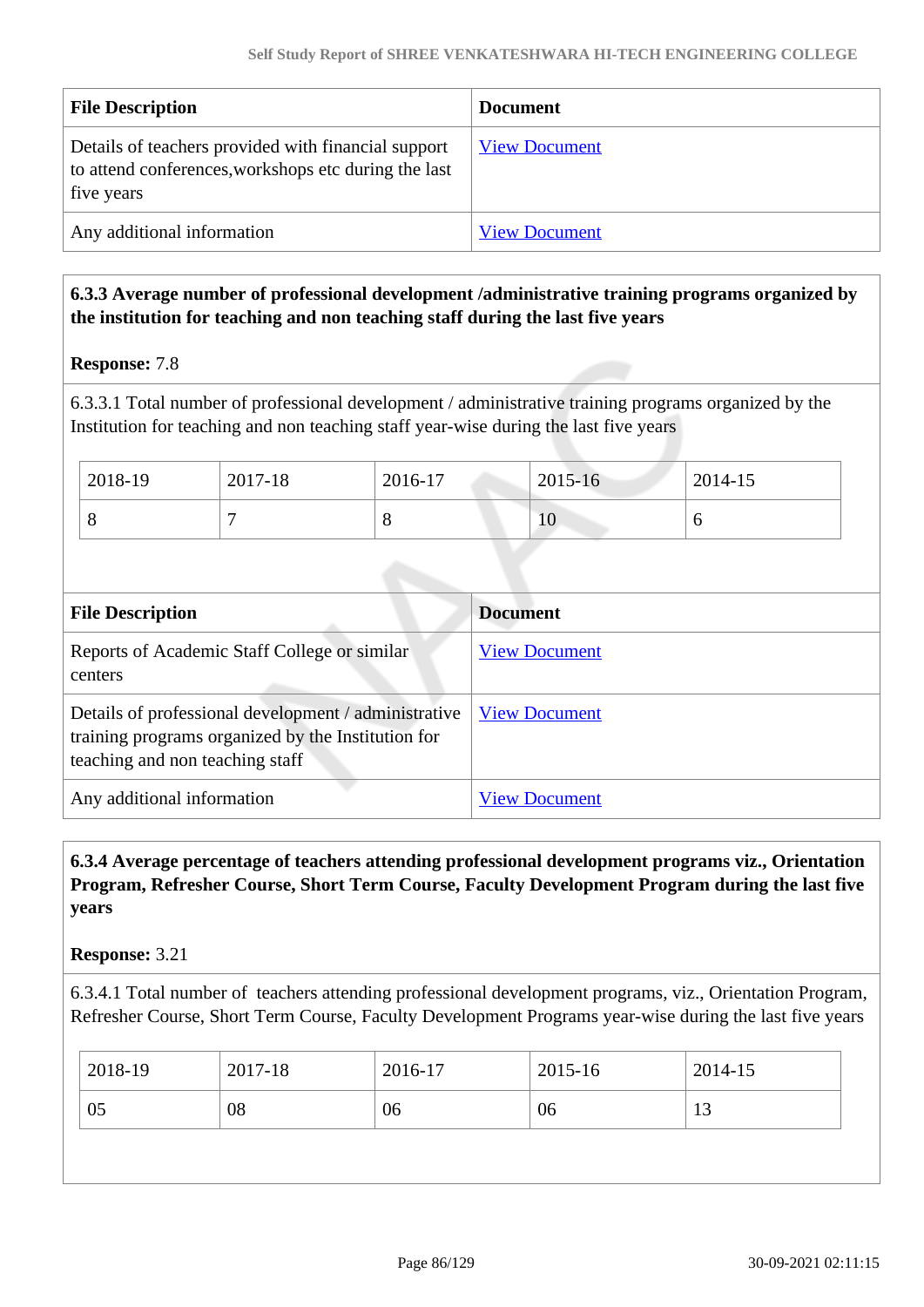| <b>File Description</b>                                                                       | <b>Document</b>      |
|-----------------------------------------------------------------------------------------------|----------------------|
| <b>IQAC</b> report summary                                                                    | <b>View Document</b> |
| Details of teachers attending professional<br>development programs during the last five years | <b>View Document</b> |
| Any additional information                                                                    | <b>View Document</b> |

### **6.3.5 Institution has Performance Appraisal System for teaching and non-teaching staff**

### **Response:**

Self appraisal is a performance review system where the performance of faculty members are evaluated annually. The college follows a systematic Performance Appraisal System for teaching and non-teaching staff.

#### **Performance Assessment of teaching staff is based on following parameters:**

The performance assessment of Professor / Associate Professor & Assistant Professor is evaluated on the following parameters:

- Result analysis : Pass percentage and Class average
- Participation in FDPs, Seminars and workshops
- Organization of FDPs, Seminars and Workshops

Involvement in research and consultancy:

The components considered are:

- Papers presented in Conferences
- Papers published in Journals
- Participation in research activities
- Funded project proposed and sanctioned

Participation in Department and Institutional Development:

- Faculty roles and responsibilities in the department work/Institutional work
- Faculty advisor/ Class advisor
- IQAC coordinator
- Members in department/ Institution level committee

Awards and Recognition:

- Awards won at state, national and international levels/NGO
- Recognition such as peer review, guest lecture etc..

**Performance Assessment of non-teaching staff is based on the following parameters:**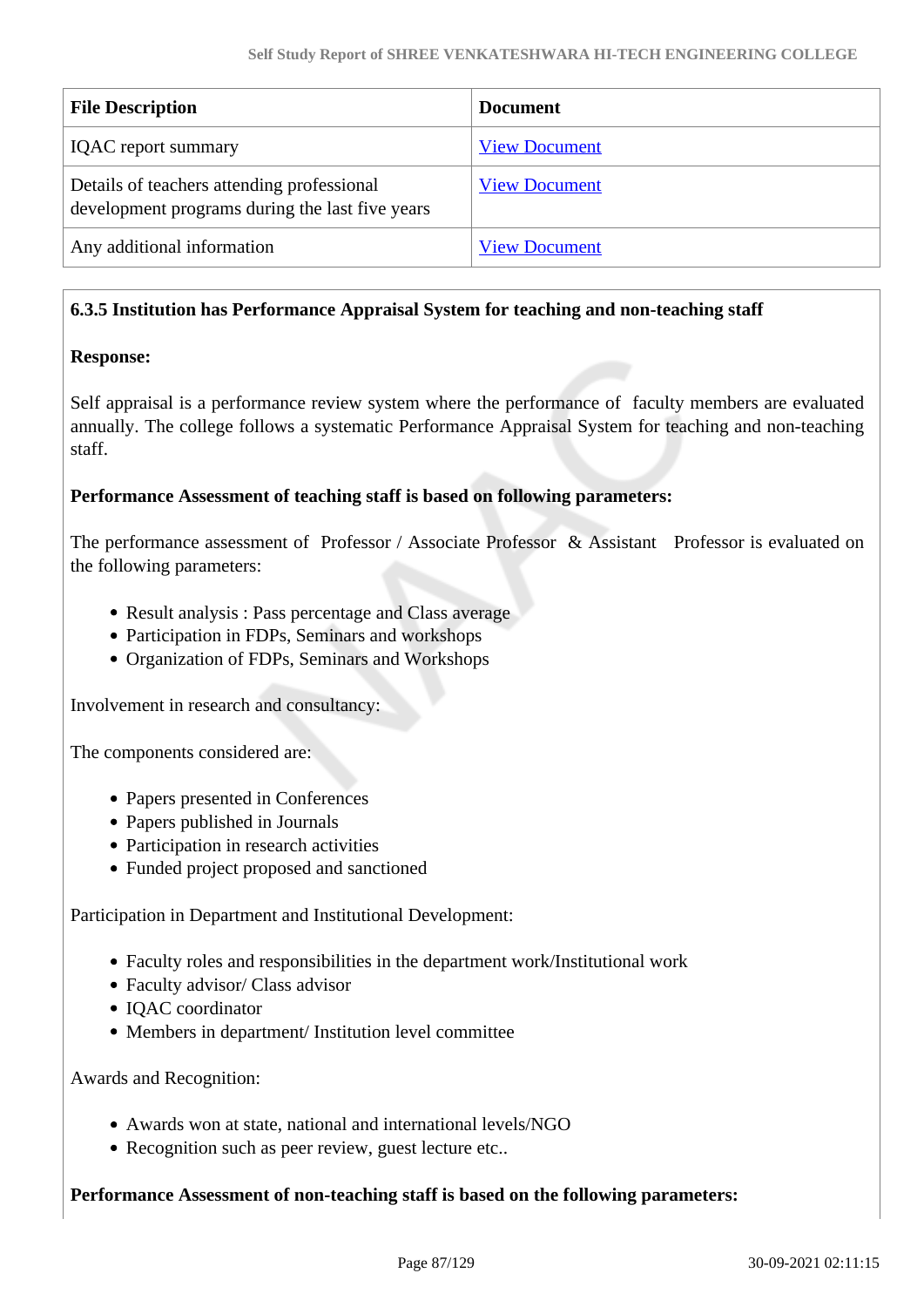- Technical Ability
- Level of knowledge
- Methodical and Systematic working
- Punctuality in work
- Regularity in attendance
- Relations with Superiors and Colleagues

Both the teaching and non teaching staff submit their annual performance appraisal report at the end of every academic year. The report also includes assessment by the HoD concerned under the parameters mentioned above with regard to the working of the staff during the year. The HoDs submit the performance appraisal report with their remarks to the Principal. The Principal reviews the reports and finally submits them to the management.

The Performance Appraisal System has revealed an opportunity for every faculty member to know their strengths and weaknesses. The accomplishment of this evaluation process is the development of the institution along with the self-growth of every staff member. The scores are also considered for increments. The system has been implemented successfully for the past ten years and found to be more effective to enrich the credentials of the faculty members.

The above methodology of merit rating has helped the institution to identify and reward meritorious employees and to positively motivate them.

| <b>File Description</b>    | <b>Document</b>      |
|----------------------------|----------------------|
| Any additional information | <b>View Document</b> |

# **6.4 Financial Management and Resource Mobilization**

# **6.4.1 Institution conducts internal and external financial audits regularly**

### **Response:**

Financial planning is carried out annually by the Principal and the Administrative Officer considering the budget proposals submitted by the respective authorities of the institute and the income & expenditure of the last financial year. The prepared budget proposal is placed before the Governing Council for approval. Financial activities are carried out by accounts manager under the guidance of the Principal. This process is scrutinized by the Internal Financial Auditor. The Internal Financial Auditor has freedom to suggest and revise the formats of relevance, based on the feedback received from the students and faculty, in consultation with Principal. Budget allocation is done every academic year for each department under the respective heads. Utilization is tracked periodically through internal and external finance audits.

# **INTERNAL AUDIT AND EXTERNAL AUDIT:**

# **Internal Audit:**

An effective Mechanism is followed by the Institution for Auditing all the Accounts. The institution has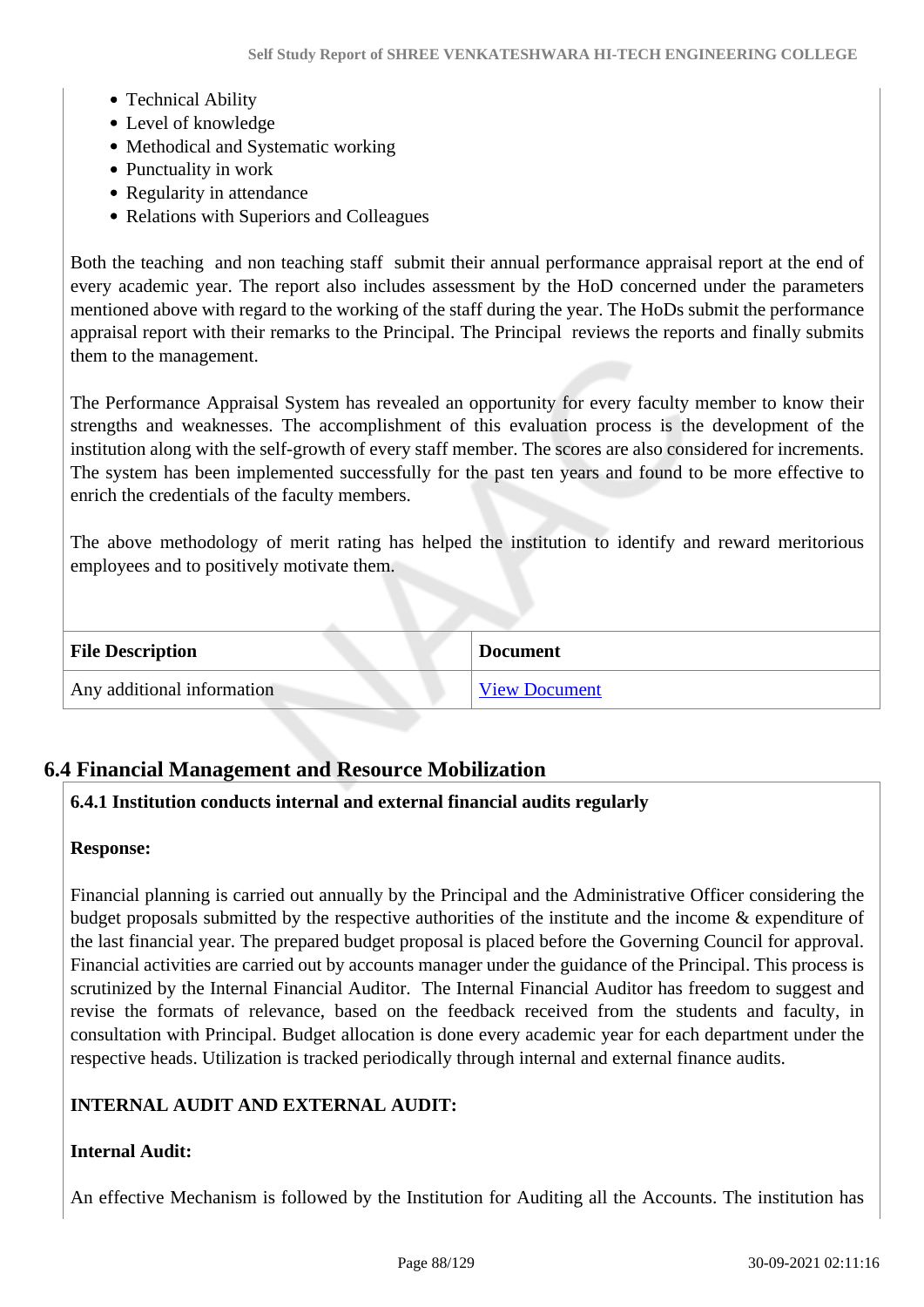appointed a full time Internal Auditor designated as Finance Officer who verifies internally, checks bills and vouchers, passes the bills, manages the fund and determines the fee after discussion with the management.

Finance relevant meeting is conducted every 3 months to determine mobilization of funds, adequacy of sanctioned budget and a valid building of funds. The members also discuss the utilization of funds for the remaining days up to the end of the financial year.

Every financial year in the month of January, Internal Auditor with financial team conducts Internal Audit till the end of January. The Internal Audit findings is submitted to the Principal and the Management for further action. The financial team then conducts a meeting with the Principal and the HoDs to find out the root cause analysis towards audit findings and rectifies the same as soon as possible.

# **External Audit:**

For every financial year in the month of February and March, the External Auditors from our authorized Chartered Accountant Officer visits our institution on daily basis and observes all the Bills, Vouchers, Digital Transactions etc. The external audit findings are submitted to the management.

The Management instructs the Principal and the Financial team to overcome the non-conformity in audit findings and further action taken to resolve the same as soon as possible.

Finally, audited statements are prepared with recurring Income and Expenditure details and Balance Sheets, to calculate cumulative values of fixed assets.

| <b>File Description</b>         | <b>Document</b>      |
|---------------------------------|----------------------|
| Any additional information      | <b>View Document</b> |
| Link for Additional Information | <b>View Document</b> |

# **6.4.2 Funds / Grants received from non-government bodies, individuals, Philanthropists during the last five years (not covered in Criterion III) (INR in Lakhs)**

### **Response:** 0

6.4.2.1 Total Grants received from non-government bodies, individuals, philanthropists year-wise during the last five years (INR in Lakhs)

| 2018-19<br>2017-18 | 2016-17 | 2015-16  | 2014-15 |
|--------------------|---------|----------|---------|
|                    | ν       | $\theta$ |         |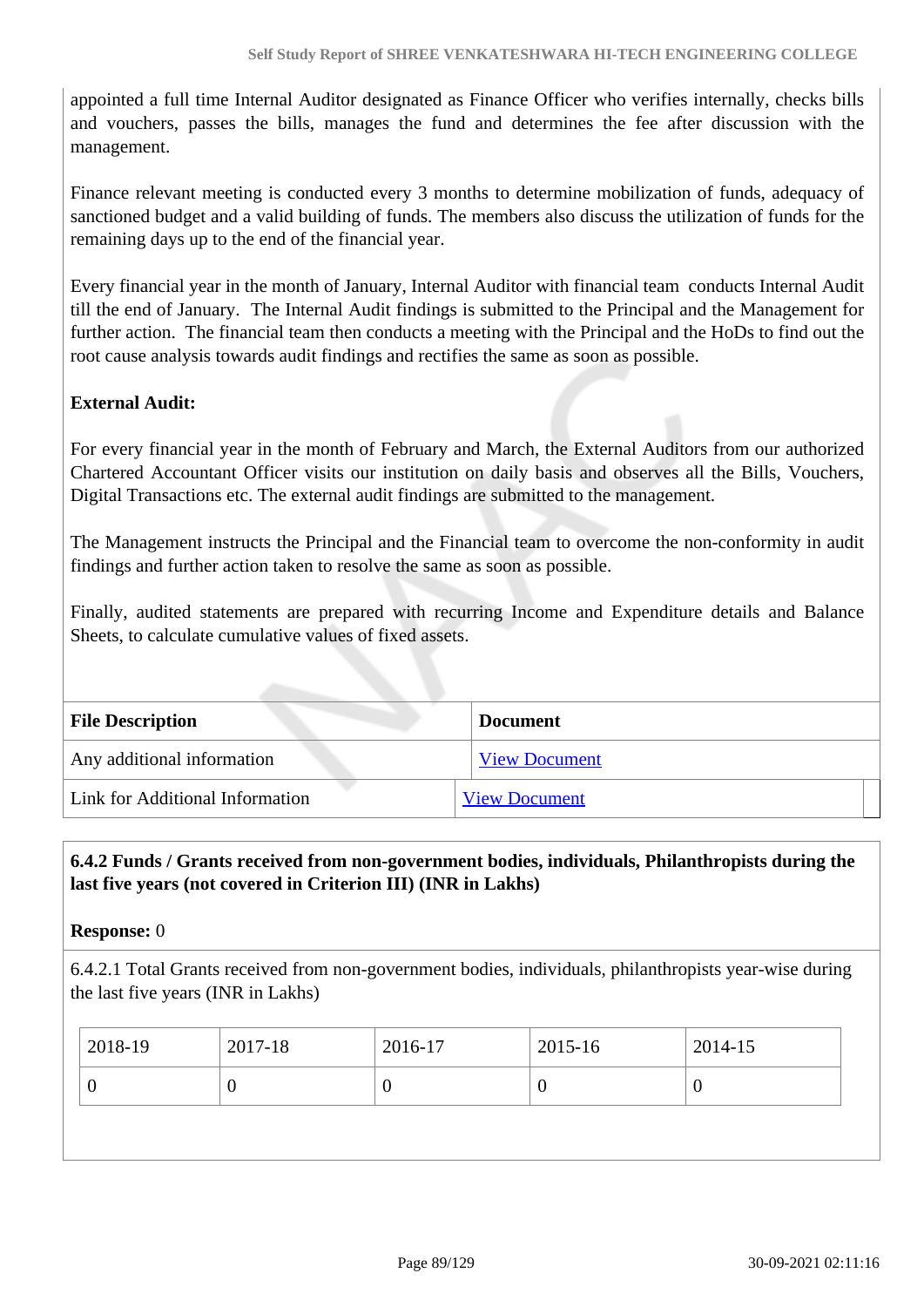| <b>File Description</b>                                                                      | <b>Document</b>      |
|----------------------------------------------------------------------------------------------|----------------------|
| Details of Funds / Grants received from non-<br>government bodies during the last five years | <b>View Document</b> |

#### **6.4.3 Institutional strategies for mobilisation of funds and the optimal utilisation of resources**

#### **Response:**

### **MOBILIZATION OF FUNDS:**

#### **Tuition fee:**

Admissions of students are made through Anna University Counselling (TNEA) under Government Quota (65%) and Management seats are admitted through Consortium of Self Financing Professional Colleges in Tamil Nadu (35%) with the collection of fees as prescribed by the Tamil Nadu Government higher education regulations.

#### **Corpus Donation :**

Shree Venkateshwara Hi-Tech Engineering College is functioning under Shree Venkateshwara Educational and Charitable Trust through Corpus Donation / Funds. The funds are utilized to develop construction of buildings, procurement of equipments, furniture and consumables. The trust also provides Scholarship to the meritorious, poor and needy students.

#### **Grants from Government Organizations & Non Government Organizations:**

Grants through proposals are sought from various Government Organizations such as AICTE, ISRO, UGC, DST- NIMAT, SEBO, SERB, etc., and the amount received are judiciously utilized to meet the recurring and non recurring cost of institutions.

### **Availing Loan:**

Term and hire purchase loans from banks with reduced rate of interest are availed to fulfil institutes requirements.

#### **PREPARATION OF BUDGET:**

- Every department prepares in advance the budget, required for the next academic year.
- Based on the recommendations of the Governing Council, the Secretary will sanction institutional budget for the financial year.
- After every purchase, entry will be made in the respective department stock registers and financial transactions are recorded in the book of accounts.
- The utilization of funds allocated to each department will be monitored.

### **OPTIMAL UTILIZATION:**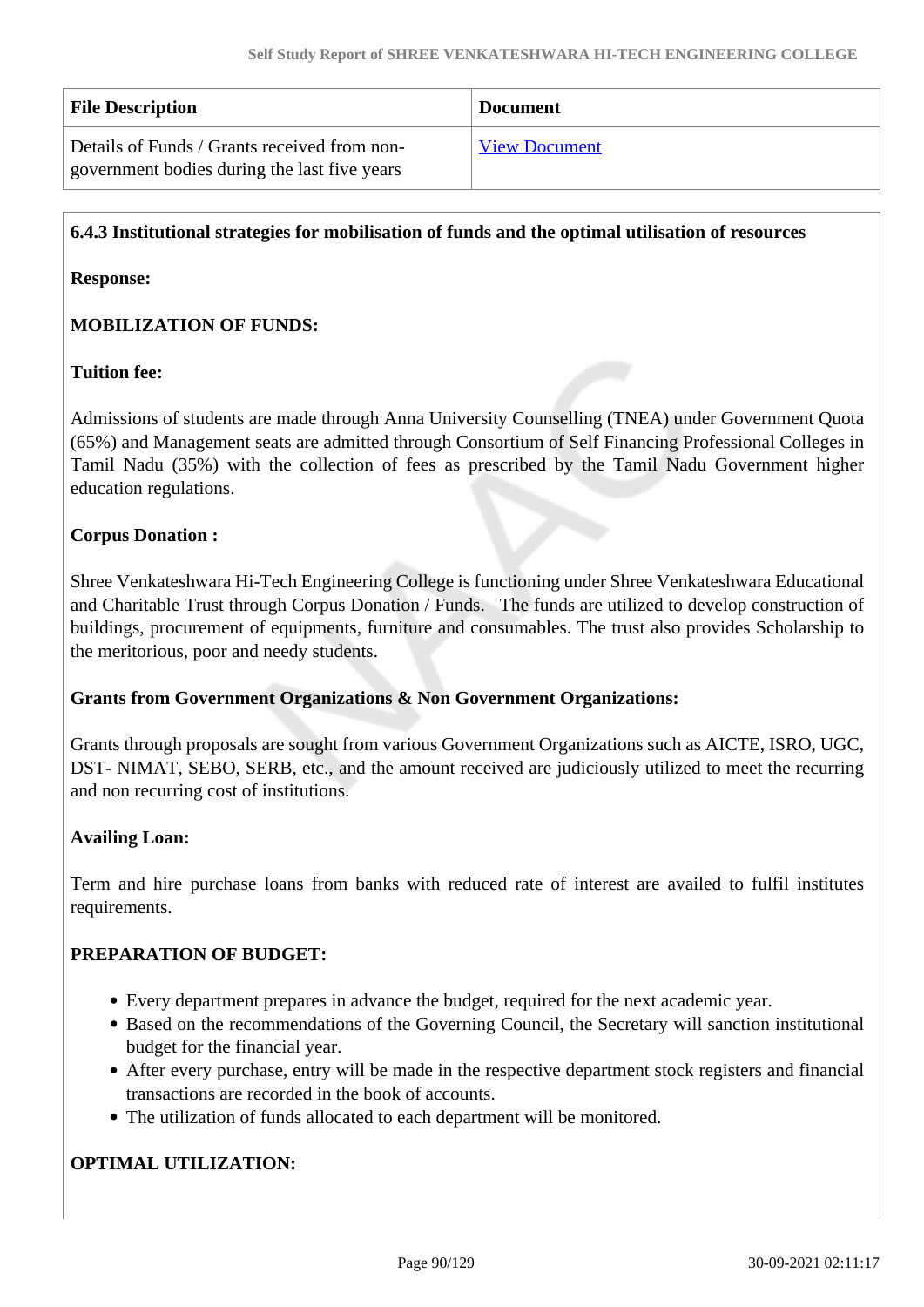### **Construction of Buildings and Infrastructure Facilities**:

The institution management utilizes the funds for contribution of buildings, infrastructure facilities and maintenance as approved by the Governing Council.

Further, according to financial requirement of each department, budget amount will be allocated annually. Such budget will be discussed with the IQAC Monitoring, Planning and Governing Council so as to utilize funds properly.

The institution purchases new transport vehicles (buses/vans) based on student strength, through hire purchase loans from banks which are repaid with reduced rates of interest from the reasonable transport charges collected from the students.

### **Recurring Expenses:**

Fees collected from students are utilized for the salary of teaching faculty and non teaching staff, academic activities and loan payment.

### **Research and project activities:**

In order to cover many research projects, the institution encourages students and faculty members to update their knowledge on recent socio-economic strategies and use basic resources in the institution.

### **Co-Curricular Activities:**

The institution conducts the above said events regularly for students and faculty. In addition, development activities matching with the latest technologies, innovations, researches, changes and needs of the society are also conducted. These events are conducted from the funds received from the professional bodies & funding agencies with the support of management contributions.

### **Green Atmosphere & Waste Management:**

- Usage of Tobacco and Smoking are restricted in the campus area.
- The campus is Plastic Free

Enough care is taken for cleanliness in the campus, which co-exists with godliness and fund is utilized, judiciously. The institution utilizes the policy of bio waste management effectively as it provides revenue.

| <b>File Description</b>         | <b>Document</b>      |
|---------------------------------|----------------------|
| Any additional information      | <b>View Document</b> |
| Link for Additional Information | <b>View Document</b> |

# **6.5 Internal Quality Assurance System**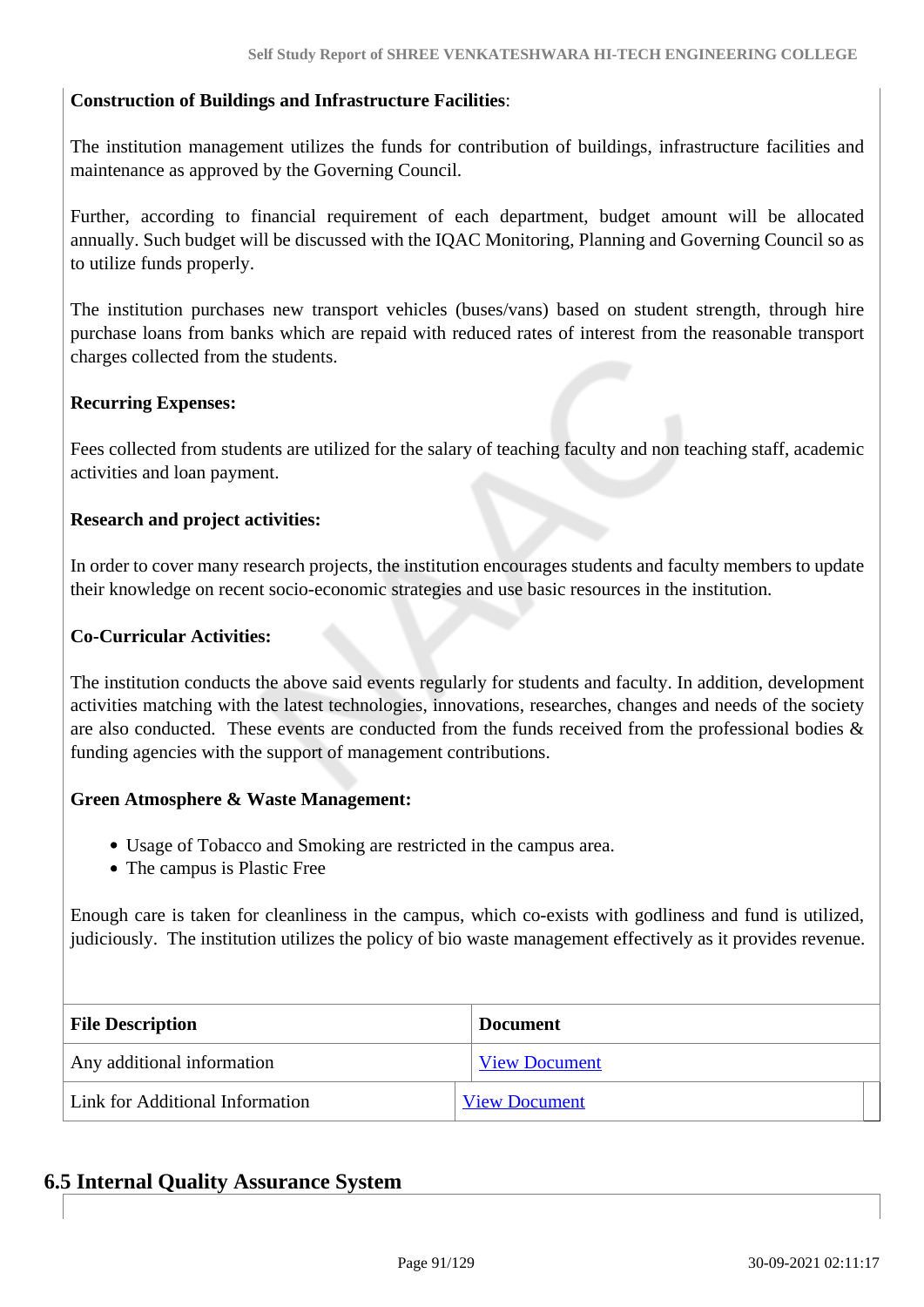# **6.5.1 Internal Quality Assurance Cell (IQAC) has contributed significantly for institutionalizing the quality assurance strategies and processes**

# **Response:**

The IQAC was established in 2017-18 in our institution for improving the quality process of all the systems. After the establishment of IQAC, there is continuous improvement in various systems. We have herewith furnished the two practices institutionalized as a result of IQAC initiatives.

# **Practice 1 :**

# **Student Skills Development Program**

There is rigorous requirement for students skills development program as majority of students in institute are from rural background and they lag in various software skills including communication skills. Hence the placement and training cell along with IQAC takes initiatives to improve these skills, from first year onwards. The first year B.E. students are exclusively trained in communication skills by inviting experts from outside. These experts, in turn, take efforts to develop the speaking and writing skills of students through various activities. As the classes are conducted in the beginning before the start up of the regular course, students learn the language easily. The trainers also encourage the students to come out and speak confidently on a topic.

 In order to meet out the expectations of companies, the second, third and final year students are trained in leadership skills and problem solving skills besides communication skills. Keeping in view of the overall development of students, the college has signed MoUs with many companies and the students visit these MoU signed companies regularly. Guidance is given to students to write various competitive exams like UPSC/ TNPSC Examinations and Career opportunities. Awareness programmes are also conducted on Civil Service exam, banking exams, Competitive Exams and other State & Central government examinations.

# **Practice 2:**

# **Mentoring system for the students:**

As the students aspiring for higher education are from various geographical backgrounds with different cultures, they are unable to cope up with common culture. Moreover, the medium of instruction in the earlier study leading to inferiority complex, home-sickness and fear of complexity on higher education are the reasons for implementation of mentoring system.

Each faculty of the institution, play the role of mentor for a group of students ranging from 10 to 20 . Mentors for first year students are from the department of Science & Humanities. second, third and final year students have their mentors from their respective departments. Mentors encourage the students to participate in academic, co-curricular, extracurricular and social activities. They analyze the SWOC of students for corrective action and give them personal counseling. Students are also counselled in front of their parents, if needed. Mentors recommend online courses to their mentees. Mentors take special interest to help the mentees individually for their holistic development.Mentors also help Mentees to improve their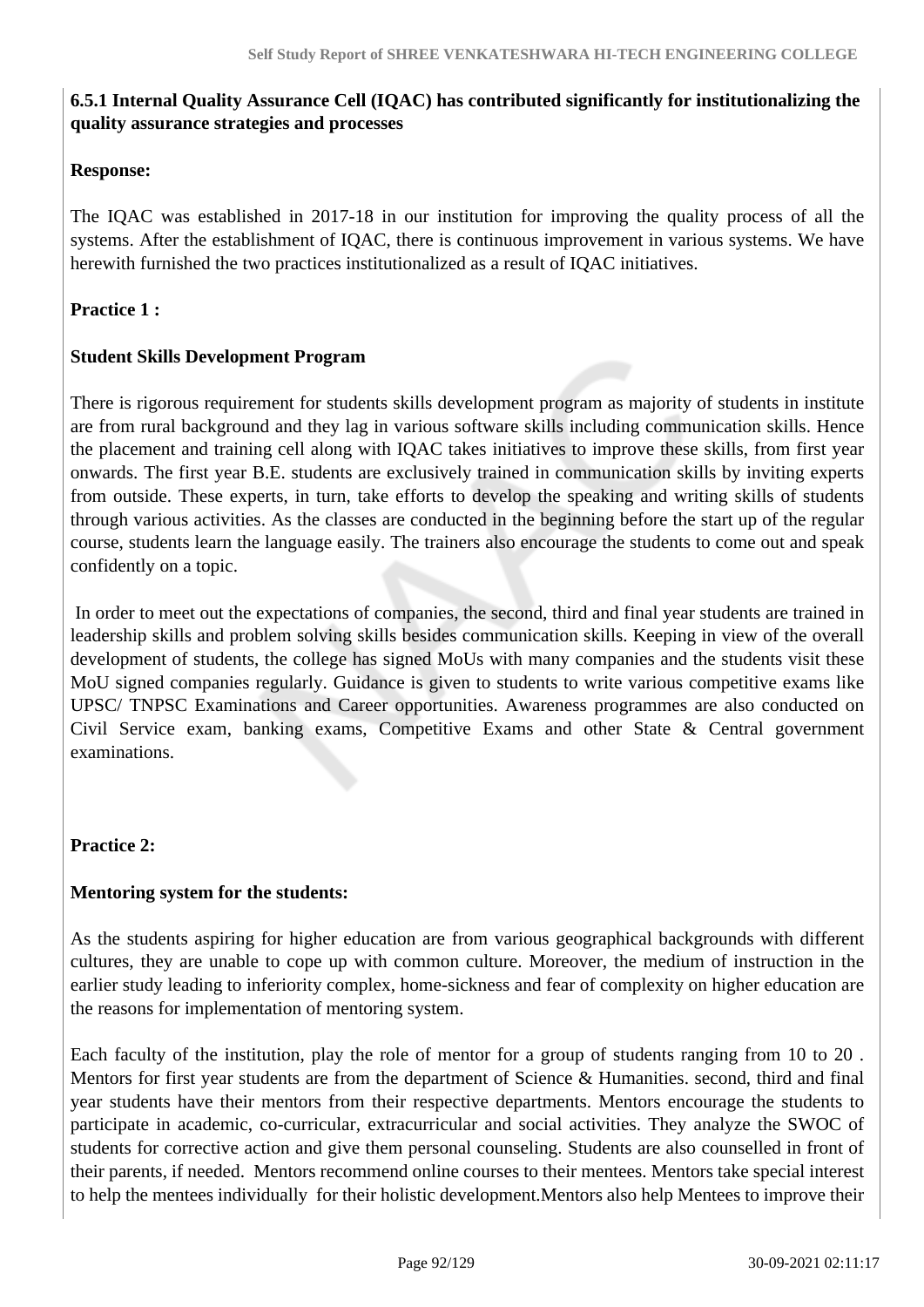communication skills, personality development, leadership skills, soft skills, interpersonal skills etc.

| <b>File Description</b>         | <b>Document</b>      |
|---------------------------------|----------------------|
| Any additional information      | <b>View Document</b> |
| Link for Additional Information | <b>View Document</b> |

# **6.5.2 The institution reviews its teaching learning process, structures & methodologies of operations and learning outcomes at periodic intervals through IQAC set up as per norms**

### **Response:**

The IQAC periodically reviews and continuously upgrades the quality of teaching-learning process by way of enhanced academic activities, effective training and timely academic audit for quality assurance. Class committee meetings, Classroom observation by Principal/HODs, Department meetings, HODs Meetings, Internal assessment evaluation, Students' feedback and Management review meeting play a vital role in improving efficiency at workplace. These frequent reviews have enabled to achieve desired targets by the end of the academic year. Feedback is collected, consolidated and analyzed by each department during Midsession of semester and End-Semester. The college strongly believes that the best approach for teaching and learning quality is to provide freedom for teachers and students to undertake self-motivated improvement activities with the goal of continuous improvement in their performance.

### **Review of Teaching-Learning Process and its Outcomes**:

- Detailed lesson plan of each course is prepared by the faculty concerned, before the commencement of next semester.
- Academic calendar is prepared during commencement of the academic year with the dates of internal assessments and model exam.
- Each faculty is maintaining a logbook for recording the students' attendance and track the syllabus coverage which is periodically attested by the HOD and Principal.
- For regular tracking of portion coverage, attendance, internal assessments etc
- College Campus Management System Software comes handy. Each and every academic activity is recorded up-to-date in the software. So the Principal and HOD easily monitor the activities.
- The Software also provides information to the parents about the attendance of the students
- Students feedback is taken at regular intervals to ensure the quality of teaching and teachers are counseled if required.
- Students are assessed based on their performance in the three internal assessment tests and one model exam for theory subjects. Assessment for practical subjects is done through model practical exam and viva voce questions.
- Remedial classes are conducted from the first semester, based on the performance of the students in their internal assessment tests. The subject handling faculty identifies the slow learners of their subject and conducts special coaching classes for them after college hours.
- Result analysis meeting is conducted after each assessment test and action plan for improvement of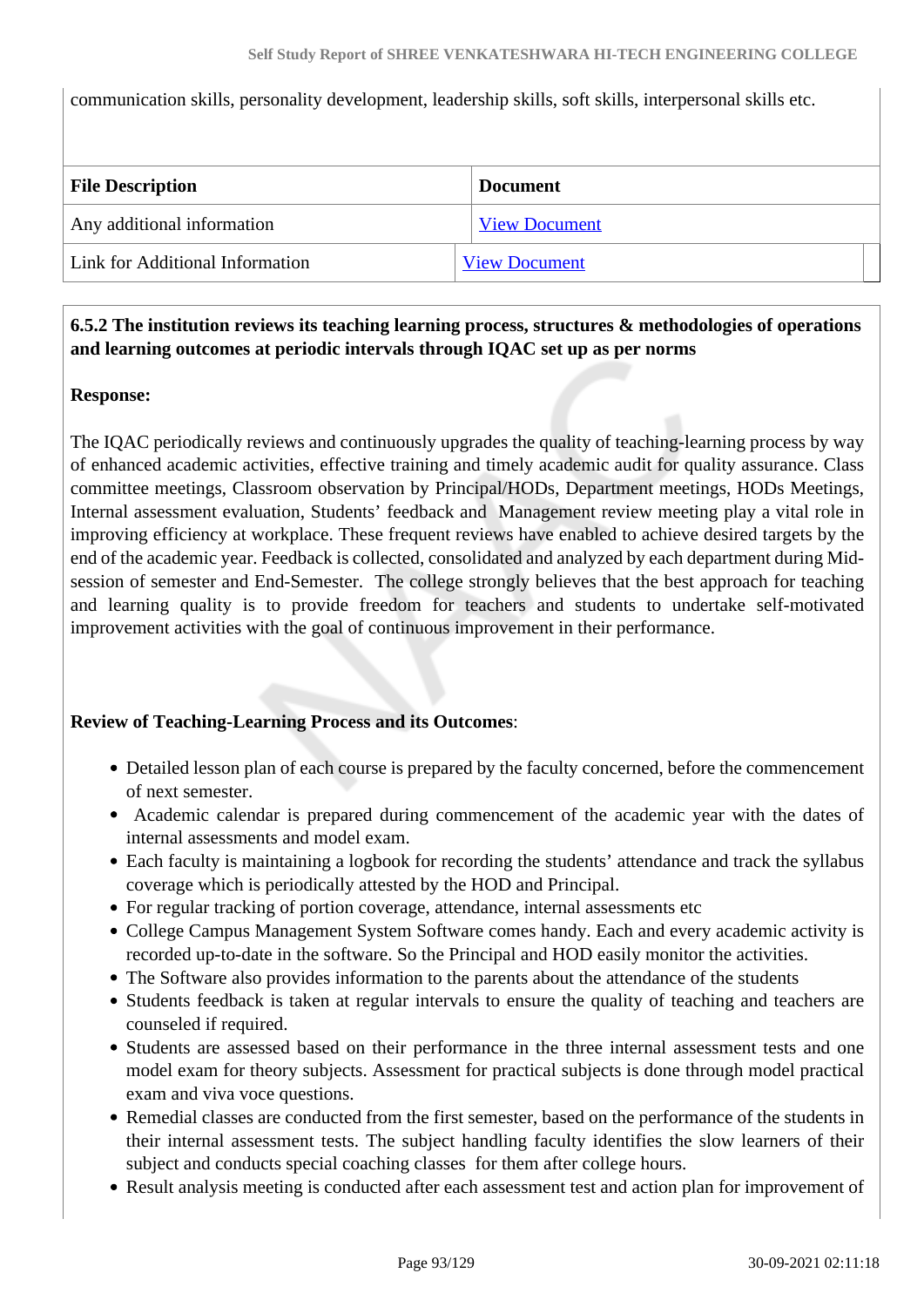result is drawn, in case, if the result of subject is poor.

Thus the teaching learning process is made more effective and meaningful.

# **Methodologies:**

IQAC regularly conducts meetings with Head of the departments and Academic review/audit is a regular feature in the institute for continuous monitoring of the teaching learning process.

### **Examples of teaching learning reforms:**

### 1.**Easy access of study materials**

- Apart from the textbooks given for all the courses, comprehensive study materials are prepared by the faculty members from the online Book Bank and are given to all the students.
- Online tutorial videos and NPTEL videos are created and uploaded in the website and LAN in the campus for the benefit of students.
- Video lectures of faculty members on important topics are also made available.
- Students are also given you tube links related to their subject topics for easy access.
- Faculty and students based on their domains are encouraged to register and undergo online certification courses in SWAYAM (NPTEL).
- ICT tools are used in teaching learning process for making students understand concepts easily.
- Google classrooms are created for all classes to improve teaching learning process.

### **2. Pre-placement training and company-specific training**

- Exclusive placement training for students from their first year to the final year is planned and executed by Placement and Training Cell.
- IQAC has been instrumental in providing inputs to the Placement and Training Cell.
- The Placement and Training Cell along with IQAC design a Training Module for all the four years separately.
- First year B.E. students are exclusively trained in communication skills by inviting experts from outside. These experts, through various communicative activities like Self Introduction, Just a Minute, Debate, Role Play etc. improves the English proficiency of students and helps them to speak confidently, though with grammatical mistakes, initially.
- As per the suggestions by IQAC, from second year onwards, different teaching learning activities like group discussions, Brainstorming, Mock interviews, technical quiz, student seminars, surprise test, etc. are conducted by the course teachers for the students. Through participation, students showcase their understanding level and the outcomes are reviewed by taking feedback.
- The performance of the students in aptitude and analytical skills are evaluated periodically through tests.
- Third year and final year students have English communication hour in their regular timetable. During the hour, students are given training on topics like group discussion, interview, presentation etc. They are made to address the audience confidently.
- The English language lab installed with Globarena Software helps students to get trained on all the necessary soft skills besides grammar and vocabulary.
- A six day common Pre-Placement training in Aptitude & Soft Skills is in practice from 2012 for the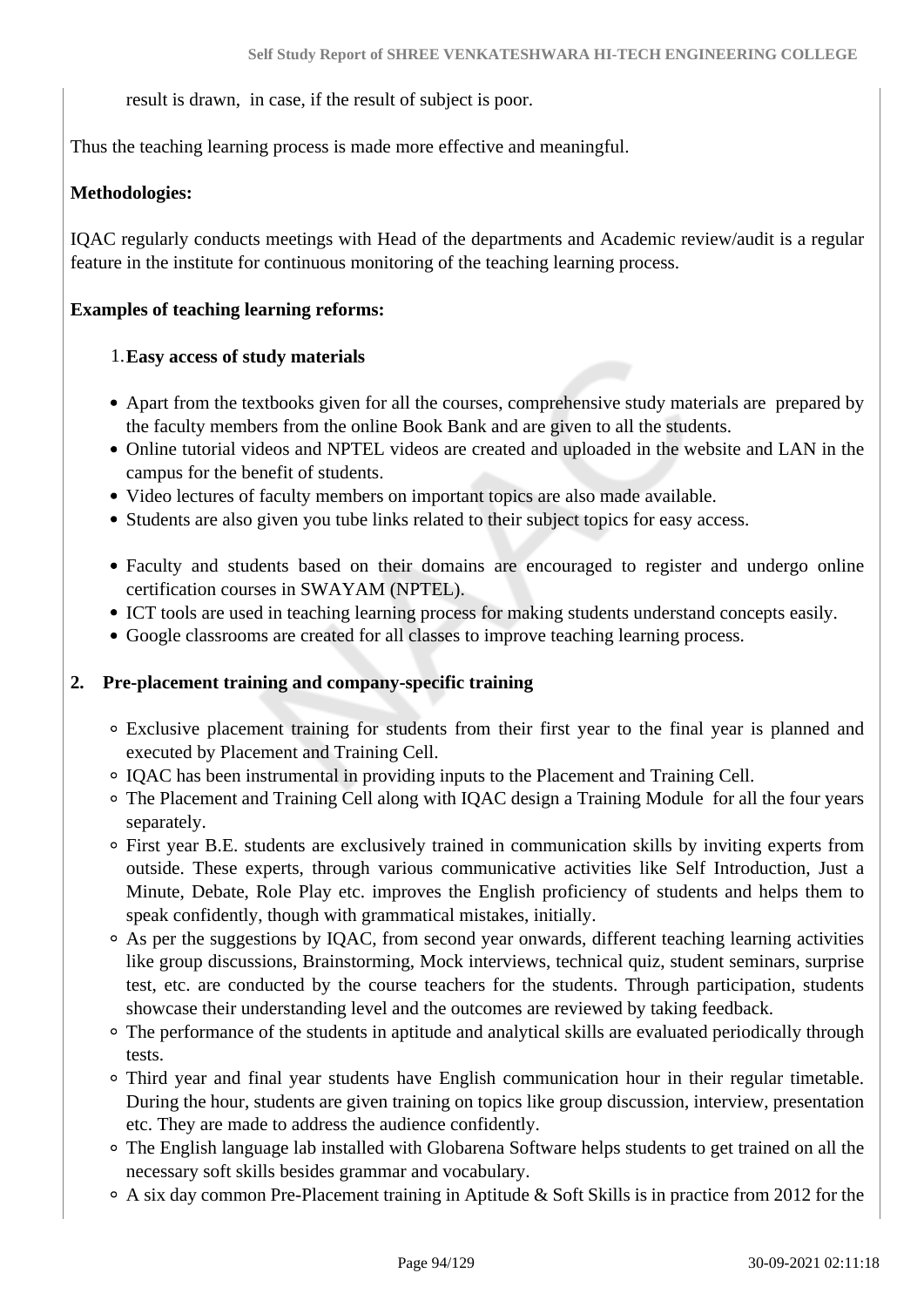pre-final year students. Based on the feedback received from the placement team, department specific technical training is also included for all the departments.

Placement training through online tests and training on aptitude skills are focused during the training.

Company specific training prior to the major recruiters' placement visit is scheduled and all the eligible students are given training as per the requirements of the company

| <b>File Description</b>         | <b>Document</b>      |  |
|---------------------------------|----------------------|--|
| Any additional information      | <b>View Document</b> |  |
| Link for Additional Information | <b>View Document</b> |  |

### **6.5.3 Average number of quality initiatives by IQAC for promoting quality culture per year**

#### **Response:** 7.4

6.5.3.1 Number of quality initiatives by IQAC for promoting quality year-wise for the last five years

| 2018-19 | 2017-18 | 2016-17 | 2015-16  | 2014-15 |
|---------|---------|---------|----------|---------|
|         | v       |         | <b>1</b> | ◡       |

| <b>File Description</b>                                                         | <b>Document</b>      |  |
|---------------------------------------------------------------------------------|----------------------|--|
| Number of quality initiatives by IQAC per year for<br>promoting quality culture | <b>View Document</b> |  |
| IQAC link                                                                       | <b>View Document</b> |  |

**6.5.4 Quality assurance initiatives of the institution include:**

- **1.Regular meeting of Internal Quality Assurance Cell (IQAC); timely submission of Annual Quality Assurance Report (AQAR) to NAAC; Feedback collected, analysed and used for improvements**
- **2.Academic Administrative Audit (AAA) and initiation of follow up action**
- **3.Participation in NIRF**
- **4.ISO Certification**
- **5.NBA or any other quality audit**

**Response:** A. Any 4 of the above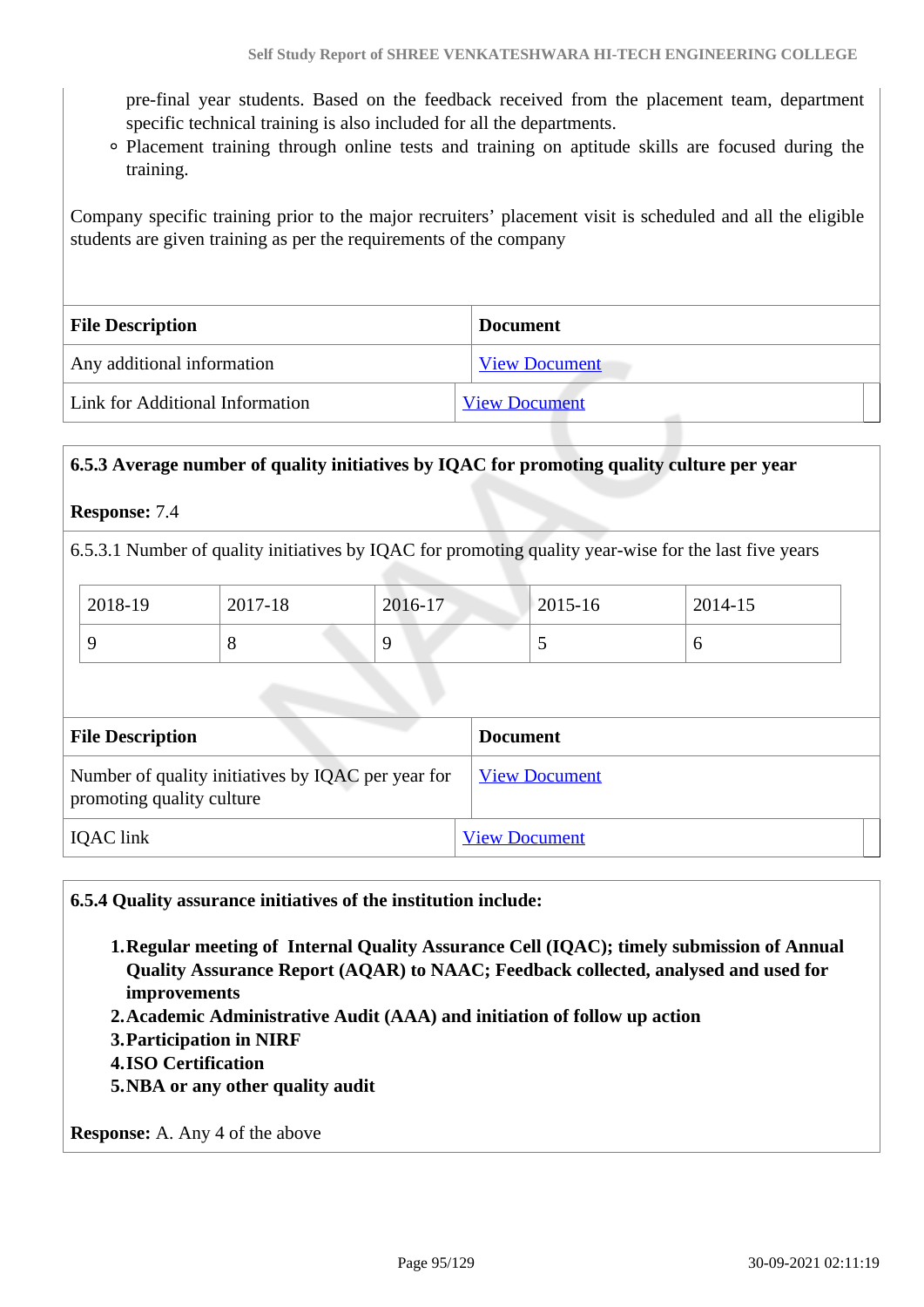| <b>File Description</b>                                        | Document             |
|----------------------------------------------------------------|----------------------|
| e-copies of the accreditations and certifications              | <b>View Document</b> |
| Details of Quality assurance initiatives of the<br>institution | <b>View Document</b> |
| Any additional information                                     | <b>View Document</b> |

 **6.5.5 Incremental improvements made during the preceding five years** *(in case of first cycle)* **Post accreditation quality initiatives** *(second and subsequent cycles)*

### **Response:**

The institute strives to continuously improve and sustain quality in all the aspects of education. The prominent attention of the institution is on quality education which includes academic results, practical knowledge, technical knowledge, extracurricular activities, sports events and social skills. The development of the institution depends on its capacity to draw the human talents to be converted into innovative and valuable research. It certainly leads to the formation of Research Boards at the departmental level and Research Council at the institutional level. Research activities, organizing conferences, availability of scholars to pursue research, the facilities which are needed to improve the institution in the best way, efforts to mobilize funds for research and number of quality publications and planned and reviewed periodically. The Governing Body, Academic Advisory Board, IQAC, Principal, the teaching fraternity, administration, all the departments, the students and other stakeholders jointly contribute towards making the institution focus on excellence. Hence, the students are not only employable in reputed companies but also concentrating on all round development with qualities and confidence of true professionals and turnout to be independent and responsible citizens of the society.

For the academic quality enhancement, department takes up the recommendations of the IQAC. It has been noticed with the continuous persistence and persuasion of the policy matters, the institution has witnessed the incremental improvements in many aspects viz. results, publication by the faculty members and the students, attainment of doctoral status, performances in co-curricular, extracurricular, and extension activities by the students, etc.

Teaching, Learning and Evaluation in the institution is strictly governed by the university. Choice Based Credit System (CBCS), introduced by the University for UG and PG courses, enables the students to choose the prescribed courses, as the core, and elective or soft skill courses, from a range of options, rather than to simply consume what the curriculum offers. They can learn at their own pace and the assessments are graded based on a credit system. It provides an opportunity and flexibility to complete the program by earning the required number of credits. Student-centered learning is an instructional approach in which students influence the content, activities, materials, and pace of learning. The students understanding level is analysed in order to motivate them in positive way. This learning model makes the student (learner) to be the center of the learning process. This approach includes such techniques as substituting active learning experiences for lectures, assignments and problems requiring critical or creative thinking. The students are also encouraged to learn by themselves; self learning which extends the knowledge of the students.

The University as well as the institution has adopted outcome based education to facilitate the students apply engineering knowledge in real life situations. The institution has participated in the National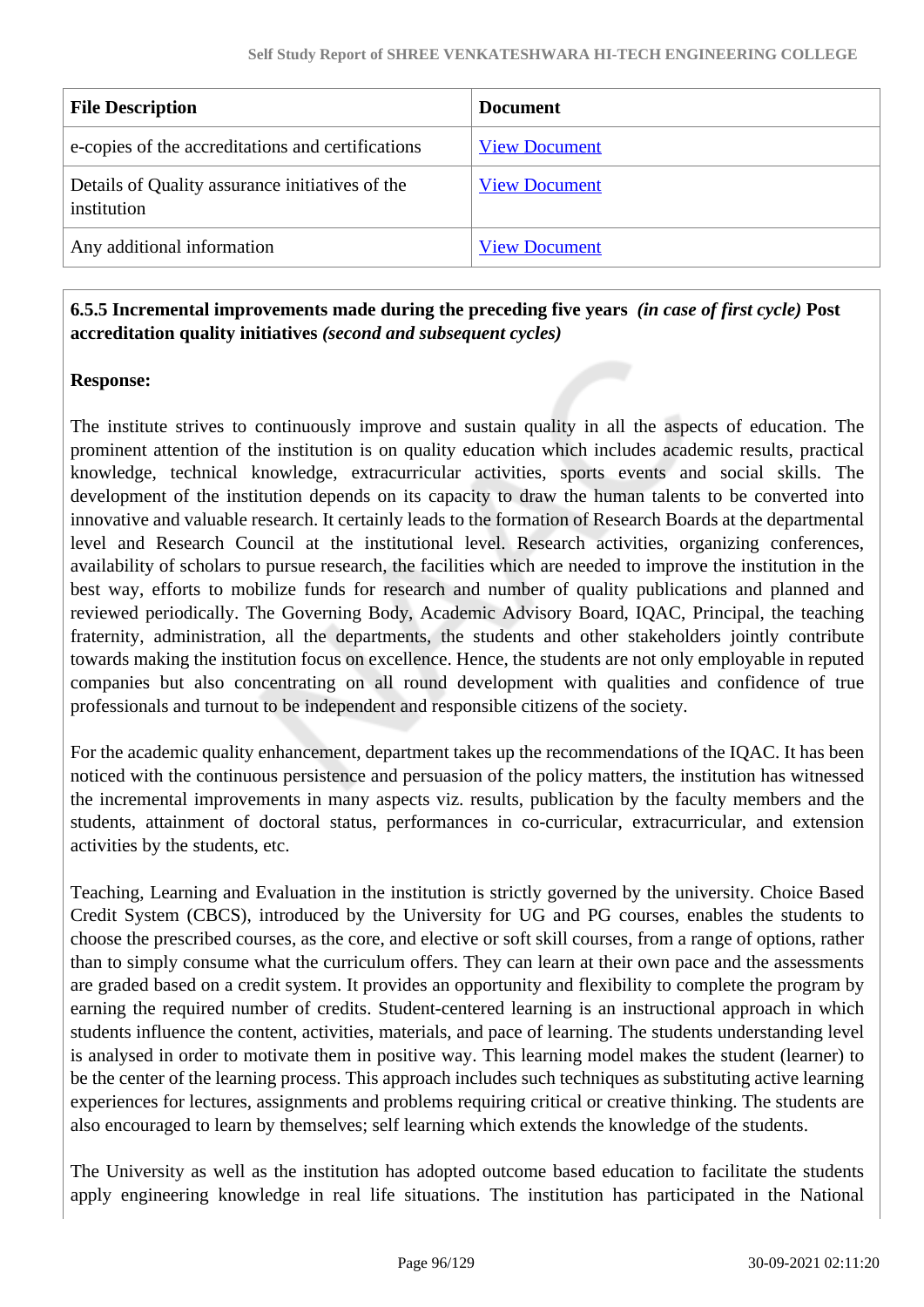Institutional Ranking Framework (NIRF) from 2018 onwards in order to know the ranking position of the institution in the national level. Further, the institution has made significant improvement in the following areas during the last five years:

- The library has been updated with latest books and has provided access to a number of national journals, international journals and e-books.
- National Programme on Technology Enhanced Learning (NPTEL) is offered to the staff and the students to supplement and to enhance teaching-learning process.
- ICT tools are used in teaching learning process to make the students understand the concepts easily and make learning as an interesting one.
- In order to make the campus ecofriendly and updated, Barcode technology is being used in the Library Management System.
- All the laboratories in the institution have been upgraded with state of- the-art facilities and equipment benefitting both UG and PG students.
- Each department incorporates incubation centre to impart latest technologies and industrial culture inside the campus.
- The hardware laboratories established in each department provides hands on training so that the students can make use of the hardware and they can apply the theories and concepts in the laboratories.
- The entire campus is Wi-Fi enabled. The students and the faculty members in the institution have access to the internet for academic purposes and they may learn the concepts which are beyond the syllabus but useful for building the students career.
- The institution publishes newsletter describing the outcomes, events and activities, quality improvement practices, the future plans etc. in order to improve the extent of participation of all stakeholders.
- There has been a change from manual feedback to online feedback which is implemented in order to make the students give suggestions and feedbacks easily and it also helps for maintaining the confidentiality.
- The college campus management system software was introduced to update marks, daily attendance, the students' history, portions covered by the faculty members, feedback etc. The parents are also provided the facility to view all the above said information.
- For encouraging the dedication and determination of the faculty members, they are also awarded for producing 100% results in university examinations. The university rank holders are also honoured with medals by the institute for making the students to achieve more in future.
- Yoga and Meditation classes have been conducted for the students to overcome stress and convert it as a positive energy.
- NSS unit exposes the students to service the society and sensitize them towards their social responsibilities which include resposibilities of a human, citizen, family member, student, and also an employee.
- A number of MOUs is established with different companies for the improvement of the institution in terms of academic excellence , Research and Development , Entrepreneurship and Placement .
- Soft skill training, Aptitude training etc.., conducted through IQAC enables students to get placed in MNC's like HCL,TCS etc..,
- The 2f Affiliation received from UGC dated January 2014 has motivated the faculty members to send project proposals to UGC so as to receive grants.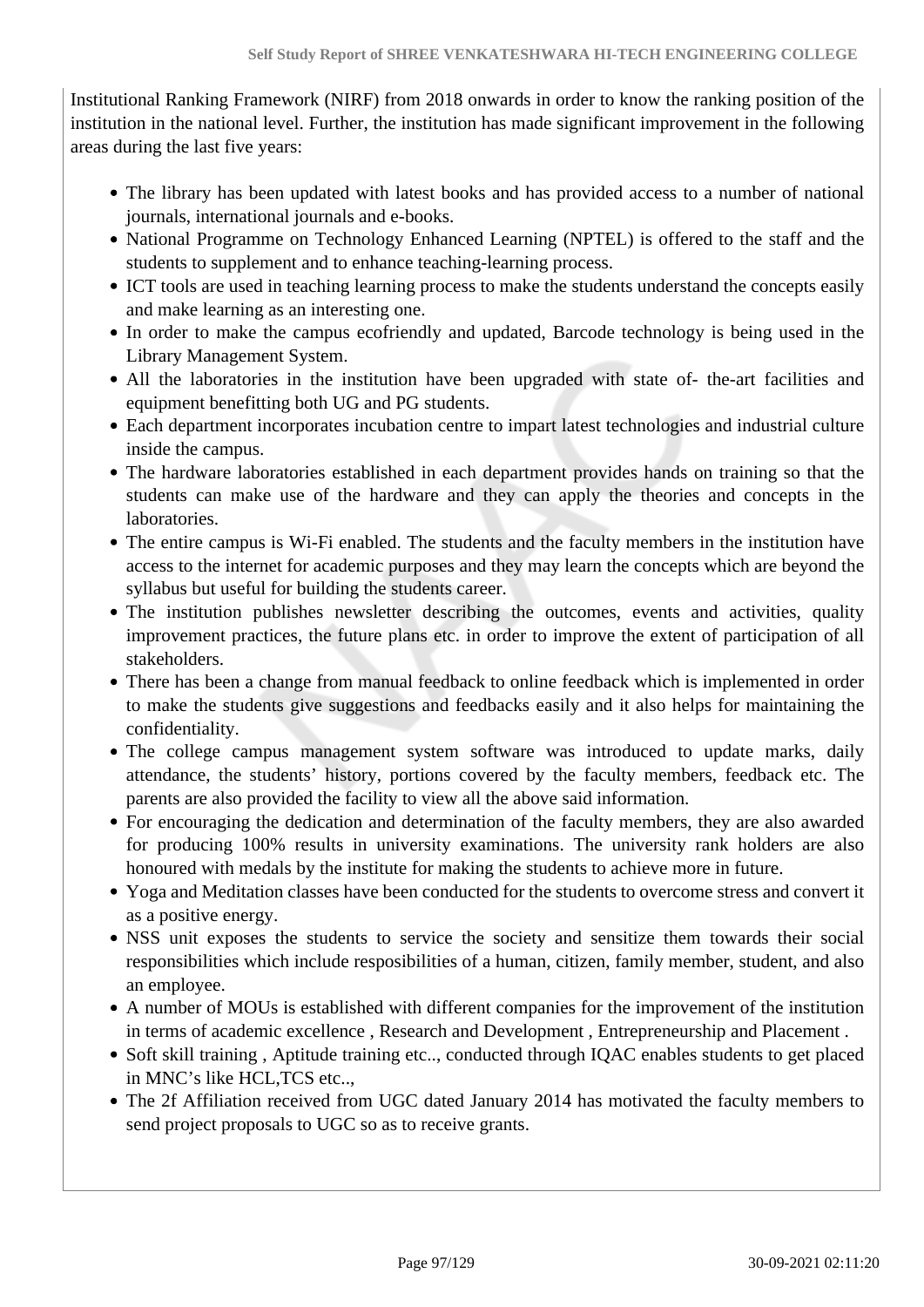| <b>File Description</b>    | <b>Document</b>      |
|----------------------------|----------------------|
| Any additional information | <b>View Document</b> |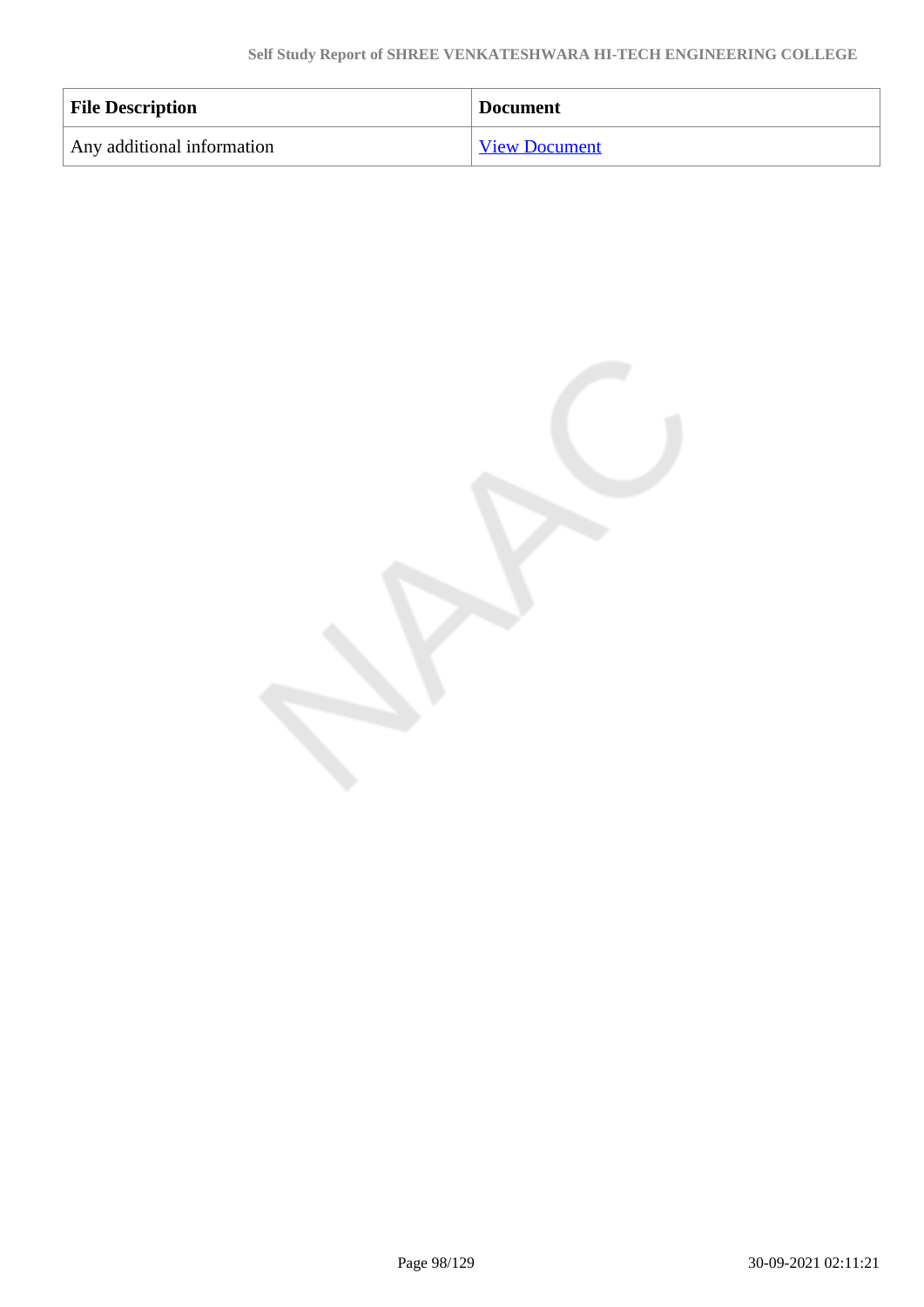# **Criterion 7 - Institutional Values and Best Practices**

# **7.1 Institutional Values and Social Responsibilities**

 **7.1.1 Number of gender equity promotion programs organized by the institution during the last five years** 

### **Response:** 23

7.1.1.1 Number of gender equity promotion programs organized by the institution year-wise during the last five years

| 2018-19 | 2017-18 | 2016-17 | 2015-16 | 2014-15 |
|---------|---------|---------|---------|---------|
|         | ັ       |         | 4       |         |

| <b>File Description</b>                                                  | <b>Document</b>      |
|--------------------------------------------------------------------------|----------------------|
| Report of the event                                                      | <b>View Document</b> |
| List of gender equity promotion programs organized<br>by the institution | <b>View Document</b> |
| Any additional information                                               | <b>View Document</b> |

# **7.1.2**

### **1.Institution shows gender sensitivity in providing facilities such as:**

- **1.Safety and Security**
- **2.Counselling**
- **3.Common Room**

### **Response:**

All the staff and the students, enjoy the same rights, resources, opportunities and protections in the institution. The following are the practices adopted in the institute to ensure gender equity:

# **1. Safety and Security**

The institution has taken numerous safety and security measures in the campus, They are

- CCTV cameras have been installed at prominent places in the campus, including Auditorium, important corridors, all entrances, boys and girls hostels etc.
- The campus is proved to be secure due to its well maintained security system that is outsourced.
- Transport and Ambulance facility(24X7) is available throughout the day with a driver to reach hospital during emergency.
- Specific rules and regulations about the timings, visitors etc are followed in the girls hostel.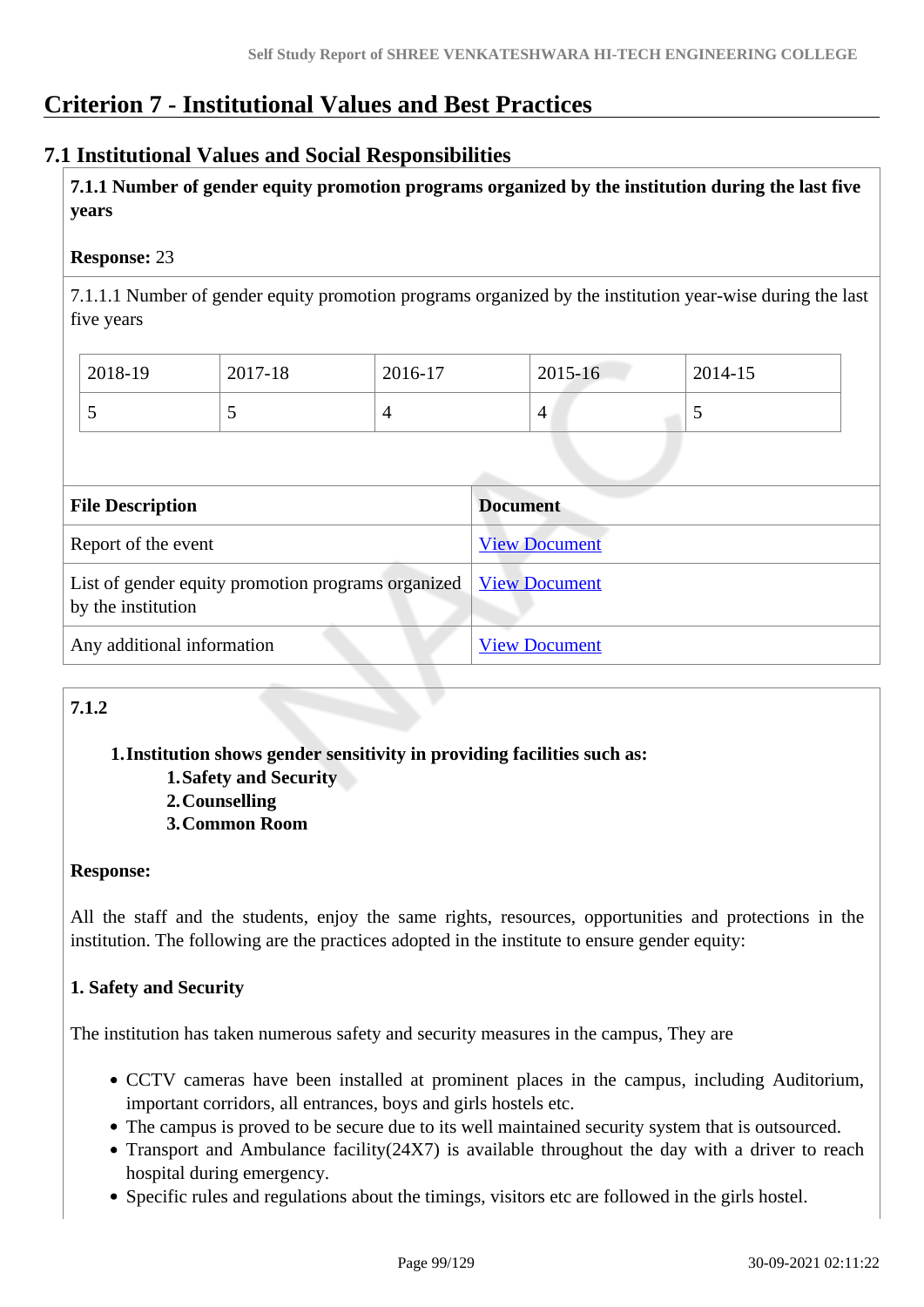- The appointed Deputy Warden takes care of all the requirements, problems, rules and regulations inside the hostel.
- Faculty members make surprise visits to hostels during night hours also.
- Anti ragging committee takes care of and keeps an eye on the activities in the college.
- The college has a Women Development Cell, Women Redressal Cell and Internal Complaint Committee, which deals with the safety and security of girl students and female staff in the campus.
- The Cell is entrusted with the responsibility of not only addressing issues of sexual harassment if any, but is also endowed with the responsibility of working for Women Empowerment. There have been no cases of sexual harassment in the institution so far.
- An open and transparent system is adopted for selection of staff whether male or female and the institute is proud to have nearly 50% dedicated female staff.
- Doctor and nursing assistance is provided in the campus.
- The institute has made it compulsory for the users of two  $\&$  four wheelers (staff and students) to carry License with them.
- Users of two wheelers are made to wear helmet compulsorily.

### **2. Counseling**

- Each student of the institute is allocated a mentor who maintains the entire details of the respective student.
- Counseling of girls students is done by Internal Complaint Committee, Women Development Cell and Women Redressal Cell.
- These committees have been formulated to deal with the issues related to gender bias, promote gender sensitivity and educate male and female members regarding gender equality.
- Various programs like motivational talks, health related issues, self defense techniques, environment conservation are conducted by these committees.

#### **3. Common Room**

- Separate common room is available for girls inside the college building.
- Proper cleanliness is maintained with recreational facilities for the students.
- The common room is maintained by an attendant for any assistance.
- Sick room is available in the campus with beds.
- A first Aid box is also available in the sick room with common medicines.

| <b>File Description</b>    | <b>Document</b>      |
|----------------------------|----------------------|
| Any additional information | <b>View Document</b> |

### **7.1.3 Alternate Energy initiatives such as:**

### **1.Percentage of annual power requirement of the Institution met by the renewable energy sources**

**Response:** 0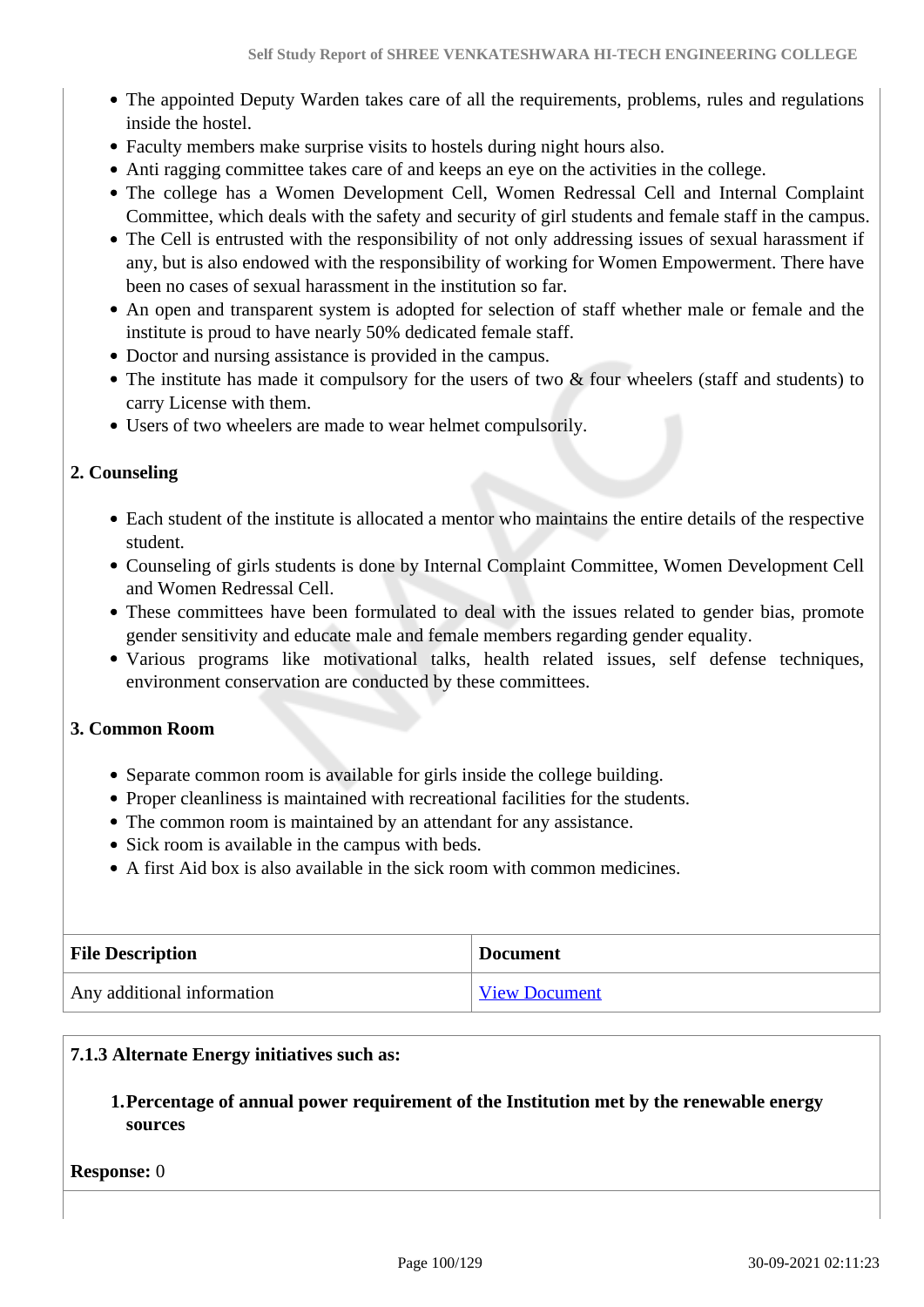### 7.1.3.1 Annual power requirement met by the renewable energy sources (in KWH)

|                                                                                    | $\frac{1}{1000}$ . This was possed for the money of the following to the $\frac{1}{1000}$ (in it $\frac{1}{1000}$ ) |  |
|------------------------------------------------------------------------------------|---------------------------------------------------------------------------------------------------------------------|--|
| 7.1.3.2 Total annual power requirement (in KWH)                                    |                                                                                                                     |  |
| Response: 77328                                                                    |                                                                                                                     |  |
| <b>File Description</b>                                                            | <b>Document</b>                                                                                                     |  |
| Details of power requirement of the Institution met<br>by renewable energy sources | <b>View Document</b>                                                                                                |  |
| Any additional information                                                         | <b>View Document</b>                                                                                                |  |

| 7.1.4 Percentage of annual lighting power requirements met through LED bulbs |                      |  |
|------------------------------------------------------------------------------|----------------------|--|
| <b>Response: 39.03</b>                                                       |                      |  |
| 7.1.4.1 Annual lighting power requirement met through LED bulbs (in KWH)     |                      |  |
| Response: 10620                                                              |                      |  |
| 7.1.4.2 Annual lighting power requirement (in KWH)                           |                      |  |
| Response: 27209                                                              |                      |  |
| <b>Document</b><br><b>File Description</b>                                   |                      |  |
| Details of lighting power requirements met through<br>LED bulbs              | <b>View Document</b> |  |
| Any additional information                                                   | <b>View Document</b> |  |

#### **7.1.5 Waste Management steps including:**

- **Solid waste management**
- **Liquid waste management**
- **E-waste management**

#### **Response:**

### **a) SOLID WASTE MANAGEMENT:**

Generally no hazardous waste is generated in the campus from any department. The condemned batteries are disposed through outside agencies. Lab incharges take care of the chemicals and safety norms are strictly followed in the laboratory. Students are given safety awareness before utilizing the chemicals. All precautions are taken to store few concentrated acids/chemicals in a safe and separate room.

Introduction of more recycling bins on campus may help increase recycling rates. While paper materials are the essential part of classrooms in higher education, SVHEC is more conscious about minimizing paper usage and developing more green classrooms, the institute puts maximam efforts to minimize paper usage.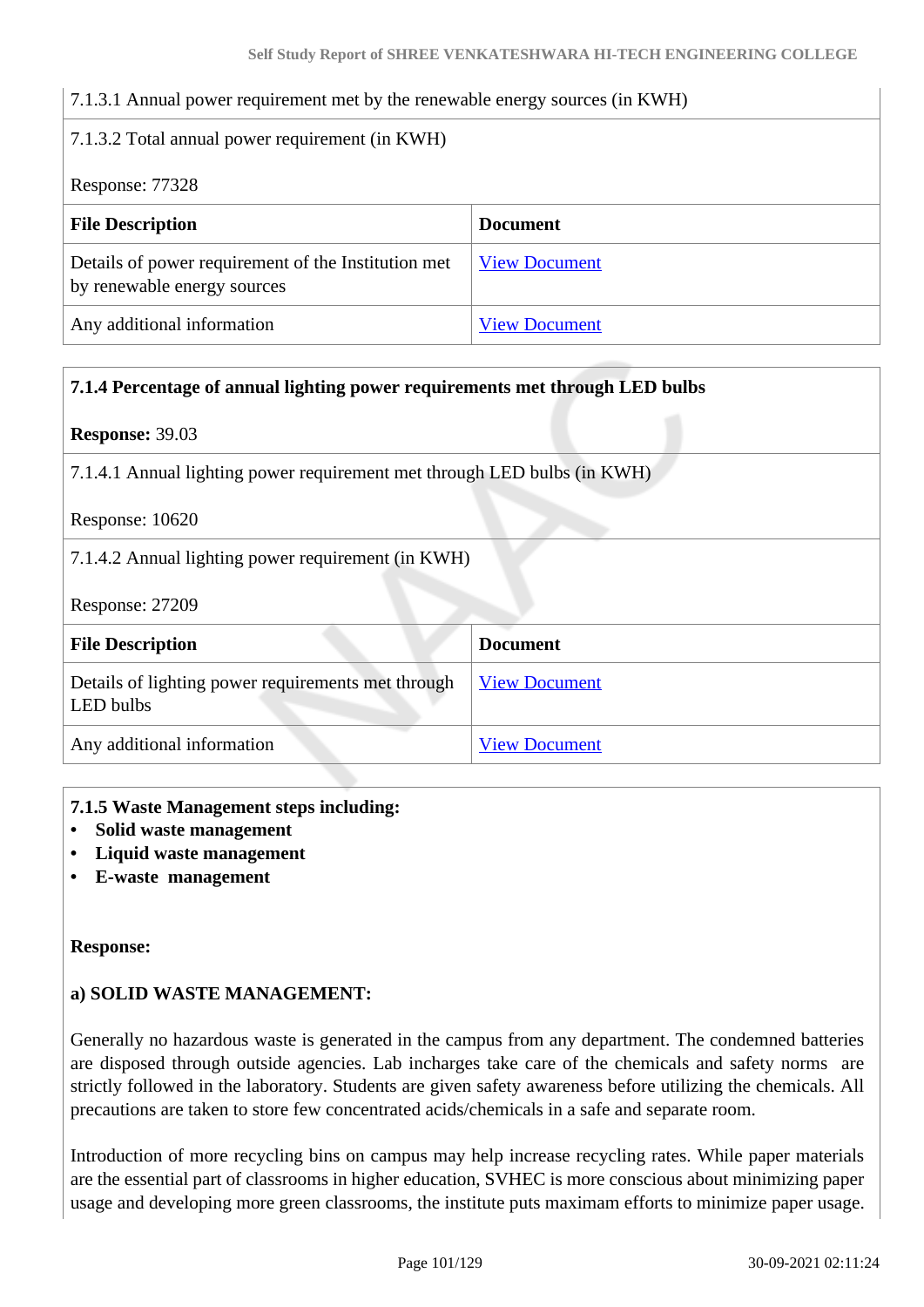The generated waste is separately collected at predetermined sampling points including Canteen, Hostels , Workshop and Academic area. The segregrated wastes include:

- 1.*Plastic :* bottles, bags 2.*Paper :* cardboard, paper, newspaper 3.Glass 4.Metals 5.Food waste 6.Garden waste 7.Leather 8.Rubber 9.Textile
- The faculty members and students are counselled against the use of plastics to create plastic free campus. The institute has initiated students to use refill pens and minimize the usage of carry bags inside the campus. Students are encouraged to use the water coolers which are available conveniently in each floor of the college buildings. Reuseable plates and glasses are used in the canteen so as to minimize the usage of

# **FOOD WASTE MANAGEMENT**

plastics.

Now a days, Food-wastage has become as a global predicament. The poignant thing is, the students who are the role model of future generation are wasting food in high quantity. The institution is very keen on food waste management system. In order to minimize the food waste,the institution has tried to educate students on the importance of food. Accordingly, quotes on importance of food are dispalyed in cafeteria and hostel mess.

# **b) LIQUID WASTE MANAGEMENT:**

- Waste water from the kitchen of college mess
- Distilleries waste water from RO plants

### **Management Techniques:**

- R.O water is available in every building of the campus.
- Wastage of drinking water is restricted through proper monitoring.
- Waste water is properly drained out and used in gardening to maintain greenery in the campus and for providing ecologically aesthetic environment.
- Proper drainage system is arranged in all the buildings of the campus.

### c) **E- WASTE MANAGEMENT:**

- E waste plastics
- E waste metals and other components
- Recovery of the above waste from electrical and electronic products waste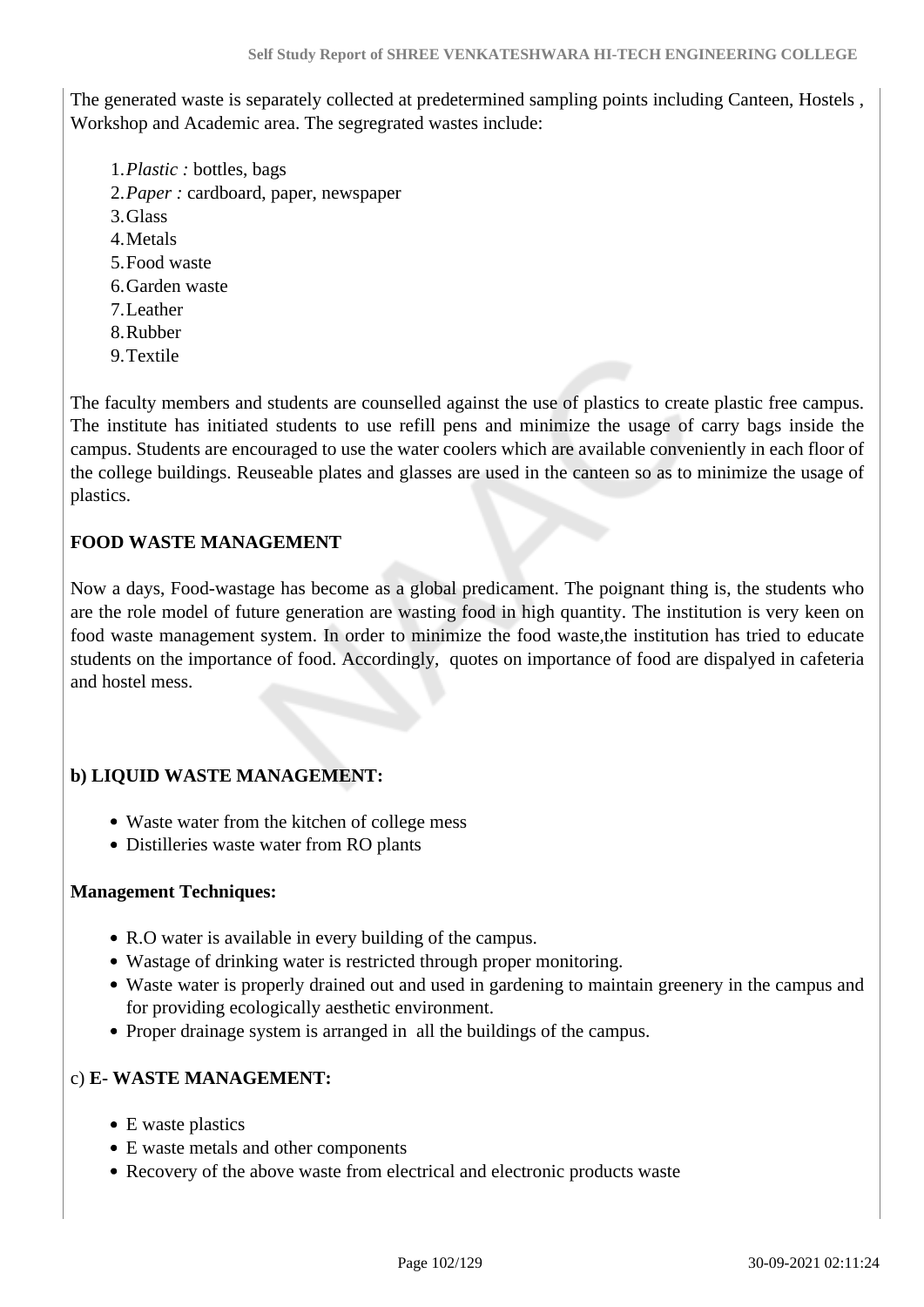| List of E-Wastes collected in the campus are: |  |  |
|-----------------------------------------------|--|--|
|-----------------------------------------------|--|--|

CD

Repaired Computers

Mouse

DVD Players

Resister, Capacitors, IC

Bulbs

Chokes

Circuit Boards

Measuring meters

UPS

Damage Cables

**Batteries** 

Bit wires

### **Management Techniques:**

The e- wastes like computers, keyboards mouses etc are collected and are disposed to the scrap dealer based upon the highest bidding.

| <b>File Description</b>         | <b>Document</b>      |
|---------------------------------|----------------------|
| Any additional information      | <b>View Document</b> |
| Link for Additional Information | <b>View Document</b> |

#### **7.1.6 Rain water harvesting structures and utilization in the campus**

# **Response:**

Rain Water Harvesting (RWH) is a simple method by which rainfall is collected for future usage. The Collected rain water may be stored, utilized in different ways or directly used for recharge purposes. With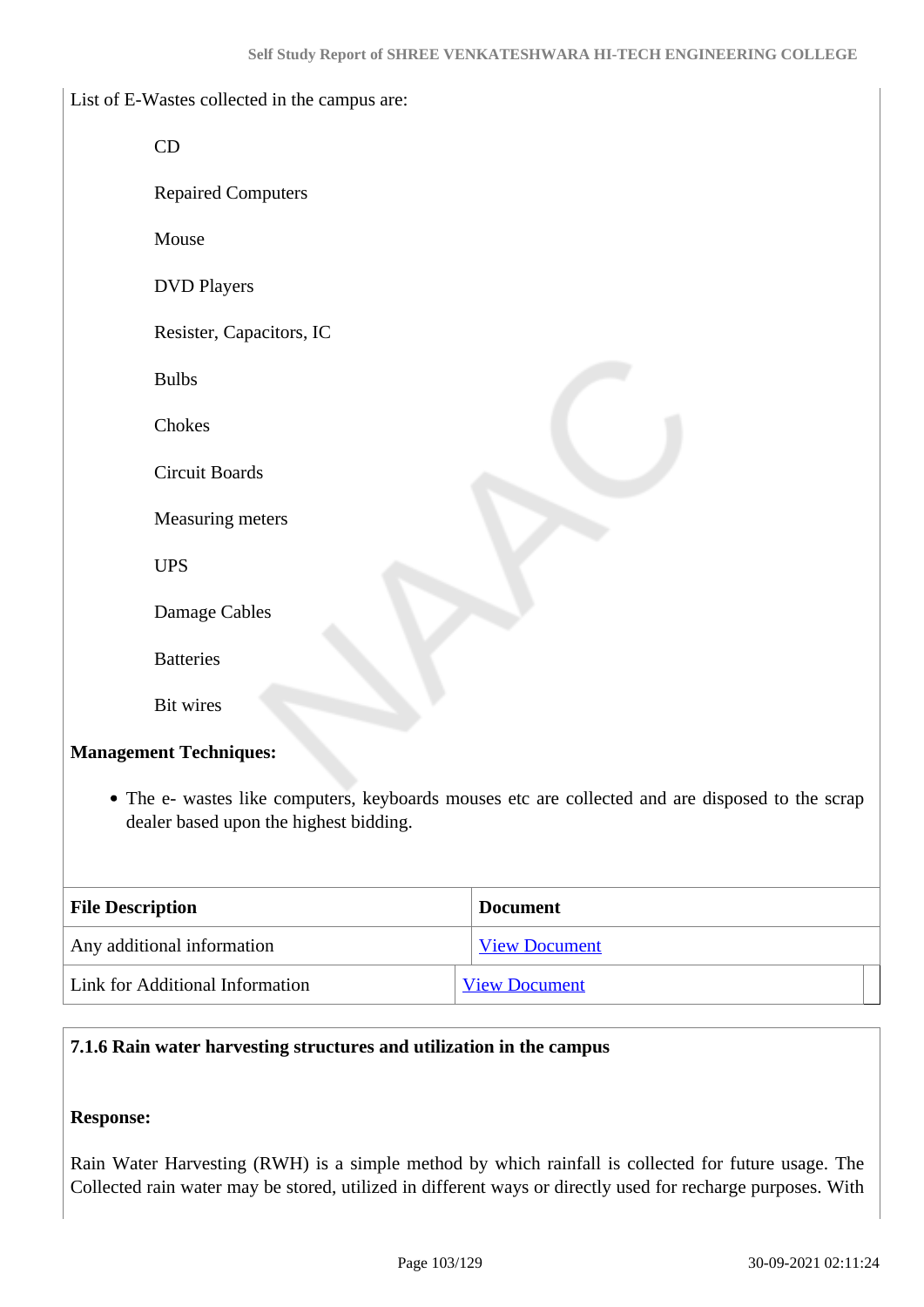depleting groundwater levels and fluctuating climate conditions, RWH can go a long way to help mitigate these effects. Capturing the rain water can help recharge local aquifers, reduce urban flooding and most importantly ensure water availability in water-scarce zones.

The institution is situated in a village atmosphere with a lake nearby. Water is abundantly available. The rain water is a precious resource which has to be utilized effectively and resourcefully. It is used in the drought seasons when water is scarce. There is no better resource for water availability rather than the natural rain water. Accordingly extensive rain-water harvesting activity has been undertaken at the campus which results in the increase of ground water level.

The water from the top of roofs is collected through the proper network of pipes. There is a well connected pipe network delivery system, this network is instrumental in collecting the water, which is then collected in the underground. The network of well connected pipes carries it to the underground.

Rain water harvesting provides an independent water supply during regional water restrictions. The water thus collected is then used for several purposes. The institution adopts sprinkler procedure in large lawns and water is very judiciously used for plantation purposes. In the extreme summer season, when water is scarce, the rain water thus collected and stored in the underground tank, is used for the maintenance of the green cover in the campus. The students are also encouraged to follow rain water harvesting and to avoid the wastage of water at home.

### **Advantages of Harvesting Rainwater:**

- Harvesting rainwater can help the environment in a number of ways.
- Reduces Flooding and Erosion.
- Reduces Water Bills.
- Reduces Demand on Ground Water.
- Can be used for Non-drinking Purposes.
- Can improve Plant Growth.

### **The Benefits Include:**

- Increase in groundwater levels: Marked improvement is observed in both the quantity as well as the quality of the groundwater in areas which have implemented rainwater harvesting
- Preventing soil erosion and flooding.

### **Utilization in the Campus:**

- Grey water let out from all sources and water from collection tanks are used for gardening purposes.
- Sewage and sullage are channelized to municipal drains, thus ensuring zero wastage of grey water in campus.

### **Management Techniques:**

Rain water harvesting pond has been dug near the hostel and the institution. This pond is around 6 - 7 feet deep. Rain water harvesting structure has been constructed at necessary places inside the campus. Provisions are made throughout the campus to facilitate rain water harvesting.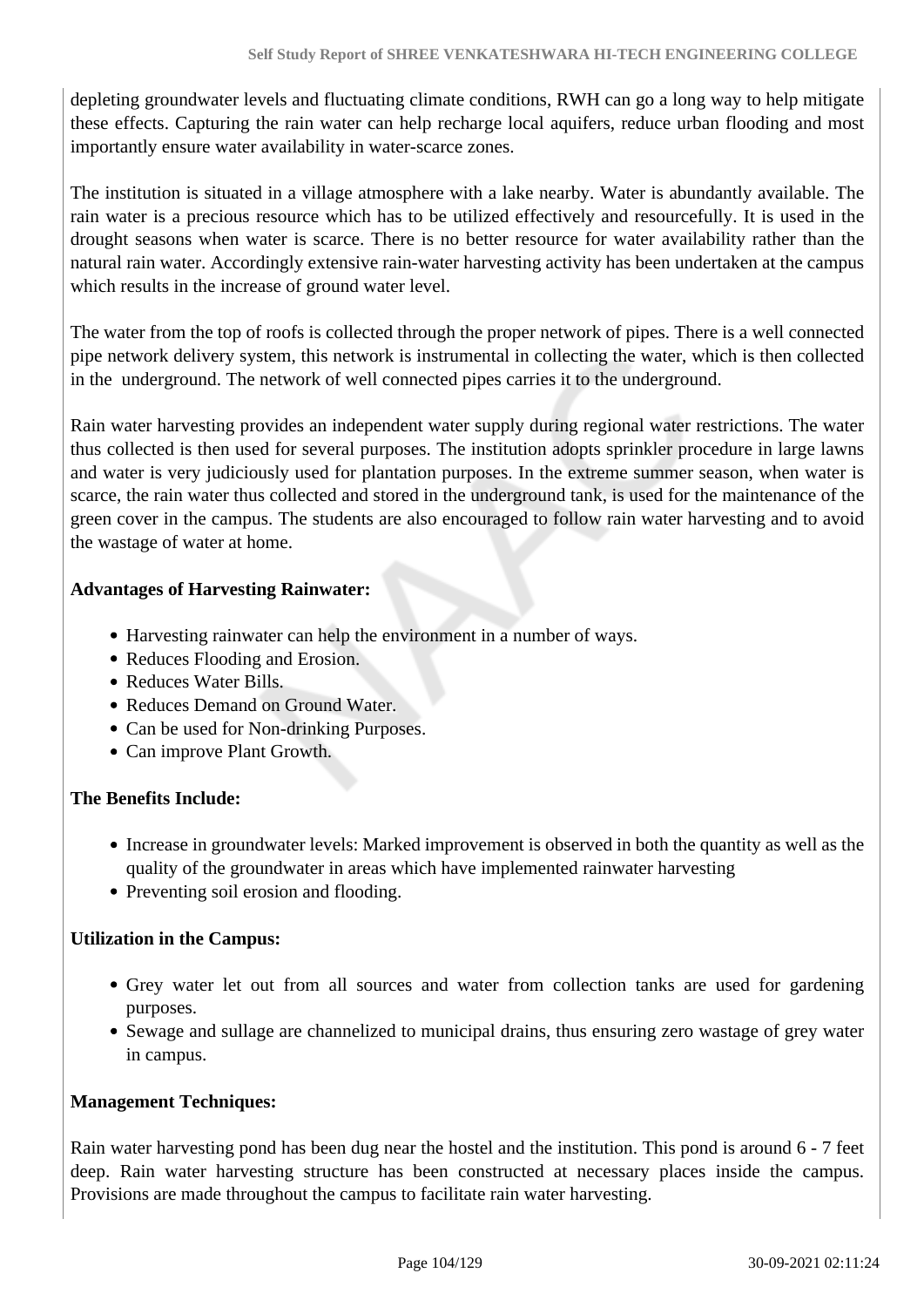This system helps to maintain and improve the water level and due to this, there has been a marginal improvement in the quality of the ground water in the campus.

| <b>File Description</b>         | <b>Document</b>      |
|---------------------------------|----------------------|
| Any additional information      | <b>View Document</b> |
| Link for Additional Information | <b>View Document</b> |

### **7.1.7 Green Practices**

### **• Students, staff using**

- **a) Bicycles**
- **b) Public Transport**
- **c) Pedestrian friendly roads**
- **Plastic-free campus**
- **Paperless office**
- **Green landscaping with trees and plants**

### **Response:**

The college has taken initiatives to promote "Green Practices" so as to sustain ecological balance and prevent environment hazards.

### **Cycle Stand:**

Bi-cycle is the principal mode of transport for about 20% of day scholars and some of faculty members. There are two large and spacious cycle stands for faculty members and students.

### **Public Transport**:

- The institution provides transport facilities to the faculty members and non-teaching staff, to avoid the use of individual vehicles and thus reducing carbon emission. Initiatives are taken to sensitize students and staff members in utilizing the common transport system in order to reduce the carbon emission.
- Trees have been planted in the campus to reduce the carbon content and keep the campus green.
- Automobiles are not permitted inside the campus beyond the entry point to keep the campus pollution free. The institute has made adequate arrangements for parking vehicles near the entrance.
- The buses and other transport vehicles are tested as per the Indian pollution norms.
- Cigarettes and tobacco products are strictly banned inside the campus.
- The students are encouraged to use college buses instead of using bikes and cars. It reduces the consumption of petroleum fuel, which in turn, reduces the carbon emission.

#### **Pedestrian Friendly Roads:**

All the entry points to the main campus are connected with pedestrian friendly wide paths, which are regularly cleaned. The passages within the college buildings are broad and are well lit by electricity with an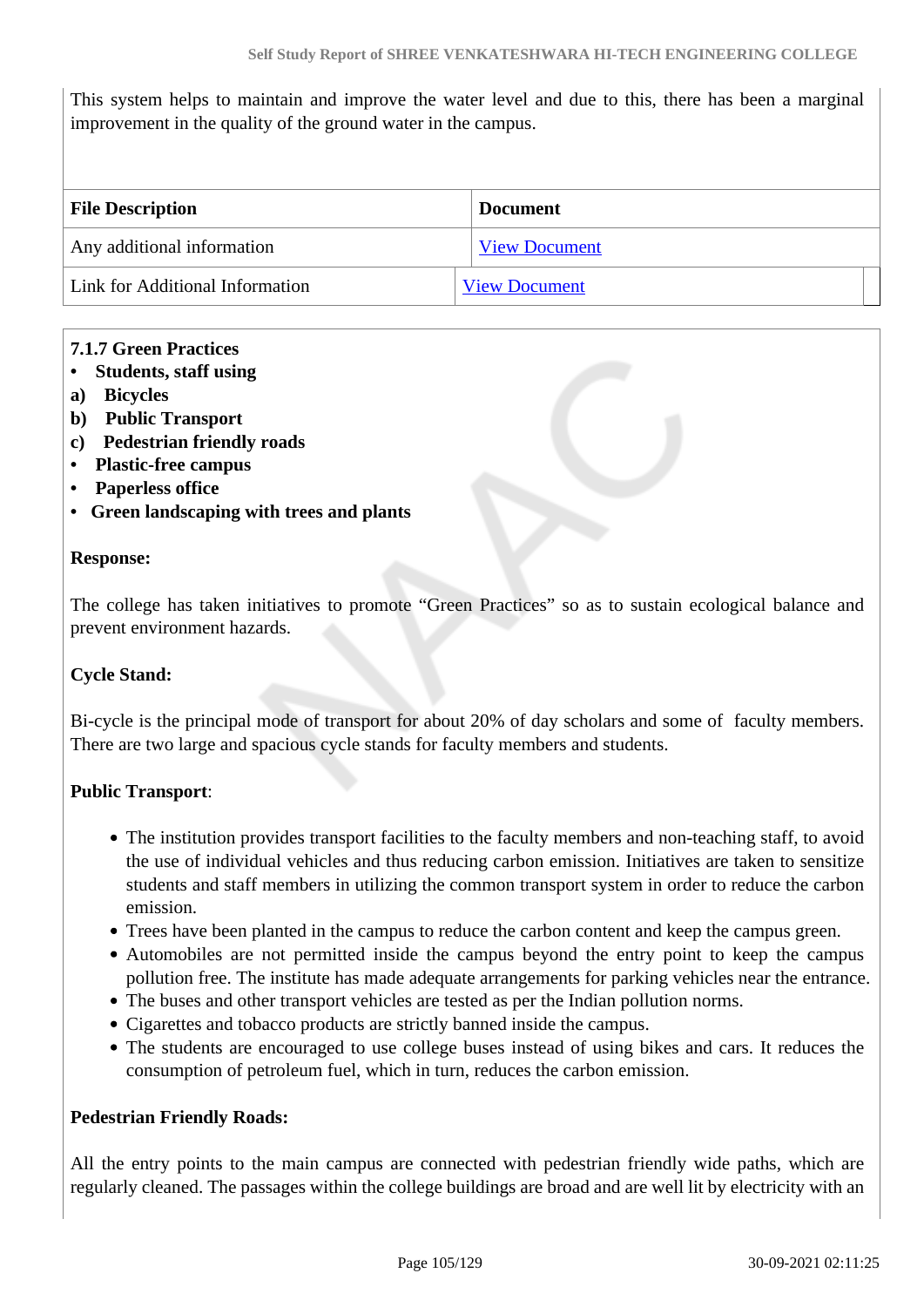uninterrupted source of power from Generators.

### **Plastic Free Campus:**

The institution has taken particular care to make the campus plastic free. Use of plastic cups, thin-layered plastic carriers, one time use plastic bottles have been banned inside the campus.

### **Paperless Office:**

- With a broad view of protecting our environment from global warming and make our world eco friendly, paper usage is limited by using E-mails, SMS and Whatsapp.
- Instead of using papers for maintaining records of students, Enterprise Resource Planning(ERP) software is used in the campus.

#### **Green landscaping with trees and plants**:

A Green Campus is a place where sustainable and eco-friendly practices are promoted. Greening the campus is done through sweeping away wasteful inefficiencies, using conventional sources of energies for its daily power needs, correct disposal handling, purchase of environment-friendly supplies and effective recycling program.

- Tree Plantation activities are carried out on a regular basis through EEE club and NSS activities.
- Well-trained team of gardeners maintains the plantation within the campus.
- Different plants are nurtured with care. The college drives into the space for trees, garden and open spaces to protect the campus in GREEN.
- Students are encouraged to participate in environment related activities.

#### **Energy Conservation**

- Awareness on energy conservation among the students and the staff is created by displays at appropriate places.
- Windows for maximum utilization of natural light and free stream of air circulation.

| <b>File Description</b>         | <b>Document</b>      |
|---------------------------------|----------------------|
| Any additional information      | <b>View Document</b> |
| Link for Additional Information | <b>View Document</b> |

### **7.1.8 Average percentage expenditure on green initiatives and waste management excluding salary component during the last five years**

#### **Response:** 0.21

7.1.8.1 Total expenditure on green initiatives and waste management excluding salary component yearwise during the last five years(INR in Lakhs)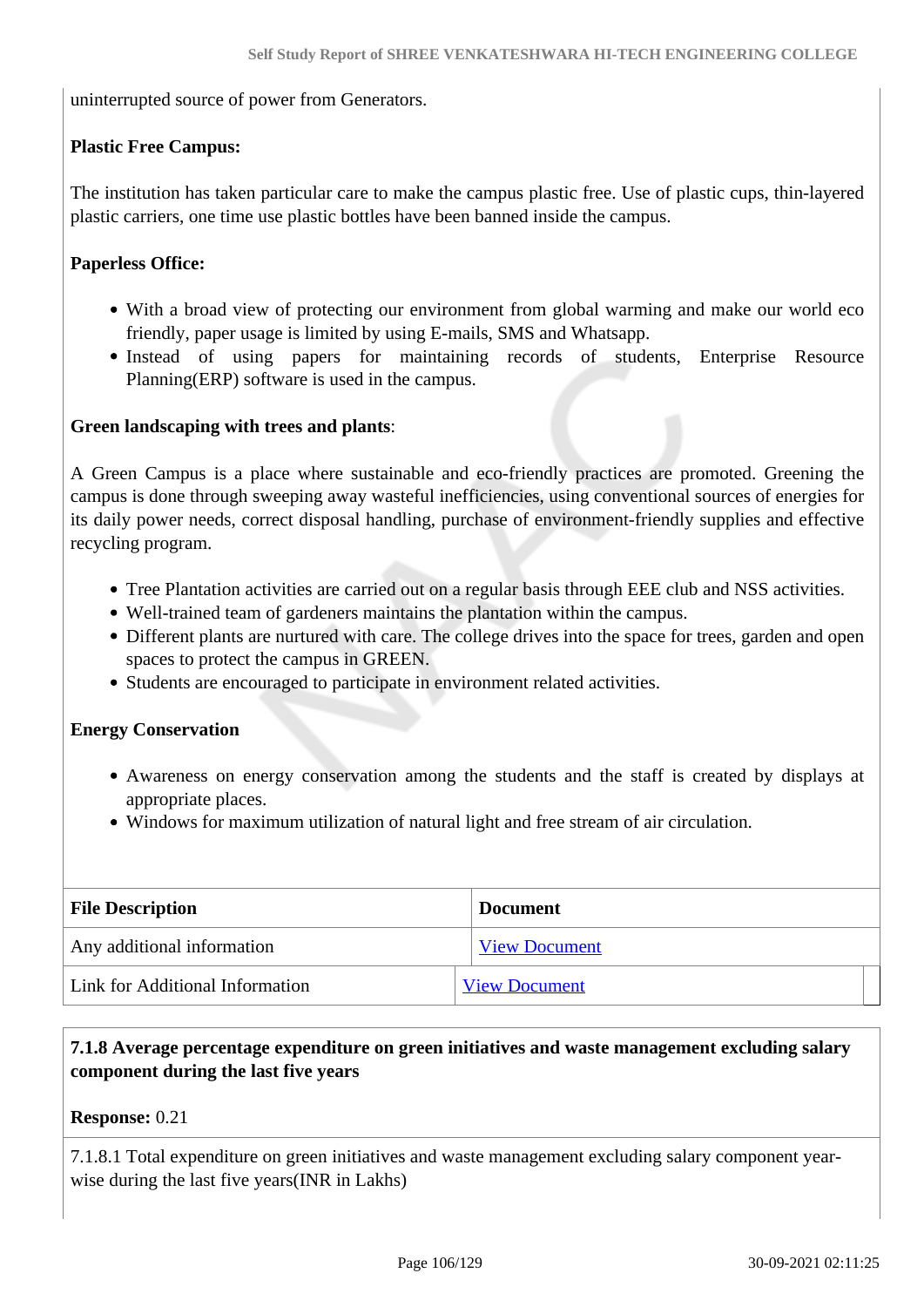|                                                                                                | 2018-19<br>1.13965 | 2017-18<br>1.11806   | 2016-17<br>1.30351   |  | 2015-16<br>1.16705 | 2014-15<br>0.90730 |  |
|------------------------------------------------------------------------------------------------|--------------------|----------------------|----------------------|--|--------------------|--------------------|--|
| <b>File Description</b><br>Green audit report                                                  |                    | <b>Document</b>      | <b>View Document</b> |  |                    |                    |  |
| Details of expenditure on green initiatives and waste<br>management during the last five years |                    | <b>View Document</b> |                      |  |                    |                    |  |
| Any additional information                                                                     |                    |                      | <b>View Document</b> |  |                    |                    |  |

**7.1.9 Differently abled (Divyangjan) Friendliness Resources available in the institution:**

**1.Physical facilities 2.Provision for lift 3.Ramp / Rails 4.Braille Software/facilities 5.Rest Rooms 6.Scribes for examination 7.Special skill development for differently abled students 8.Any other similar facility (Specify) Response:** B. At least 6 of the above **File Description Document** Resources available in the institution for Divyangjan [View Document](https://assessmentonline.naac.gov.in/storage/app/hei/SSR/106376/7.1.9_1582113918_4233.xlsx) Any additional information [View Document](https://assessmentonline.naac.gov.in/storage/app/hei/SSR/106376/7.1.9_1582025233_4233.pdf)

link to photos and videos of facilities for Divyangjan [View Document](http://www.svhec.com/NAAC/C7/7.1.9.pdf)

# **7.1.10 Number of Specific initiatives to address locational advantages and disadvantages during the last five years**

# **Response:** 22

7.1.10.1 Number of specific initiatives to address locational advantages and disadvantages year-wise during the last five years

| 2018-19 | 2017-18 | 2016-17 | 2015-16 | 2014-15  |
|---------|---------|---------|---------|----------|
|         |         | O       |         | <u>ب</u> |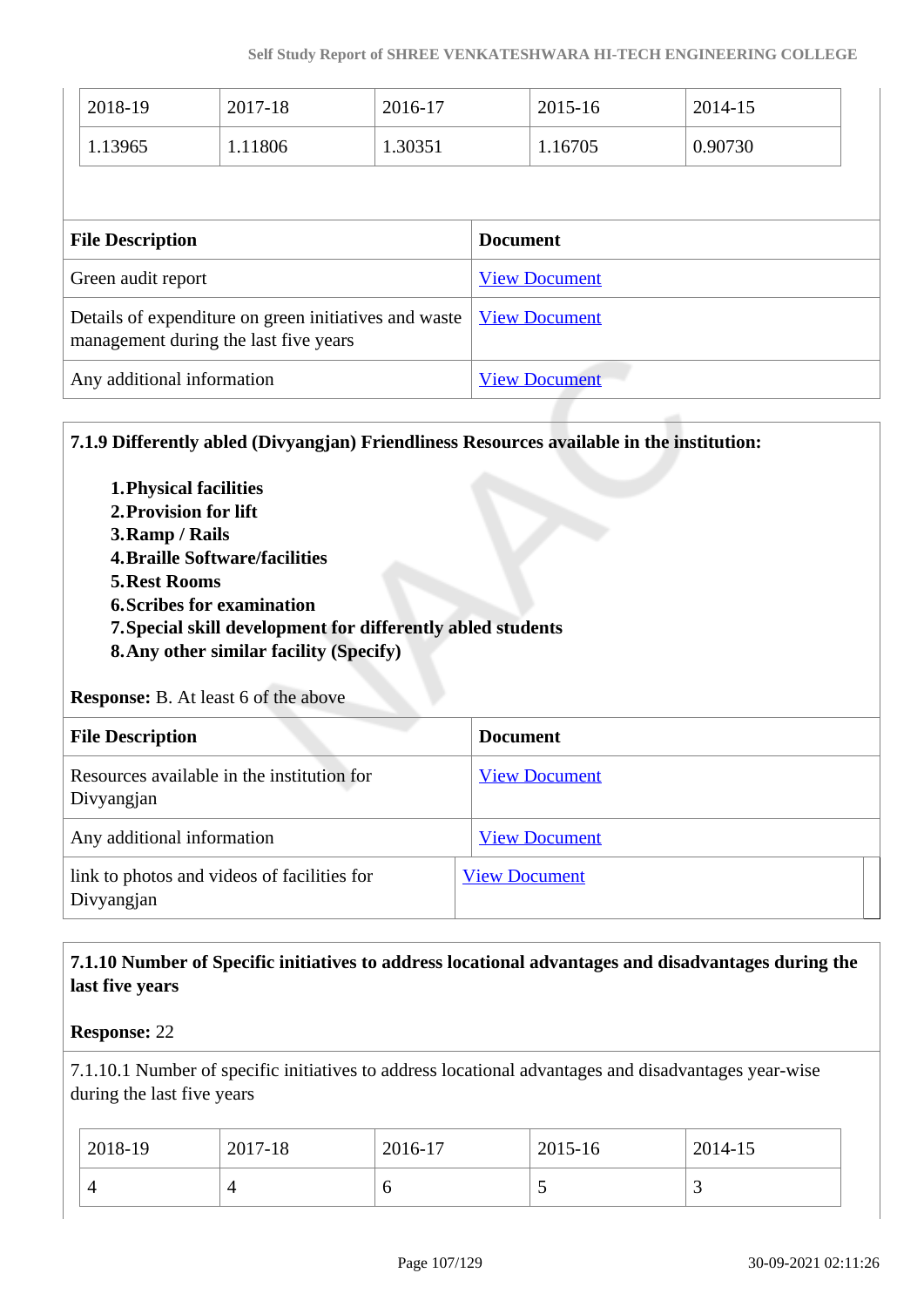| <b>File Description</b>                                                              | <b>Document</b>      |
|--------------------------------------------------------------------------------------|----------------------|
| Number of Specific initiatives to address locational<br>advantages and disadvantages | <b>View Document</b> |
| Any additional information                                                           | <b>View Document</b> |

### **7.1.11 Number of initiatives taken to engage with and contribute to local community during the last five years (Not addressed elsewhere)**

### **Response:** 22

7.1.11.1 Number of initiatives taken to engage with and contribute to local community year-wise during the last five years

| 2018-19 | 2017-18 | 2016-17 | 2015-16 | 2014-15 |
|---------|---------|---------|---------|---------|
|         |         | ັ       |         |         |

| <b>File Description</b>    | <b>Document</b>      |
|----------------------------|----------------------|
| Report of the event        | <b>View Document</b> |
| Any additional information | <b>View Document</b> |

### **7.1.12**

**Code of conduct handbook exists for students, teachers, governing body, administration including Vice Chancellor / Director / Principal /Officials and support staff**

**Response:** Yes

| <b>File Description</b>                                                                                                           | <b>Document</b>      |
|-----------------------------------------------------------------------------------------------------------------------------------|----------------------|
| URL to Handbook on code of conduct for<br>students and teachers, manuals and brochures on<br>human values and professional ethics | <b>View Document</b> |

# **7.1.13 Display of core values in the institution and on its website**

**Response:** Yes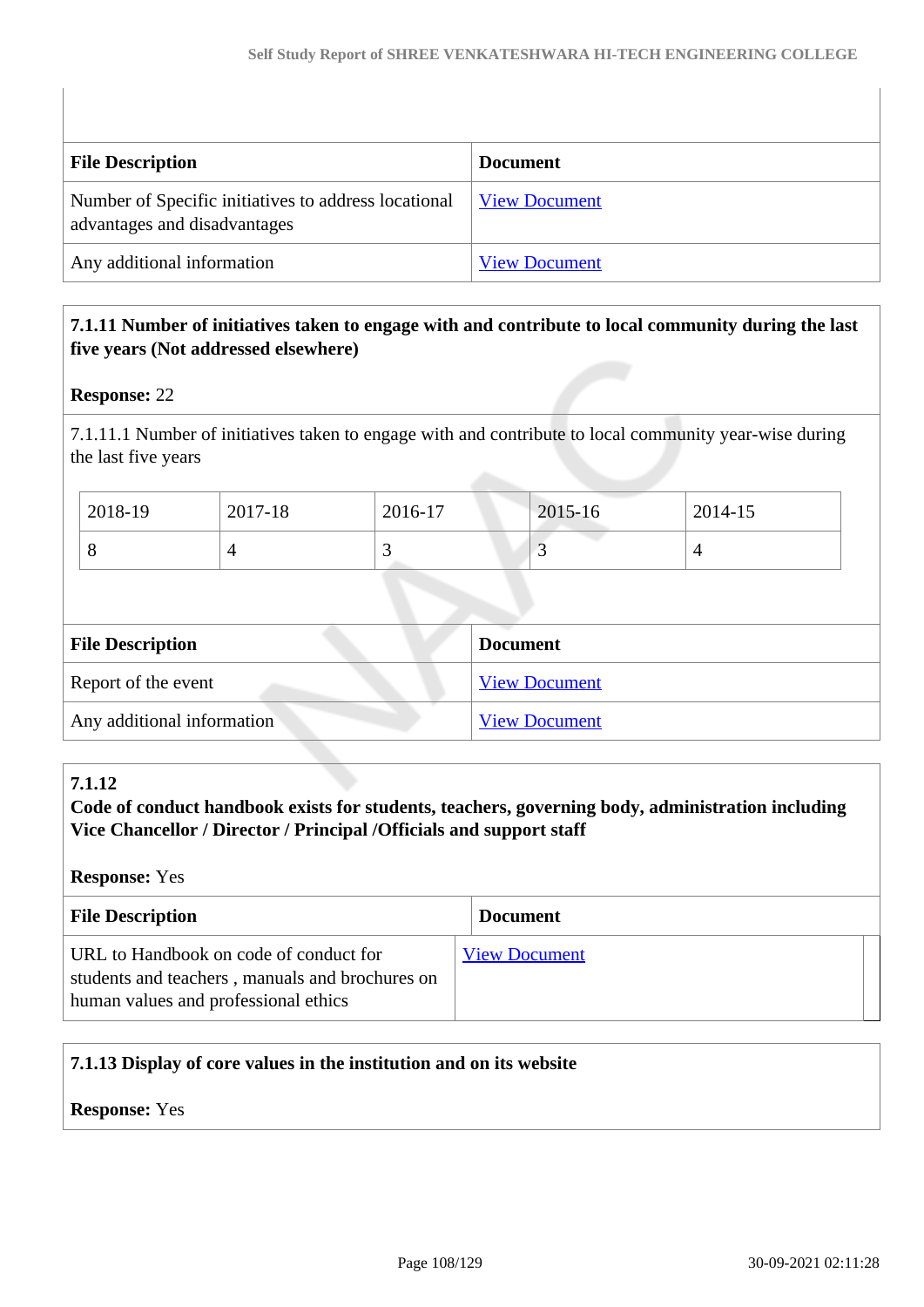| <b>File Description</b>                          | <b>Document</b>      |
|--------------------------------------------------|----------------------|
| Any additional information                       | <b>View Document</b> |
| Provide URL of website that displays core values | <b>View Document</b> |

# **7.1.14 The institution plans and organizes appropriate activities to increase consciousness about national identities and symbols; Fundamental Duties and Rights of Indian citizens and other constitutional obligations**

**Response:** Yes

| <b>File Description</b>                                                                            | <b>Document</b>      |
|----------------------------------------------------------------------------------------------------|----------------------|
| Details of activities organized to increase<br>consciousness about national identities and symbols | <b>View Document</b> |
| Any additional information                                                                         | <b>View Document</b> |
|                                                                                                    |                      |

#### **7.1.15 The institution offers a course on Human Values and professional ethics**

**Response:** Yes

| <b>File Description</b>                                                                     | <b>Document</b>      |
|---------------------------------------------------------------------------------------------|----------------------|
| Any additional information                                                                  | <b>View Document</b> |
| Provide link to Courses on Human Values and<br>professional ethics on Institutional website | <b>View Document</b> |

#### **7.1.16 The institution functioning is as per professional code of prescribed / suggested by statutory bodies / regulatory authorities for different professions**

**Response:** Yes

| <b>File Description</b>                                                                        | <b>Document</b>      |
|------------------------------------------------------------------------------------------------|----------------------|
| Any additional information                                                                     | <b>View Document</b> |
| Provide URL of supporting documents to prove<br>institution functions as per professional code | <b>View Document</b> |

# **7.1.17 Number of activities conducted for promotion of universal values (Truth, Righteous conduct, Love, Non-Violence and peace); national values, human values, national integration, communal harmony and social cohesion as well as for observance of fundamental duties during the last five years**

**Response:** 5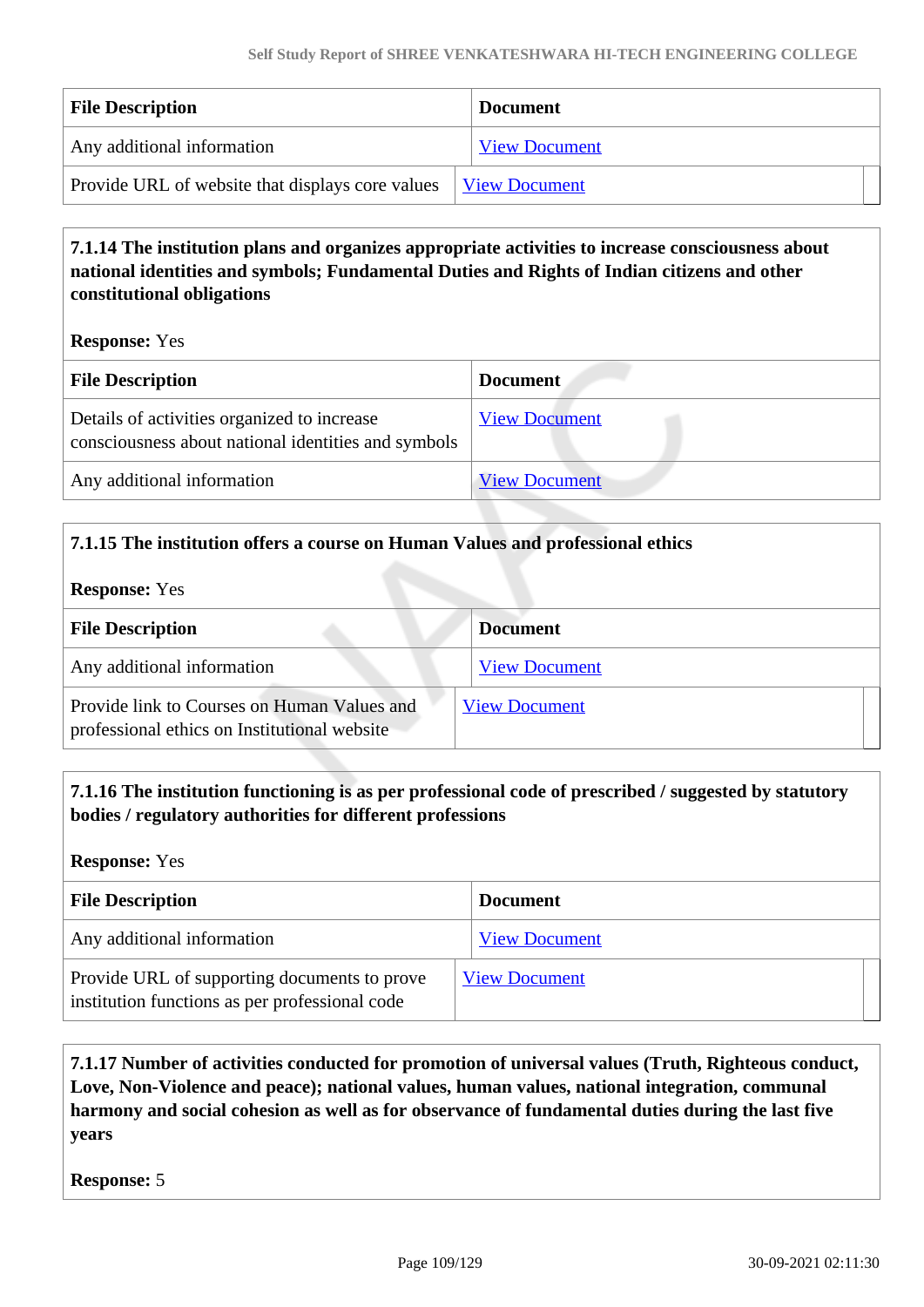|                                                                   |                               |   |                      |                 |                      | 7.1.17.1 Number of activities conducted for promotion of universal values (Truth, Righteous conduct,<br>Love, Non-Violence and peace); national values, human values, national integration, communal harmony<br>and social cohesion as well as for observance of fundamental duties year-wise during the last five years |  |
|-------------------------------------------------------------------|-------------------------------|---|----------------------|-----------------|----------------------|--------------------------------------------------------------------------------------------------------------------------------------------------------------------------------------------------------------------------------------------------------------------------------------------------------------------------|--|
|                                                                   | 2018-19<br>2017-18<br>2016-17 |   |                      |                 | 2015-16              | 2014-15                                                                                                                                                                                                                                                                                                                  |  |
|                                                                   | 5                             | 5 | 5                    |                 | 5                    | 5                                                                                                                                                                                                                                                                                                                        |  |
|                                                                   |                               |   |                      |                 |                      |                                                                                                                                                                                                                                                                                                                          |  |
|                                                                   | <b>File Description</b>       |   |                      | <b>Document</b> |                      |                                                                                                                                                                                                                                                                                                                          |  |
| List of activities conducted for promotion of<br>universal values |                               |   | <b>View Document</b> |                 |                      |                                                                                                                                                                                                                                                                                                                          |  |
|                                                                   | Any additional information    |   |                      |                 | <b>View Document</b> |                                                                                                                                                                                                                                                                                                                          |  |
|                                                                   |                               |   |                      |                 |                      |                                                                                                                                                                                                                                                                                                                          |  |

# **7.1.18 Institution organizes national festivals and birth / death anniversaries of the great Indian personalities**

#### **Response:**

# **YOUTH DAY**

National Youth Day is celebrated on 12th of January every year on the college campus. The aim is to motivate the youth through the way of life and ideas of Swami Vivekananda. Students participate in the various competitions with great enthusiasm.

# **REPUBLIC DAY**

Institute celebrates Republic day on a grand scale. Guests of Honor are invited. Flag is hoisted by Guests. March past is conducted by NSS Volunteers of the institute. Cultural programs with the theme of patriotism are performed. Chief guests staff members and students gave speeches about freedom fighters. Sweets are distributed to the students and the faculty.

# **SCIENCE DAY**

National Science day is celebrated in the institution in the month of OCT/NOV to mark the birth anniversary of Sir C.V. Raman. On the day, an exhibition is organized where the students of Engineering, showcase various working and static models to illustrate the mechanism of science. The exhibition also showcases the significance of scientific application in one's daily life.

# **YOGA DAY**

International Yoga Day is observed on 21st of June every year. The students and the staff members are encouraged to learn and practice Yoga. Yoga helps students to increase their concentration level. It also helps them to keep their mind control and body fit. The faculty members also practice yoga enthusiastically to keep themselves free from stress.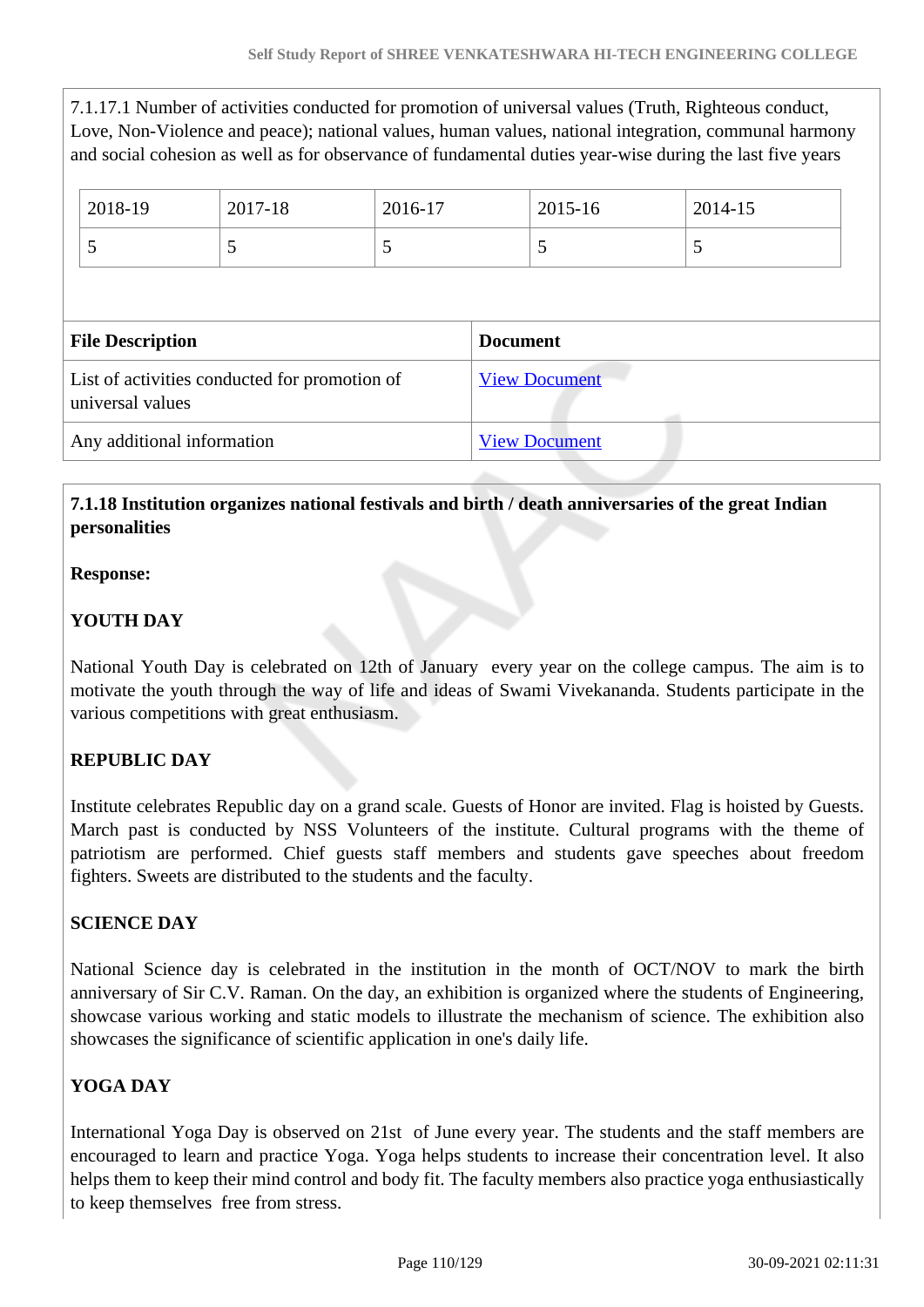# **INDEPENDENCE DAY**

Independence day is celebrated on 15th of August every year. The chairman hoists the flag and sweets are distributed to everyone. Various programmes kindling patriotism are conducted and the students are made known about the struggles undergone by our freedom fighters.

#### **TEACHERS DAY**

The College celebrates the birthday of Dr. Sarvepalli Radhakrishnan, the great philosopher, teacher and the statesman of the highest order with due grandeur on September 5th every year. The teachers of the college are honoured. Retired teacher's are also invited to participate in the celebrations.

#### **ENGINEERS DAY**

Engineer's Day, the birthday of Sir Mokshagundam Vishweshvaraya is celebrated every year in the institution in which the students and the faculty members participate with great zeal.

#### **BIRTH ANNIVERSARY OF MAHATAMA GANDHI**

The Birth anniversary of Mahatama Gandhi is celebrated with lot of spirit and joy. Contribution of this great leader for Indian independence is commemorated. His value and love for the country is recalled. Various incidences proving his greatness are shared with the audience. The students from hostels, staff, and management representatives grace the function.

#### **CHILDREN'S DAY**

Institute organizes "CHILDREN'S DAY" celebrations on 14th November every year Management, Trust members distribute note books, pens & writing pads to the school children. The Principal, The HoDs and the faculty members participate in the program.

#### **THE BIRTH DAY OF RAMANUJAN**

Association of Mathematics in Shree Venkateshwara Hi- Tech Engineering College enlivens the contributions of the Mathematics legend Sri.Srinivasa Ramanujan on 22nd of December every year. The birthday of the genius in Mathematics is commemorated by conducting various events that matches the thoughts of the legendary mathematician.

| <b>File Description</b>    | <b>Document</b>      |  |  |
|----------------------------|----------------------|--|--|
| Any additional information | <b>View Document</b> |  |  |

 **7.1.19 The institution maintains complete transparency in its financial, academic, administrative and auxiliary functions**

**Response:**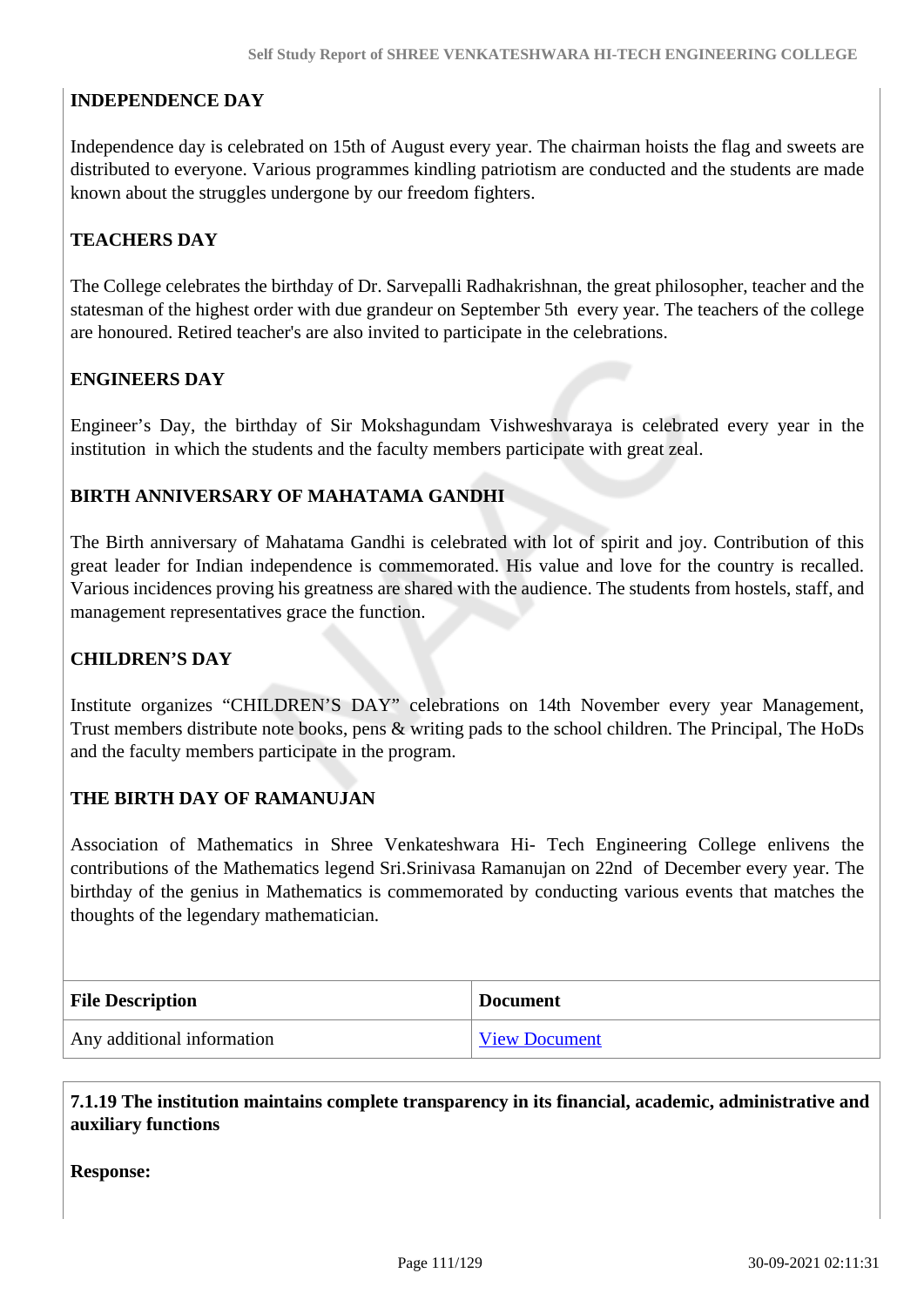The institution has a well-defined set of procedures for maintaining transparency in all its financial, academic and administrative activities.

#### **a) Financial**

- The Institute calls for Budget from every department and then prepares budget of college well before the commencement of every financial year.
- The institute's budget is prepared on the need basis of the budgets given by every department
- Salary slip is made available to each and every staff member and they acknowledge it by signing in the acquittance.
- The students and parents are given the clear breakup of fees through a letter during the beginning of the semester every year.
- The students availing educational loans are provided with bonafide and fee details in the college letterhead.

#### **b) Academics**

- The academic calendar is given at the beginning every academic year based on the Anna university schedule.
- Course Plan is prepared by the faculty before the beginning of the every semester.
- Examination Pattern, Question banks, Mark allocations are well documented and shared with the students from time to time.
- The Internal assessment Answer scripts are given to the students by the respective faculty member with due advice to improve their scores.
- Students can also give their feedback and concerns in the Class Committee Meeting. Besides feedback is obtained twice a semester for continuous improvement and the same will be forwarded to the Principal through HOD for action necessary.
- Performance of all the students in the Internal Assessment and their class attendance is updated to their parents regularly through a letter
- Marks and attendance database are available in department and Exam cell for analysis.
- The records of internal assessment, attendance of the students are properly maintained and are shared with parents during Parent Teacher meet or any time on demand from parents and also available in e governance software.
- The laboratory procedure for each experiment is well prepared and is shared with the students.
- The students can get the photocopy of answer scripts of the university exam on request and fees payment.

#### **c) Administrative**

- The information pertaining to administration, rules, and code of conduct are available as policy documents in the HR policy manual for the faculty and in the college calendar for the students
- A general staff meeting is organized in the beginning of every semester to disseminate the academic activities.
- Institute follows the norms of AICTE, DOTE, State Govt. and Anna University.
- All the administrative procedures are well defined and duties of the Head of the Departments are documented.
- New faculty will be given orientation with in a week of joining.
- All the achievements are circulated to all the stakeholders and they offer monetary and non-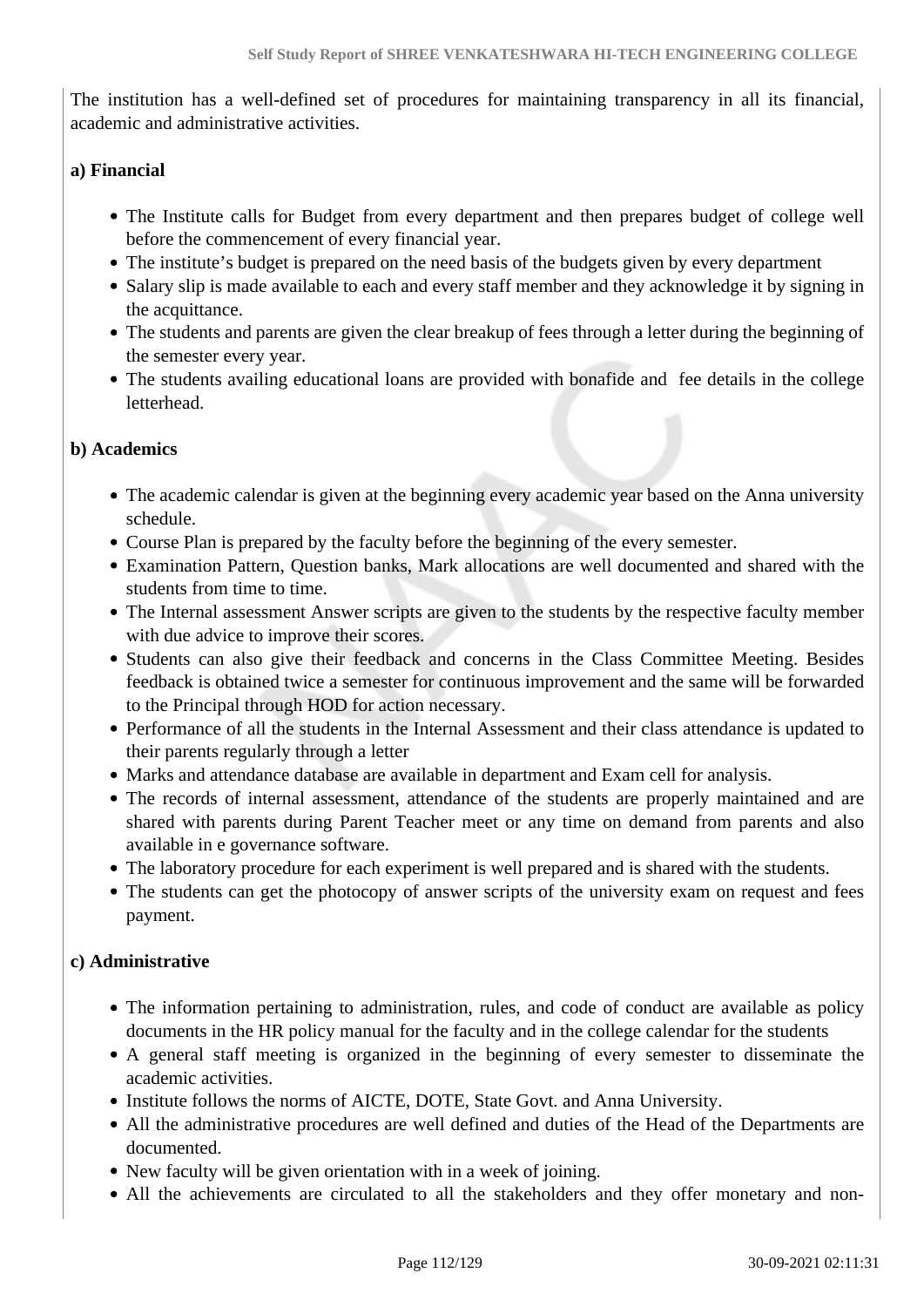monetary supports to both the faculty and the students as a token of appreciation.

#### **Transparency in auxiliary functions**

- The institute has well documented policies for its auxiliary functions with all administrative norms
	- e.
- The details of the norms governing various auxiliary functions are available transparently.

| <b>File Description</b>    | <b>Document</b>      |
|----------------------------|----------------------|
| Any additional information | <b>View Document</b> |

#### **7.2 Best Practices**

**7.2.1 Describe at least two institutional best practices (as per NAAC Format)**

**Response:** 

**Best Practice No.1**

#### **Title: Students career development Program (SCDP)**

#### **Objective of the practice:**

- To Guide students to choose right career and enhance their knowledge, Skill and aptitude to meet out the manpower requirement of industry.
- To impart personal and career related support to the students through employability skills training and ultimately provide placement by arranging campus recruitment drives.

#### **The Context:**

There is rigorous requirement for students career development Program as majority of students in institute are from rural background and they lag in the following skills:

- Presentation skills
- Communication skills
- Soft skills
- Leadership quality
- Problem Solving Skills

#### **The Practice:**

#### **Placement training program for students**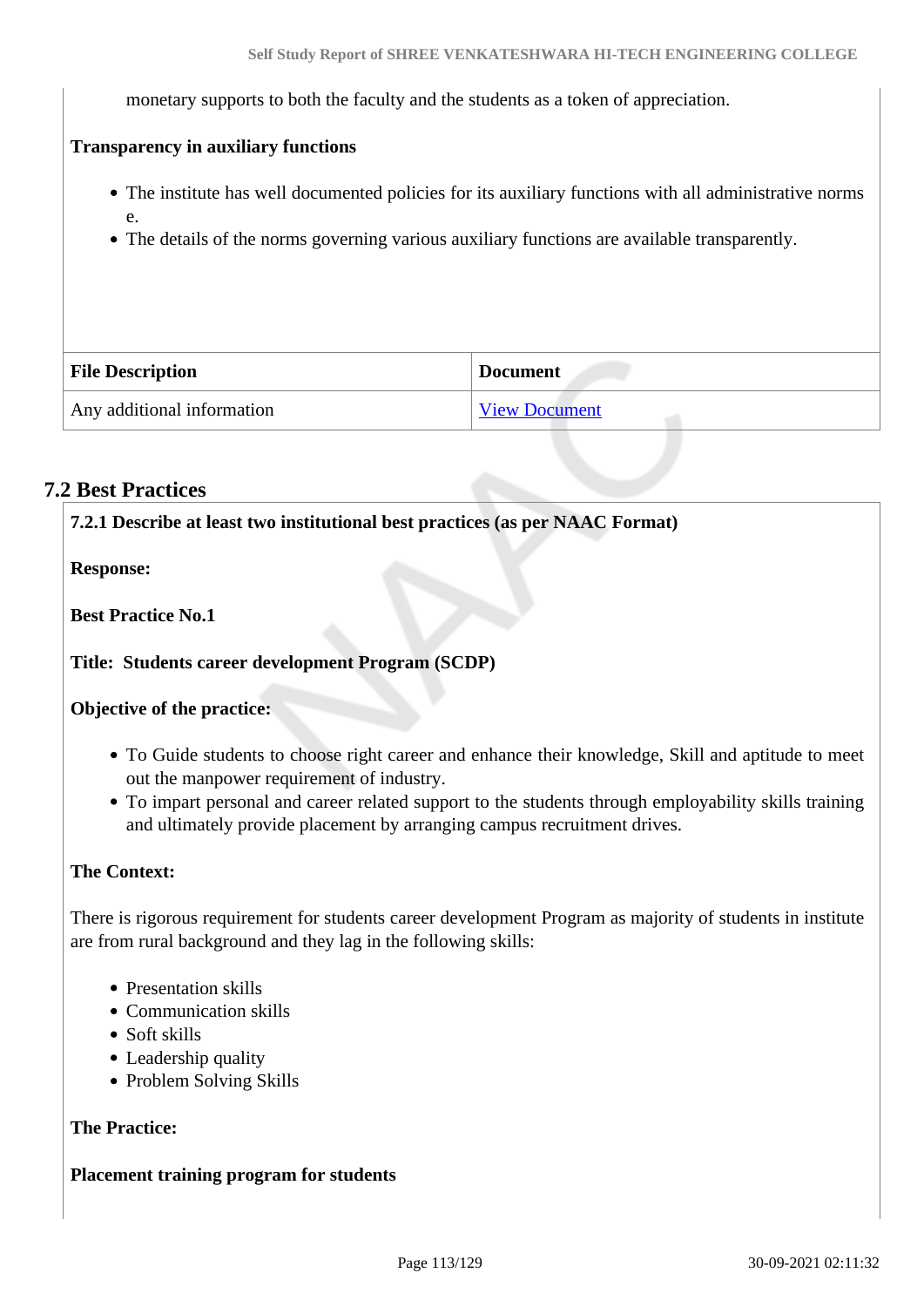Due to tough competition in getting placement,students have to perform well not only in technical interviews but also in aptitude and verbal test. So, the institute has framed syllabus for placement training program. The syllabus covers areas such as presentation skills, Communication skills, soft skills, Leadership quality, and problem solving skills.

**1. Presentation skills**: Being professional, students are required to acquire presentation skills to deliver their thought process using modern aids.

**2. Communication Skills**: Majority of engineers work in corporate where English is a globally accepted language. Therefore it becomes essential for engineers to groom their verbal skills. Students during first year undergo communication skills training.

**3. Soft skills & Aptitude training:** Soft-skills training is provided to students to improve their non-verbal communication and leadership qualities. They also undergo aptitude training which has different modules as quantitative and logical reasoning.

**4. Leadership quality**: Engineers require interpersonal skills to take lead in industries.

**5. Problem Solving Skills:** problem solving is common to human but challenge lies in solving problems within a short duration. Every company is looking only for a smart worker. This smartness is enhanced among the students by conducting aptitude and attitude training by external experts.

The students undergo in-plant training in various sectors of industries and thoroughly observe the industrial practices and work under the guidance of technicians of the industries. The institute has signed MoUs with many companies and the students visit these MoU signed companies regularly.Our institute gives guidance to students to write various competitive exams like UPSC/ TNPSC Examinations .

# **Evidence of Sucess:**

Implementing student career development program at institute level has reflected in many ways:

**1. Placements:** After execution of students career development program, placement percentage of students has increased. Year wise percentage of placements are  $2014-15(70\%)$ ,  $2015-16(72\%)$  and  $2016-17(74\%)$ , 2017-18(76%), 2018-19(78%) .Thus the above data clearly shows that there has been an exponential rise in students' placement from 2014-15 to till date.

**2. Participation at various events:** Now a days most of the co-curricular and extracurricular activities in the institute are conducted only by students where they play different roles as coordinators, volunteers and participants to develop their leadership and soft skills. Students have participated and won various prizes and awards in the competitions held outside institute based on their presentation and communication skills

**3. Recognition at their work place:** It has been significantly observed that our alumni have shown remarkable progress at their respective workplaces. Most of them have received good appreciation from their employers for their contributions. They also take active participation during the alumni meet.

#### **Problems Encountered And Resources Required:**

**Problems Encountered:**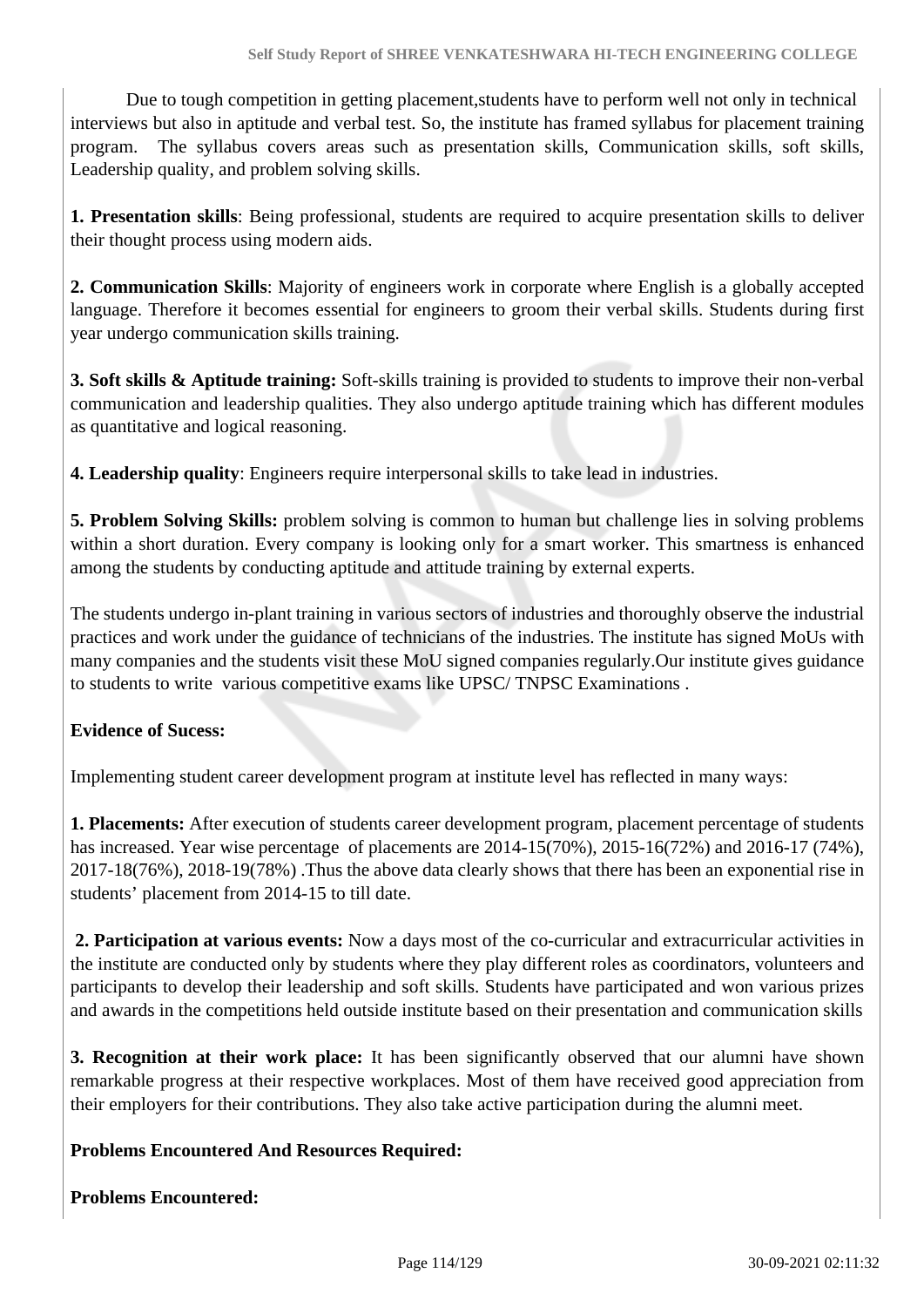As most the Students are coming from nearby villages, they come as day scholar. Hence, they are unable to spent time during the evening hours for extra coaching classes held in the college campus.

# **Resources Required:**

The students are to be provided with the free hostel facility and food during the extra coaching hours. Also suitable experts have to be brought for the training.

#### **Best Practice No.2**

#### **Title: Mentor system for the students:**

Under graduate engineering programme students frequently require guidance and counseling from their faculty members to refresh their intellect. Each faculty play the role of mentor for a group of students ranging from 10 to 20.

#### **Objective of the practice:**

- To monitor the students' regularity & discipline.
- To enable the parents to know about the performance & regularity of their wards.
- To counsell students for solving their problems and make them confident to face challeges.

#### **The Context:**

Mentors for first year students are from the department of Science & Humanities, II, III and IV year students have their mentors from their respective departments. Department faculty members take care of the students till their graduation from the college.

Mentors will inform parents about the absence of their wards. If necessary, they call the parents personally for discussion. Mentors also monitor the performance of students and report the same to the HoD.

#### **The Practice:**

- Every day morning at 8.55 am,first hour handling faculty members goes to the class room and motivate the students to do meditation for five minutes, followed by prayer, news paper reading and birthday wishes.
- First hour handling faculty makes entry of the first hour attendance in e-campus and absent message is automatically sent to the parents of absentees through e-campus.
- Mentors give counseling to the students who are absent for the classes regularly.

#### **Guidance and Career counseling by mentors:**

- Students, who have less attendance, are counseled and informed to parents.
- Students, who get low marks in more than two subjects in internal examinations, are counseled and special classes are conducted.
- More than one arrear students in semester exams are counseled and their performance are continuously monitored in the internal tests.
- Students, who have poor communication skills, are identified and are motivated by mentor, They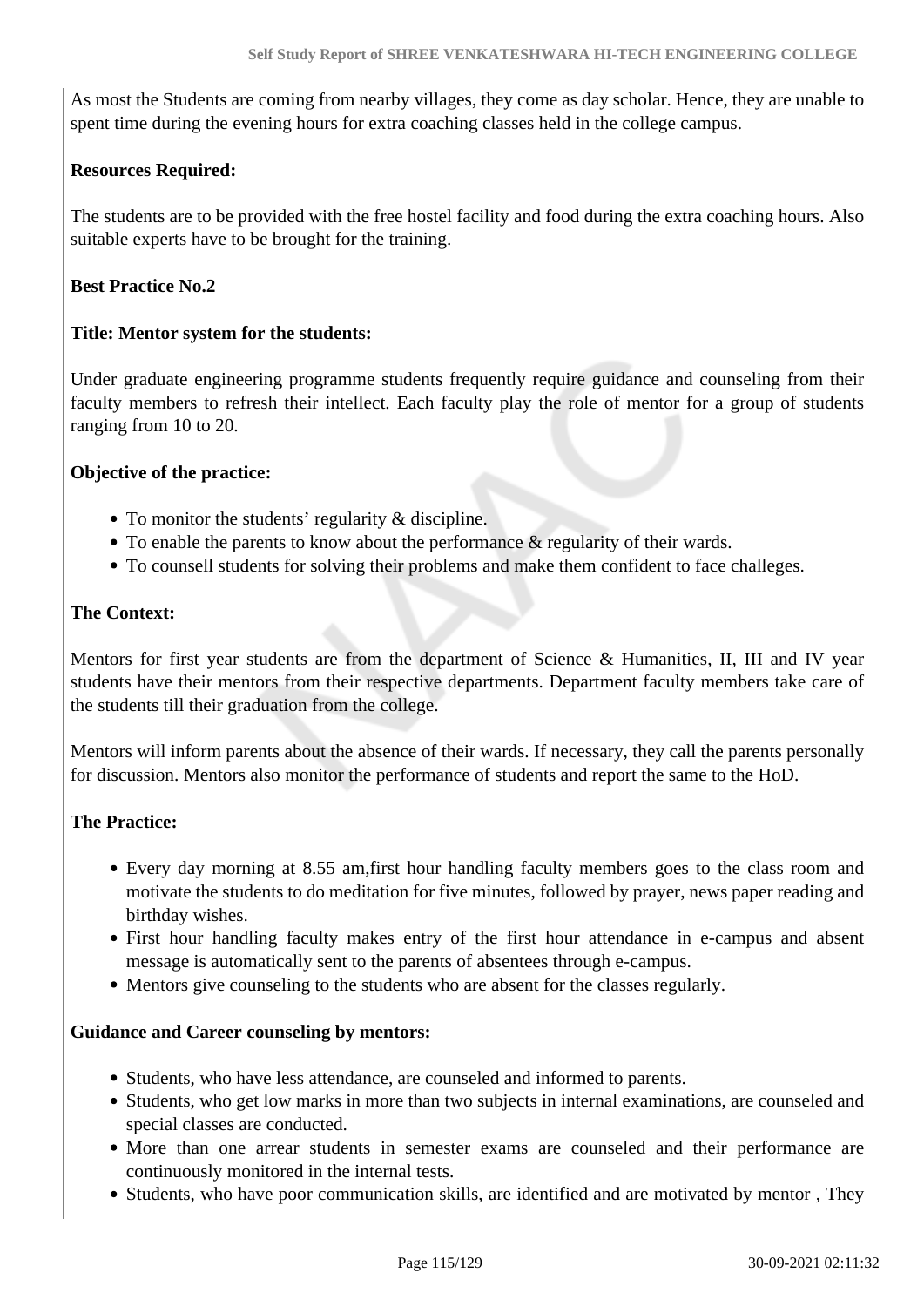are trained to develop their communication skills in the communication hour.

- Students having family problems, health issues and other indisciplinary activities are identified and are duly counseled.
- Mentors motivate the II year ,III year and IV year students to participate in the value added courses, mini projects, seminars, workshops and paper presentations etc.,
- Mentors always keep in touch with parents/guardians and promptly respond to situations like academic irregularities, negative behavioral changes, interpersonal relations and detrimental activities.
- Mentors maintains detailed progressive record of the student.

#### **Evidence of Success:**

- Improved students' attendance records.
- Decreased students drop-out rates (apparently due to Mentors's intervention before a student falls short of attendance or has been regularly abstaining from classes)
- Identification of slow learners for conducting special classes.
- Increase in students' semester results and placements.
- Students' active participation in value added courses, mini projects, seminars, workshops and paper presentations etc.,
- Minimized academic irregularities, negative behavioral changes in the students.
- Keeping in touch with the mentors even after their graduation.

#### **Problems Encountered And Resources Required:**

#### **Problems Encountered:**

- Students get absent during counseling.
- Students coming from rural areas hesitate to share their problems openly.
- Some students show lack of interest during counseling.
- Some students hesitate to share their family problems and health issues with mentors.
- Parents, mostly daily wagers, can't attend the parents meeting, whenever required.

#### **Resources Required:**

- To solve the above said problems, students should be made to discuss with psychiatrist regularly.
- Regular Yoga and meditation should be given students to improve their mind power.

The mentors should closely maintain the relation to bring out the problems of the students

| <b>File Description</b>         | <b>Document</b>      |  |  |
|---------------------------------|----------------------|--|--|
| Link for Additional Information | <b>View Document</b> |  |  |

# **7.3 Institutional Distinctiveness**

**7.3.1 Describe/Explain the performance of the institution in one area distinctive to its vision, priority**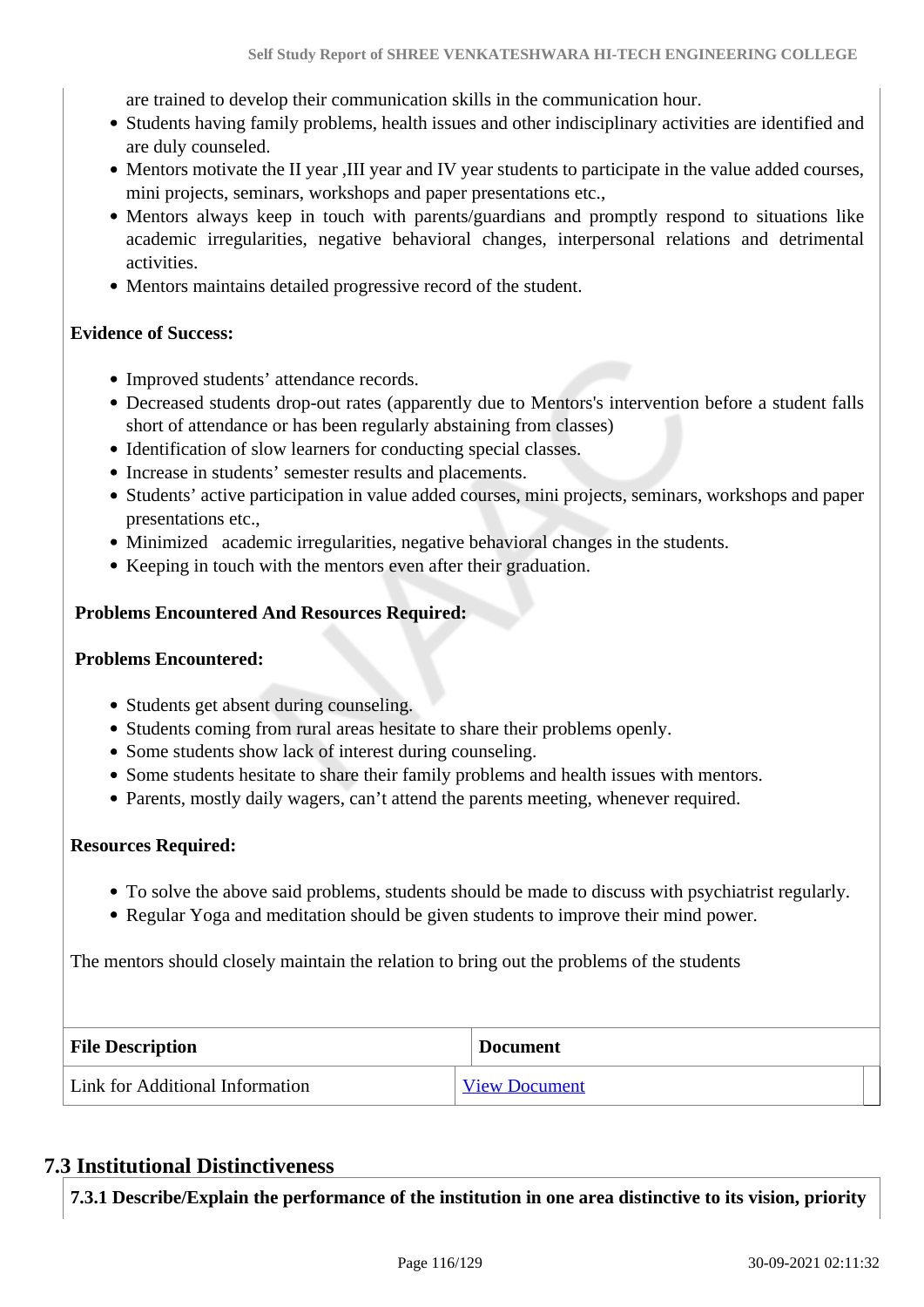# **and thrust**

#### **Response:**

# **VISION**

"To become a premier technical institute by producing value based competent professionals with scientific temper, team spirit and ethical values".

# **Competency and skill development**

Advances in Information Technology have introduced fundamental changes in business structures and work processes. These changes demand for the introduction of new educational approaches in teaching learning process. To create outstanding industrial engineers, it is essential to impart qualitative, innovative, creative, value driven training and development programmes/workshops/seminars. That is the reason,why competency based training and development is a must to add up to a Holistic Learning/Teaching Approach. To enhance students' competency level, the institute has signed MoUs (Memorandum of Understanding) with various organizations in engineering and technology sectors. Technical experts of those organizations conducted seminars to students on recent technologies at our college campus. In addition Industrial visits are also organized. These programmes help the students to improve their scientific knowledge, peer learning and ethical values. To make students become competent engineers, the training and placement cell of the institute plays a vital role by being a platform between corporate and young graduates. Services are provided throughout the year to prepare students and help them secure placements. The number of students placed through campus placement programmes is on the rise every year.

**Center of Excellence for Industry Innovation & Practice (CEIIP)** is the unique strength of our institute through which the students are given hands on training in the industries directly. The institute has obtained Centre of Excellence from SS Technovation, Coimbatore. Centre of Excellence is a facility with necessary infrastructure to enhance the skills of the students. These centers through their facilities and industry knowhow provide ample opportunities for the students and staff to comprehend the latest industry practice and upgrade their knowledge through industry relevant projects. Centre also upgrades the prowess of the technicians who are currently employed by the industry as well, thus serving as a revenue generating model. Efforts are on, to set up more such centers to strengthen ties between the institute and the industry.

# **Incubation Center:**

Incubation setup center was established in 2018 at our college premises. The aim of the incubation center is to encourage entrepreneurship among locals with the college serving as focal point. It is a platform for nurturing, encouraging and developing innovation and entrepreneurial skills among its students, alumni, as well as students of the region. SS Technovation established incubation center at the institute for CSE,ECE,EEE and Mechanical students.

Entrepreneurship in India is on the verge of explosive growth. Angel investors, venture capital, media, startup clubs, service providers, mentors and training companies have started to grow. The most important cog in the wheel, is the incubator which gives them a chance to bring their business in shape, before they reach out to the world.

# **Objectives:**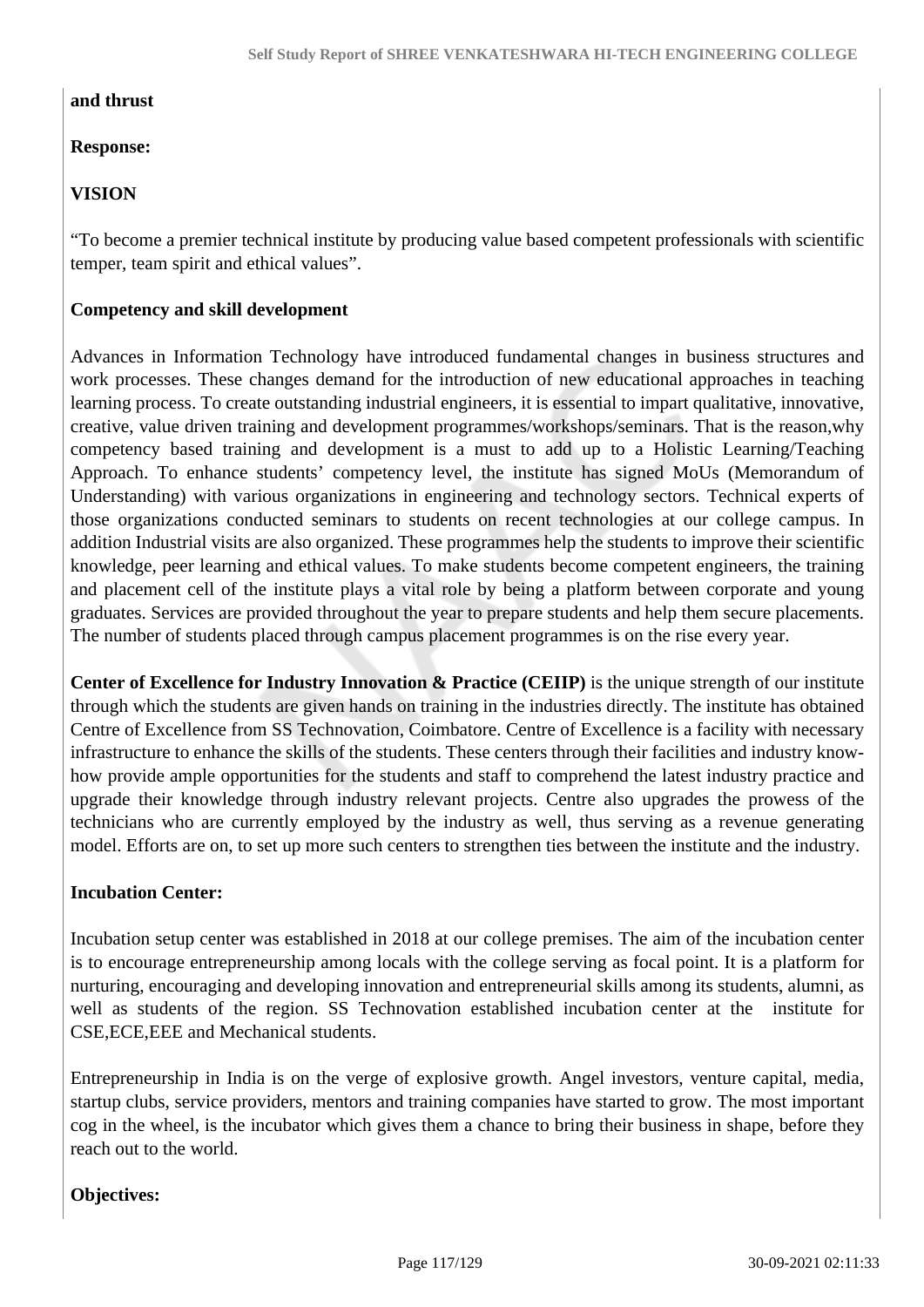- To encourage our college technocrats to come out with new inventions and innovations relevant to society.
- To create jobs, wealth and business aligning with national priorities.
- To promote new technology /scientific knowledge/innovation based startups.
- To provide a platform for speedy commercialization of technologies developed by the host institution.
- To provide cost effective, value added services to startups through mentoring, legal, technical, intellectual property related services.
- To provide space resources for students with innovative ideas and encourage them to transform their project proposals into viable business propositions.
- To ensure that incubation centre has access to technological assistance through multidisciplinary experts of various corporate sectors.
- To encourage young enthusiasts with creative pursuits and inherent zeal to become successful entrepreneurs.
- To create innovative projects. Each project will be executed by a team of entrepreneurs (Students/Alumni/Industry) and are given infrastructural support such as workspace, Internet etc. The program will give preference to the projects that solve problems and find solution to local needs (District and State) rather than global problems and needs. The problem can be from any discipline but one should provide exact solution to the related problems.
- To facilitate students to get internship from various companies through incubation centre.

#### **Outcome**

 The incubation center has motivated the college students to develop various innovation projects. The details are as follows:

# **Completed Projects**

- 1.An Efficient Method Of Dry-Wet Dust Collection To Support Swachh Bharat Abhiyaan- Electrical and Electronics Engineering
- 2.Advanced Electronic Voting System using Fingerprint and Face recognition Electronics Communication Engineering
- 3.Design and development of 80cc petrol engine fitted with bicycle Mechanical engineering

# **Ongoing Projects**

- 1.Accident Detection and Reporting Systems using GPRS, GPS and GSM technology Electrical and Electronics Engineering
- 2.Smart Monitoring and Auto Neutralization of PH Alkaline in Industries Electronics Communication Engineering
- 3.Design and Fabrication of Electric Vehicle with Regenerative Braking System- Mechanical engineering

#### **Training area of SS Technovation**

To utilize the fullest opportunities provided by SS Technovation, Coimbatore in the areas of VMC, CNC, Robotics, Embedded Systems, Micro processor, Micro controller,IOT,CAD,Java,J2EE,Python Machine learning, Artificial Intelligence, .net and Php, Website developement and Hydraulic machines.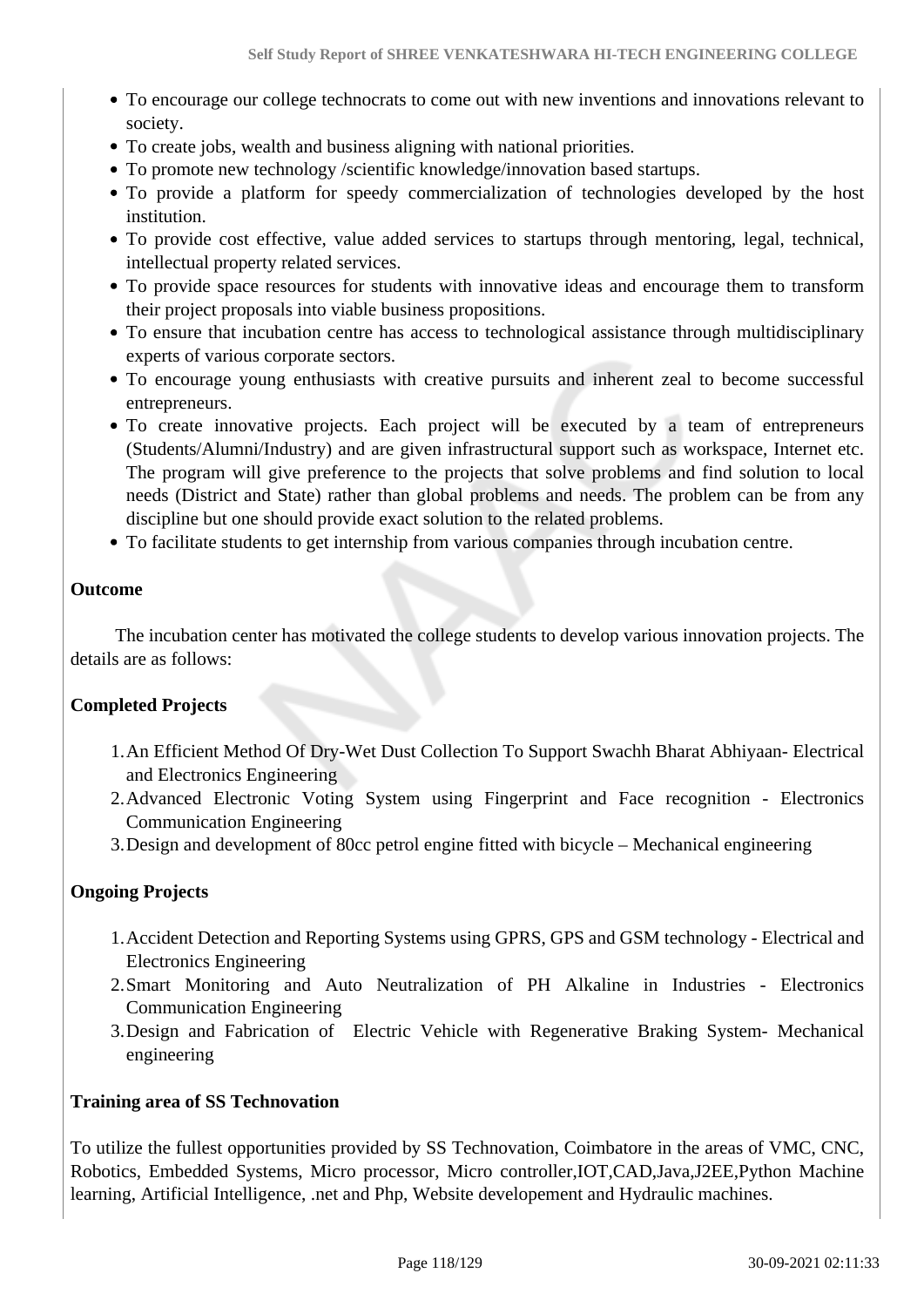#### **Resource Person:**

Mr.KRN Manoj, Director Operation of SS Technovation, Coimbatore and Pumo Technovation, Coimbatore completed his M.Tech at BITS Pilani, Rajasthan. He has 6 years of experience in Auto mobile latest technologies. He has trained more than 1000 students on latest technologies at SS Technovation, Coimbatore. He has given various training proposal and course content of the model to students on 26.02.2018. In continuation of his address, our students went for an Industrial visit to SS Technovation, Coimbatore .

#### **Outcomes:**

- Seminars help students to update their knowledge on latest technology and take up interview confidently.
- Industrial visits create the opportunity for the students to explore their practical knowledge and skill.
- Students will approach is any problem in industrial perspective, once they are directly exposed to industrial training.

#### **Evidence of Success**

The training given by Mr. KRN Manoj, Director Operation, helped students to get placements in various core companies like Avalon Technologies-Chennai, Syrma Technologies-Chennai, Alpha Associates-Coimbatore, Metal Man Auto parts India pvt. Ltd.,- Hosur Aqua sub Engineering- Coimbatore.

| <b>File Description</b>         | <b>Document</b> |
|---------------------------------|-----------------|
| Link for Additional Information | View Document   |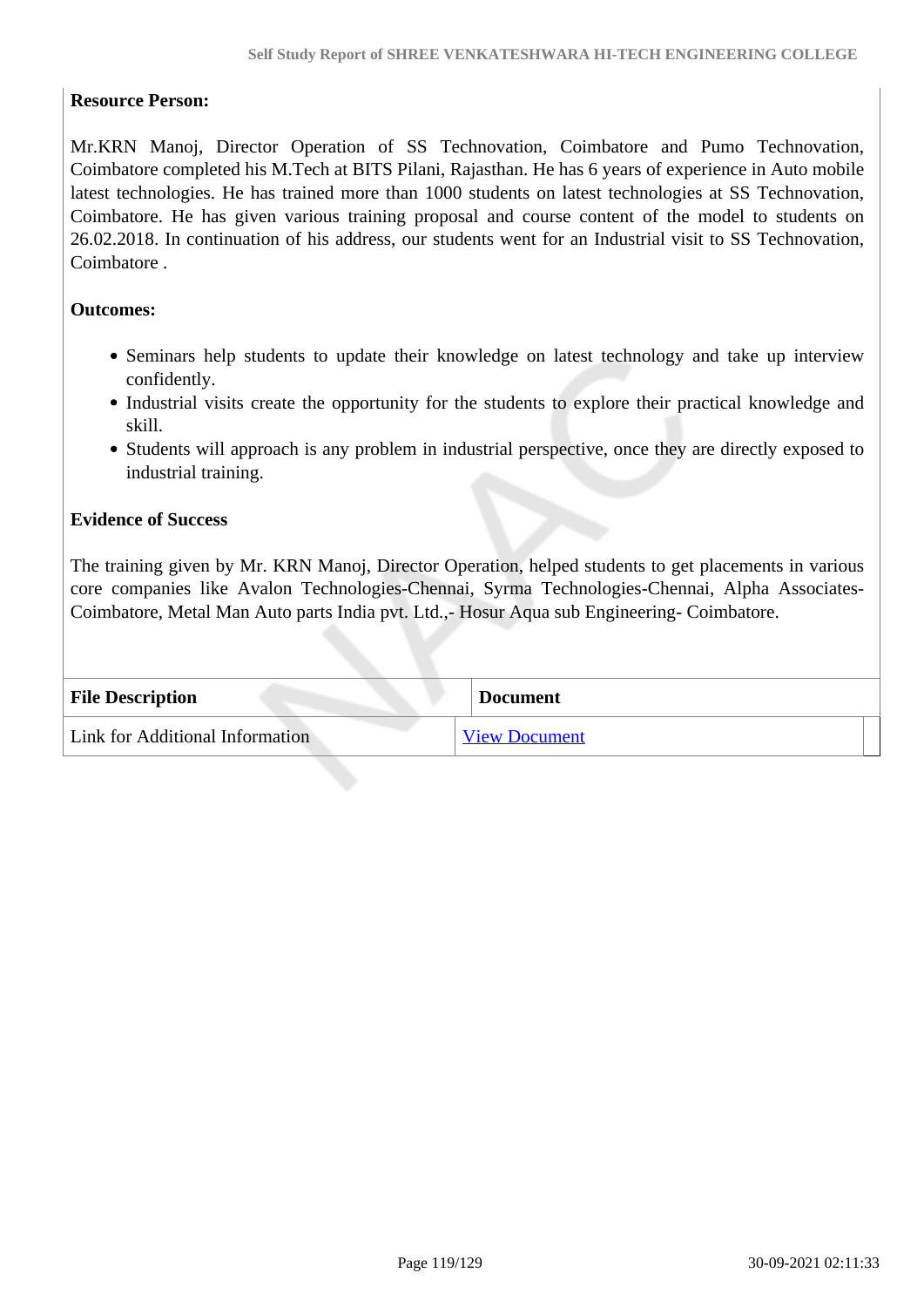# **5. CONCLUSION**

# **Additional Information :**

- Highly qualified and well experienced faculty, in line with the vision of the college provide all possible resources to the students and nurture them as value based competent professionals.
- Excellent infrastructure with state-of-the-art laboratories, well equipped digital library, well furnished seminar halls and an auditorium.
- Conducting Sciences Exhibitions and participating in various competitions help students in bridging the gap between industry and academia.
- Vibrant Placement cell provides training for students from I to IV years to ensure their overall development.
- Improving collaborations with the industries, strengthen industry institute partnership, internship and placement opportunities.
- Extensive students training programs and industrial visits in association with industries enhance the skill sets and employability of students.
- Encouraging faculty members to pursue Ph.Ds and publish papers in national/international journals promote research inside the campus.

# **Concluding Remarks :**

Shree Venkateshwara Hi Tech Engineering College is established with the sole aim of imparting technical education to the students of rural areas. It makes tremendous progress with the help of a very dedicated management, committed faculty members and enthusiastic students. The institute fosters students' research mindset and character building for a bright future so as to emerge as tomorrow's nation builders. The Institute believes that applying for NAAC is the next stepping stone to ensure quality in engineering education. The SSR report has been prepared to the best of our knowledge and understanding and we fervently hope that the report matches the expectations of NAAC committee visiting our Institution for accreditation purpose.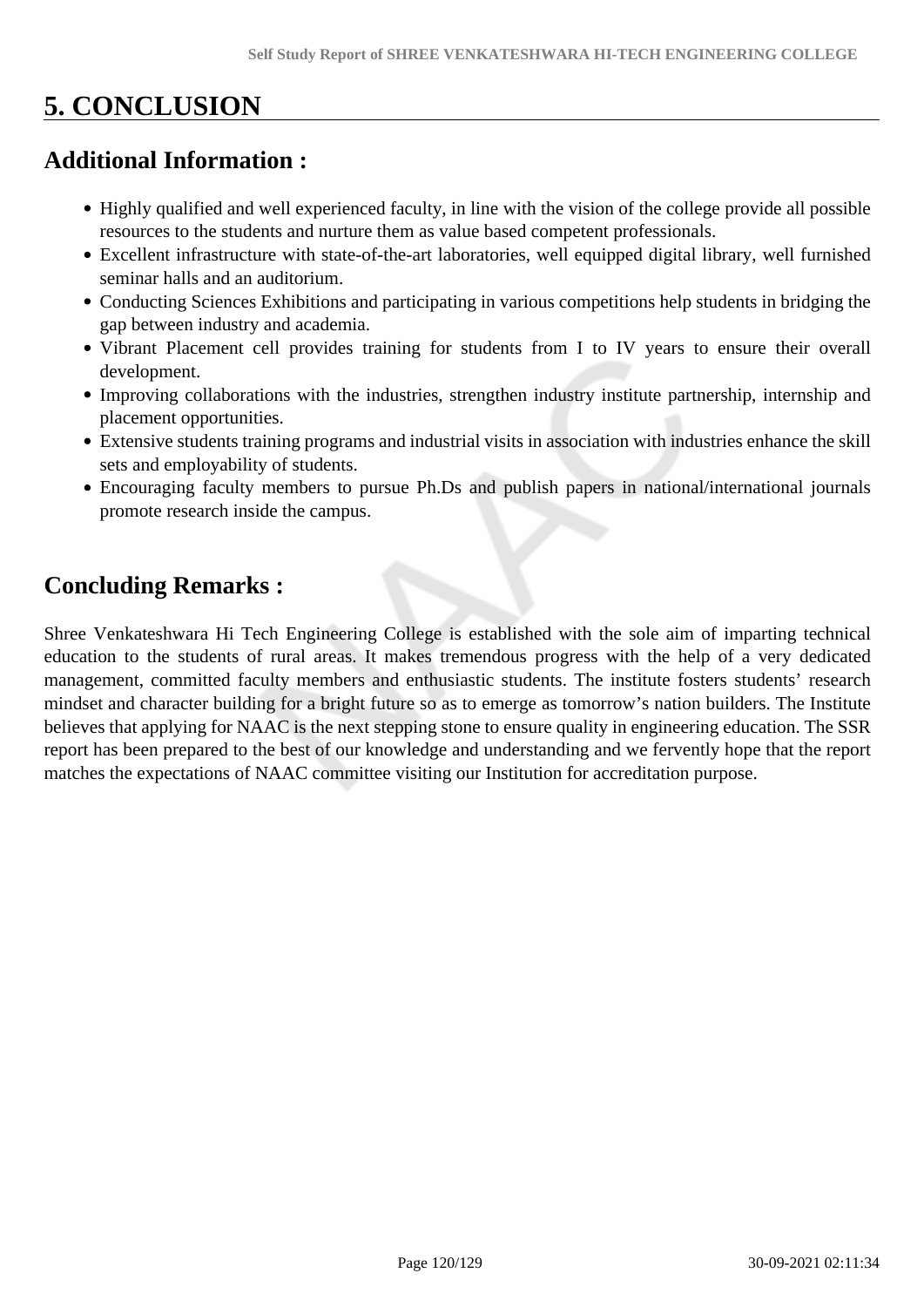# **6.ANNEXURE**

|       |                                                                                                                     | <b>1. Metrics Level Deviations</b> |                                               |         |         |         |                                                                                                    |  |  |
|-------|---------------------------------------------------------------------------------------------------------------------|------------------------------------|-----------------------------------------------|---------|---------|---------|----------------------------------------------------------------------------------------------------|--|--|
|       | Metric ID Sub Questions and Answers before and after DVV Verification                                               |                                    |                                               |         |         |         |                                                                                                    |  |  |
| 1.3.2 | Number of value added courses imparting transferable and life skills offered during the last five years             |                                    |                                               |         |         |         |                                                                                                    |  |  |
|       | 1.3.2.1. Number of value-added courses imparting transferable and life skills offered during the<br>last five years |                                    |                                               |         |         |         |                                                                                                    |  |  |
|       | Answer before DVV Verification : 55                                                                                 |                                    |                                               |         |         |         |                                                                                                    |  |  |
|       |                                                                                                                     |                                    | Answer after DVV Verification: 52             |         |         |         |                                                                                                    |  |  |
| 2.1.2 | Average Enrollment percentage                                                                                       |                                    |                                               |         |         |         |                                                                                                    |  |  |
|       |                                                                                                                     | (Average of last five years)       |                                               |         |         |         |                                                                                                    |  |  |
|       |                                                                                                                     |                                    | Answer before DVV Verification:               |         |         |         | 2.1.2.1. Number of students admitted year-wise during the last five years                          |  |  |
|       |                                                                                                                     | 2018-19                            | 2017-18                                       | 2016-17 | 2015-16 | 2014-15 |                                                                                                    |  |  |
|       |                                                                                                                     | 428                                | 338                                           | 403     | 429     | 665     |                                                                                                    |  |  |
|       |                                                                                                                     |                                    | Answer After DVV Verification :               |         |         |         |                                                                                                    |  |  |
|       |                                                                                                                     | 2018-19                            | 2017-18                                       | 2016-17 | 2015-16 | 2014-15 |                                                                                                    |  |  |
|       |                                                                                                                     | 289                                | 307                                           | 375     | 382     | 591     |                                                                                                    |  |  |
|       | 2.1.2.2. Number of sanctioned seats year-wise during the last five years<br>Answer before DVV Verification:         |                                    |                                               |         |         |         |                                                                                                    |  |  |
|       |                                                                                                                     | 2018-19                            | 2017-18                                       | 2016-17 | 2015-16 | 2014-15 |                                                                                                    |  |  |
|       |                                                                                                                     | 606                                | 666                                           | 966     | 978     | 1026    |                                                                                                    |  |  |
|       | Answer After DVV Verification:                                                                                      |                                    |                                               |         |         |         |                                                                                                    |  |  |
|       |                                                                                                                     | 2018-19                            | 2017-18                                       | 2016-17 | 2015-16 | 2014-15 |                                                                                                    |  |  |
|       | 534<br>534<br>834<br>834<br>894                                                                                     |                                    |                                               |         |         |         |                                                                                                    |  |  |
|       |                                                                                                                     |                                    | number of sanctioned seats provided by HEI.   |         |         |         | Remark : DVV has made the changes as per list of total number of admitted students and total       |  |  |
|       |                                                                                                                     |                                    |                                               |         |         |         |                                                                                                    |  |  |
| 2.1.3 |                                                                                                                     |                                    | reservation policy during the last five years |         |         |         | Average percentage of seats filled against seats reserved for various categories as per applicable |  |  |
|       | five years                                                                                                          |                                    |                                               |         |         |         | 2.1.3.1. Number of actual students admitted from the reserved categories year-wise during the last |  |  |
|       |                                                                                                                     |                                    | Answer before DVV Verification:               |         |         |         |                                                                                                    |  |  |
|       |                                                                                                                     | 2018-19                            | 2017-18                                       | 2016-17 | 2015-16 | 2014-15 |                                                                                                    |  |  |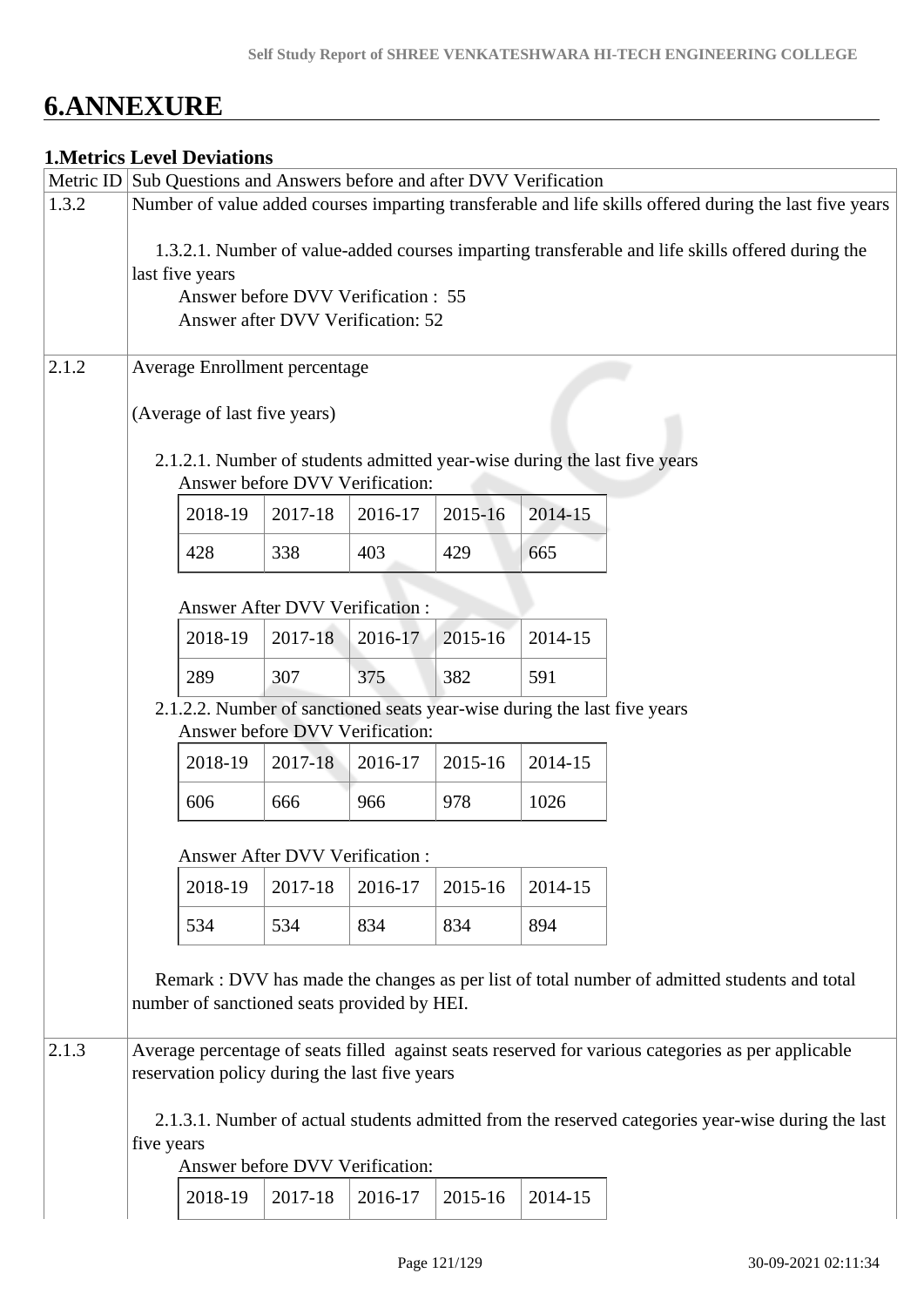|       |       | 288                                                          | 213                                                                                    | 194     | 193            | 370                                                                    |                                                                                                                                                                                         |  |
|-------|-------|--------------------------------------------------------------|----------------------------------------------------------------------------------------|---------|----------------|------------------------------------------------------------------------|-----------------------------------------------------------------------------------------------------------------------------------------------------------------------------------------|--|
|       |       |                                                              | Answer After DVV Verification :                                                        |         |                |                                                                        |                                                                                                                                                                                         |  |
|       |       | 2018-19                                                      | 2017-18                                                                                | 2016-17 | 2015-16        | 2014-15                                                                |                                                                                                                                                                                         |  |
|       |       | 246                                                          | 182                                                                                    | 194     | 193            | 370                                                                    |                                                                                                                                                                                         |  |
| 2.4.3 |       | Teaching experience per full time teacher in number of years |                                                                                        |         |                |                                                                        |                                                                                                                                                                                         |  |
|       |       | 2.4.3.1. Total experience of full-time teachers              | Answer before DVV Verification : 738 years<br>Answer after DVV Verification: 719 years |         |                |                                                                        |                                                                                                                                                                                         |  |
| 2.4.4 |       |                                                              |                                                                                        |         |                |                                                                        | Percentage of full time teachers who received awards, recognition, fellowships at State, National,<br>International level from Government, recognised bodies during the last five years |  |
|       |       |                                                              | Answer before DVV Verification:                                                        |         |                | from Government recognised bodies year-wise during the last five years | 2.4.4.1. Number of full time teachers receiving awards from state /national /international level                                                                                        |  |
|       |       | 2018-19                                                      | 2017-18                                                                                | 2016-17 | 2015-16        | 2014-15                                                                |                                                                                                                                                                                         |  |
|       |       | 3                                                            | 3                                                                                      | 8       | $\overline{2}$ | $\overline{4}$                                                         |                                                                                                                                                                                         |  |
|       |       |                                                              | <b>Answer After DVV Verification:</b>                                                  |         |                |                                                                        |                                                                                                                                                                                         |  |
|       |       | 2018-19                                                      | 2017-18                                                                                | 2016-17 | 2015-16        | 2014-15                                                                |                                                                                                                                                                                         |  |
|       |       | $\overline{0}$                                               | $\mathbf{0}$                                                                           | 3       | $\overline{0}$ | $\theta$                                                               |                                                                                                                                                                                         |  |
|       |       |                                                              |                                                                                        |         |                | Remark : DVV has not consider award received from any trust.           |                                                                                                                                                                                         |  |
| 3.3.4 | years |                                                              |                                                                                        |         |                |                                                                        | Number of research papers per teacher in the Journals notified on UGC website during the last five                                                                                      |  |
|       | years |                                                              |                                                                                        |         |                |                                                                        | 3.3.4.1. Number of research papers in the Journals notified on UGC website during the last five                                                                                         |  |
|       |       | 2018-19                                                      | Answer before DVV Verification:<br>2017-18                                             | 2016-17 | 2015-16        | 2014-15                                                                |                                                                                                                                                                                         |  |
|       |       | 7                                                            | 3                                                                                      | 22      | 30             | 39                                                                     |                                                                                                                                                                                         |  |
|       |       |                                                              |                                                                                        |         |                |                                                                        |                                                                                                                                                                                         |  |
|       |       | 2018-19                                                      | Answer After DVV Verification :<br>2017-18                                             | 2016-17 | 2015-16        | 2014-15                                                                |                                                                                                                                                                                         |  |
|       |       | 7                                                            | 3                                                                                      | 19      | 24             | 38                                                                     |                                                                                                                                                                                         |  |
|       |       |                                                              |                                                                                        |         |                |                                                                        |                                                                                                                                                                                         |  |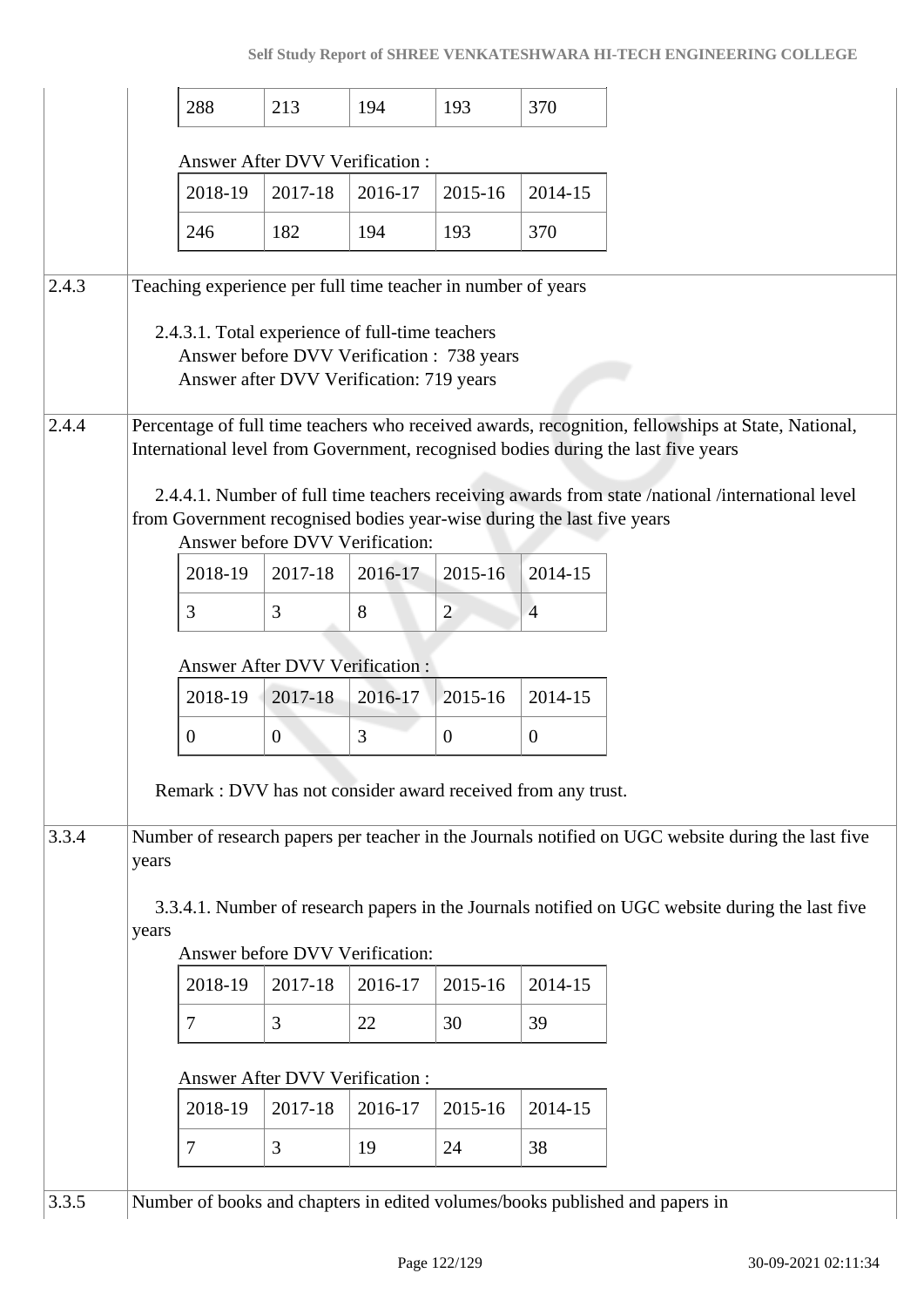national/international conference proceedings per teacher during the last five years

 3.3.5.1. Total number of books and chapters in edited volumes / books published, and papers in national/international conference-proceedings year-wise during the last five years

|       |       |                                                                                                                                                                                                |                                                  | Answer before DVV Verification: |                  |                |                                                                                                                                                                                          |  |  |  |
|-------|-------|------------------------------------------------------------------------------------------------------------------------------------------------------------------------------------------------|--------------------------------------------------|---------------------------------|------------------|----------------|------------------------------------------------------------------------------------------------------------------------------------------------------------------------------------------|--|--|--|
|       |       | 2018-19                                                                                                                                                                                        | 2017-18                                          | 2016-17                         | 2015-16          | 2014-15        |                                                                                                                                                                                          |  |  |  |
|       |       | 9                                                                                                                                                                                              | 10                                               | 9                               | 25               | 13             |                                                                                                                                                                                          |  |  |  |
|       |       |                                                                                                                                                                                                |                                                  |                                 |                  |                |                                                                                                                                                                                          |  |  |  |
|       |       | 2018-19                                                                                                                                                                                        | <b>Answer After DVV Verification:</b><br>2017-18 | 2016-17                         | 2015-16          | 2014-15        |                                                                                                                                                                                          |  |  |  |
|       |       |                                                                                                                                                                                                |                                                  |                                 |                  |                |                                                                                                                                                                                          |  |  |  |
|       |       | 07                                                                                                                                                                                             | 08                                               | 07                              | 22               | 13             |                                                                                                                                                                                          |  |  |  |
|       |       | consider certificate of first page of book.                                                                                                                                                    |                                                  |                                 |                  |                | Remark : DVV has not consider first page of book without ISBN/ISSN number. DVV has not                                                                                                   |  |  |  |
| 3.4.2 |       |                                                                                                                                                                                                |                                                  |                                 |                  |                | Number of awards and recognition received for extension activities from Government /recognised                                                                                           |  |  |  |
|       |       | bodies during the last five years                                                                                                                                                              |                                                  |                                 |                  |                |                                                                                                                                                                                          |  |  |  |
|       |       | Government /recognised bodies year-wise during the last five years                                                                                                                             |                                                  |                                 |                  |                | 3.4.2.1. Total number of awards and recognition received for extension activities from                                                                                                   |  |  |  |
|       |       |                                                                                                                                                                                                |                                                  | Answer before DVV Verification: |                  |                |                                                                                                                                                                                          |  |  |  |
|       |       | 2018-19                                                                                                                                                                                        | 2017-18                                          | 2016-17                         | 2015-16          | 2014-15        |                                                                                                                                                                                          |  |  |  |
|       |       | $\overline{2}$                                                                                                                                                                                 | $\overline{2}$                                   | 3                               | $\overline{4}$   | 1              |                                                                                                                                                                                          |  |  |  |
|       |       | Answer After DVV Verification :                                                                                                                                                                |                                                  |                                 |                  |                |                                                                                                                                                                                          |  |  |  |
|       |       | 2018-19                                                                                                                                                                                        | 2017-18                                          | 2016-17                         | 2015-16          | 2014-15        |                                                                                                                                                                                          |  |  |  |
|       |       | $\overline{2}$                                                                                                                                                                                 | $\boldsymbol{0}$                                 | $\mathbf{1}$                    | $\boldsymbol{0}$ | $\overline{0}$ |                                                                                                                                                                                          |  |  |  |
|       |       |                                                                                                                                                                                                |                                                  |                                 |                  |                | Remark : DVV has not consider certificate of participation and Appreciation.                                                                                                             |  |  |  |
| 3.4.3 | years | Number of extension and outreach Programs conducted in collaboration with Industry, Community<br>and Non- Government Organizations through NSS/ NCC/ Red Cross/ YRC etc., during the last five |                                                  |                                 |                  |                |                                                                                                                                                                                          |  |  |  |
|       |       | wise during the last five years                                                                                                                                                                |                                                  | Answer before DVV Verification: |                  |                | 3.4.3.1. Number of extension and outreach Programs conducted in collaboration with Industry,<br>Community and Non- Government Organizations through NSS/ NCC/ Red Cross/ YRC etc., year- |  |  |  |
|       |       | 2018-19                                                                                                                                                                                        | 2017-18                                          | 2016-17                         | 2015-16          | 2014-15        |                                                                                                                                                                                          |  |  |  |
|       |       | 7                                                                                                                                                                                              | $\overline{7}$                                   | 7                               | 10               | 9              |                                                                                                                                                                                          |  |  |  |
|       |       |                                                                                                                                                                                                |                                                  |                                 |                  |                |                                                                                                                                                                                          |  |  |  |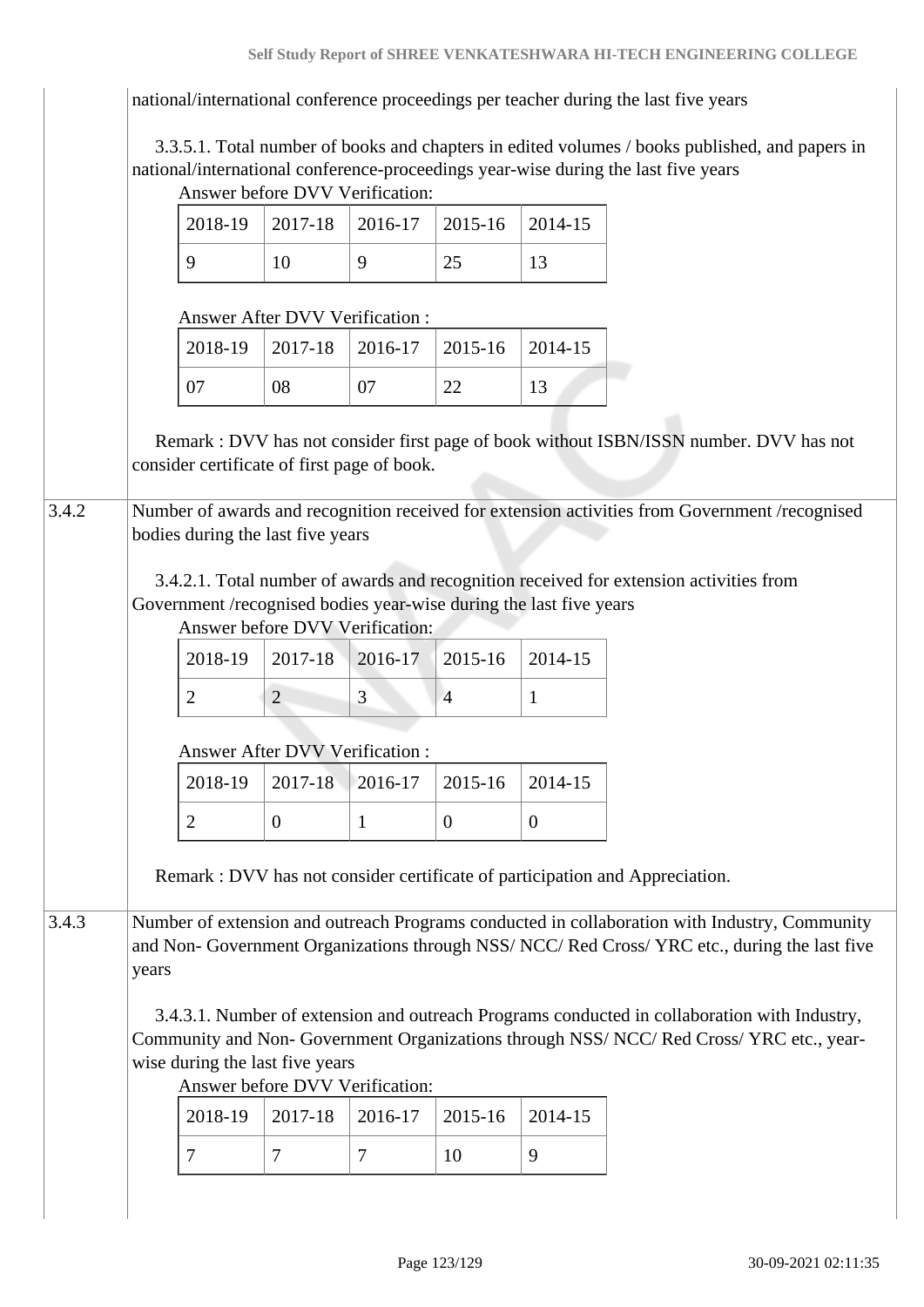|       | <b>Answer After DVV Verification:</b>                                                                                                                                                                                                                                                                                                                                                                                                                                                                                                |                                                                                                   |                                            |                |                |         |                                                                                                                                                                                                                                                                                                   |  |  |  |
|-------|--------------------------------------------------------------------------------------------------------------------------------------------------------------------------------------------------------------------------------------------------------------------------------------------------------------------------------------------------------------------------------------------------------------------------------------------------------------------------------------------------------------------------------------|---------------------------------------------------------------------------------------------------|--------------------------------------------|----------------|----------------|---------|---------------------------------------------------------------------------------------------------------------------------------------------------------------------------------------------------------------------------------------------------------------------------------------------------|--|--|--|
|       |                                                                                                                                                                                                                                                                                                                                                                                                                                                                                                                                      | 2018-19                                                                                           | 2017-18                                    | 2016-17        | 2015-16        | 2014-15 |                                                                                                                                                                                                                                                                                                   |  |  |  |
|       |                                                                                                                                                                                                                                                                                                                                                                                                                                                                                                                                      | 5                                                                                                 | 6                                          | $\overline{4}$ | 6              | 7       |                                                                                                                                                                                                                                                                                                   |  |  |  |
|       |                                                                                                                                                                                                                                                                                                                                                                                                                                                                                                                                      |                                                                                                   |                                            |                |                |         |                                                                                                                                                                                                                                                                                                   |  |  |  |
| 3.4.4 | Average percentage of students participating in extension activities with Government Organisations,<br>Non-Government Organisations and programs such as Swachh Bharat, Aids Awareness, Gender<br>Issue, etc. during the last five years<br>3.4.4.1. Total number of students participating in extension activities with Government<br>Organisations, Non-Government Organisations and programs such as Swachh Bharat, Aids<br>Awareness, Gender Issue, etc. year-wise during the last five years<br>Answer before DVV Verification: |                                                                                                   |                                            |                |                |         |                                                                                                                                                                                                                                                                                                   |  |  |  |
|       |                                                                                                                                                                                                                                                                                                                                                                                                                                                                                                                                      | 2018-19                                                                                           | 2017-18                                    | 2016-17        | 2015-16        | 2014-15 |                                                                                                                                                                                                                                                                                                   |  |  |  |
|       |                                                                                                                                                                                                                                                                                                                                                                                                                                                                                                                                      | 534                                                                                               | 199                                        | 300            | 657            | 400     |                                                                                                                                                                                                                                                                                                   |  |  |  |
|       |                                                                                                                                                                                                                                                                                                                                                                                                                                                                                                                                      |                                                                                                   | <b>Answer After DVV Verification:</b>      |                |                |         |                                                                                                                                                                                                                                                                                                   |  |  |  |
|       |                                                                                                                                                                                                                                                                                                                                                                                                                                                                                                                                      | 2018-19                                                                                           | 2017-18                                    | 2016-17        | 2015-16        | 2014-15 |                                                                                                                                                                                                                                                                                                   |  |  |  |
|       |                                                                                                                                                                                                                                                                                                                                                                                                                                                                                                                                      | 00                                                                                                | 199                                        | 300            | 00             | 00      |                                                                                                                                                                                                                                                                                                   |  |  |  |
| 3.5.2 | Day.                                                                                                                                                                                                                                                                                                                                                                                                                                                                                                                                 |                                                                                                   |                                            |                |                |         | activities for 2016-17 and 2017-18. DVV has not consider Voters Day, World AIDS Day, Women's<br>Number of functional MoUs with institutions of National/International importance, Other<br>Institutions, Industries, Corporate houses etc., during the last five years (only functional MoUs with |  |  |  |
|       |                                                                                                                                                                                                                                                                                                                                                                                                                                                                                                                                      | ongoing activities to be considered)<br>MoUs with ongoing activities to be considered)<br>2018-19 | Answer before DVV Verification:<br>2017-18 | 2016-17        | 2015-16        | 2014-15 | 3.5.2.1. Number of functional MoUs with institutions of national, international importance, other<br>universities, industries, corporate houses etc. year-wise during the last five years (only functional                                                                                        |  |  |  |
|       |                                                                                                                                                                                                                                                                                                                                                                                                                                                                                                                                      | 6                                                                                                 | 6                                          | 6              | $\overline{4}$ | 5       |                                                                                                                                                                                                                                                                                                   |  |  |  |
|       |                                                                                                                                                                                                                                                                                                                                                                                                                                                                                                                                      |                                                                                                   |                                            |                |                |         |                                                                                                                                                                                                                                                                                                   |  |  |  |
|       | Answer After DVV Verification:                                                                                                                                                                                                                                                                                                                                                                                                                                                                                                       |                                                                                                   |                                            |                |                |         |                                                                                                                                                                                                                                                                                                   |  |  |  |
|       |                                                                                                                                                                                                                                                                                                                                                                                                                                                                                                                                      | 2018-19                                                                                           | 2017-18                                    | 2016-17        | 2015-16        | 2014-15 |                                                                                                                                                                                                                                                                                                   |  |  |  |
|       |                                                                                                                                                                                                                                                                                                                                                                                                                                                                                                                                      | 7                                                                                                 | 5                                          | $\overline{7}$ | 3              | 5       |                                                                                                                                                                                                                                                                                                   |  |  |  |
| 4.1.4 |                                                                                                                                                                                                                                                                                                                                                                                                                                                                                                                                      |                                                                                                   |                                            |                |                |         | Average percentage of budget allocation, excluding salary for infrastructure augmentation during the                                                                                                                                                                                              |  |  |  |
|       |                                                                                                                                                                                                                                                                                                                                                                                                                                                                                                                                      | last five years.                                                                                  |                                            |                |                |         |                                                                                                                                                                                                                                                                                                   |  |  |  |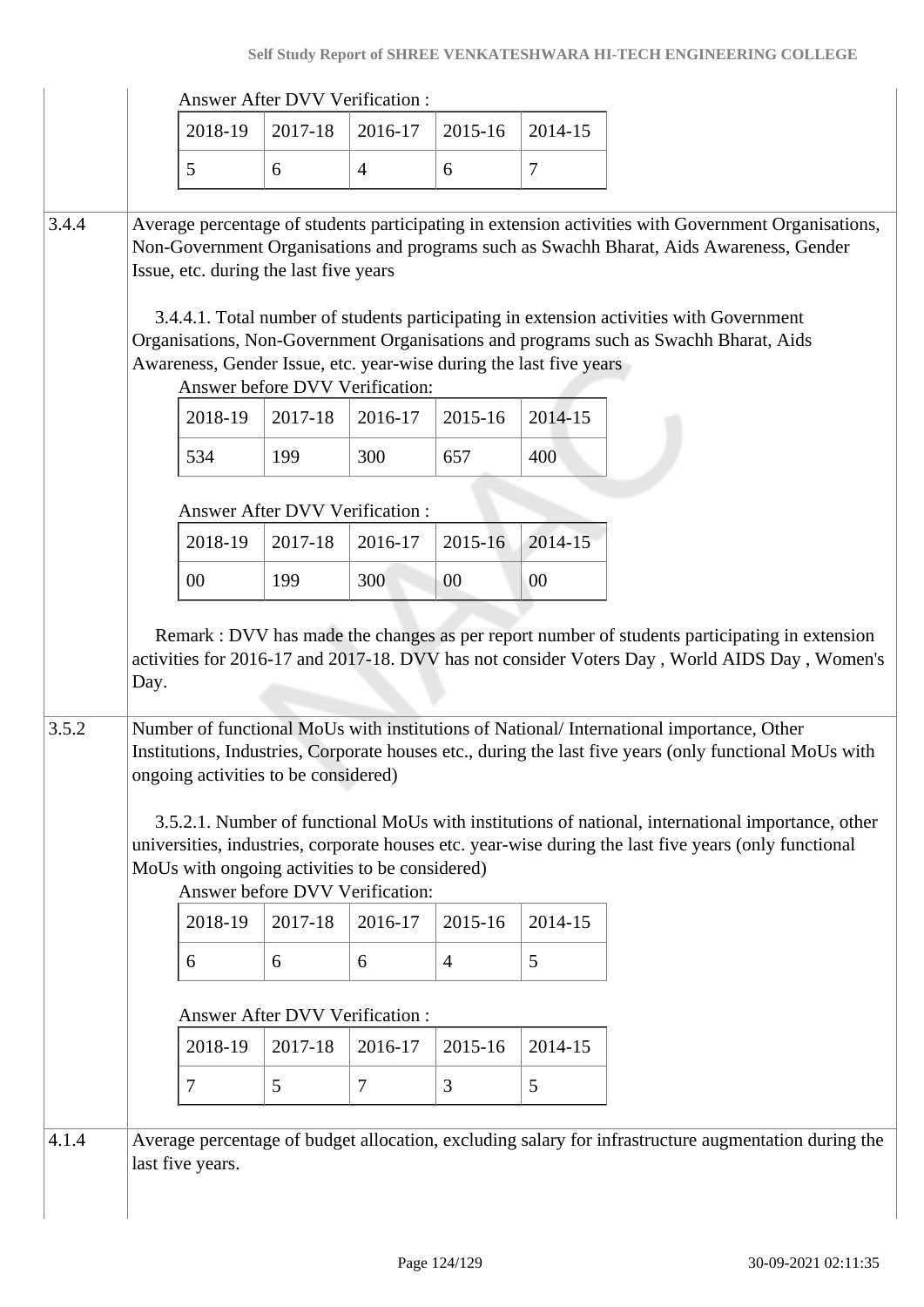|       |                                                                                                                                                                                                                                                                                                                                                 | last five years (INR in Lakhs)                                                                                                                   |          | Answer before DVV Verification: |               |          | 4.1.4.1. Budget allocation for infrastructure augmentation, excluding salary year-wise during the                                                                                                                                                                                                                                                                                    |  |  |  |  |
|-------|-------------------------------------------------------------------------------------------------------------------------------------------------------------------------------------------------------------------------------------------------------------------------------------------------------------------------------------------------|--------------------------------------------------------------------------------------------------------------------------------------------------|----------|---------------------------------|---------------|----------|--------------------------------------------------------------------------------------------------------------------------------------------------------------------------------------------------------------------------------------------------------------------------------------------------------------------------------------------------------------------------------------|--|--|--|--|
|       |                                                                                                                                                                                                                                                                                                                                                 | 2018-19                                                                                                                                          | 2017-18  | 2016-17                         | 2015-16       | 2014-15  |                                                                                                                                                                                                                                                                                                                                                                                      |  |  |  |  |
|       |                                                                                                                                                                                                                                                                                                                                                 | 17.62018                                                                                                                                         | 13.05292 | 38.80976                        | 102.5684<br>8 | 99.60229 |                                                                                                                                                                                                                                                                                                                                                                                      |  |  |  |  |
|       |                                                                                                                                                                                                                                                                                                                                                 | Answer After DVV Verification:                                                                                                                   |          |                                 |               |          |                                                                                                                                                                                                                                                                                                                                                                                      |  |  |  |  |
|       |                                                                                                                                                                                                                                                                                                                                                 | 2018-19                                                                                                                                          | 2017-18  | 2016-17                         | 2015-16       | 2014-15  |                                                                                                                                                                                                                                                                                                                                                                                      |  |  |  |  |
|       |                                                                                                                                                                                                                                                                                                                                                 | 32.90                                                                                                                                            | 24.66    | 77.61                           | 200.58        | 175.71   |                                                                                                                                                                                                                                                                                                                                                                                      |  |  |  |  |
| 4.2.4 |                                                                                                                                                                                                                                                                                                                                                 | projector & screen duly signed by CA.                                                                                                            |          |                                 |               |          | Remark : DVV has made the changes as per expenditure of Furniture & fitting, Plant machinary,<br>lab equiqment, UPS Battery, Play equiqment, Bus TN, CCCTV Camera, computer, computer<br>software, borwell, Printer & UPS, Motor & pump, xerox machine, scanner, Speaker system,<br>Average annual expenditure for purchase of books and journals during the last five years (INR in |  |  |  |  |
|       | Lakhs)<br>4.2.4.1. Annual expenditure for purchase of books and journals year-wise during the last five<br>years (INR in Lakhs)<br>Answer before DVV Verification:                                                                                                                                                                              |                                                                                                                                                  |          |                                 |               |          |                                                                                                                                                                                                                                                                                                                                                                                      |  |  |  |  |
|       |                                                                                                                                                                                                                                                                                                                                                 | 2018-19                                                                                                                                          | 2017-18  | 2016-17                         | 2015-16       | 2014-15  |                                                                                                                                                                                                                                                                                                                                                                                      |  |  |  |  |
|       |                                                                                                                                                                                                                                                                                                                                                 | 5.74                                                                                                                                             | 5.29     | 4.68                            | 4.23          | 15.32    |                                                                                                                                                                                                                                                                                                                                                                                      |  |  |  |  |
|       |                                                                                                                                                                                                                                                                                                                                                 | Answer After DVV Verification:                                                                                                                   |          |                                 |               |          |                                                                                                                                                                                                                                                                                                                                                                                      |  |  |  |  |
|       |                                                                                                                                                                                                                                                                                                                                                 | 2018-19                                                                                                                                          | 2017-18  | 2016-17                         | 2015-16       | 2014-15  |                                                                                                                                                                                                                                                                                                                                                                                      |  |  |  |  |
|       |                                                                                                                                                                                                                                                                                                                                                 | 5.74                                                                                                                                             | 5.29     | 4.68                            | 4.23          | 15.32    |                                                                                                                                                                                                                                                                                                                                                                                      |  |  |  |  |
| 4.2.6 | Percentage per day usage of library by teachers and students<br>4.2.6.1. Average number of teachers and students using library per day over last one year<br>Answer before DVV Verification: 179<br>Answer after DVV Verification: 103<br>Remark : DVV has made the changes as per logbook entries of daily activity status provided by<br>HEI. |                                                                                                                                                  |          |                                 |               |          |                                                                                                                                                                                                                                                                                                                                                                                      |  |  |  |  |
| 5.1.4 |                                                                                                                                                                                                                                                                                                                                                 | counselling offered by the institution during the last five years<br>counselling offered by the institution year-wise during the last five years |          |                                 |               |          | Average percentage of student benefited by guidance for competitive examinations and career<br>5.1.4.1. Number of students benefited by guidance for competitive examinations and career                                                                                                                                                                                             |  |  |  |  |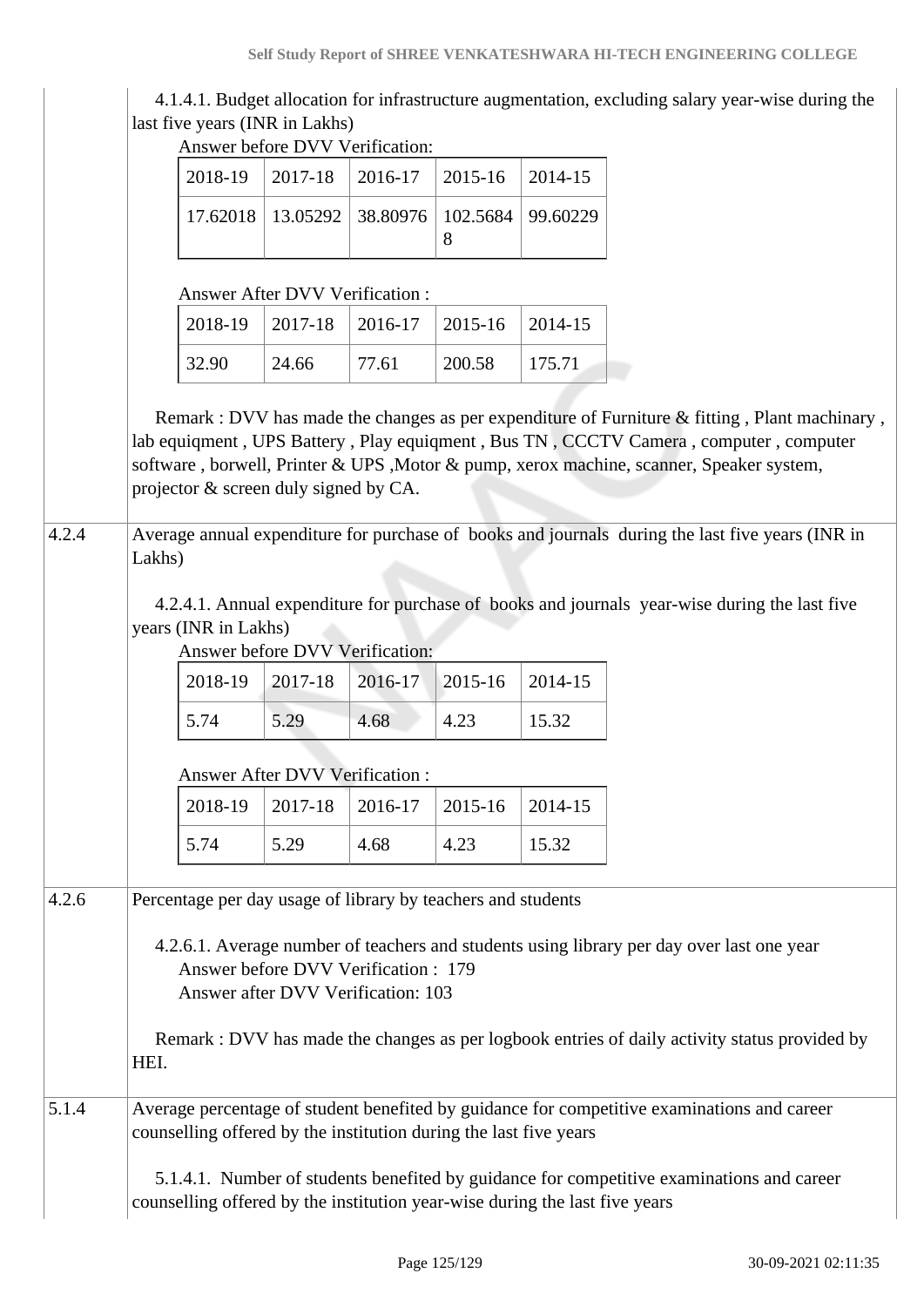#### **Self Study Report of SHREE VENKATESHWARA HI-TECH ENGINEERING COLLEGE**

|       |                |         | Answer before DVV Verification:                                                                                                                                                                                            |                |              |              |
|-------|----------------|---------|----------------------------------------------------------------------------------------------------------------------------------------------------------------------------------------------------------------------------|----------------|--------------|--------------|
|       |                | 2018-19 | 2017-18                                                                                                                                                                                                                    | 2016-17        | 2015-16      | 2014-15      |
|       |                | 424     | 536                                                                                                                                                                                                                        | 324            | 625          | 464          |
|       |                |         | Answer After DVV Verification:                                                                                                                                                                                             |                |              |              |
|       |                | 2018-19 | 2017-18                                                                                                                                                                                                                    | 2016-17        | 2015-16      | 2014-15      |
|       | $\overline{0}$ |         | $\overline{0}$                                                                                                                                                                                                             | $\overline{0}$ | $\mathbf{0}$ | $\mathbf{0}$ |
|       | input zero.    |         | Remark: Provided documents has not reflect number of students benefited so, DVV made the                                                                                                                                   |                |              |              |
| 5.2.2 |                |         | Percentage of student progression to higher education (previous graduating batch)                                                                                                                                          |                |              |              |
|       |                |         | 5.2.2.1. Number of outgoing students progressing to higher education<br>Answer before DVV Verification: 33<br>Answer after DVV Verification: 11                                                                            |                |              |              |
| 5.3.3 | year           |         | Average number of sports and cultural activities/ competitions organised at the institution level per                                                                                                                      |                |              |              |
|       |                |         |                                                                                                                                                                                                                            |                |              |              |
|       |                | 2018-19 | year-wise during the last five years<br>Answer before DVV Verification:<br>2017-18                                                                                                                                         | 2016-17        | 2015-16      | 2014-15      |
|       | 6              |         | $\tau$                                                                                                                                                                                                                     | 5              | 3            | 3            |
|       |                |         | <b>Answer After DVV Verification:</b>                                                                                                                                                                                      |                |              |              |
|       |                | 2018-19 | 2017-18                                                                                                                                                                                                                    | 2016-17        | 2015-16      | 2014-15      |
|       | 6              |         | 6                                                                                                                                                                                                                          | 5              | 3            | 3            |
|       |                |         |                                                                                                                                                                                                                            |                |              |              |
|       |                |         | Average percentage of teachers provided with financial support to attend conferences/workshops and<br>towards membership fee of professional bodies during the last five years                                             |                |              |              |
| 6.3.2 |                |         | 6.3.2.1. Number of teachers provided with financial support to attend conferences / workshops and<br>towards membership fee of professional bodies year-wise during the last five years<br>Answer before DVV Verification: |                |              |              |
|       |                | 2018-19 | 2017-18                                                                                                                                                                                                                    | 2016-17        | 2015-16      | 2014-15      |
|       |                | 35      | 96                                                                                                                                                                                                                         | 83             | 101          | 88           |
|       |                |         | Answer After DVV Verification:                                                                                                                                                                                             |                |              |              |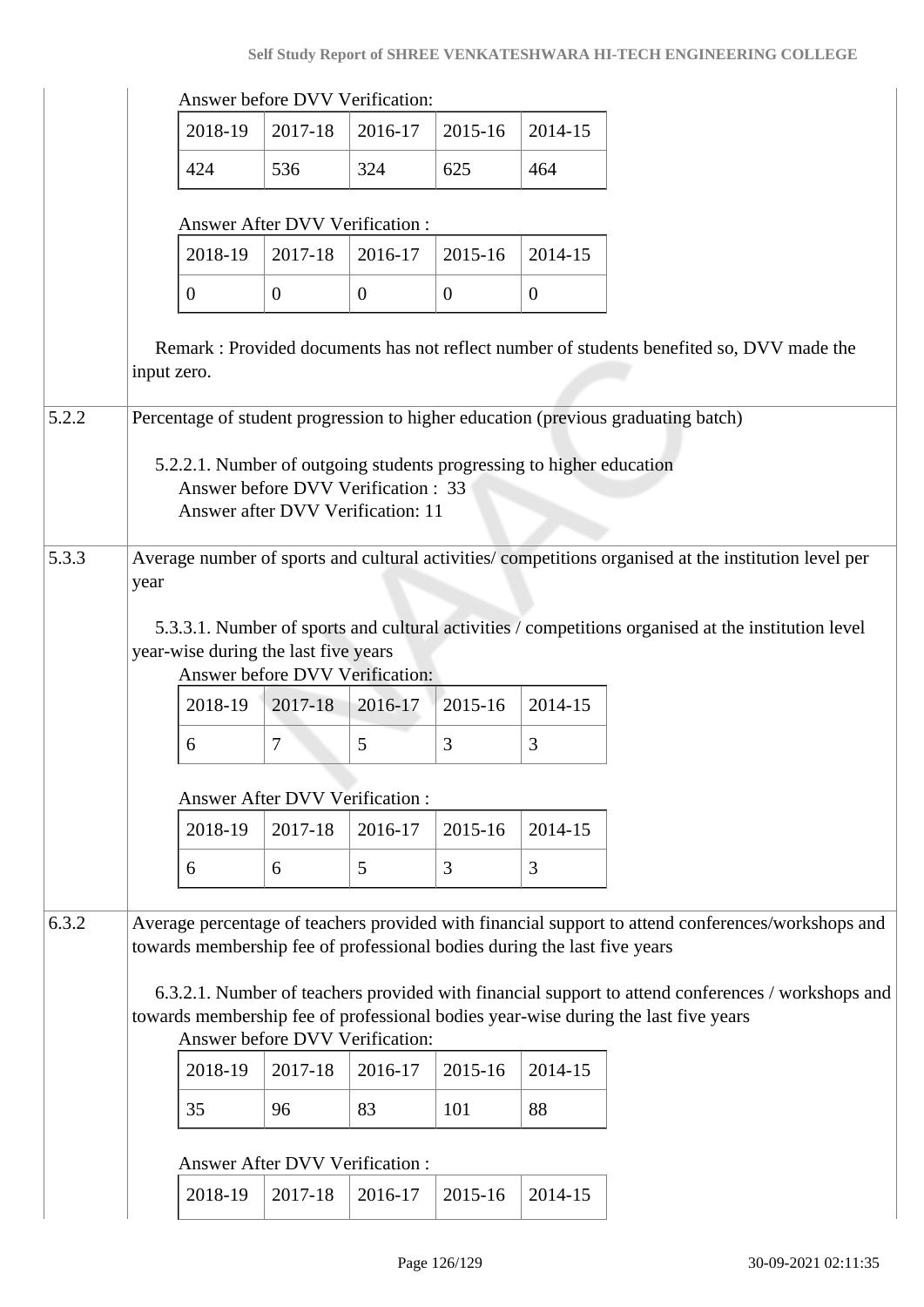|       |                                | 20                                    | 46                                                | 65             | 90             | 62                                                                         |                                                                                                                                                                                                                                                                                                |  |  |  |  |  |
|-------|--------------------------------|---------------------------------------|---------------------------------------------------|----------------|----------------|----------------------------------------------------------------------------|------------------------------------------------------------------------------------------------------------------------------------------------------------------------------------------------------------------------------------------------------------------------------------------------|--|--|--|--|--|
| 6.3.3 |                                |                                       | Answer before DVV Verification:                   |                |                | institution for teaching and non teaching staff during the last five years | Average number of professional development /administrative training programs organized by the<br>6.3.3.1. Total number of professional development / administrative training programs organized<br>by the Institution for teaching and non teaching staff year-wise during the last five years |  |  |  |  |  |
|       |                                | 2018-19                               | 2017-18                                           | 2016-17        | 2015-16        | 2014-15                                                                    |                                                                                                                                                                                                                                                                                                |  |  |  |  |  |
|       |                                | 9                                     | $7\phantom{.0}$                                   | 9              | 8              | 9                                                                          |                                                                                                                                                                                                                                                                                                |  |  |  |  |  |
|       |                                | <b>Answer After DVV Verification:</b> |                                                   |                |                |                                                                            |                                                                                                                                                                                                                                                                                                |  |  |  |  |  |
|       |                                | 2018-19                               | 2017-18                                           | 2016-17        | 2015-16        | 2014-15                                                                    |                                                                                                                                                                                                                                                                                                |  |  |  |  |  |
|       |                                | 8                                     | 7                                                 | 8              | 10             | 6                                                                          |                                                                                                                                                                                                                                                                                                |  |  |  |  |  |
|       |                                | last five years<br>2018-19<br>126     | Answer before DVV Verification:<br>2017-18<br>198 | 2016-17<br>209 | 2015-16<br>209 | 2014-15<br>196                                                             | 6.3.4.1. Total number of teachers attending professional development programs, viz., Orientation<br>Program, Refresher Course, Short Term Course, Faculty Development Programs year-wise during the                                                                                            |  |  |  |  |  |
|       | Answer After DVV Verification: |                                       |                                                   |                |                |                                                                            |                                                                                                                                                                                                                                                                                                |  |  |  |  |  |
|       |                                | 2018-19                               | 2017-18                                           | 2016-17        | 2015-16        | 2014-15                                                                    |                                                                                                                                                                                                                                                                                                |  |  |  |  |  |
|       |                                | 01                                    | 03                                                | 02             | 11             | 15                                                                         |                                                                                                                                                                                                                                                                                                |  |  |  |  |  |
| 6.5.3 | years                          |                                       | Answer before DVV Verification:                   |                |                |                                                                            | Average number of quality initiatives by IQAC for promoting quality culture per year<br>6.5.3.1. Number of quality initiatives by IQAC for promoting quality year-wise for the last five                                                                                                       |  |  |  |  |  |
|       |                                | 2018-19                               | 2017-18                                           | 2016-17        | 2015-16        | 2014-15                                                                    |                                                                                                                                                                                                                                                                                                |  |  |  |  |  |
|       |                                | 83                                    | 78                                                | 75             | 65             | 66                                                                         |                                                                                                                                                                                                                                                                                                |  |  |  |  |  |
|       |                                |                                       | <b>Answer After DVV Verification:</b>             |                |                |                                                                            |                                                                                                                                                                                                                                                                                                |  |  |  |  |  |
|       |                                | 2018-19                               | 2017-18                                           | 2016-17        | 2015-16        | 2014-15                                                                    |                                                                                                                                                                                                                                                                                                |  |  |  |  |  |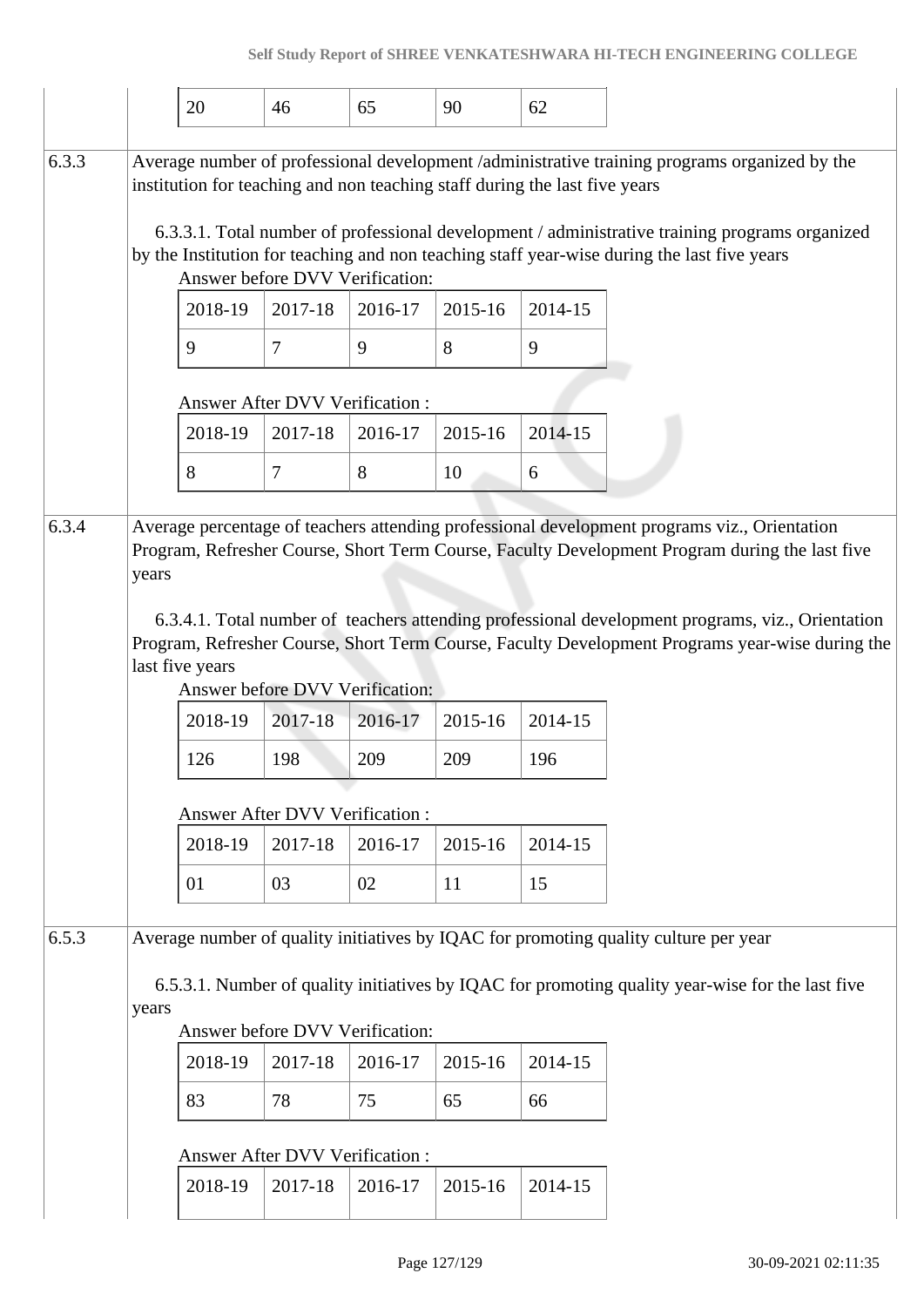|        |                                                                                                                                                                                                                                                                                                           | 9       | 8                                                                       | 9              | 5              | 6              |                                                                                                                                                                                                       |  |  |  |  |
|--------|-----------------------------------------------------------------------------------------------------------------------------------------------------------------------------------------------------------------------------------------------------------------------------------------------------------|---------|-------------------------------------------------------------------------|----------------|----------------|----------------|-------------------------------------------------------------------------------------------------------------------------------------------------------------------------------------------------------|--|--|--|--|
| 7.1.1  | Number of gender equity promotion programs organized by the institution during the last five<br>years<br>7.1.1.1. Number of gender equity promotion programs organized by the institution year-wise<br>during the last five years<br>Answer before DVV Verification:                                      |         |                                                                         |                |                |                |                                                                                                                                                                                                       |  |  |  |  |
|        |                                                                                                                                                                                                                                                                                                           |         |                                                                         |                |                |                |                                                                                                                                                                                                       |  |  |  |  |
|        |                                                                                                                                                                                                                                                                                                           | 2018-19 | 2017-18                                                                 | 2016-17        | 2015-16        | 2014-15        |                                                                                                                                                                                                       |  |  |  |  |
|        |                                                                                                                                                                                                                                                                                                           | 8       | 6                                                                       | 6              | 5              | 5              |                                                                                                                                                                                                       |  |  |  |  |
|        | Answer After DVV Verification:                                                                                                                                                                                                                                                                            |         |                                                                         |                |                |                |                                                                                                                                                                                                       |  |  |  |  |
|        |                                                                                                                                                                                                                                                                                                           | 2018-19 | 2017-18                                                                 | 2016-17        | 2015-16        | 2014-15        |                                                                                                                                                                                                       |  |  |  |  |
|        |                                                                                                                                                                                                                                                                                                           | 5       | 5                                                                       | $\overline{4}$ | $\overline{4}$ | 5              |                                                                                                                                                                                                       |  |  |  |  |
|        | years                                                                                                                                                                                                                                                                                                     |         | year-wise during the last five years<br>Answer before DVV Verification: |                |                |                | Number of Specific initiatives to address locational advantages and disadvantages during the last five<br>7.1.10.1. Number of specific initiatives to address locational advantages and disadvantages |  |  |  |  |
|        |                                                                                                                                                                                                                                                                                                           | 2018-19 | 2017-18                                                                 | 2016-17        | 2015-16        | 2014-15        |                                                                                                                                                                                                       |  |  |  |  |
|        |                                                                                                                                                                                                                                                                                                           | 5       | 5                                                                       | 6              | 5              | 3              |                                                                                                                                                                                                       |  |  |  |  |
|        |                                                                                                                                                                                                                                                                                                           |         | Answer After DVV Verification :                                         |                |                |                |                                                                                                                                                                                                       |  |  |  |  |
|        |                                                                                                                                                                                                                                                                                                           | 2018-19 | 2017-18                                                                 | 2016-17        | 2015-16        | 2014-15        |                                                                                                                                                                                                       |  |  |  |  |
|        |                                                                                                                                                                                                                                                                                                           | 4       | $\overline{4}$                                                          | 6              | 5              | 3              |                                                                                                                                                                                                       |  |  |  |  |
| 7.1.11 | Number of initiatives taken to engage with and contribute to local community during the last five<br>years (Not addressed elsewhere)<br>7.1.11.1. Number of initiatives taken to engage with and contribute to local community year-wise<br>during the last five years<br>Answer before DVV Verification: |         |                                                                         |                |                |                |                                                                                                                                                                                                       |  |  |  |  |
|        |                                                                                                                                                                                                                                                                                                           | 2018-19 | 2017-18                                                                 | 2016-17        | 2015-16        | 2014-15        |                                                                                                                                                                                                       |  |  |  |  |
|        |                                                                                                                                                                                                                                                                                                           | 9       | 5                                                                       | $\overline{4}$ | $\overline{4}$ | 6              |                                                                                                                                                                                                       |  |  |  |  |
|        |                                                                                                                                                                                                                                                                                                           |         | Answer After DVV Verification:                                          |                |                |                |                                                                                                                                                                                                       |  |  |  |  |
|        |                                                                                                                                                                                                                                                                                                           | 2018-19 | 2017-18                                                                 | 2016-17        | 2015-16        | 2014-15        |                                                                                                                                                                                                       |  |  |  |  |
|        |                                                                                                                                                                                                                                                                                                           | 8       | $\overline{4}$                                                          | 3              | 3              | $\overline{4}$ |                                                                                                                                                                                                       |  |  |  |  |
|        |                                                                                                                                                                                                                                                                                                           |         |                                                                         |                |                |                |                                                                                                                                                                                                       |  |  |  |  |